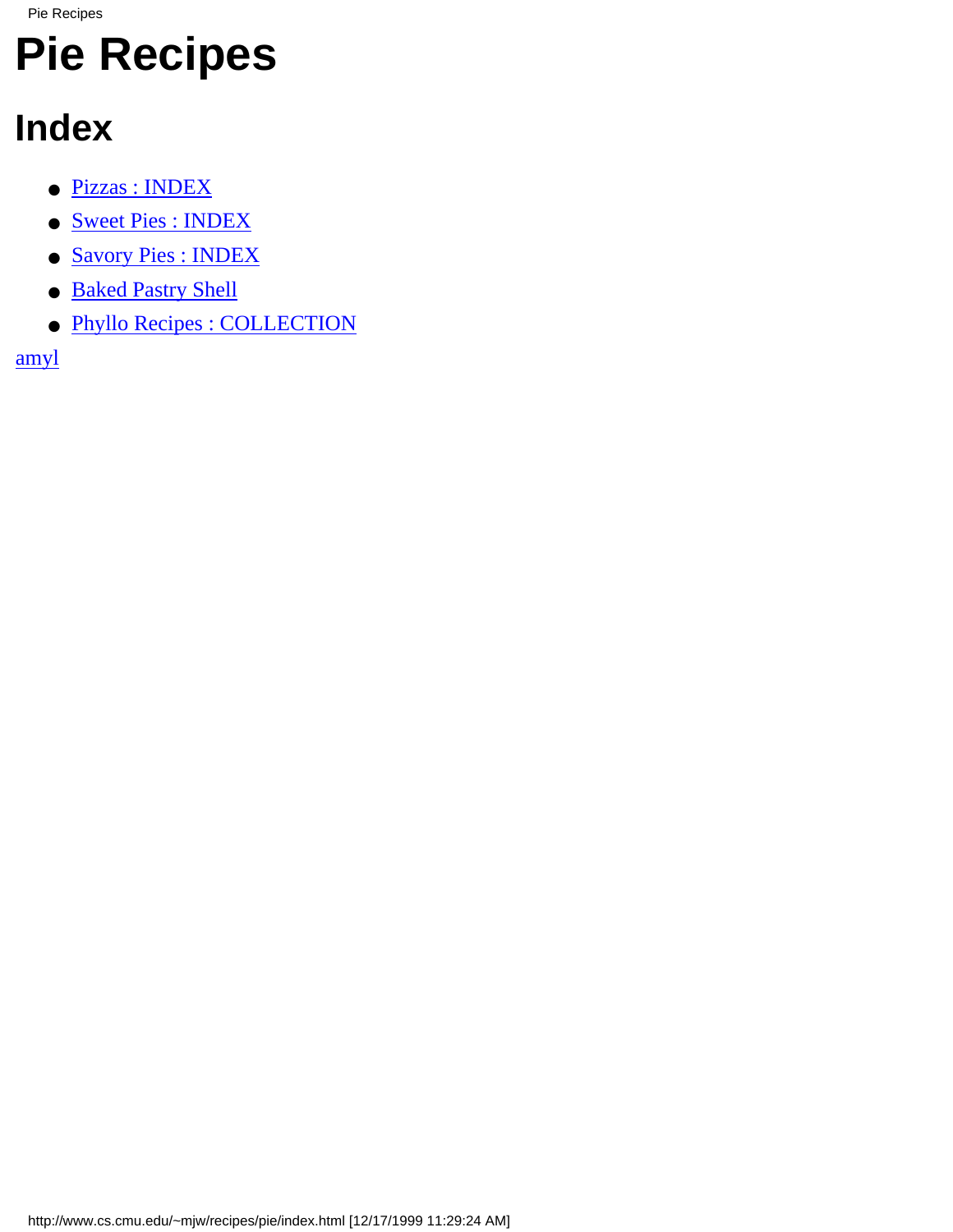### <span id="page-1-0"></span>**Pizza Recipes** Pizza

### **Index**

- [Broccoli Deep Dish Pizza](#page-2-0)
- [California Pizza](#page-4-0)
- [Caramelized Onion Pizza](#page-6-0)
- [Cherry and Almond Pizza](http://www.cs.cmu.edu/~mjw/recipes/pie/dessert/cherry-almond-pizza.html)
- [Chicken "Wing" Pizza](http://www.cs.cmu.edu/~mjw/recipes/pie/meat/chicken/chick-pizza.html)
- [Pizza Dough \(1\)](#page-8-0)
- [Pizza Dough \(2\)](#page-9-0)
- [Pizza Dough \(3\)](#page-11-0)
- [Pizza Dough \(4\)](#page-12-0)
- [Pizza Dough \(5\)](#page-15-0)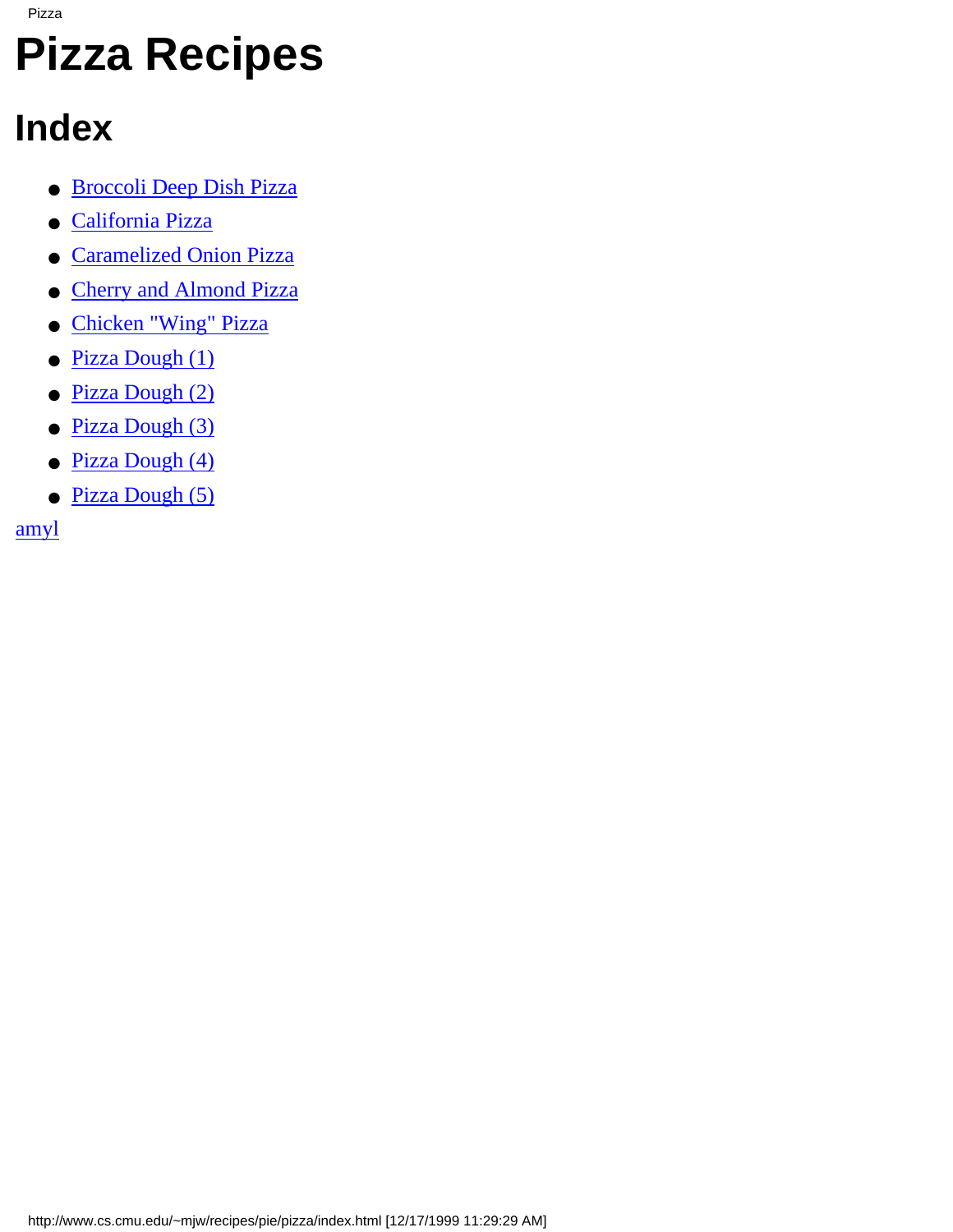<span id="page-2-0"></span>Broccoli Deep Dish Pizza

### **Broccoli Deep Dish Pizza**

From: Dan Griscom

Date: 7 Jul 93 00:00:59 CDT (Wed)

(from The Victory Garden Cookbook by Marian Morash)

```
1 pkg dry yeast
1 1/3 c warm water (110 to 115 degrees)
1 t sugar
3 1/2 c unbleached flour
1 c cake flour
1 1/2 t salt
1 c plus 2 T olive oil
3 t minced garlic
(1) 15-oz can tomato sauce
(1) 12-oz can tomato paste
2 t oregano
2 t basil
2 c sliced mushrooms
Salt and pepper
1 lb Italian sausage (hot or sweet)
1/2 t crushed fennel seeds
2 T butter
8 c blanched, roughly chopped broccoli
1 T shortening
3 1/2 c grated mozzarella cheese
1/2 c grated Parmesan cheese
```
Dissolve yeast in warm water; stir in sugar. Combine flours and salt, and gradually add the dissolved yeast and 1/4 cup of the oil. Knead until the texture is smooth. Put in a large bowl, cover with plastic wrap, and let rise until triple in bulk (2-3 hours).

Meanwhile, prepare the fillings. Heat 1/4 cup of the oil in a saute pan, add 2 t garlic, and cook for 30 seconds (without browning.) Stir in the tomato sauce and paste, simmer until thickened. Stir in basil and oregano, set aside to cool.

Head 2 T of the oil and saute the mushrooms until lightly browned and the liquid is evaporated. Season to taste, and set aside to cool. Remove and discard the casings from sausage, crumble and add the sausage to the pan along with fennel. Cook thoroughly, remove and cool. Heat the butter and 2 T of the oil; at 1 t of garlic and stir for 30 seconds. Stir in the broccoli until coated well and any liquid is evaporated. Season to taste; set aside.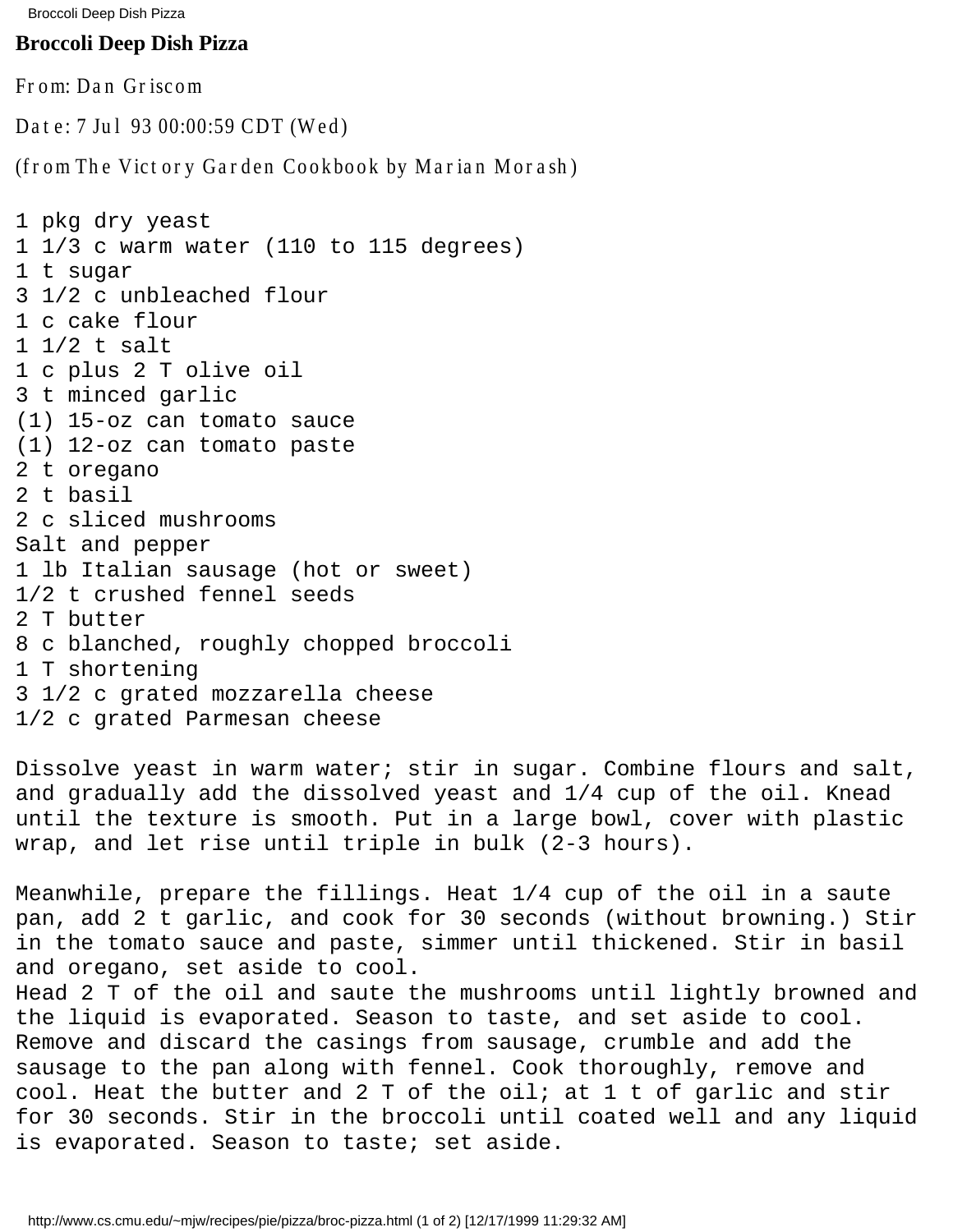Broccoli Deep Dish Pizza

When the dough has risen, punch down. Cut off about 2/5 of it and set aside. Grease a 14 x 1 1/2" deep-dish pizza pan with the shortening. On a floured board, rool out 3/5 of the dough to a 20" circle. Fit to the pan, letting the exess dough hang over the side. Brush the dough with 1 T of the oil; sprinkle with salt. Sprinkle 1 c of the mozzarella over the dough. Spread the tomato sauce across the cheese, spread the mushrooms over the tomatoes, and cover with 1 c of mozzarella. Roll out the remaining dough to approximately a 14" circle. Brush the sides of the dough inside the pan with water. Fit the 14" round into the pan. Press edges (pull if necessary) against the moustened dough to seal it. Trim the overhanging dough to 1/2" and wet it again. Fold inward and crimp to form a raised rim around the pan edge. Cut a steam vent in the top layer of the dough, and brush with 1 T of the oil. Spread the sausage across the dough and cover with the broccoli. Combine the remaining cheeses and sprinkle across the broccoli; drizzle with 1/4 c of oil. Bake in a preheated 425 degree oven for 30-40 minutes. Freezes well.

Ideas: put the broccoli and sausage on the lower layer, and the tomatoes and mushrooms on the top layer. This way the broccoli stays moist.

For a vegetarian pizza, replace the sausage with 4 c sliced onions, lightly browned in 2 T oil. Or, you can keep the sausage and add the onions anyway.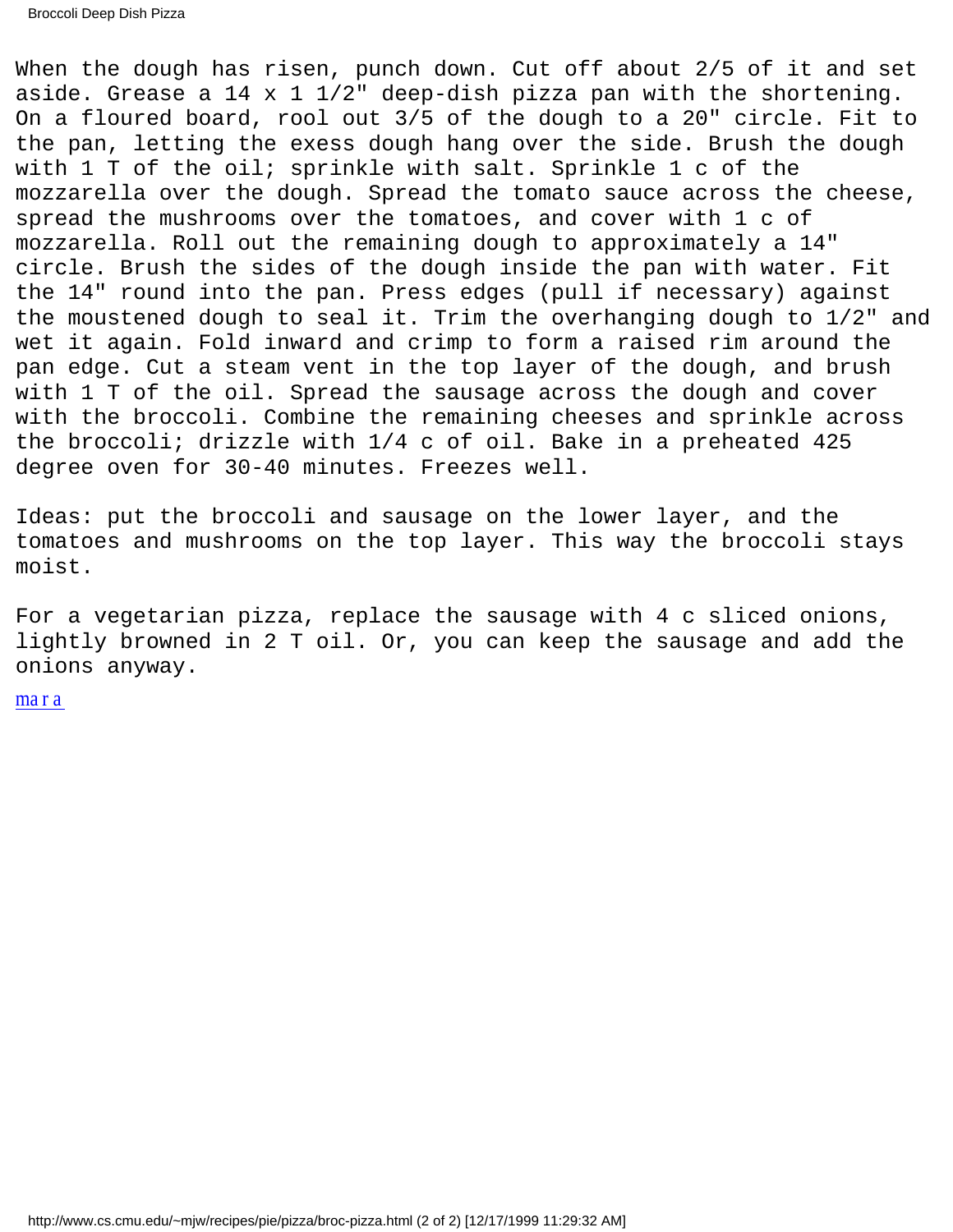<span id="page-4-0"></span>California Pizza

# **California Pizza**

From: robert@nope.UCSD.EDU (Robert Serocki) Date: Mon, 6 Sep 93 09:24:51 -0700

Dough:

```
1 cup lukewarm water (110 degrees)
2 packages yeast
3 1/2 cups unbleached flour
1 teaspoon coarse salt
1 teaspoon sugar
1 tablespoon olive oil
Pesto:
1 cup olive oil
2 cups fresh basil leaves
2 cloves garlic, chopped
3 tablespoons pine nuts
1/2 cup freshly grated Parmesan cheese
 ------------------
1 onion, thinly sliced
1 sweet red pepper, seeded and sliced into strips
1 green peppers, seeded and sliced into strips
2 tablespoons olive oil
1 tablespoon water
1/2 pound garlic and fennel sausage or sweet Italian sausage
3 ounces goat cheese
10 ounces Mozzarella cheese, coarsely grated
2 tablespoons freshly grated Parmesan cheese
2 tablespoons cornmeal
```
Prepare dough: Dissolve yeast in water and set aside. Mix flour, salt, and sugar in a bowl. Make a "well" in the center, pour in yeast solution and olive oil. Blend in the flour using a fork, working towards the outside of teh well. As dough becomes stiff, incorporate remaining flour by hand. Gather into a ball and knead eight to ten minutes on a floured board. Place in an oil-coated bowl, cover with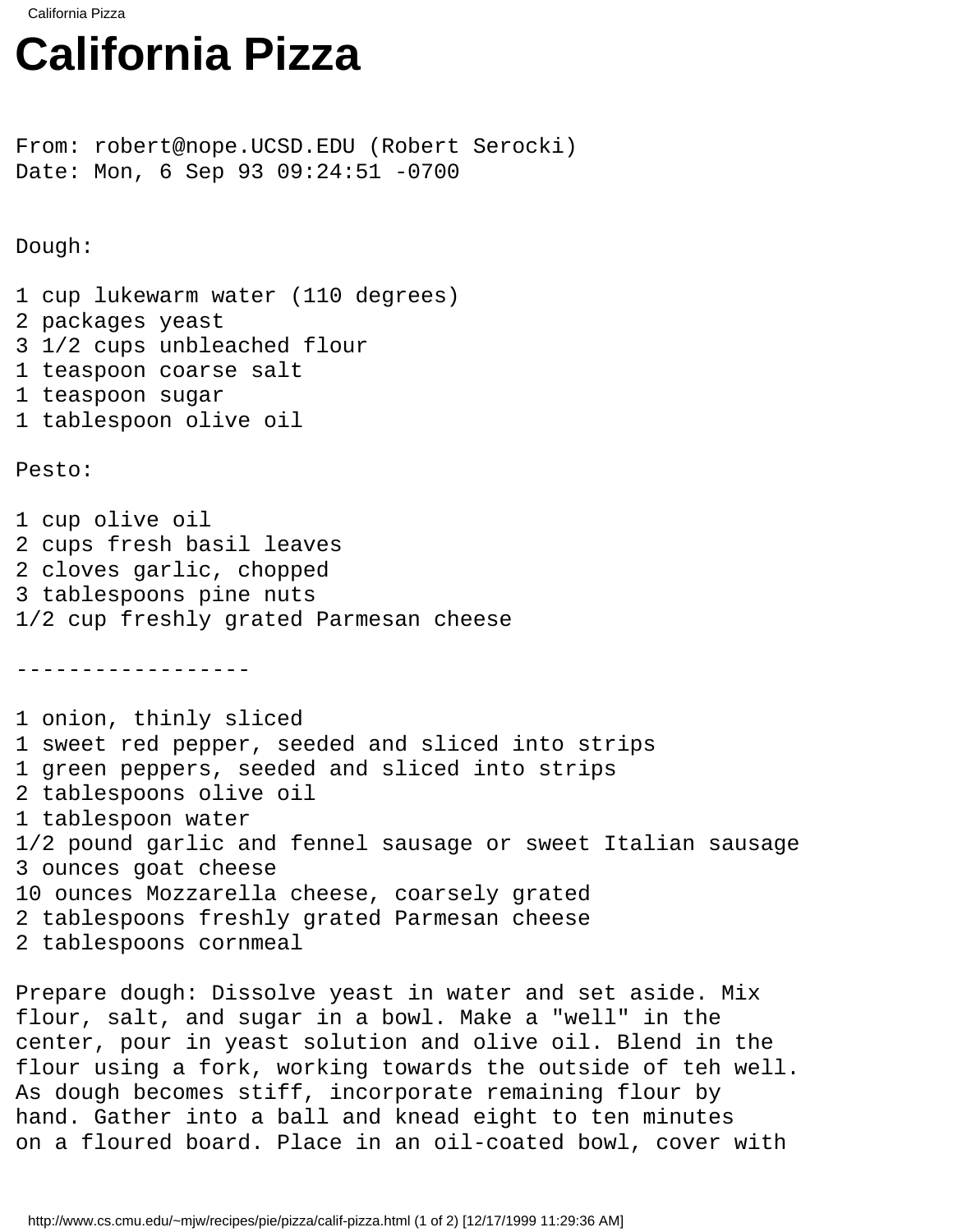California Pizza

a damp cloth, and let rise in a warm, draft-free place until doubled in size, approximately two hours.

Prepare pesto sauce using a blender or food processor. Combine all ingredients exceptp cheese. Process but do not create a puree. Stir in cheese. Set side.

Saute onions and peppers in one tablespoon olive oil and water in a large skillet over medium heat. Stir frequently until peppers are soft. Drain and set aside. Brown sausage, breaking into pieces as it cooks. Drain off excess fat. Chop coarsely and set aside.

Preheat overn to 400 degrees. Spread remaining olive oil evently over a 12--inch pizza pan. Sprinkle with cornmeal. Punch down pizza dough, flatten lightly with a rolling pin, turn and flatten with fingers. Place dough in pan and spread to edges with finertips. Bake five minutes. Spread pesto sauce over dough. Crumble goat cheese evenly over pesto. Add onions and peppers, sausage, and cheeses. Bake 10 minutes or until crust is slightly brown and cheese is bubbly..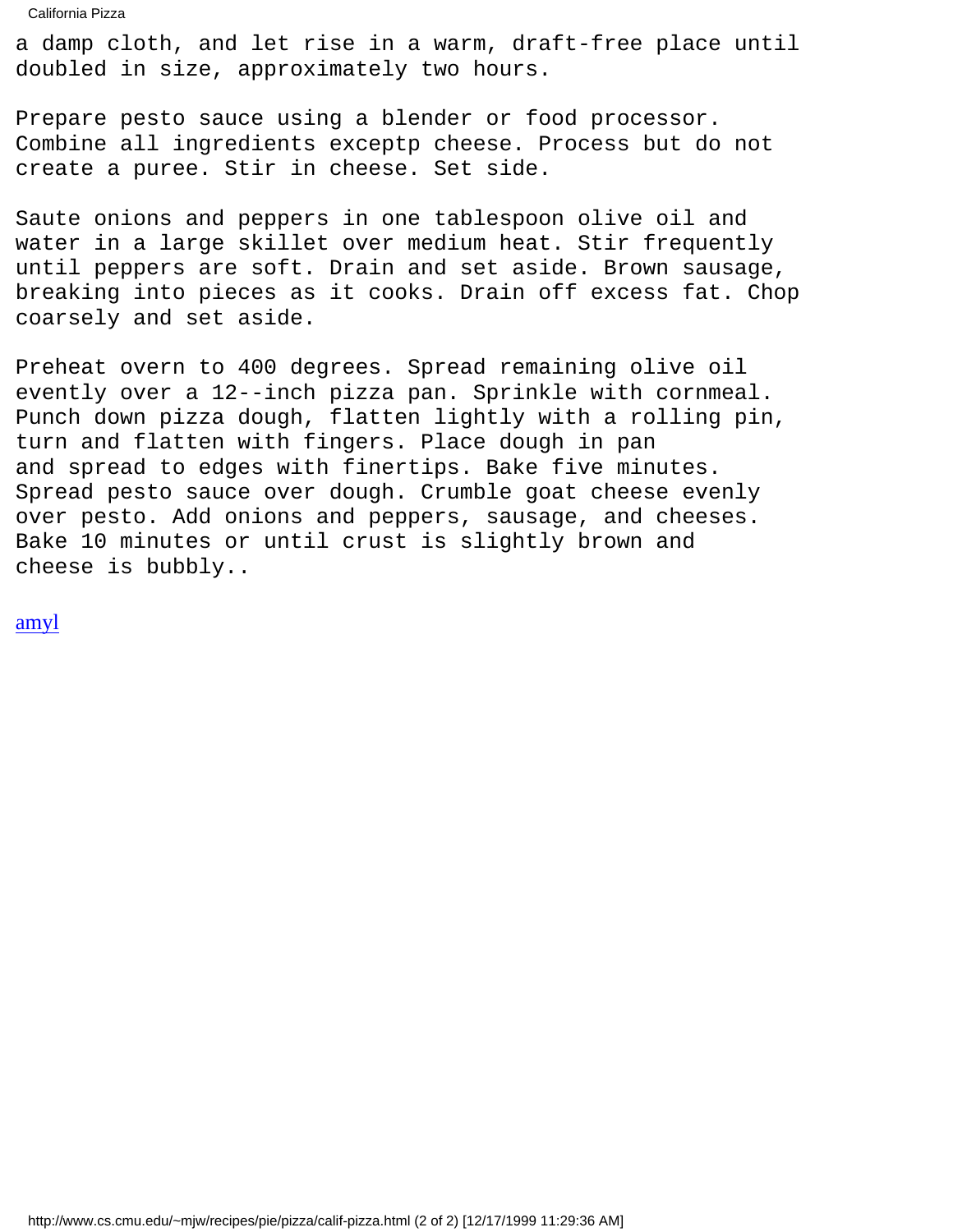<span id="page-6-0"></span>Caramelized Onion Pizza

## **Caramelized Onion Pizza**

From: morrissey@stsci.edu (Mostly Harmless)

Date: Mon, 16 Aug 1993 00:35:34 GMT

Dough:

Basic White Dough

1 Tbs. sugar 1 cup warm water 1 pack (1/4 ounce) dry yeast 3-1/4 cups flour 1/4 cup olive oil (optional: excluding it makes a chewier dough) 1 Tsp. salt (if excluding oil, use 1/2 Tsp. salt)

Whole Wheat Dough

1 Tbs. sugar 1-1/4 cups warm water (110 - 115 degrees) 1 pack (1/4 ounce) dry yeast 1-1/4 cups white flour 2 cups whole wheat flour 1 teaspoon salt 1/4 cup olive oil

Dissolve sugar in water and add yeast. Stir gently until disssolved (about 1 minute) Let stand until the yeast foams slightly (about 5 minutes) to insure that the yeast is effective. Combine 3 cups of the flour and salt in a large bowl. Pour in the yeast mixture and oil if you are using it. Begin kneading the mixture, gradually adding enough of the remaining 1/4 cup flour so that the dough is no longer sticky. Continue kneading until the dough is smooth and elastic (another 10-15 minutes by hand). Shape dough into a ball and put in an oiled bowl, turning the dough to coat it with the oil. Let rise until doubled in bulk (45 minutes to 1-1/2 hours, depending on the yeast and the temperature). Punch down the dough and shape into 1 or 2 pieces. The entire recipe will make one large (16") pizza or two small (12") pizzas. Shape the dough either by hand or with a rolling pin, stretching out as necessary to achieve a thin dough. For a lighter crust, let the dough sit for a half hour after shaping before constructing pizza and baking.

Topping:

1/4 cup olive oil for frying onions 6 cups thinly sliced onions (approximately 3 pounds)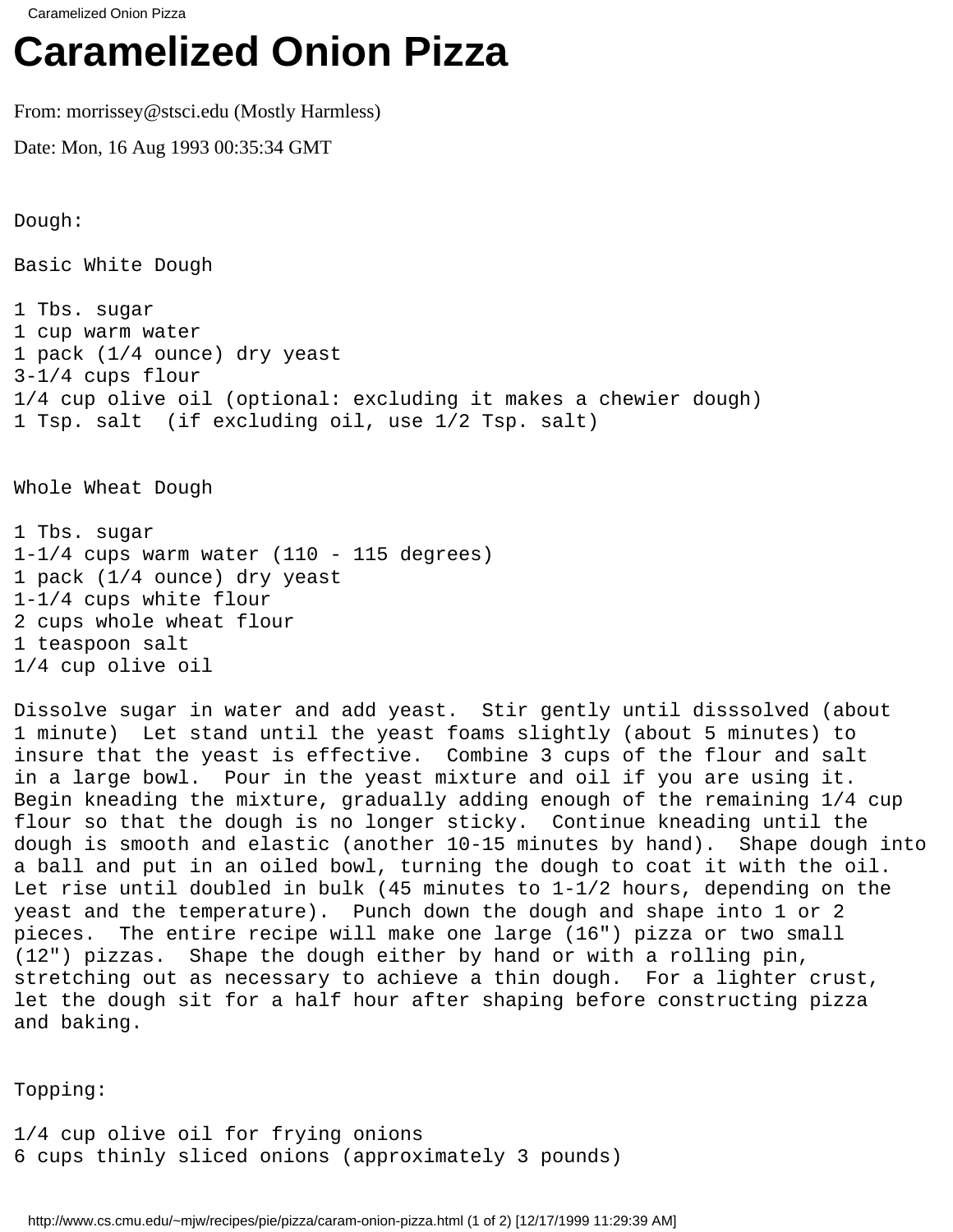Caramelized Onion Pizza

6 garlic cloves 3 Tbs. fresh thyme or 1 Tbs. dried thyme 1 bay leaf salt & pepper 2 Tbs. oil for dribbling on top of pizza (optional) 1 Tbs. drained capers 1-1/2 Tbs. pine nuts

Heat 1/4 cup of the olive oil and add the onions, garlic, thyme and bay leaf. Cook, stirring occassionally, until most of the moisture has evaporated and the onion mixture is very soft, almost smooth, and caramelized, about 45 minutes. Discard the bay leaf and season with salt and pepper.

Cover the dough with the onion mixture, sprinkle with capers and pine nuts, and drizzle with remaining olive oil if you are using it. Bake in pre-heated 500 degree oven for 10 minutes or until golden brown. The baking time will vary depending on whether you bake on a stone, a screen or in a pan. Be sure that your oven is well pre-heated before putting pizza in.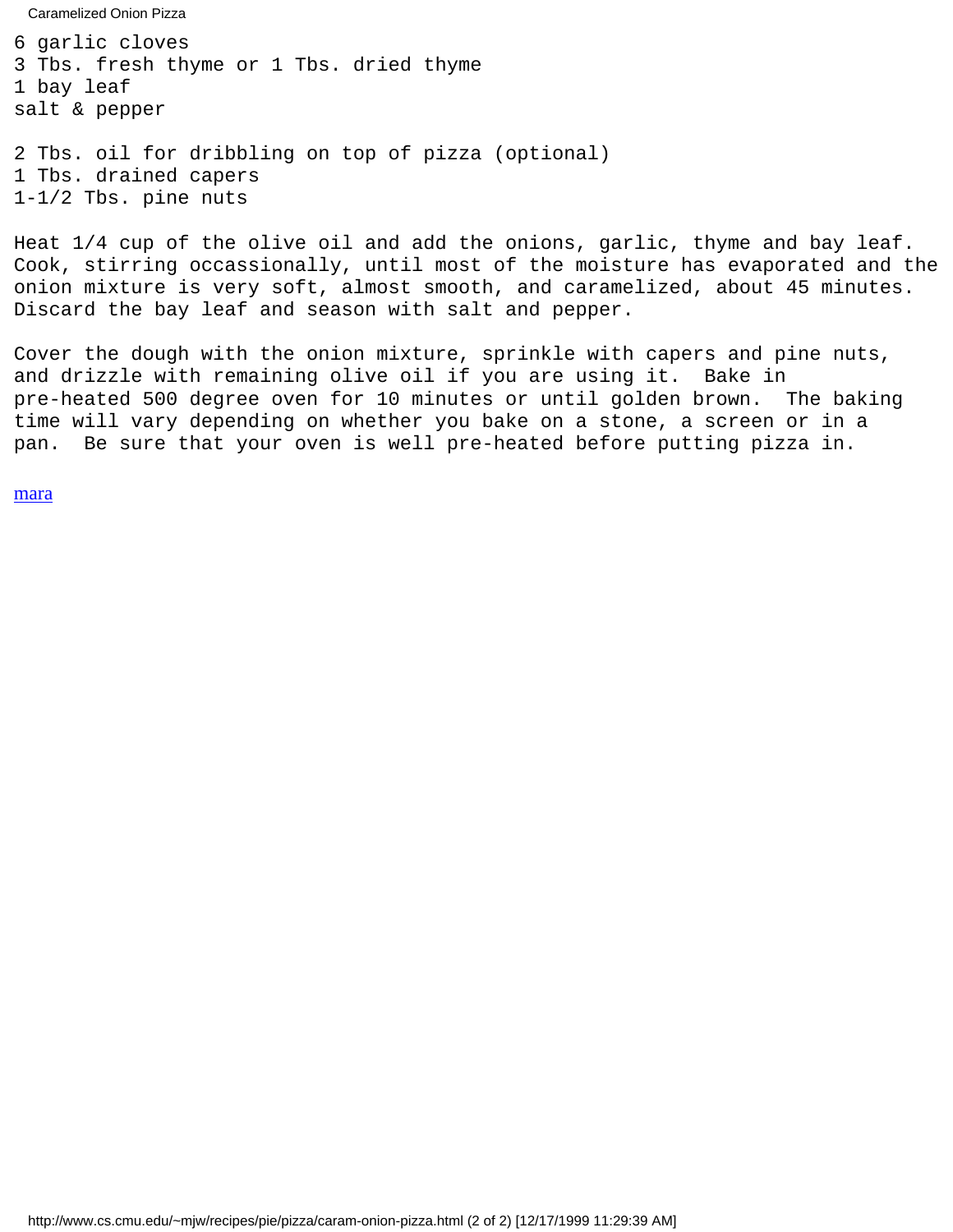<span id="page-8-0"></span>

From: med@cltr.uq.oz.au (Marion Diamond)

Date: Sat, 14 Aug 1993 05:55:01 GMT

My recipe takes about 20 minutes to cook, at 425-450 degrees, but it does depend on the pan you're using - I find a ceramic pizza pan cooks the dough much better than a tin pan, which can leave a soft bit in the middle.

Ingredients: 2 1/2 cups plain flour (or half and half white and wholemeal)  $2/3$  -  $3/4$  cup warm water - add yeast (a packet, or 2 tsp), and a tsp of sugar.

Leave the yeast 5-10 min to bubble and add to the flour, with about 1 tablespoon of olive oil. Mix roughly in a bowl, then put in the food processor, and process, adding a LITTLE more water if it won't form a ball. Turn out in the bowl, which has had a teaspoon of olive oil put in it. Roll the ball in the oil, cover loosely, and leave until risen (depends on the weather, but I find an hour is enough).

Spread out in your pizza platter (ceramic if possible, see above), and it will begin to rise again while you potter around the kitchen, finding whatever ingredients are available to make fridge pizza.

Cook about 20 minutes - I've never had any problem with anything burning, except maybe the odd mushroom.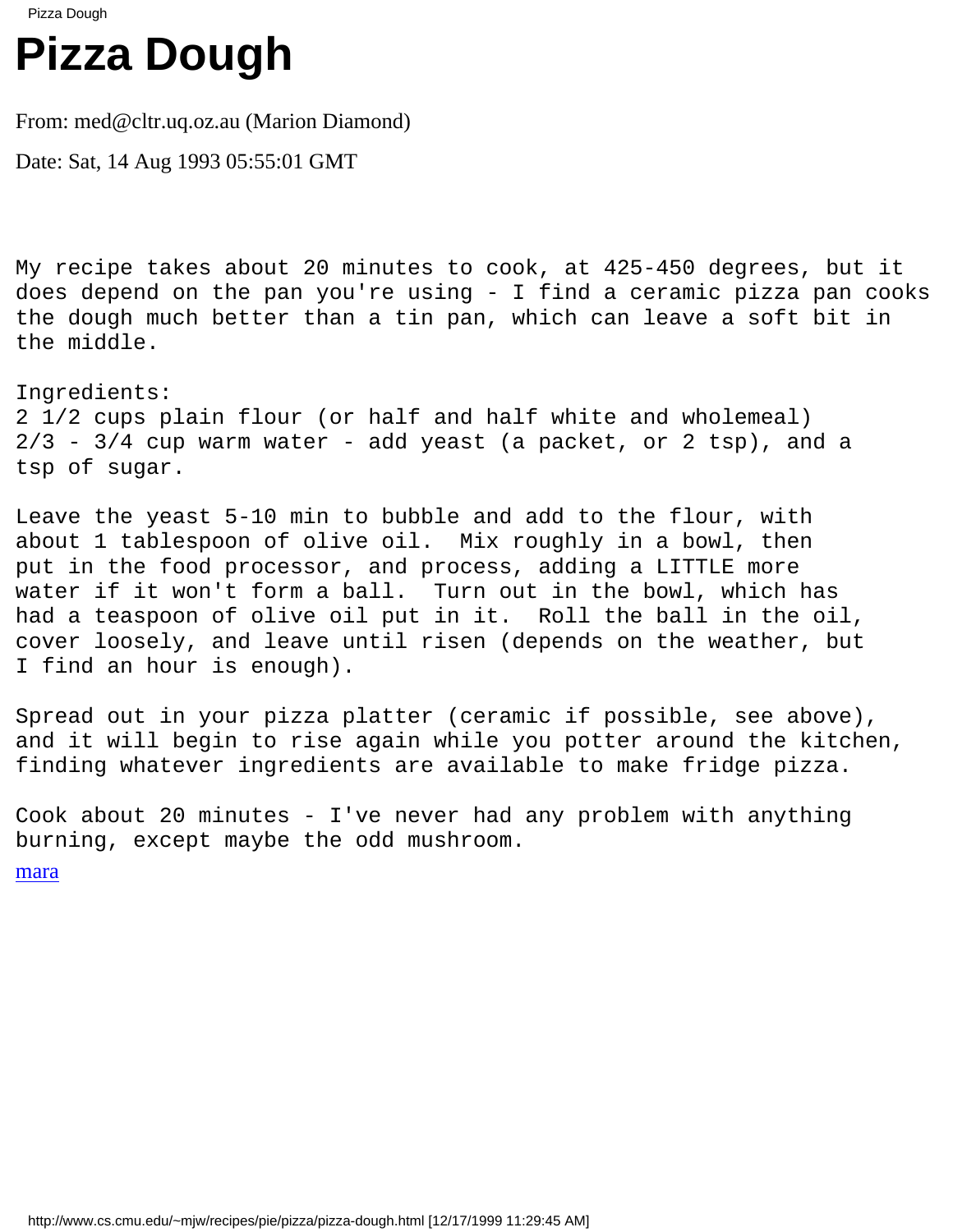# <span id="page-9-0"></span>**Pizza Dough**

From: knabe@ecrc.de (Fritz Knabe)

Date: Fri, 6 Aug 1993 07:12:53 GMT

Here's my well-used pizza dough recipe (I've made four pizzas this week already).

flour (approx. 3 cups) 1/2 tsp. salt 1 packet fast-rising yeast 1 C. water at 120-130F (use a thermometer; your hot water tap should probably be able to give you water this hot) 2 tsp. olive oil

Blend the yeast with two cups of flour and the salt. Add the water and the oil and mix to form a dough. Add more flour as necessary until you can knead the dough. Knead for about 6 minutes (I use my KitchenAid).

Put the dough in a bowl and allow to rise for about 45 minutes. In the meantime, preheat the oven to 400F and prepare your toppings.

Split the dough into two pieces and roll into two medium size pizzas. In the U.S., you can use bread flour to make the pizzas. If so, the dough should be strong enough to handle spinning in the air. For that to work, though, \*do not knead the dough (or punch down) after it has risen!\* If you want to spin, it'll probably go easier if you just resort to using all the dough for one large pizza.

If you're rolling the dough, ideally you can roll it out on parchment paper, which can go directly into the oven with the pizza. Why not do it on a cookie sheet? Well, the secret of a good pizza crust (particularly a thin one) is that the pizza should bake directly on a hot surface. I have lined my oven with quarry tiles, and I bake my pizzas directly on that. A pizza stone can be had at a cooking store, or you might try baking directly on the floor of your oven. If you try to bake on a cookie sheet that you slide into the oven with the pizza on it, I think you'll find yourself frustrated in the quest of good crusty pizza.

So, after rolling out and preparing your pizza on top of parchment paper, slide the paper (with the pizza on it) onto a large cutting board held level with the counter. Then open the oven and gently shake the cutting board so that the pizza and the paper slide right off. Don't be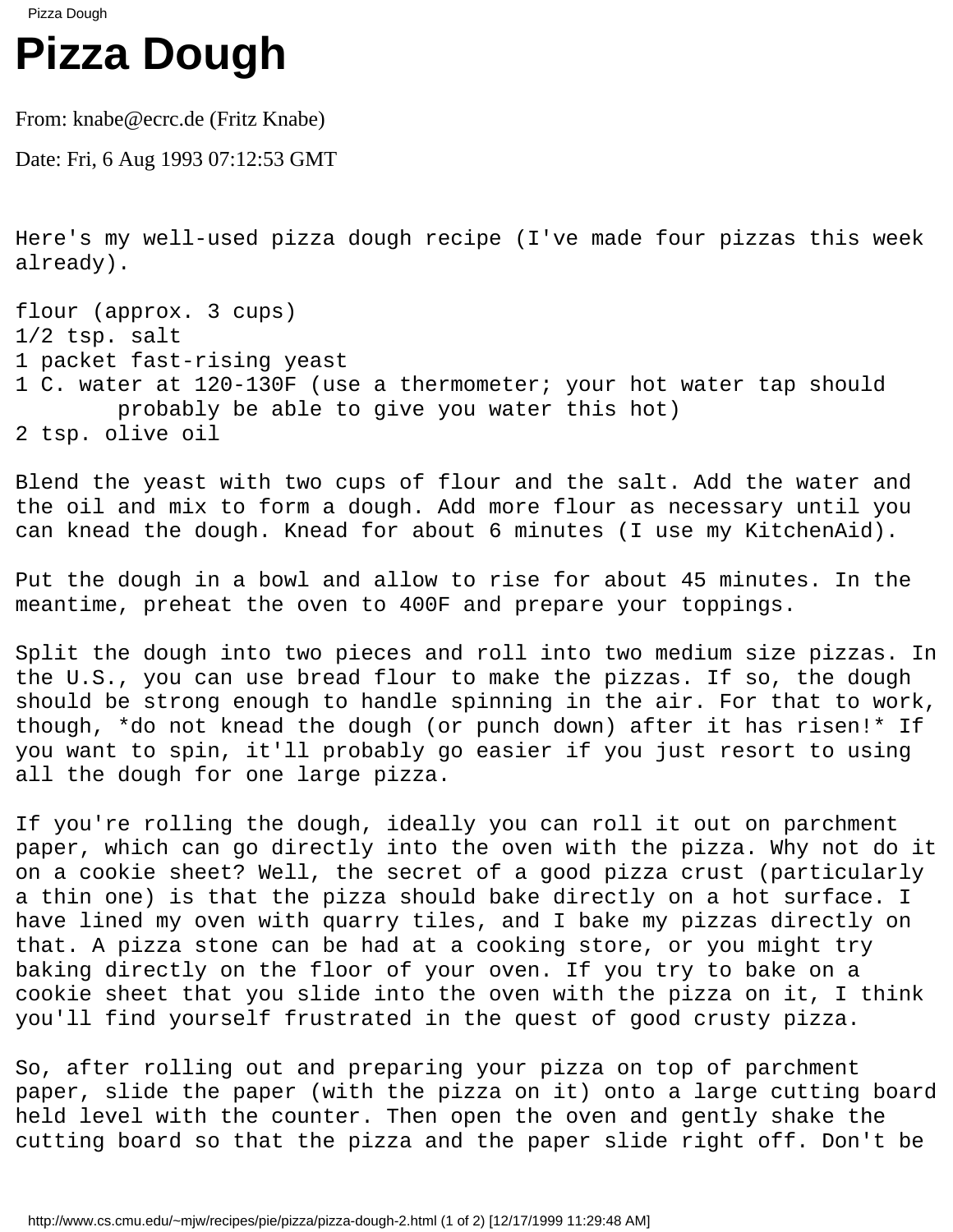scared, it works! Pizza Dough

If you don't have parchment paper... Well, in the U.S., parchment paper can be hard to find in some areas (why, I don't know -- it's the most useful baking tool I have). So, in this case, roll out (or spin) your pizza dough and then place it on a cutting board \*\*liberally\*\* dusted with cornmeal. Put the toppings on the pizza and then do the same sliding trick before (although it's good to check, just beforehand, that the pizza doesn't seem stuck anywhere to the board). I've made a lot of pizzas this way, too, and though it's not quite so easy to get the pizza from the board to the oven as with parchment paper, it certainly works (again, don't be scared!).

Finally, bake the pizza from anywhere between 12-18 minutes. The dough will be hard, so you won't have any trouble pulling the pizza out of the oven with a pot holder onto a cutting board.

And if you have a pizza peel instead of a cutting board, use that!

Fritz Knabe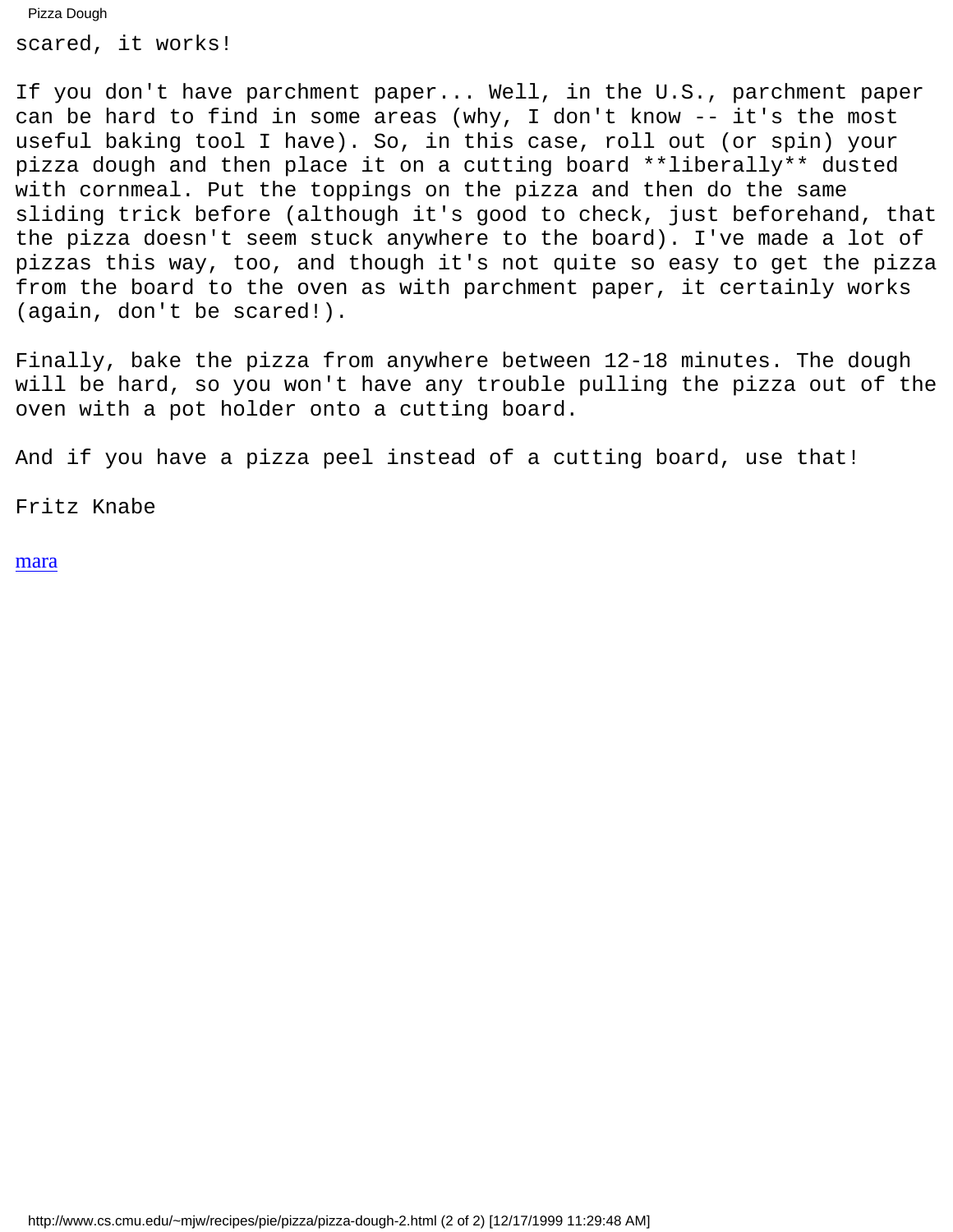## <span id="page-11-0"></span>**Pizza Dough**

#### From: **pn002b@uhura.cc.rochester.edu (Peter C. Norton)**

Date: **Fri, 12 Nov 93 02:43:24 GMT**

Hmm. This is a bit tough, because when I worked at a pizzeria, the quantities were a bit daunting. I'm not going to do the conversions, and though it's a bit ridiculous, here's the recipe for about 55-60 medium (12") pizzas.

30.70 lb flour (a little less for dry days, a little more for humid days) 1 gallon water (cold if you want to use the dough later) ..25 lb yeast (I don't remember what type. It was in 1lb blocks, and it bore a resemlance to a cinnamon roll in that it looked like it was in layers)

1/4 cup salt.

Mix it all until it looks like it's ready to be used.

Cut it into 1 lb portions, then roll it into a ball (there's a specific way of doing this, but it shouldn't matter, just make it into a ball) then put it into whatever you're using to hold it while it rises. Flatten it a bit with the palm of your hand.

let it rise once, then use it.

If it's done properly, then it'll stretch and whatnot so you can play with it the same way guys in pizzarias do. As opposed to the way that standard bread dough is fairly inflexible.

The reason that I put down this whoe recipe is that when I make pizza dough for myself, I can do it by sight, so I've never bothered to do any measurements. Hope that this is useful. Someone please convert this. My primary stumbling block is that I've no notion about converting # of flour to cups.

---Peter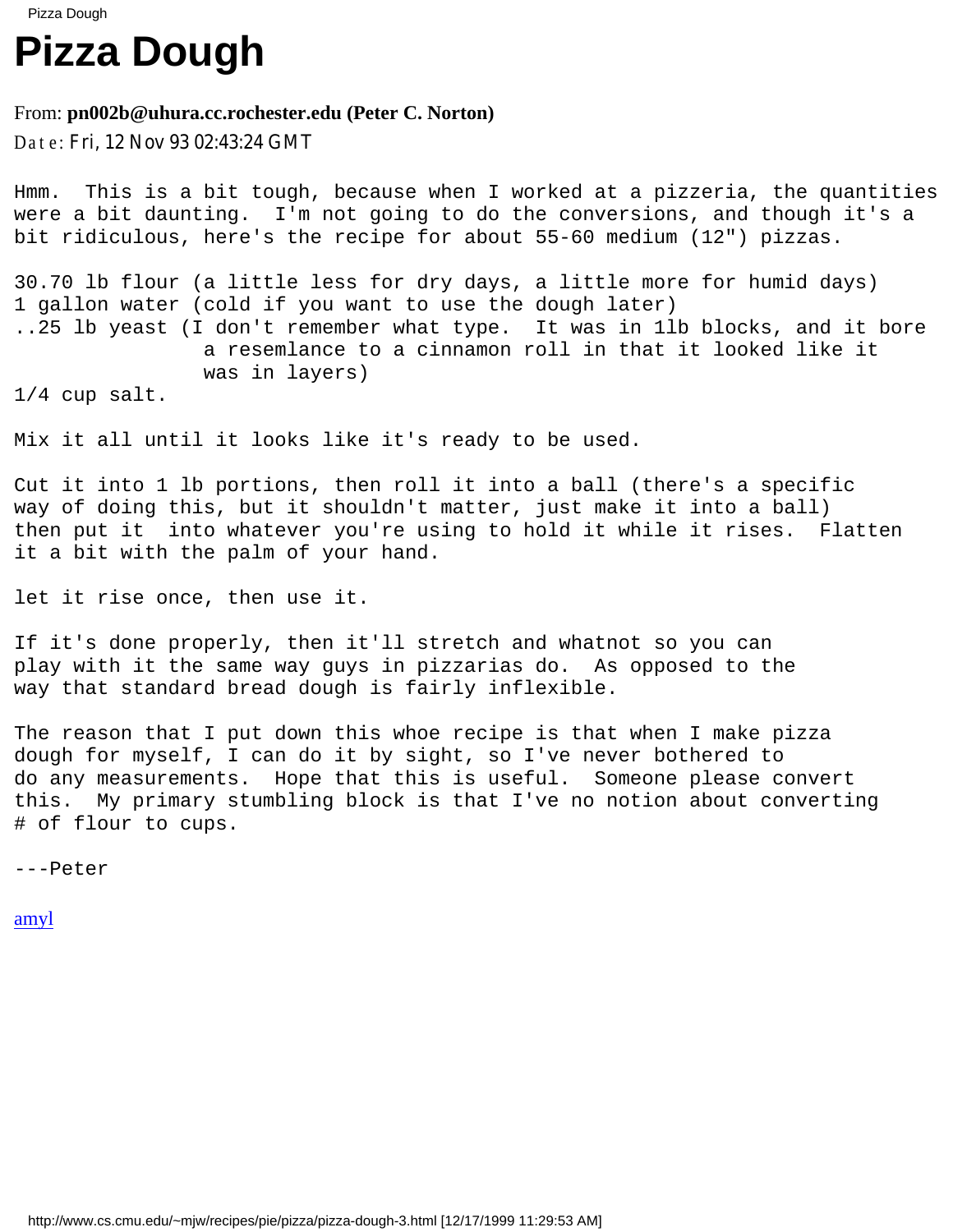## <span id="page-12-0"></span>**Pizza Dough**

From: **"Stephen M. Lacy"** Date: **Fri, 12 Nov 1993 02:05:51 -0500 (EST)**

Here's what I've come up with after about a year of experimenting (and a large number of bad pizzas!)

Steve's Pizza Dough (with secret ingredient)

3 Cups flour. 1 1/3 Cups water (warm, for the yeast) 1 package quick-rising yeast. Salt (approx. 1/2 tsp) Sugar (approx. 1/2 tsp) Extra Virgin Olive Oil (approx 1 1/2 tbsp) ....and the secret ingredient is: Grated Parmesan Cheese (approx 1/4 C)

 Now, I'm not one to go with exact measurements unless I have to, so here's my best (and first) attempt to describe the amounts used in this recipe:

 Mix yeast with warm water, in seperate measuring cup, not in the mixing bowl. You want to do this first so that the yeast has time to "get going" before you add it to the rest of the ingredients.

 Put flour, sugar, salt, cheese, and oil in bowl. There's no need to stir yet.

 Get yourself ready to mix, then add water and yeast to bowl. As soon as you add the water you want to try to get it well mixed as quickly as possible. Mix until all ingredients are blended. When ingredients are mixed, dough should be sticky to the touch, but not to runny. I then "cut" the dough at least a dozen times, with my mixing spoon. This is (I think) what takes the place of kneading the dough.

 Let dough rise for 30-45 minutes. Rember that it needs to be both warm and moist to rise. What I usually do is turn the oven on bake for about 3-4 minutes (any temperature will do) then turn it OFF, open the door for a few seconds (to let it cool down slightly) then cover the bowl with a wet towel, and place in the oven, door closed.

 After this first rising period, you should take the dough out, lightly sprinkle it with flour to keep it from sticking to your hands, and "punch" the dough down. This amounts to just pressing it a little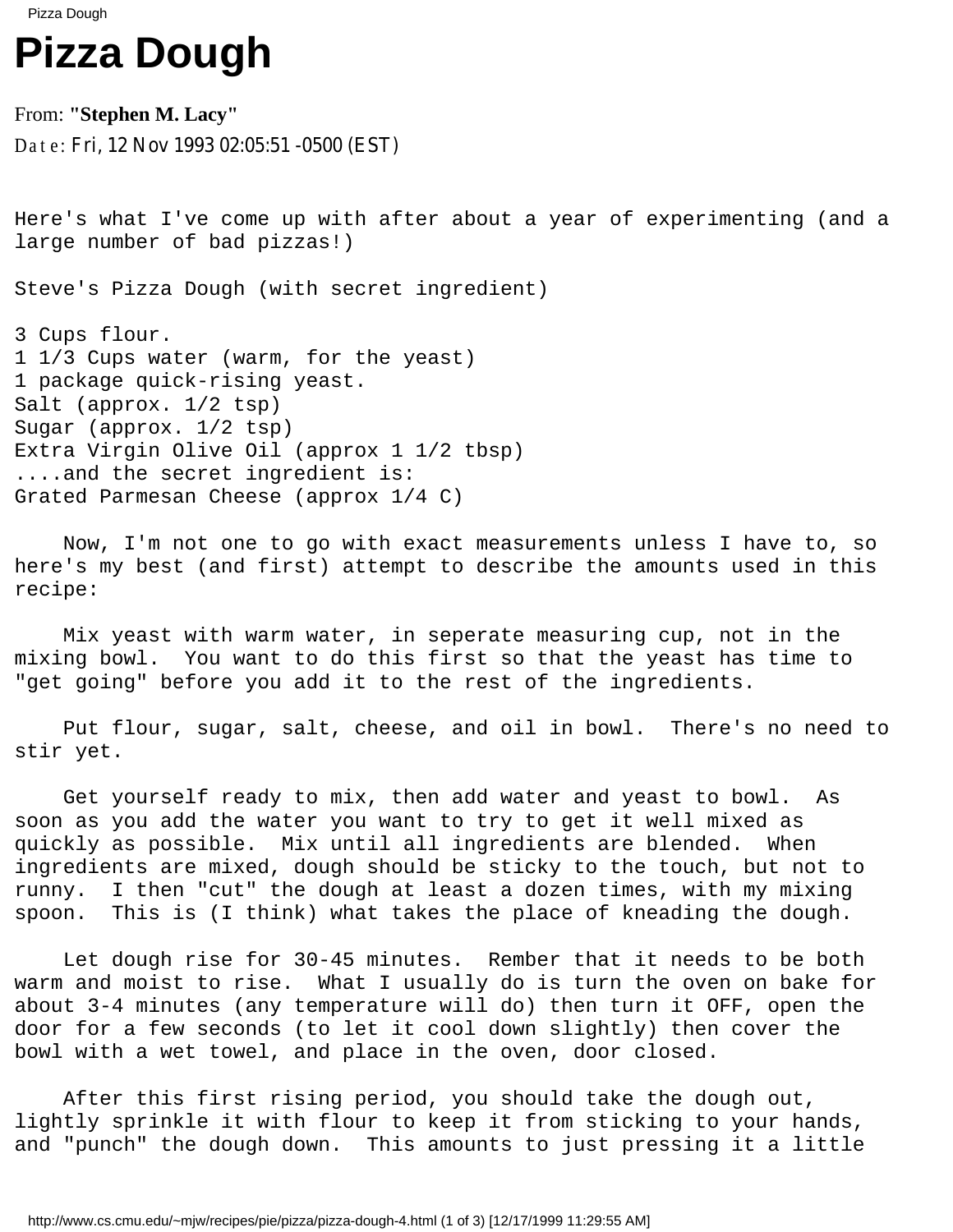bit all around. Don't remove from bowl.

 Let rise (same conditions) for another 20-35 minutes. Total rising time should be between 45 minutes and just over an hour. It's my opinion that the longer you let the dough rise, the better taste it will have, but I've let it rise for only 45 minutes and had it come out just fine. This is usually done with a 30/15 minute split between the two rising periods.

 Now, grease your pizza pan using a small amount of olive oil or oil spray and put the dough on the pan. Dust dough with flour again (to keep it from sticking to your hands -- as needed while rolling) and spread it onto the pan. As long as you grease the pan, spreading the dough should be easy. It will be pretty thin all around. (I use a 12x24 (?) rectangular pan -- I think that two 12" rounds will work too, but have never tried it)

 Baking times are usually about 10-12 minutes in a 450 degree oven, on the middle rack. It should be obvious when the pizza is done, by the look of the crust (turning light brown) and the look of the cheeze (just getting those brown cooked spots on it)

#### Suggested toppings:

 Motzerella and pepperoni with pizza sauce. Thinly sliced tomatoes, cheddar, onion, with a garlic & olive oil sauce. Fresh mushrooms, motzerella, and cooked sausage, pizza sauce.

### Pizza secrets:

 What about thick crust pizza? Well, I'm not really fond of thick crust pizza, but from my experience, this is what I'd have to say: Use this recipe on a smaller pan. Use more pizza sauce, or a pizza sauce with more water. This will cause the top layer of the dough to cook less than the layer touching the pan. Cook at a lower temperature, with the pizza pan on a lower rack of the oven. All of these things will make your pizza more dough-ey. Experiment at your own risk!

 What about even crispier crust? Use a little bit less water (but still more than 1 Cup water) in the recipe. This will give you a drier dough. Cook the pizza on a lower rack in the oven. Experiment at your own risk!

 When rising the dough, make sure that you use a cloth towel, not a paper towel. Paper towels just don't hold enough water to stand up to the dryness of the oven.

If you have any great (or terrible) pizza experiences, I'd like to know about it! Send me some e-mail: sl31@andrew.cmu.edu

Steve Lacy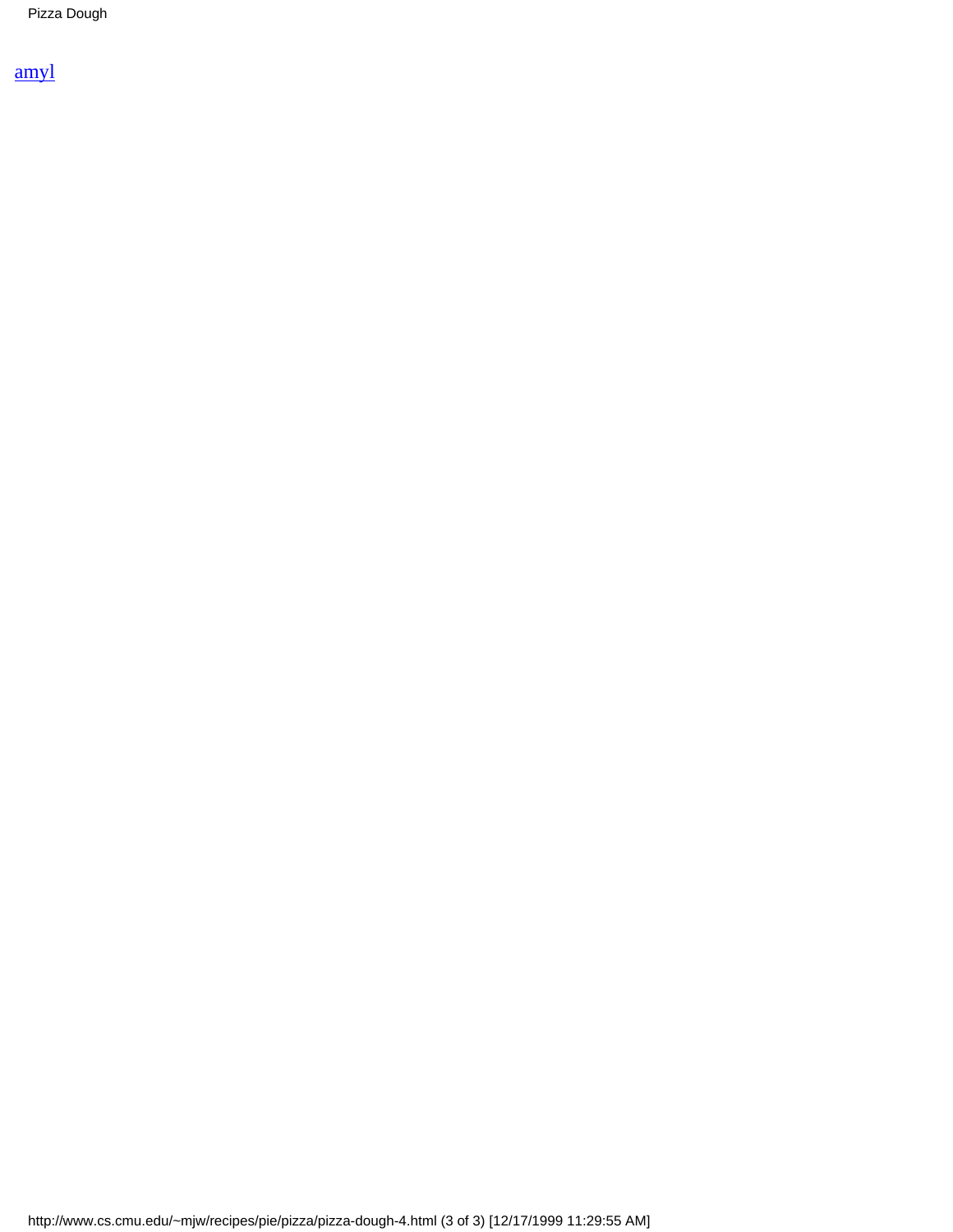### <span id="page-15-0"></span>From: **jvbutera@grad04.math.ncsu.edu (Jeffrey V. Butera)**

Date: **Mon, 15 Nov 1993 23:41:47 GMT**

The following produces a rather crispy dough (see notes at bottom!): 1 envelope dry yeast (I like Fleishmann's Rapid Rise(tm)) 1/4 teaspoon sugar 3/4 cup lukewarm water (75-80 degrees F. Too hot and you'll kil the yeast, too cold and the yeast won't activate. If anything, err towards the cooler side - the slower it rises, the better...)

Stir yeast and sugar into water, let sit for 8 minutes or so. It should become slightly foamy with a familiart "yeast" odor. No foam after 6 or so minutes and the yeast was bad or your water wrong temperature. I haven't had a yeast problem yet.

In a bowl (or food processor) mix

1 3/4 cups unbleached all-purpose flour or bread flour 1/2 teaspoon salt

Add the yeast mixture. If using food processor, continue running until dough forms a ball, 10-20 seconds. By hand, just jump in and mix away. If you've never done dough before, it gets a little sticky.

If the dough is a little dry (ie: flour left on sides of bowl and you absolutely can't get it mixed) add 1/2 teaspoon water and try until you get it. If measured right, you shouldn't need any additional water.

On a floured surface pick up dough and throw it down HARD 8-10 times (really, you can't hurt it, think of your boss...) Continue kneading for 2 minutes or so. if dough is a little sticky, dust your finger and counter with flour, but as little as possible).

That it. Either rolls out by hand for an 11" pizza (14" thin or 7" thick).

Bake at 500F in pre-heated oven for 8-12 minutes, the edges will turn nice golden brown when done. Dough will be firm and cripy,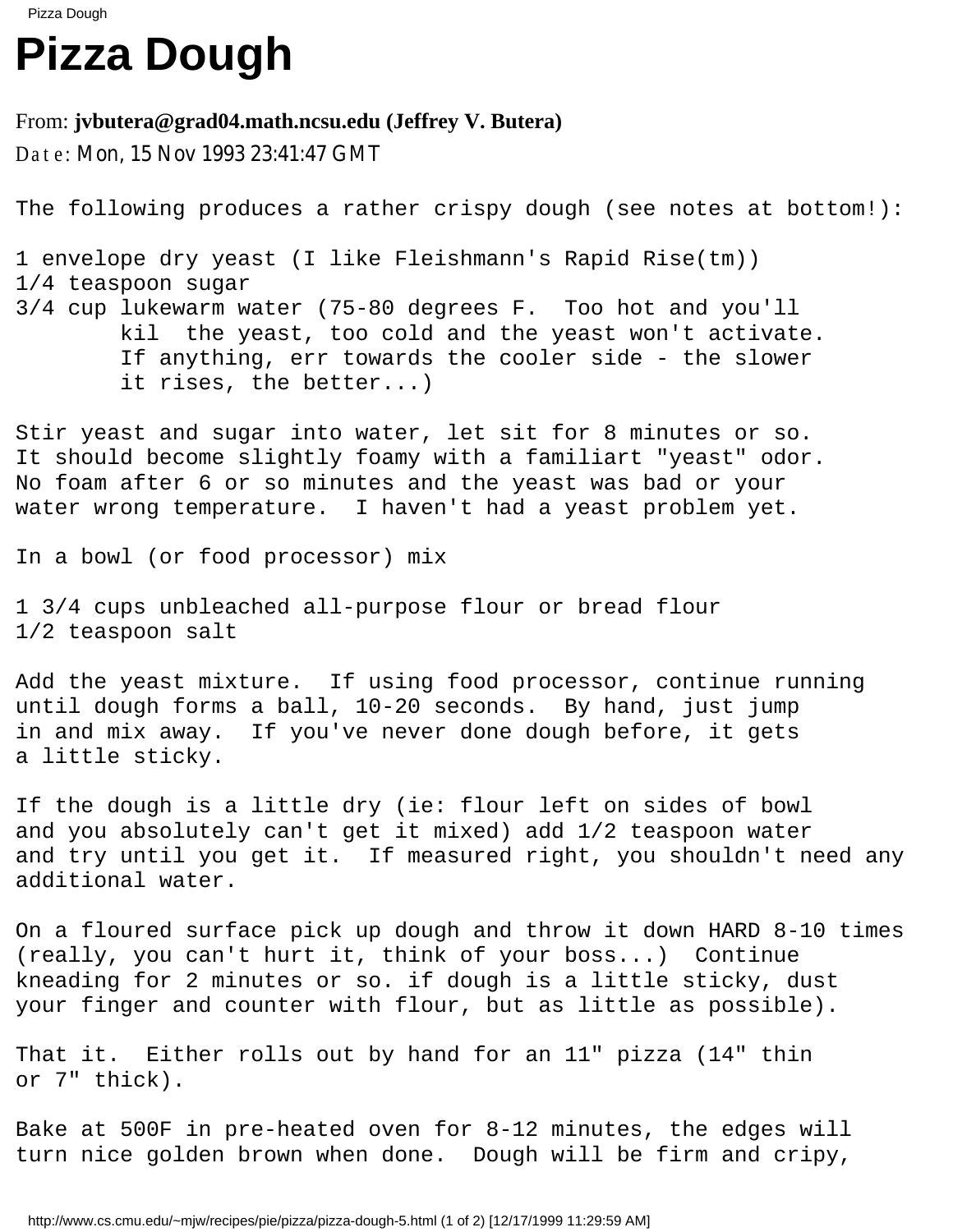not soggy and soft like many other doughs.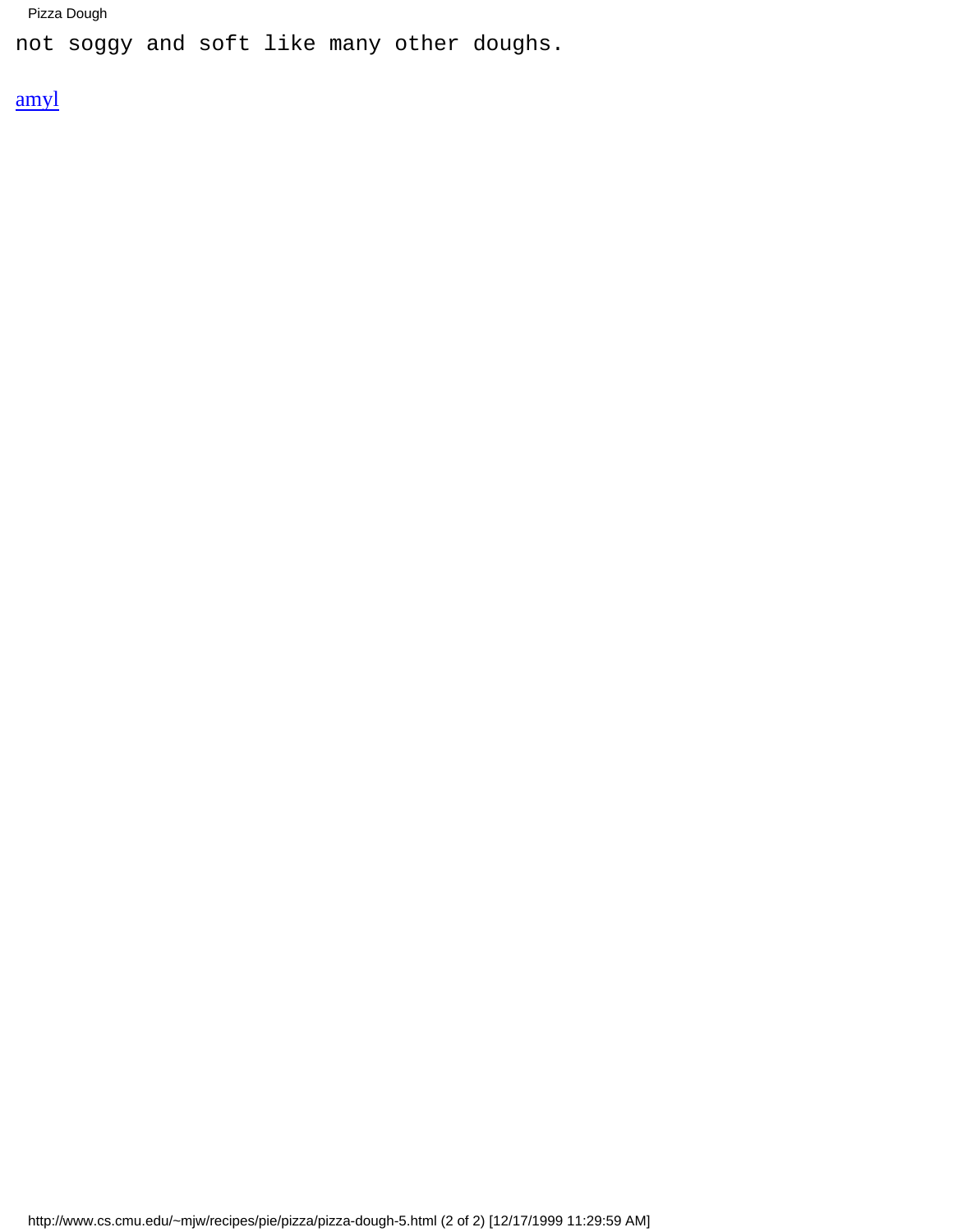<span id="page-17-0"></span>Sweet Pie Recipes

# **Sweet Pie Recipes**

### **Index**

- [Almond-Plum Tart](#page-19-0)
- [Apple-Pear Tart](#page-20-0)
- [Apple Pie](#page-22-0)
- [Banana Cream Pie](#page-23-0)
- [Boston Cream Pie](#page-24-0)
- [Caramelized Pear Tart](#page-26-0)
- [Caramelized Upside-Down Plum Tart](#page-27-0)
- [Cranberry Crumb Tart](#page-29-0)
- [Dirt Pie](#page-31-0)
- [Eggnog Chiffon Pie](#page-32-0)
- [Kentucky Style Pie](#page-33-0) This recipe has been renamed because it is alleged to be in violation of a trademark held by Kern's Kitchen.
- [Key Lime Pie : COLLECTION \(1\)](#page-34-0)
- [Key Lime Pie : COLLECTION \(2\)](#page-36-0)
- [Key Lime Pie](#page-43-0)
- [Lemon Meringue Pie](#page-45-0)
- [Lemon tarts : COLLECTION](#page-46-0)
- [Meringue Angel Pie](#page-48-0)
- [Mississippi Mud Pie](#page-50-0)
- [Nectarine Pie](#page-51-0)
- [Orange Freeze Pie](#page-52-0)
- [Pecan Delight Pie](#page-53-0)
- [Pecan Pie](#page-54-0)
- [Pumpkin Pie \(1\)](#page-55-0)
- $\bullet$  Pumpkin Pie  $(2)$
- [Raisin Pie : COLLECTION](#page-58-0)
- [Raspberry Tart](#page-60-0)
- [Rhubarb Custard Pie](#page-61-0)
- [Shaker Lemon Pie](#page-63-0)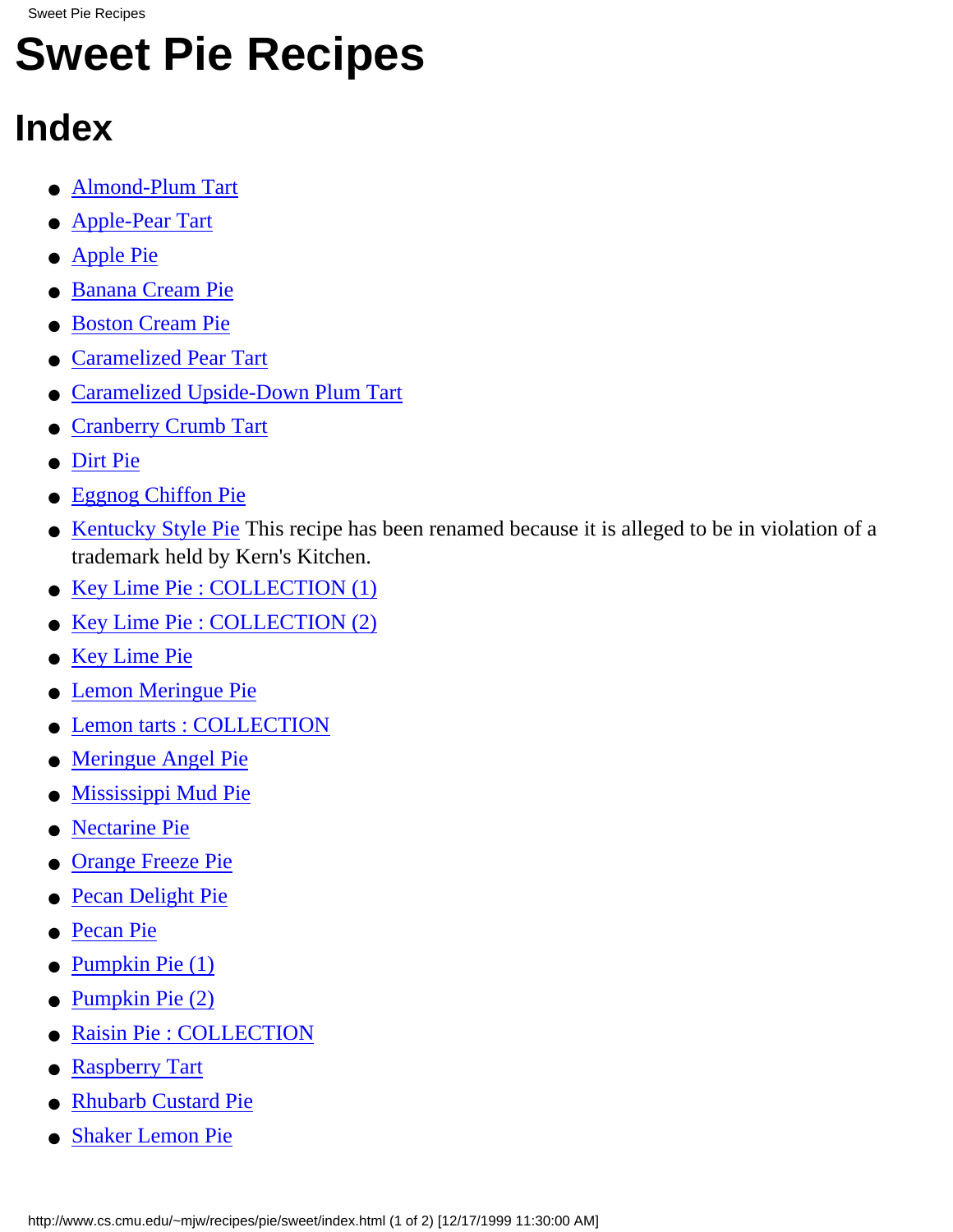Sweet Pie Recipes

- [Shoo-Fly Pie \(1\)](#page-64-0)
- $\bullet$  Shoo-Fly Pie  $(2)$
- [Snickers Pie](#page-67-0)
- [Sour Cream and Raisin Pie](#page-69-0)
- [Sweet Potato Pie : COLLECTION](#page-71-0)
- [Tarte Tatin : COLLECTION](#page-75-0)
- [Tarte Tatin](#page-78-0)
- [Triple-Tier Chocolate Pie](#page-80-0)
- [Wine Tart](#page-81-0)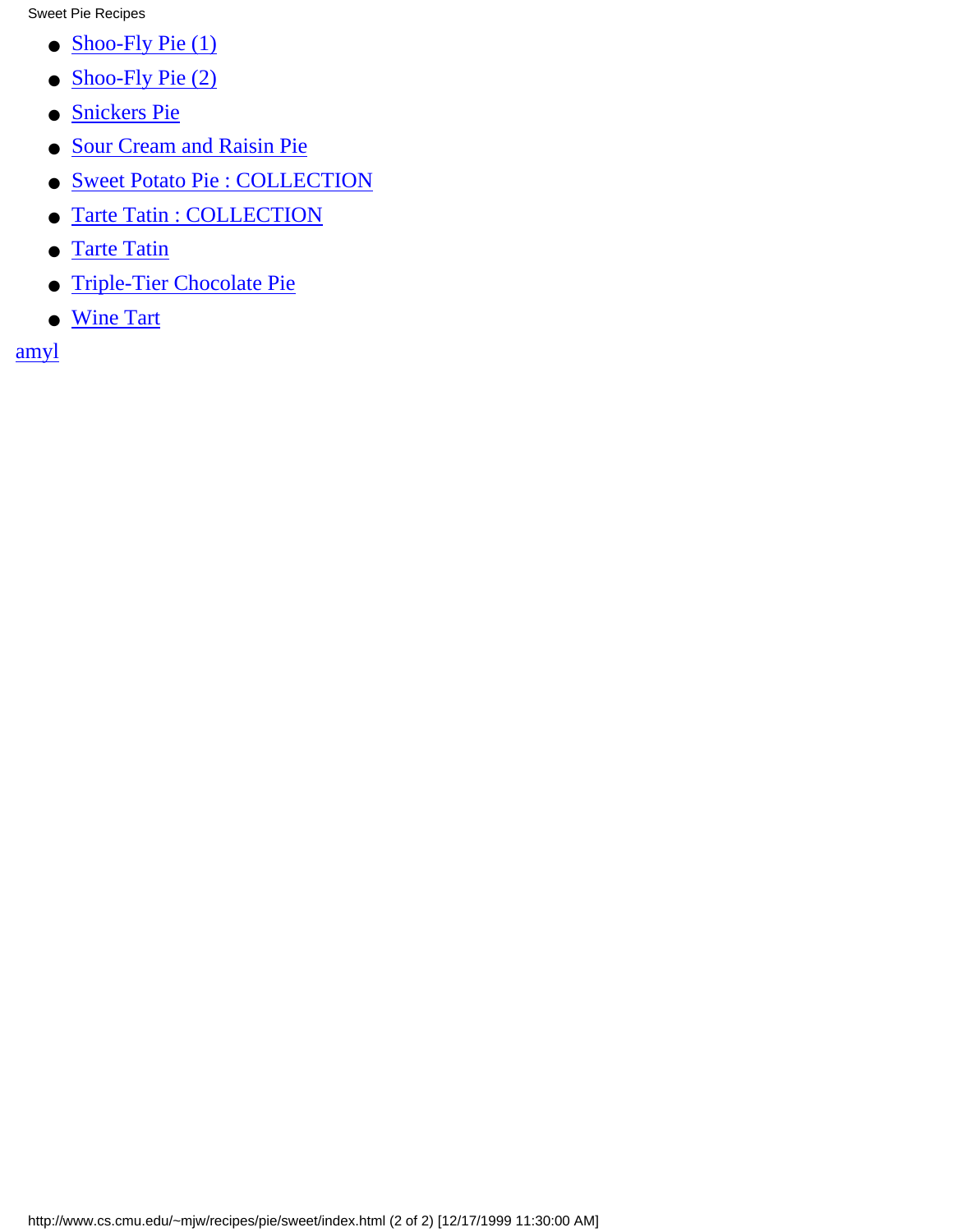#### <span id="page-19-0"></span>Almond-Plum Tart

## **Almond-Plum Tart**

From: arielle@taronga.com (Stephanie da Silva) Date: Mon, 30 Aug 1993 10:12:53 GMT

```
1 1/4 cups all-purpose flour
2 teaspoons sugar
1/2 teaspoon salt
1/3 cup shortening 
3 to 4 tablespoons cold water
8 to 10 plums
1 cup finely ground almonds
1/3 cup sugar
1 egg
1/2 teaspoon finely shredded lemon peel
1/2 teaspoon ground cinnamon
1/4 teaspoon almond extract
2 tablespoons butter
1/3 cup currant jelly, melted
```
For pastry, stir together the flour, the 2 teaspoons sugar, and salt. Cut in shortening till pieces are the size of small peas. Sprinkle 1 tablespoon of the water over part of the mixture; gently toss with a fork. Push to side of bowl; repeat till all is moistened. Form dough into a ball.

On a lightly floured surface roll dough into a 12 inch circle. Transfer to a 9 inch quiche dish. Trim edges of dough even with rim of pan.

Halve and pit plums. In a mixer bowl, combine almonds, the 1/2 cup sugar, egg, lemon peel, connamon, and almond extract. Beat with electric mixer on low speed till combined. Spread almond mixture evenly in pastry shell. Place plums, cut side down, atop almond mixture. Dot with butter.

Bake in a 375F oven 50 minutes or until crust is brown and juice from plums is nearly evaporated. Cool on wire rack. Brush top with melted jelly. Makes 6 to 8 servings.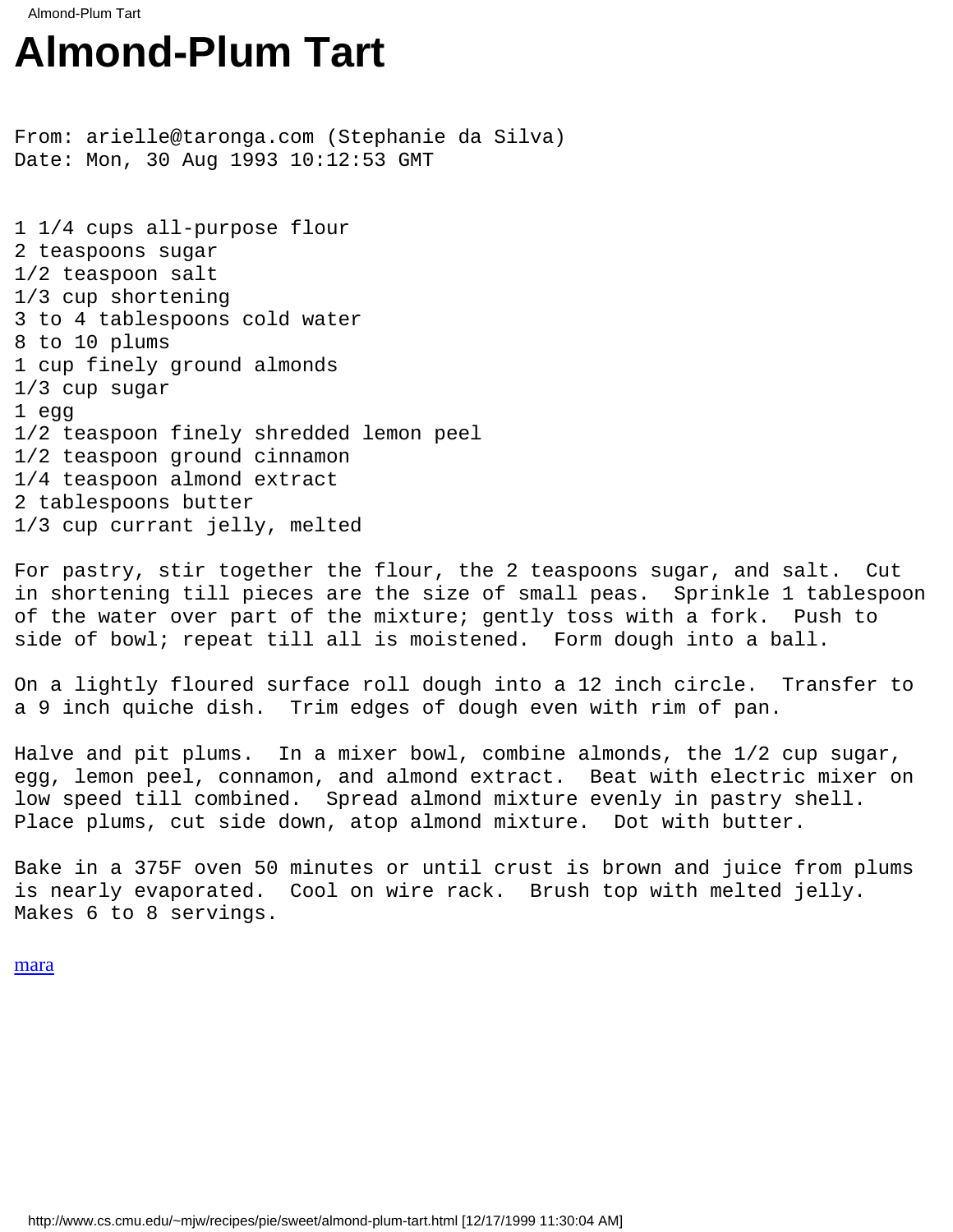<span id="page-20-0"></span>Apple-Pear Tart

# **Apple-Pear Tart**

From: arielle@taronga.com (Stephanie da Silva)

Date: Mon, 30 Aug 1993 02:30:23 GMT Basic Rich Pastry Dry beans 5 very ripe medium cooking apples, peeled, cored and chopped (5 cups) 2/3 cup sugar 1/3 cup dry white wine 1/4 cup butter 1/8 teaspoon ground cinnamon 1 tablespoon quick-cooking farina 1/4 cup Kirsch or cherry liqueur 1/2 teaspoon vanilla 1/4 cup dry white wine 1/4 cup apricot preserves 1 teaspoon sugar 1/8 teaspoon ground cinnamon 2 medium cooking apples, cored and sliced 2 medium pears, peeled, cored and sliced 1 tablespoon cognac or brandy

For tart shell, prepare Basic Rich Pastry: On a lightly floured surface roll pastry dough to a circle 12 inches in diameter.

Fit dough into a 10 or 11 inch flan pan with a removable bottom; press bottom and sides gently to remove air bubbles. Turn the overlapping dough edges to inside; press against sides of pan. Prick sides with fork.

Line the bottom and sides of pan with heavy-duty foil and dry beans. Bake in a 400 oven for 20 minutes. Remove foil and beans. Bake 10 to 15 minutes more or till golden; set aside.

For filling, in a saucepan combine 5 cups apples, 2/3 cup sugar, 1/3 cup wine, butter, and 1/8 teaspoon cinnamon. Cook, covered, about 10 minutes or till apples are tender. Slowly sprinkle farina over apples; stir constantly. Bring to boiling; reduce heat. Simmer 5 minutes or till mixture is thickened; stir frequently. Remove from heat; stir in Kirsch and vanilla. Cool slightly. Spread in bottom of baked tart shell.

In a small saucepan combine the 1/4 cup wine, apricot preserves, 1 teaspoon sugar and 1/8 teaspon cinnamon. Bring to boiling; add sliced apples and pears. Cook about 7 minutes or till apples are translucent. Drain, reserving liquid.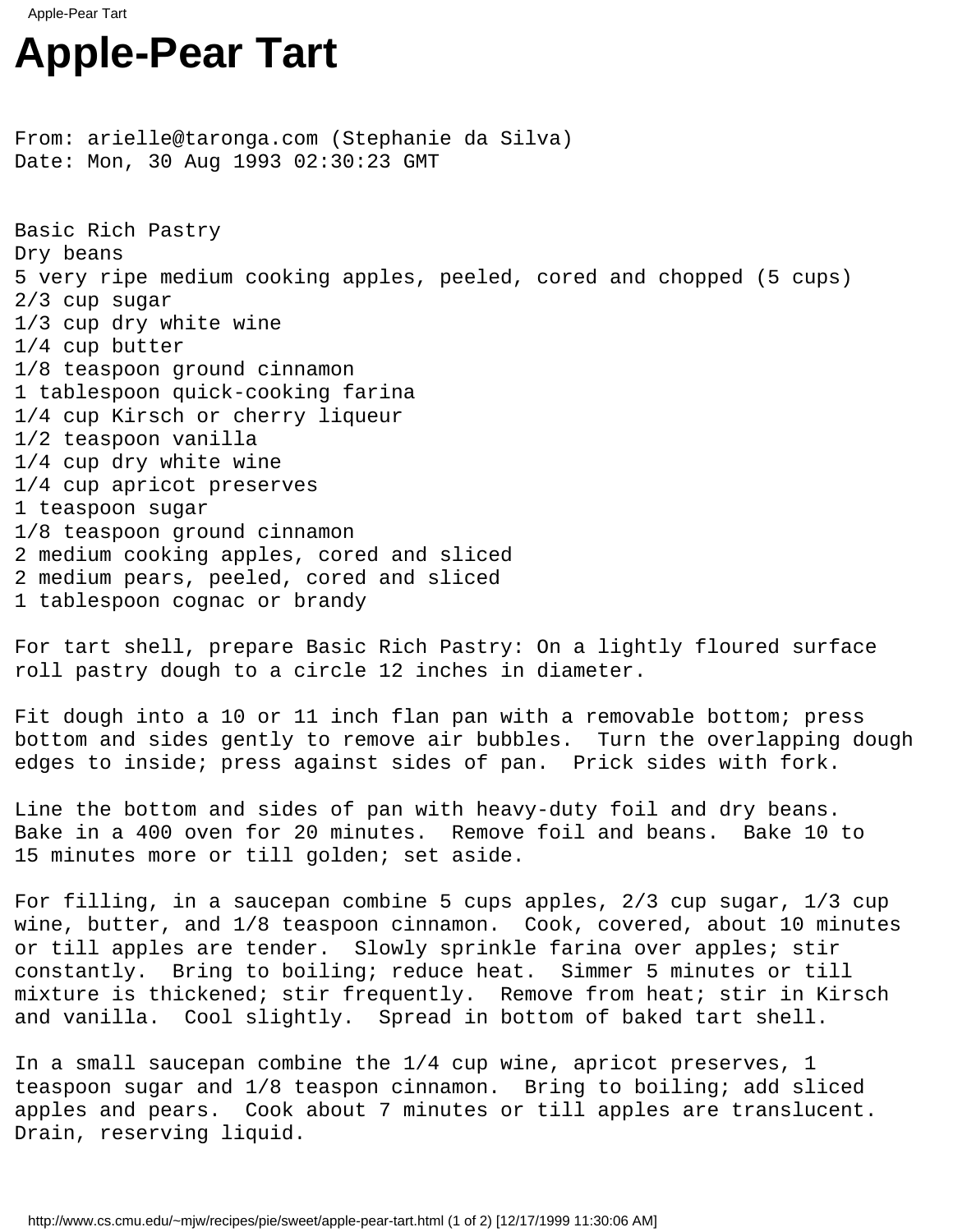Arrange apple slices in a circle and pear slices in rows. Cook reserved liquid till reduced to 2 tablespoons; stir in cognac. Spoon over fruit. Serves 10.

Basic Rich Pastry

1 cup all-purpose flour 1/4 teaspoon salt 1/4 cup cold butter 1 tablespoon shortening 1 egg yolk 2 tablspoons cold water

Combine flour and salt. Cut in butter and shortening with a fork or pastry cutter until mixture resembles coarse crumbs. Make a well in the center. Beat together egg yolk and water. Add to flour mixture. Using a fork, stir just till dough forms a ball.

Turn onto a lightly floured surface and knead 3 or 4 times. Wrap in clear plastic wrap and chill 20 minutes in frezzer or 2 1/2 hours in refrigerator before rolling. Makes one 10 inch shell.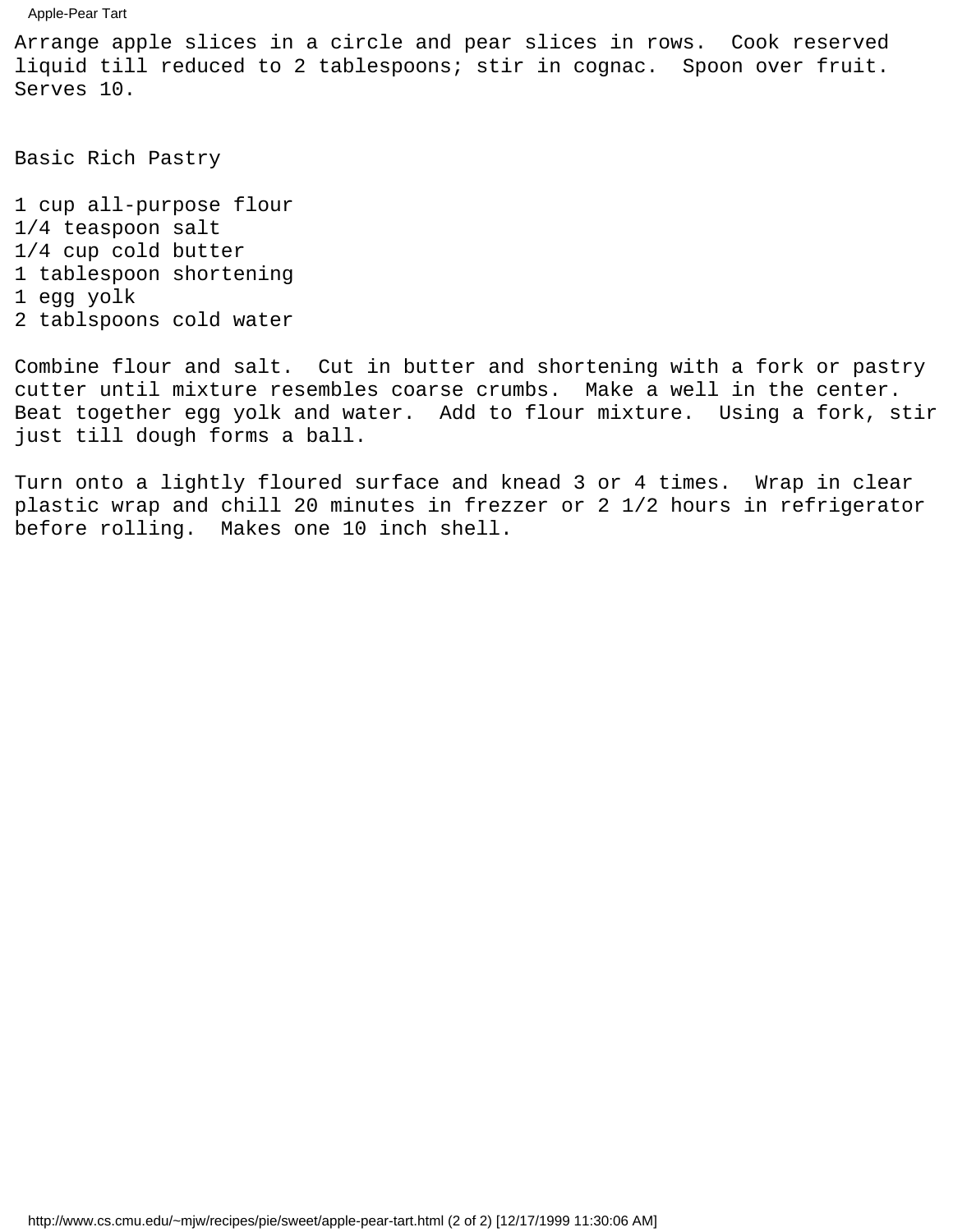<span id="page-22-0"></span>Apple Pie

## **Apple Pie**

### From: **v313mdm8@ubvmsb.cc.buffalo.edu (ROCHELLE NEWMAN)**

Date: **Fri, 29 Oct 1993 02:59:00 GMT**

This recipe is a mixture of that from both sets of parents, and was partly based on the Betty Crocker cookbook. It has a top crumb crust, rather than a full crust.

pastry for 9 inch one-crust pie

1/2 cup sugar 1/4 cup flour 1 tsp ground cinnamon dash of salt 8 cups thinly sliced pared tart apples (about 8 medium or 6 large)

ingreg. for crumb crust: 1/2 cup sugar 3/4 c. flour 1/3 c. butter or margarine 1 tsp cinnamon 1 tsp nutmeg maybe a pinch of cloves and mace

Heat oven to 450 degrees. Mix sugar, flour, cinnamon & salt in large bowl. Stir in apples. Put apple-mixture into pastry-lined pie plate. (You may want to press apples down firmly -- they shrink a LOT!!! You need a real mound of apples to end up with a decent pie).

 Mix sugar and flour for crumb crust in medium bowl. Cut in margarine; add spices. Put crumbs on top of pie -- you'll probably need to press them onto apples to keep them from falling off.

Bake for 10 minutes; then lower to 350 and bake for 40 more. Check for doneness with fork.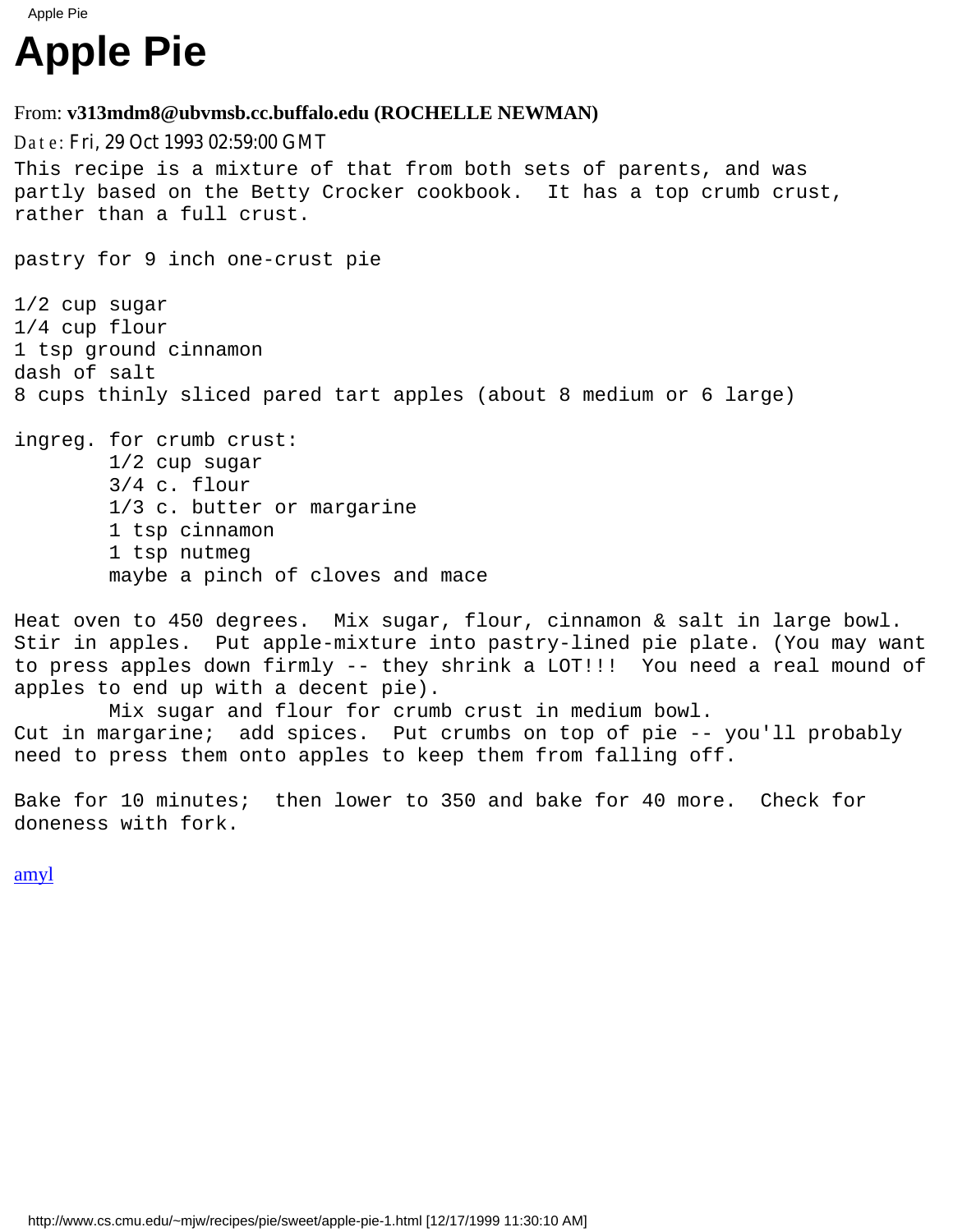<span id="page-23-0"></span>Banana Cream Pie

#### **Banana Cream Pie**

From: 00sgmoses@leo.bsuvc.bsu.edu

Date: 8 Jul 93 17:38:14 EST

3/4 cup sugar 1/3 cup all purpose flour or 3 Tbs cornstarch (I use the cornstarch) 1/4 tsp salt 2 cups milk 3 egg yolks, slightly beaten 2 Tbs butter 1 tsp vanilla 1 9-inch baked pastry shell (meringue made from the leftover egg whites, optional)

Combine sugar, cornstarch, and salt in a saucepan. Add milk gradually. Cook, stiring constantly, over medium heat til bubbly. Cook and stir an additional 2 minutes and remove from burner.

Stir small amount of hot mixture into egg yolks, immediately add egg yolk mixture to hot mixture and cook for 2 minutes, stiring constantly. Remove from heat.

Add butter and vanilla and stir til smooth.

Slice 3-4 bananas into the cooled baked pastry shell. Top with pudding mixture and spread meringue (if desired) on top of the pie. Bake at 350 degrees for 12-15 minutes. Cool.

(Instead of meringue, I sometimes top with fresh whipped cream.) [mara](http://www.mcs.vuw.ac.nz/school/staff/Amy-Gale.html)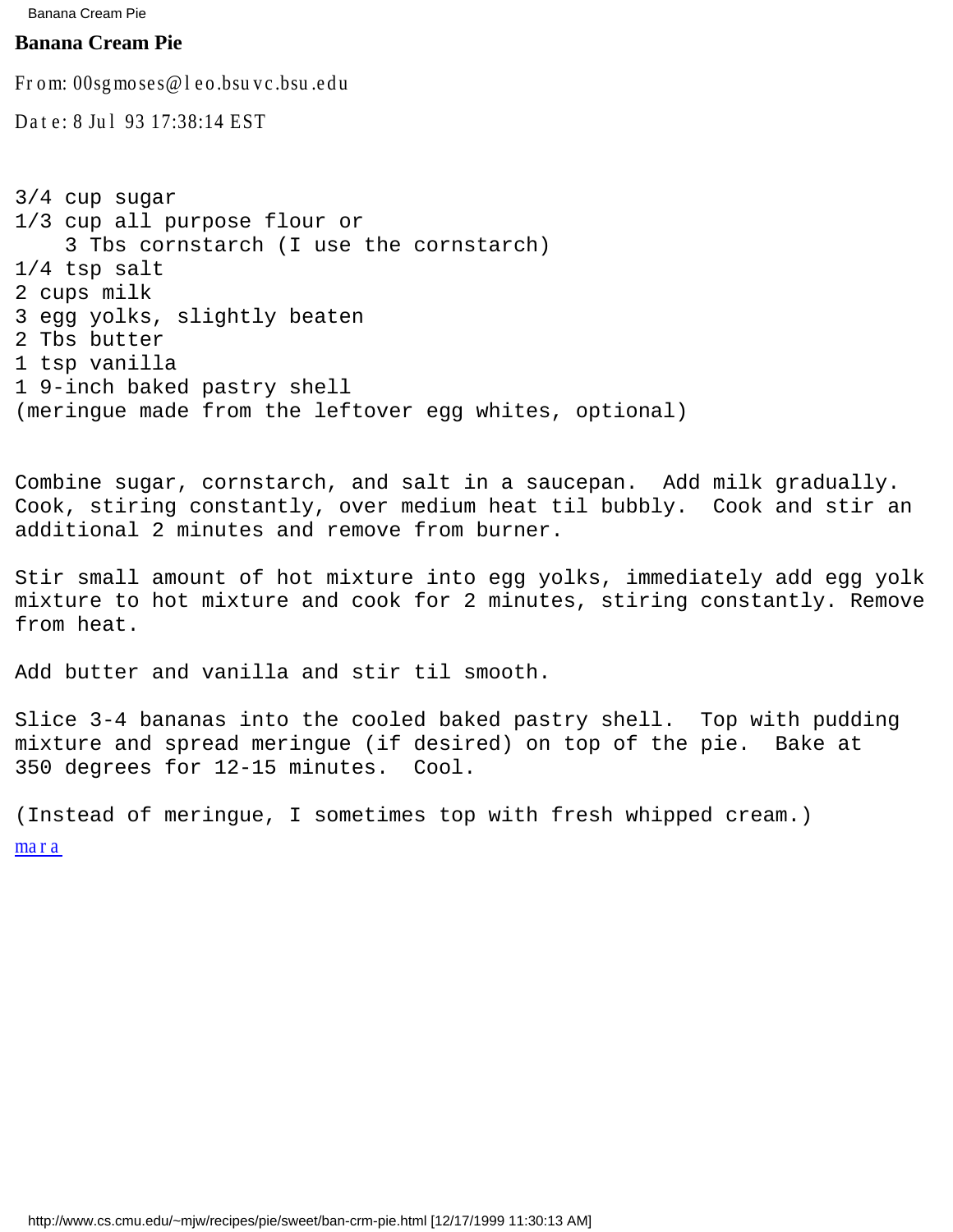<span id="page-24-0"></span>Boston Cream Pie

## **Boston Cream Pie**

### From: **morrissey@stsci.edu (Mostly Harmless)**

Date: **Fri, 29 Oct 1993 15:17:28 GMT**

```
2 eggs (separated)
1/2 cup sugar
2 1/4 cups sifted cake flour
1 cup sugar
3 tsp baking powder
1 tsp. salt
1/3 cup salad oil
1 cup milk (divided)
1 1/2 tsp. vanilla
```
Beat egg whites until soft peaks form. Gradually add 1/2 cup sugar, beating until very stiff peaks form. Sift together remaining dry ingredients into another bowl. Add oil, 1/2 cup of milk, and vanilla. Beat 1 minute at medium. Add remaining milk and egg yolks. Beat 1 minute and scrape bowl. Gently fold egg white mixture in. Bake in greased and lightly floured 9-inch cake pans in moderate oven (350F) for about 20 minutes or till done. Cool 10 minutes and remove from pans. Cool completely. Fill with cream filling and frost with chocolate glaze.

Cream Filling -

1/3 cup sugar 3 Tbsp. flour 1/4 tsp. salt 1 1/4 cups milk 1 beaten egg 1 Tbsp. butter 1 tsp. vanilla

In saucepan, combine sugar, flour, and salt. Gradually add milk and mix well. Cook over medium heat til misture thickens and boils, stirring constantly. Cook and stir 2 more minutes. Very gradually add the hot mixture into the egg and then return to saucepan. Cook and stir until mixture just boils again. Stir in butter and vanilla. Cover with waxed paper and cool.

Chocolate Glaze -

- 1 1/2 1-ounce squares unsweetened chocolate
- 2 Tbsp. butter
- 1 1/2 cups sifted powdered sugar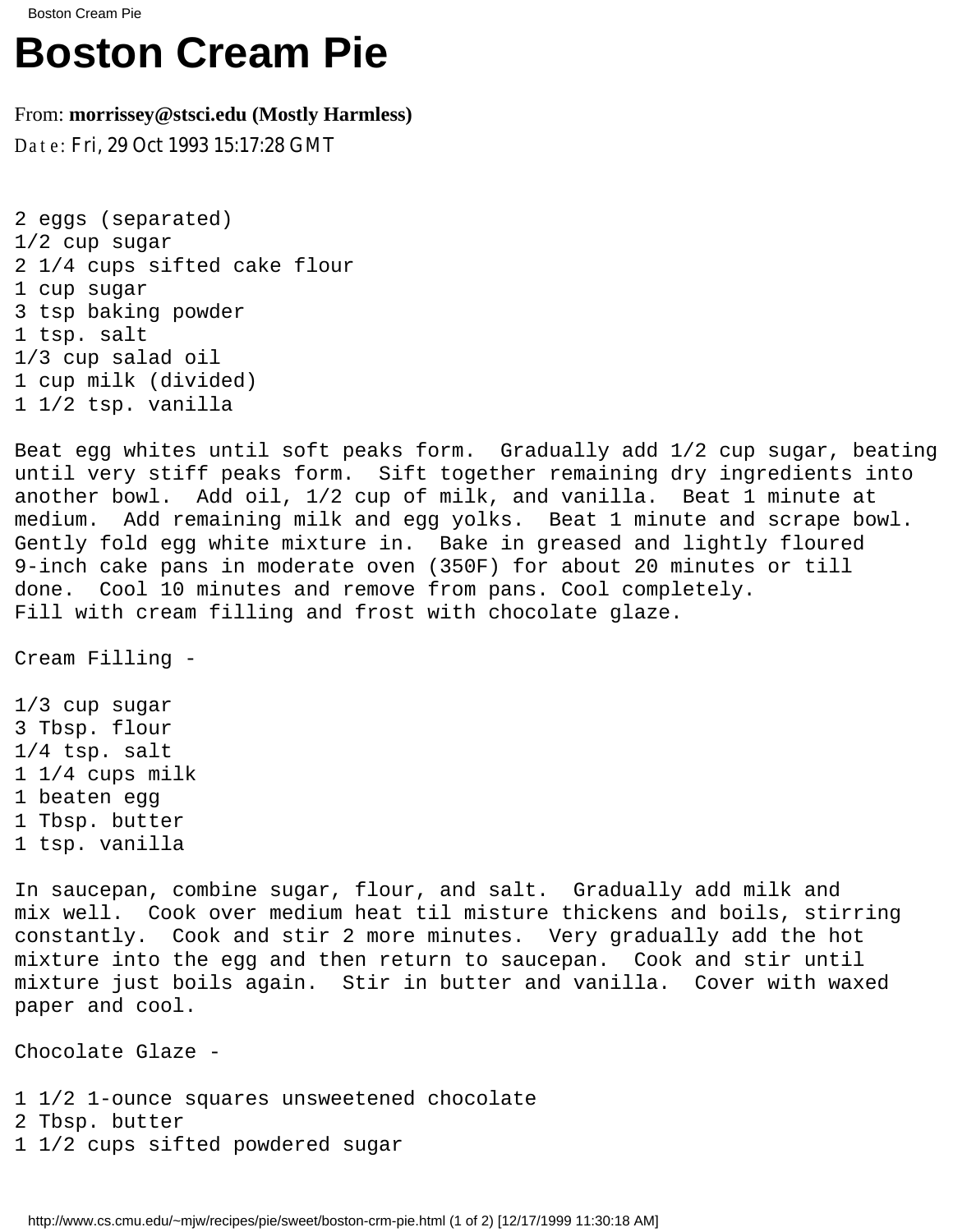Boston Cream Pie

1 tsp. vanilla 3 Tbsp. boiling water 2-3 tsp. water

Melt chocolate and butter over low heat, stirring constantly. Remove from heat. Stir in powdered sugar and vanilla until crumbly. Blend in 3 Tbsp. boiling water. Add additional water 1 tsp. at a time to form medium glaze of pouring consistancy. Pour quickly over top of cake and spread evenly over top and sides.

Janet Morrissey [amyl](http://www.mcs.vuw.ac.nz/school/staff/Amy-Gale.html)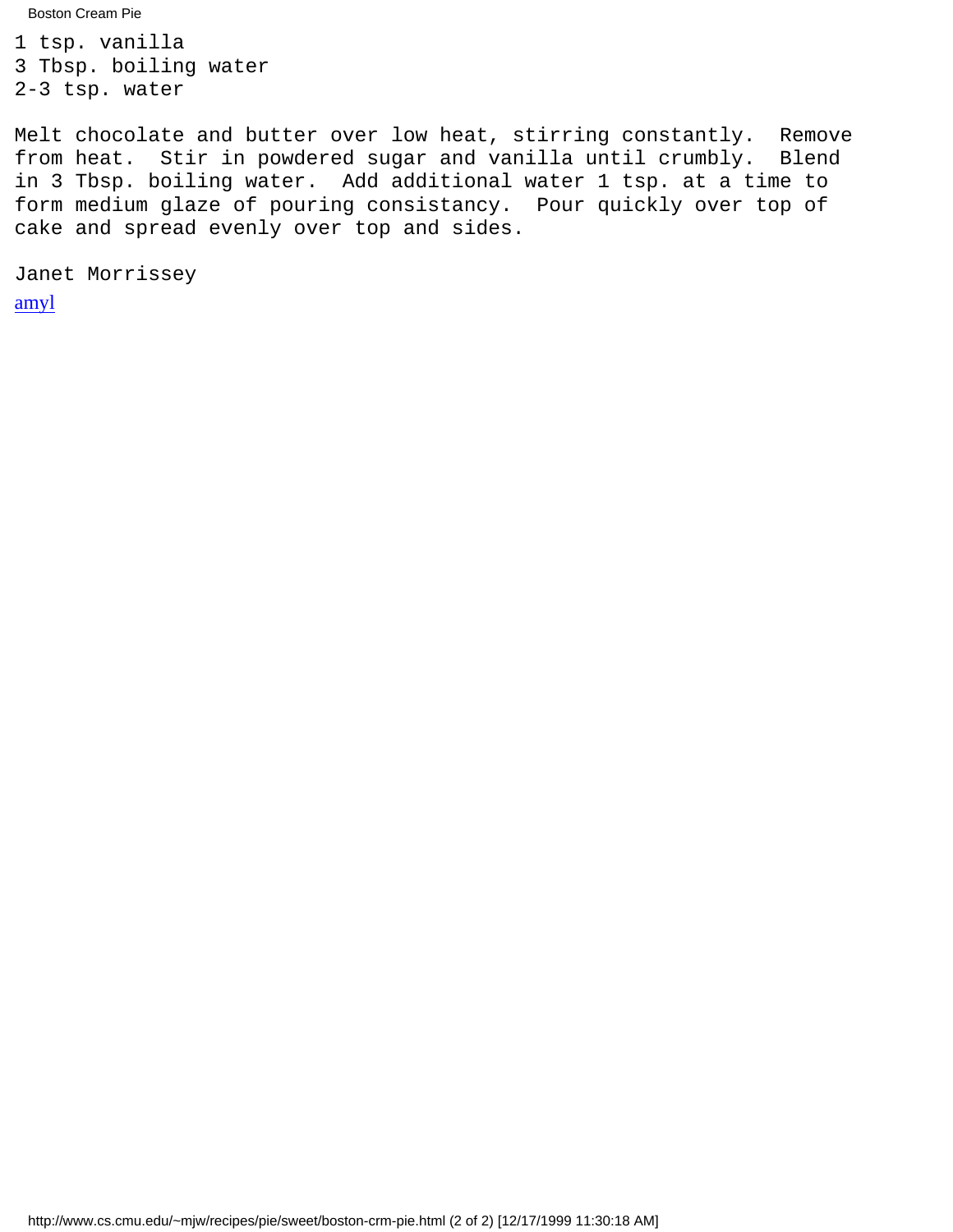<span id="page-26-0"></span>Caramelized Pear Tart

## **Caramelized Pear Tart**

From: "S. E. Henderson" sehender@reed.edu

Date: Thu, 29 Jul 1993 13:21:29 -0700 (PDT) Pastry: 14 Tbsp. butter, softened 1/2 cup sugar 3 egg yolks zest of 1 lemon, grated 3/4 cup finely ground almonds 1 3/4 cups flour Filling: 2 1/2 lbs. ripe, firm pears, peeled, cored, and cubed (or large can of pears drained/cubed, though not as good)

 8 Tbsp. butter 3/4 cup sugar

1/3 cup toasted almonds

Cream butter and sugar until smooth. Add egg yolks and zest, mix well. Add almonds and flour, mix well. Form into ball, wrap with plastic, and chill 1 hr.

Grease 10 inch tart pan with removable bottom. On lightly floured surface, roll out dough to 1/8 inch thickness. Transfer to pan and press to bottom and sides. Line dough with foil and fill with pie weights or dried beans. Bake at 400 degrees(F) for 20 minutes. Remove foil and weights, bake 3 minutes until golden.

While crust is baking, melt butter in large, heavy skillet. Over medium heat, saute pears until tender.\* Sprinkle with the sugar and cook until fruit is caramelized(golden brown.) Place filling in baked crust and sprinkle with toasted almonds. Serve warm or chilled.

If using canned pears, don't cook the pears first--add sugar with pears.

A confirmed chocolate lover says this is as good as chocolate. I agree.

---Sarah Henderson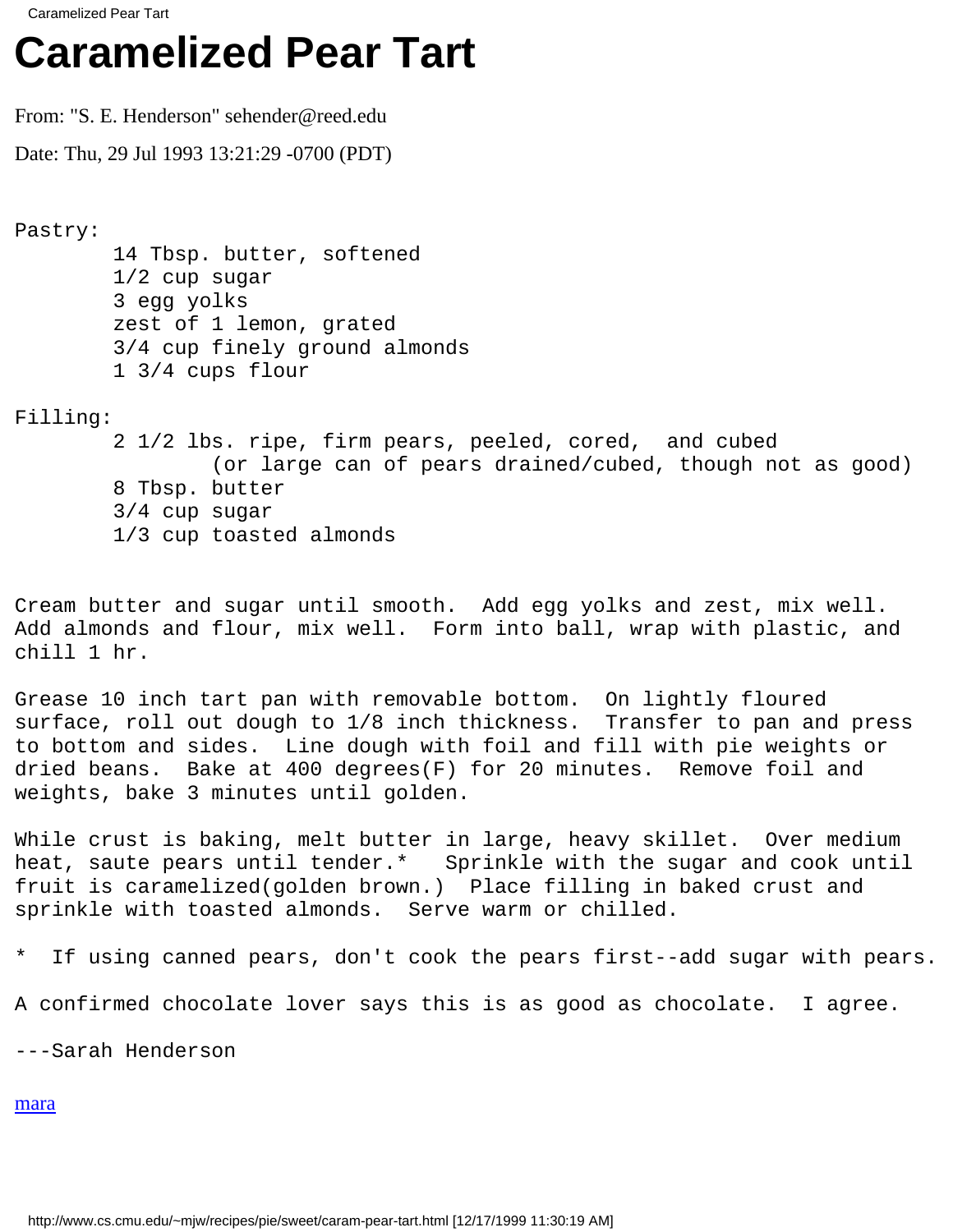### <span id="page-27-0"></span>**Caramelized Upside-Down Plum Tart**

From: arielle@taronga.com (Stephanie da Silva)

Date: Thu, 19 Aug 1993 08:06:54 GMT

4 tablespoons butter 3/4 cup sugar 1 pound dark Italian prune plums, halved and pitted Pate Brisee 2 tablespoons heavy cream 1 cup creme fraiche or sour cream 1 teaspoon kirsch

In a 9 inch skillet with an ovenproof handle, melt the butter over moderate heat. Stir in the 1/2 cup of the sugar. Arrange the plums, cut-side up, in concentric circles and cook until the sugar begins to caramelize, 15 to 20 minutes. Let stand until completely cool.

On a generously floured surface, roll the Pate Brisee into a 12 inch circle. Drape the dough over a rolling pin and flip it over the caramelized plums. Trim off the excess dough. Roll the edges down so that the crust lies flat on top of the fruit but reaches the edges of the pan. Refrigerate, covered, for 30 minutes.

Prheat the oven to 425F. In a small bowl, combine the heavy cream with 1 tablespoon of the sugar. Brush this glaze over the dough. Using a fork, prick the dough in several places and bake for 20 to 25 minutes or until golden brown.

In a small bowl, combine the creme fraiche, kirsch and remaining 3 tablespoons sugar.

Immediatly invert the tart onto a large platter. Serve warm or cold with the flavoured creme fraiche.

Pate Brisee

1 cup all-purpose flour 1 stick (4 ounces) cold butter, cut into small pieces 2 tablespoons sugar pinch of salt 2 to 3 tablespoons cold water

In a food processor, combine the flour, butter, sugar and salt. Process until the mixture resembles coarse meal, about 8 seconds. Add the water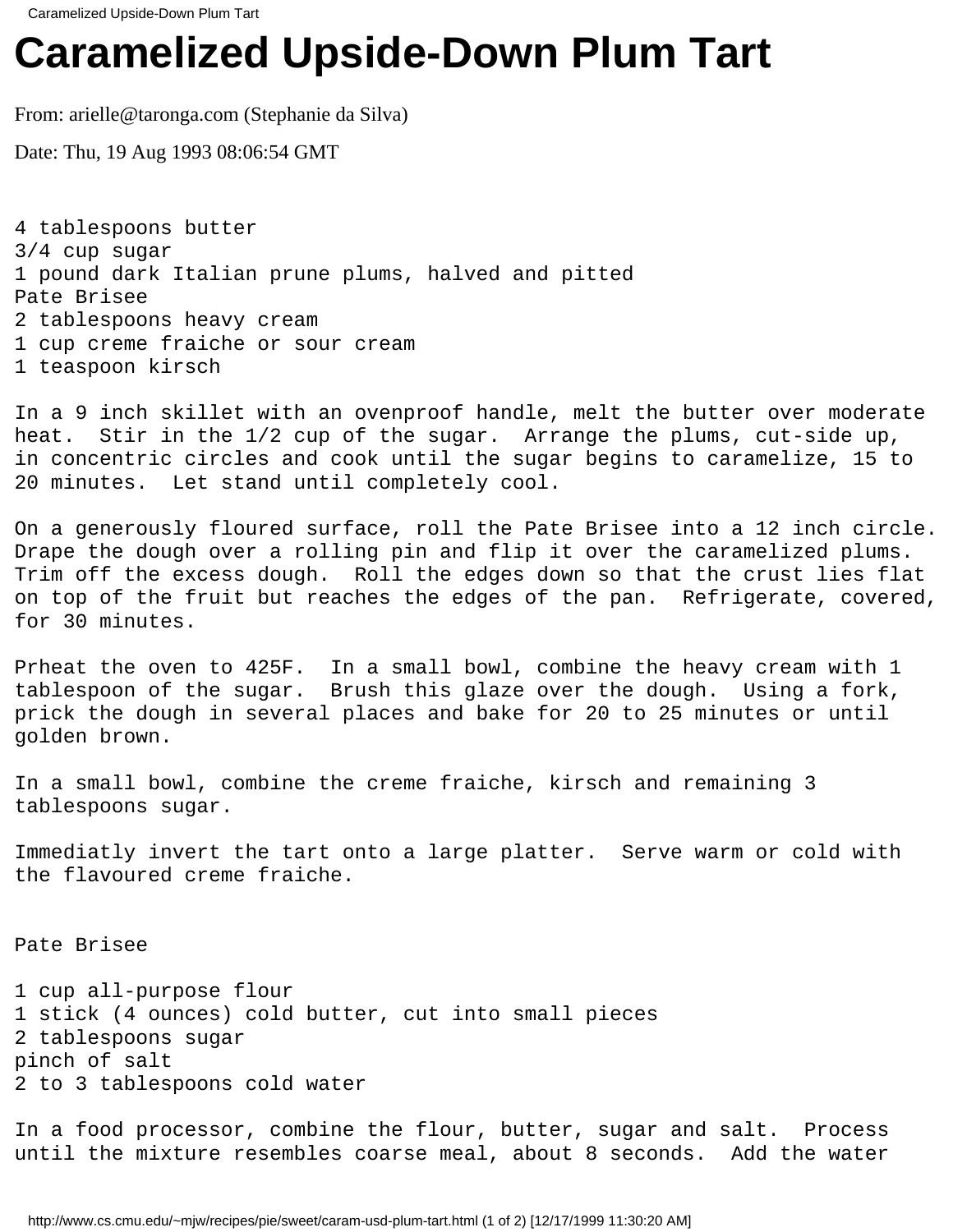and process, turning the machine on and off, until the mixture resembles small peas, about 5 seconds.

Turn the dough out onto a lightly floured surface and knead lightly, just until the dough holds together. Flatten the pastry into a 6 inch disk. Wrap in plastic wrap and refrigerate for at least 15 minutes.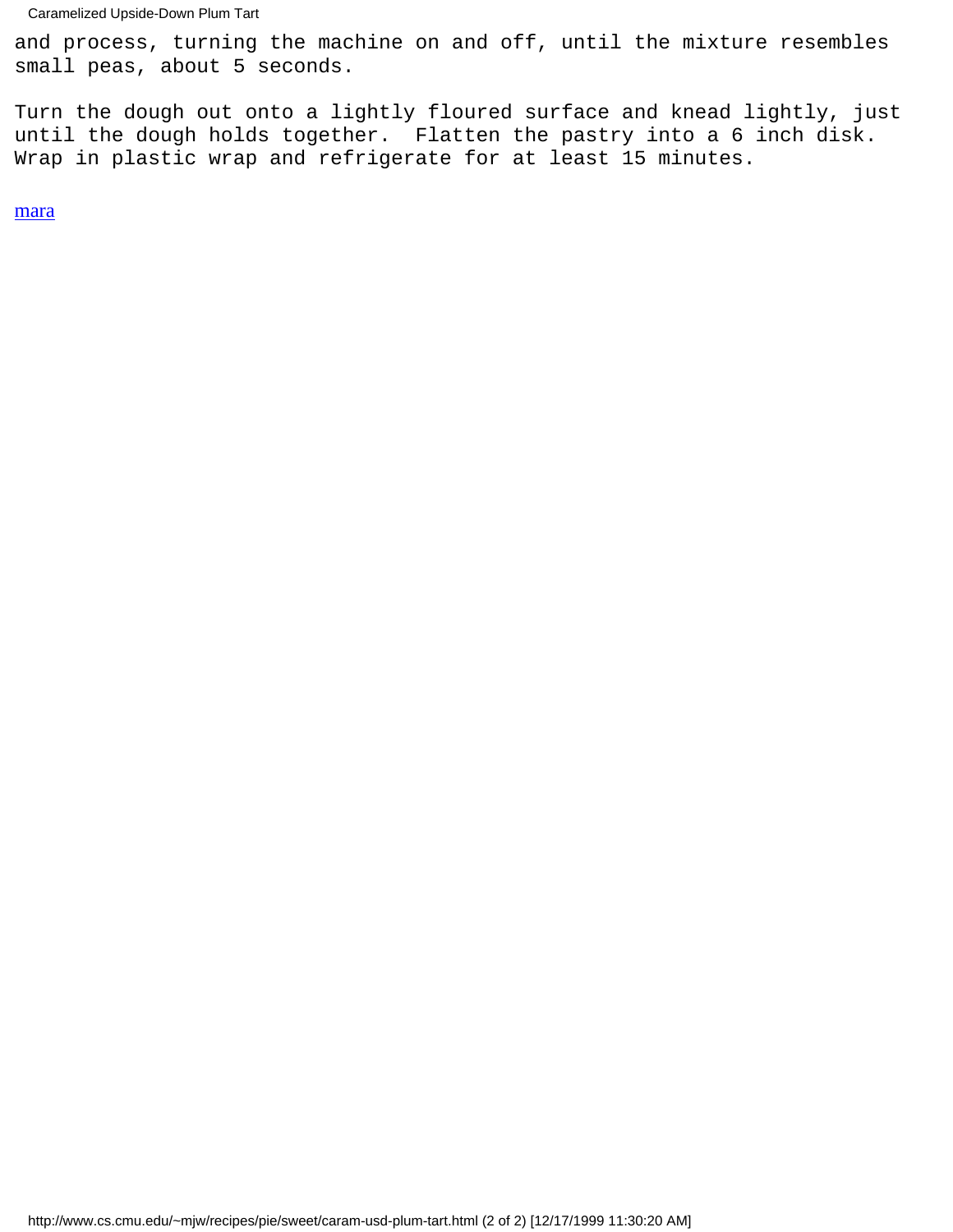<span id="page-29-0"></span>Cranberry Crumb Tart

### **Cranberry Crumb Tart**

From: arielle@taronga.com (Stephanie da Silva)

Date: Thu, 19 Aug 1993 01:17:23 GMT

From The Best of Food & Wine

Cranberry Crumb Tart

1 1/4 cups all-purpose flour 2 1/2 cups sugar 1 1/2 sticks (6 ounces) cold butter, cut into 1 inch cubes 1/2 teaspoon salt 6 cups fresh cranberries (about two 12-ounce bags) Prebaked Tart Shell

Preheat the oven to 375F. In a large bowl, combine the flour and 1 3/4 cups of the sugar. Cut in the butter until the mixture resembles coarse meal. Continue cutting until the mixture forms nickel sized clumps that crumble easily.

In a medium bowl, combine the remaining 1/4 cup sugar with the salt. Add the cranberries and toss to coat well.

Spon the cranberries into the Prebaked Tart Shell, mounding them slightly in the center. Using your fingers, lightly squeeze pieces of the crumb topping and drop them gently over the berries (do not press the topping into the fruit).

Bake until the topping is golden brown and the fruit is bubbling around the edge, about 40 minutes. Serve at room temperature.

Prebaked Tart Shell

1 cup plus 2 tablespoons all-purpose flour 1 stick (4 ounces) cold butter, cut into 1/2 inch pieces 1 1/2 teaspoons sugar 1/8 teaspoon salt 1/4 cup ice water

Put the flour in a medium bowl. Cut in the butter until the mixture resembles coarse meal. In a small bowl, dissolve the sugar and salt in the water. Sprinkle over the flour mixture, tossing until the dough begins to mass together.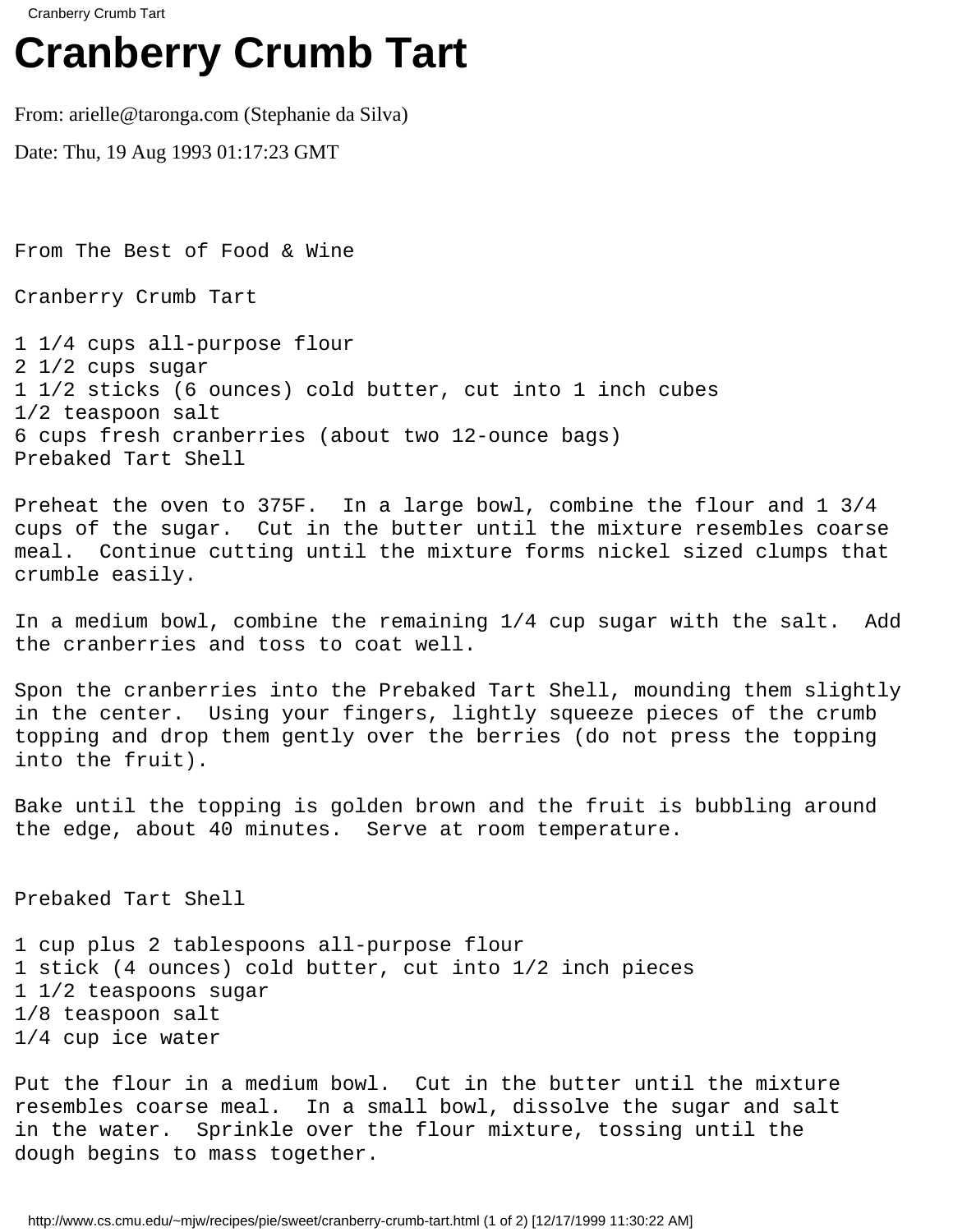Turn the dough out onto a floured surface and form it into a ball. Wrap in plastic wrap and flatten into a 6 inch disk. Refrigerate for at least 30 minutes.

On a lightly floured surface, roll out the dough into a large round, 1/8 to 1/4 inch thick. Trim to a 15 inch circle. Dust the dough lightly with the flour and fold into quarters. Place it, with the point in the center, in a 9 1/2 or 10 inch tart pan, about 1 inch high, with a removable bottom. Open up the pastry and fit into the pan, folding down the excess to reinforce the sides. Press the pastry against the fluted sides of the pan; trim off any excess dough. Cover with plastic wrap and refrigerate for at least 1 hour, or overnight.

Preheat the oven to 425F. Line the pastry with foil and fill with pie weights or dried beans. Bake for 20 to 25 minutes, or until the pastry is almost dry. Remove the foil and weights, prick the bottom and sides all over with a fork, and continue baking for 5 to 8 minutes, or until the crust is golden brown.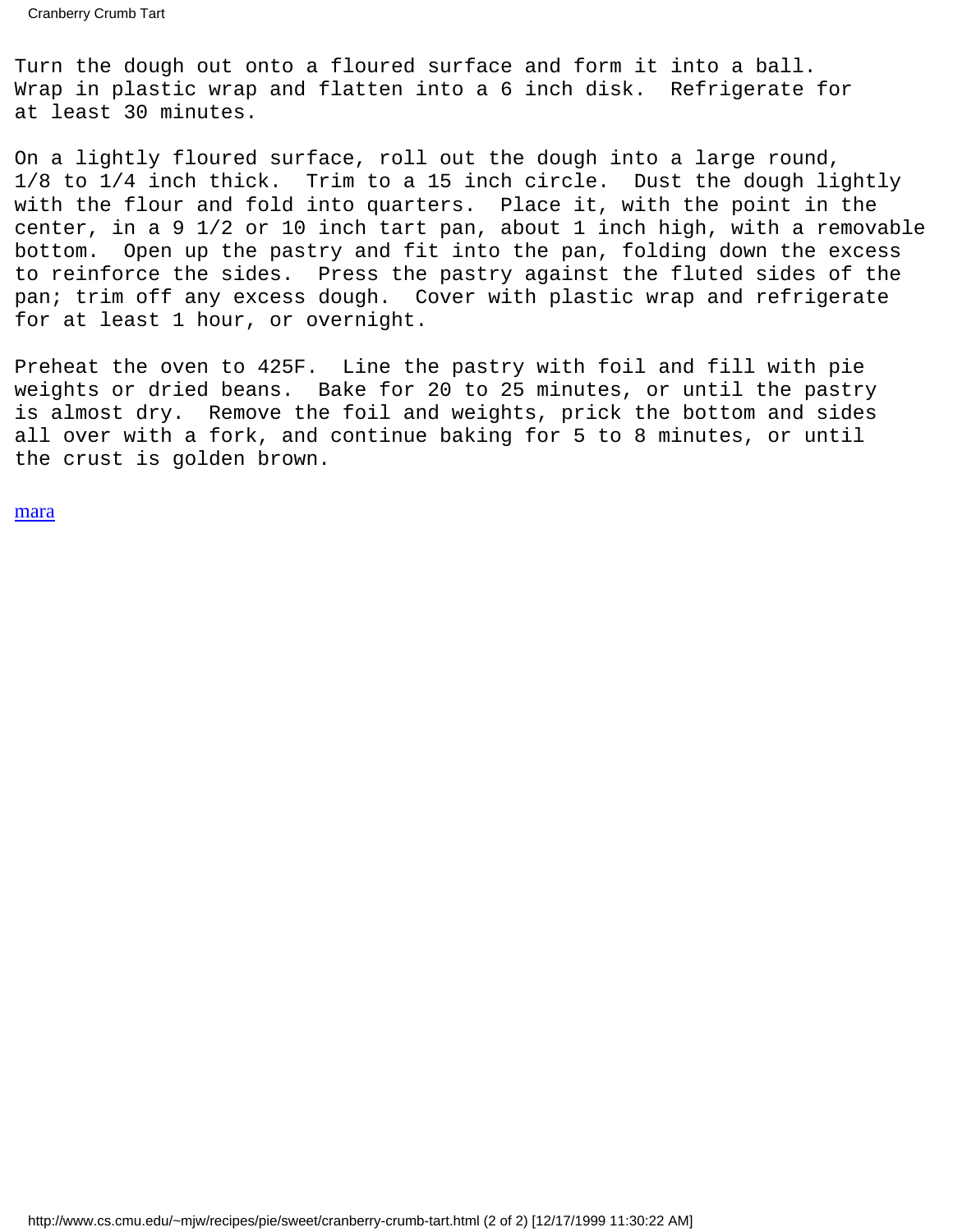### <span id="page-31-0"></span>**Dirt Pie** Dirt Pie

From: "Neer Carol" Neer\_Carol.Grand\_Central@pyramid.com

Date: 4 Aug 1993 08:47:03 -0800

1 cup cold milk 1 pkg (4 oz. serving) Chocolate flavor Instant Pudding 1 (8 oz) container Cool Whip 20 chocolate sandwich cookies, crushed 1-1/2 cups "rocks"\* 1 graham cracker pie crust

\* Rocks = Granola chunks, chocolate chips, peanut butter chips, chopped peanuts, or any combination thereof

Pour milk into medium bowl. Add pudding mix. Beat with wire whisk until well blended. Let stand 5 mins. Fold in whipped topping. Stir 1 cup of the cookies and "rocks" into pudding mix. Spoon into pie crust. sprinkle with remaining cookies. Freeze until firm, about 4 hours.

Carol Neer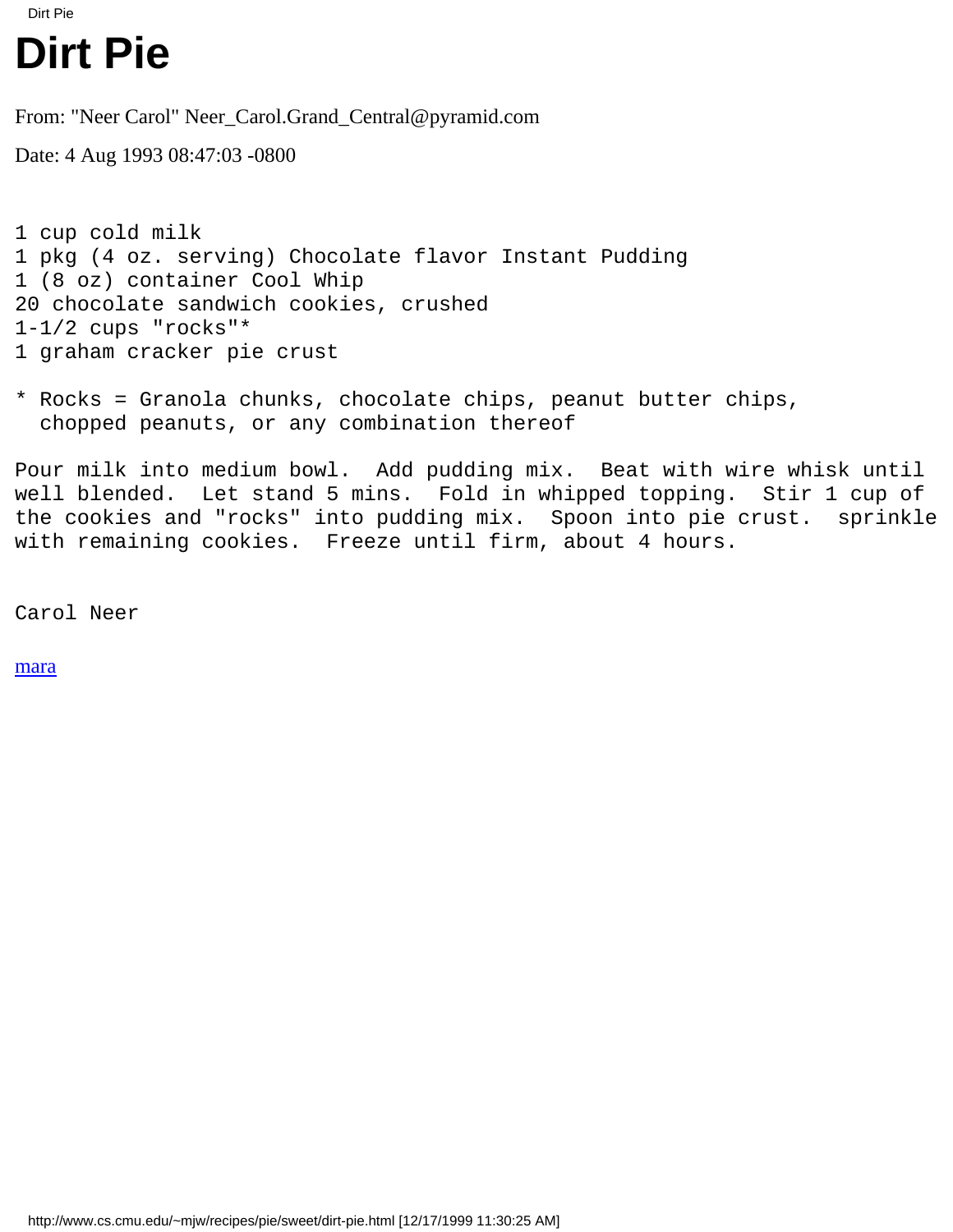<span id="page-32-0"></span>Eggnog Chiffon Pie

## **Eggnog Chiffon Pie**

From: arielle@taronga.com (Stephanie da Silva)

Date: Mon, 9 Aug 1993 07:26:16 GMT

Baked Pastry Shell 1/4 cup sugar 1 envelope unflavored gelatin 1 1/2 cups dairy eggnog 2 slightly beaten egg yolks 1/4 cup rum 2 egg whites 2 tablespoons sugar 3/4 cup whipping cream Caramel Filigree

For filling, in a medium saucepan combine the sugar and gelatin. Add eggnog and egg yolks. Cook and stir till sugar and gelatin dissolve and mixture thickens slightly and bubbles. Cool 10 minutes; stir in rum. Chill till consistency of corn syrup; stir occasionally. Remove from refrigerator; let stand till partially set (consistency of unbeaten egg whites.

Meanwhile, in a large mixer bowl beat egg whites till soft peaks form (tips curl). Gradually add the remaining 2 tablespoons sugar, beating till stiff peaks form (tips stand straight). Fold egg whites into gelatin mixture.

Beat whipping cream till soft peaks form. Fold cream into eggnog mixture. Chill till the mixture mounds when spooned; pile into baked pastry shell. Chill several hours or until set.

About 1 hour before serving, prepare Caramel Filigree and drizzle atop pie. Pipe additional whipped cream around pie, if desired.

Caramel Filigree: In a heavy 1-quart saucepan heat 1/2 cup sugar over medium-low heat without stirring. When sugar begins to melt, heat and stir constantly till mixture is almost a medium caramel color (syrup will darken after removed from heat). Stir in a few drops of hot water. Let stand for 1 minute. Using a spoon quickly drizzle the caramelized sugar over the top of the pie till a web of caramel is built up.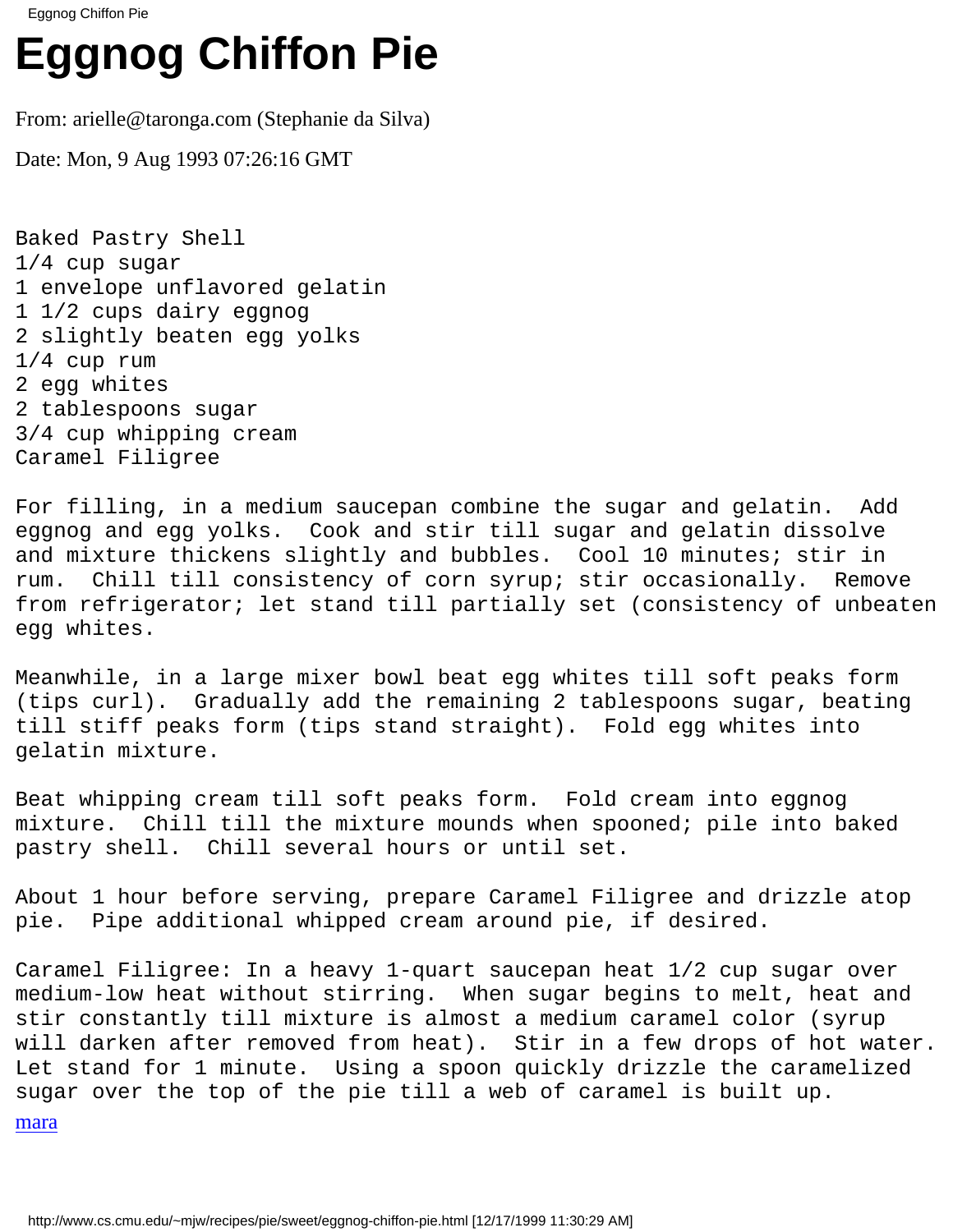#### <span id="page-33-0"></span>Kentucky Style Pie

# **Kentucky Style Pie**

*This recipe has been renamed because it was alleged to violate a trademark of one "Kern's Kitchen".*

From: Joma Roe joma@physics.purdue.edu Date: Tue, 12 Oct 93 11:52:13 -0500 1/2 cup margarine, melted 1 cup sugar 1/2 cup flour 2 eggs, slightly beaten 1 tsp vanilla 3/4 cup pecan halves/pieces 3/4 cup chocolate chips

 Mix ingredients in order given. Pour into \*unbaked\* 9" pie crust. Bake at 350 for 30 minutes.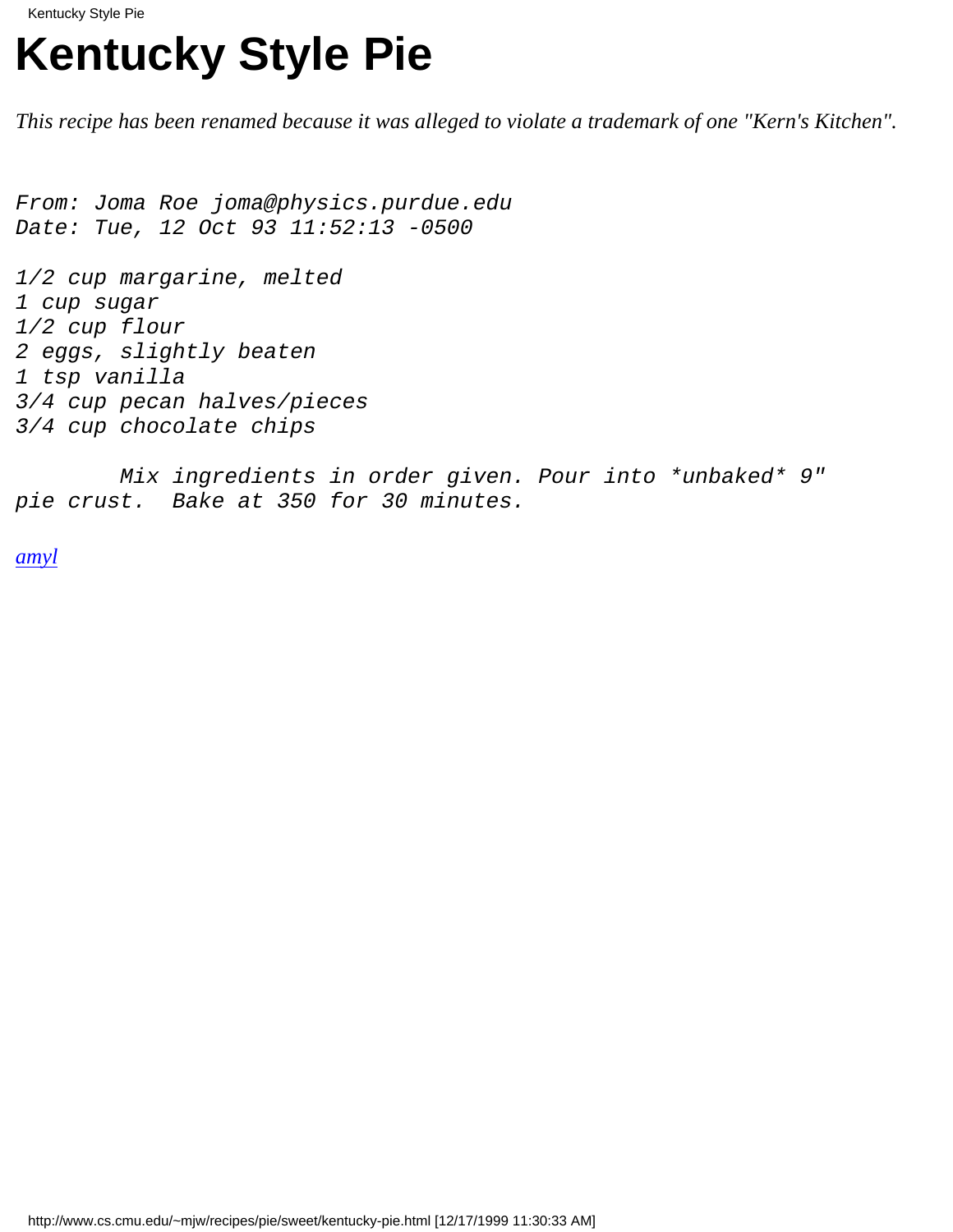# <span id="page-34-0"></span>**Key Lime Pie : COLLECTION**

### From: **clindenm@tc1018.pto.ford.com (Cher Lindenmuth)**

Date: **11 Nov 1993 20:07:31 GMT**

I've read that the "key" to Key Lime Pie is the lime juice. I think it said regular limes are too sweet. I ordered Key Lime Juice direct from Key West -- I think the place is called Nellie & Joe's (or Joe & Nellie's). This first one I've made before -- it's really more like a "lime" lemon meringue pie -- but very good.

|  | 1 1/4 cups Graham Cracker Crumbs | 1/4 cup Key Lime Juice   |
|--|----------------------------------|--------------------------|
|  | 1/4 cup unsalted Butter, melted  | 1 tsp grated Lime Zest   |
|  | $1\ 1/4$ cups $+6$ tbsp Sugar    | 3 large Eggs, separated  |
|  | 1/4 cup Cornstarch               | 1 1/2 cups Boiling Water |

In bowl, combine crumbs and butter. Mix well; press over bottom and sides of 9" pie plate. Bake at 350 for 8 minutes; cool. In saucepan, combine 1 1/4 cups sugar, cornstarch, lime juice and zest; mix well. Whisk in egg yolks. Gradually stir in the boiling water until blended. Over medium-high heat, bring to boiling, whisking. Cook, whisking, 4 minutes, until thick. Pour into bowl; stand bowl in larger bowl of ice and water to cool mixture. Pour filling into crust.

Raise oven temperature to 425. With electric mixer, at high speed, beat egg whites, adding remaining sugar 1 tbsp at a time, until stiff. Spread over filling to cover completely. Bake 4 minutes or until golden. Chill at least 8 hours.

This next recipe I've never tried. It's from a popular restaurant around here called Key Largo! It's probably more like what you had in Florida.

Key Largo's Key Lime Pie

1 Graham Cracker Crust 2 oz. Key Lime Juice 2 Eggs, separated 1/3 oz. Natural Gelatin 16 oz. Condensed Milk 1/3 oz. Very Hot Water

Add yolks to mixer bowl. Using the whites, brush them lightly over the graham cracker crust shell. Bake crust at 350 for 2 minutes or until golden brown. Set aside to cool.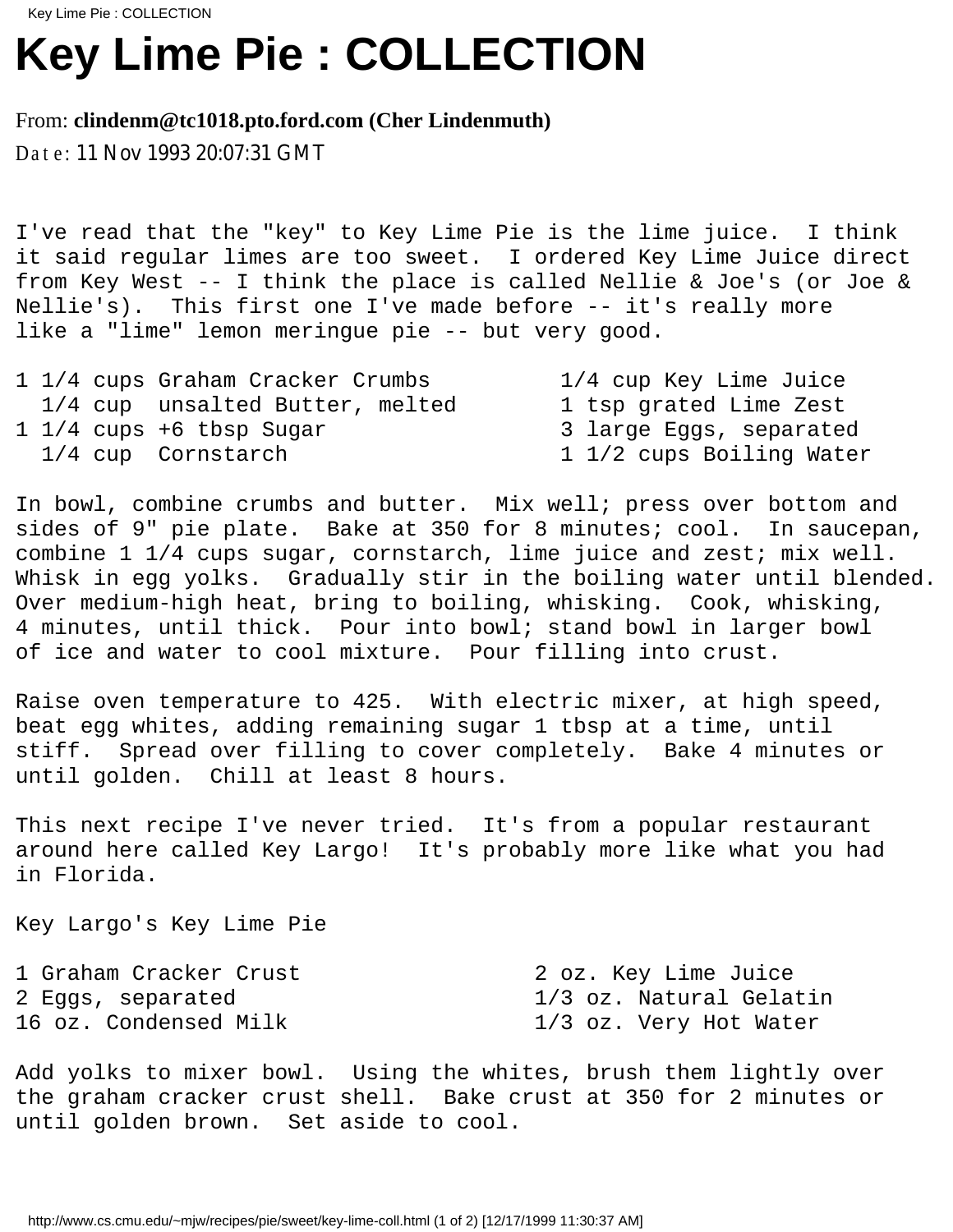Key Lime Pie : COLLECTION

Whip yolks until they are light and lemon in color. In a separate bowl, dissolve gelatin in the hot water. When dissolved, very slowly add to mixing bowl. Then slowly add condensed milk. Stir well, blending in lime jiuce. Pour filling into cooled crust and refrigerate for 4-6 hours. Serve chilled garnished with whipped cream and thin fresh lime slices.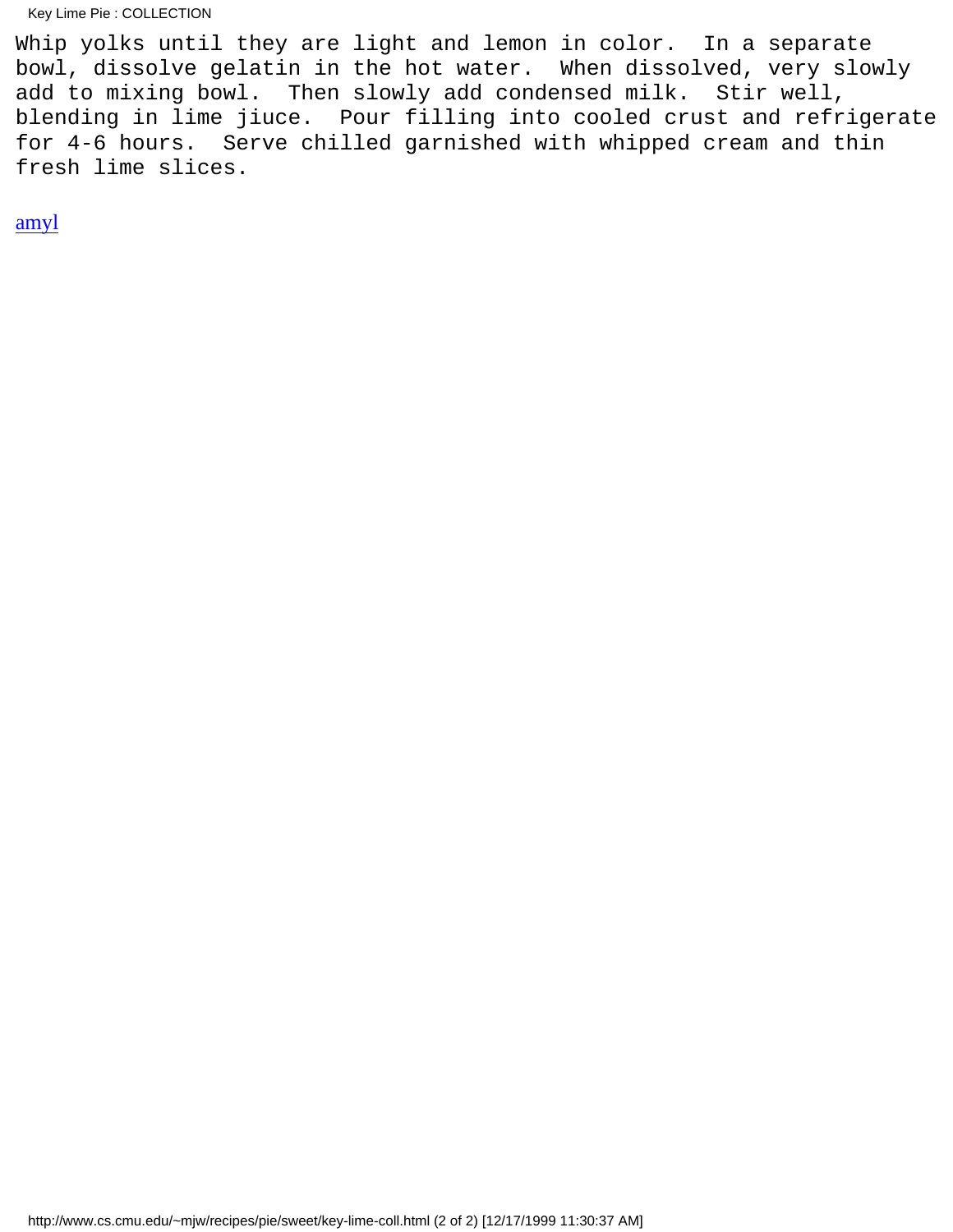### **Key Lime Pie - COLLECTION**

From: r.gagnaux@chnet.ch (Rene Gagnaux) Date: Thu, 11 Nov 1993 11:00:00 +0100

Here some recipes from INTERCOOK (Fido):

/INTERCOOK D. Pileggi @ 1:106/5 Date : 23.09.93, 09:20

KEY LIME PIE

| Qty  | Measurement                           | Ingredient                             |
|------|---------------------------------------|----------------------------------------|
| XXXX |                                       |                                        |
|      |                                       | egg yolks                              |
|      | OZS                                   | cream cheese, softened                 |
|      | 1 can $(14 oz)$                       | sweetened condensed milk               |
| 4    | OZS                                   | key lime juice *                       |
|      | 1 crust $(8 \text{ to } 9\text{-}in)$ | graham cracker crust                   |
|      |                                       | Whipped cream with lime zest (thinnest |
|      |                                       | green peel; no white), for garnish     |
|      |                                       | lime cartwheels, for garnish           |

\* you substitute regular limes if you can't find key limes.

Preheat the oven to 300 degrees F.

 In a food processor or blender, combine the egg yolks, cream cheese, condensed milk, and lime juice and process until smooth. Pour into the prepared graham cracker crust.

 Bake in the preheated oven for 10 minutes. Remove and allow to cool at room temperature for about 10 minutes, then refrigerate until chilled. Garnish with the whipped cream and lime zest or lime cartwheels before serving. Makes one, 8 to 9-inch pie.

Recipe: Chef Javier Mondragon of Marisco's Bar & Grill, 2411 S. Shepherd, Houston, Texas

xxx

/INTERCOOK Earl Shelsby @ 1:261/1165 (Glen Burnie Windows BBS) Date : 27.10.93, 09:01 [...] Try this one. If you can find Key lime juice, use it, but it is good with regular lime.

http://www.cs.cmu.edu/~mjw/recipes/pie/sweet/key-lime-coll-2.html (1 of 7) [12/17/1999 11:30:40 AM]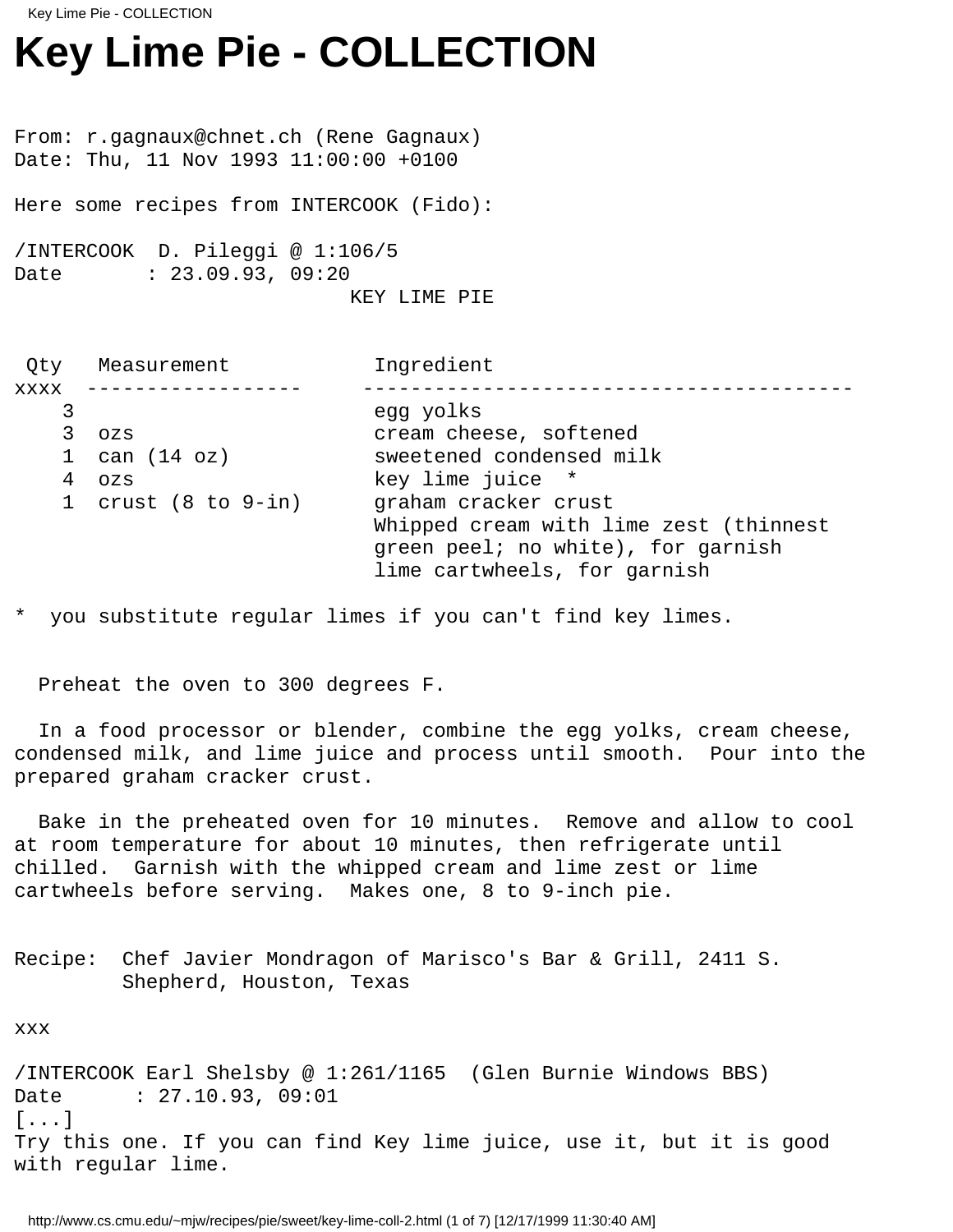-Begin Recipe Export- QuikBook version 0.96 Beta A Title: KEY LIME PIE Keywords: pie, key lime, dessertp Ingredients: 1 pkg. (3 oz) lime gelatin 1 cup boiling water 1 to 2 t. grated lime rind 1/2 cup lime juice 1 egg, separated 1 1/3 cup sweetened condensed milk 1 t. aromatic bitters 1 cup sour cream Few drops green food coloring (optional) 1 baked 9-inch pie shell (cooled) Directions: Dissolve gelatin in boiling water. Add lime rind and juice. Beat egg yolk slightly, slowly add gelatin stirring constantly. Add milk, betters and sour cream, stirring until blended. Chill until slightly thickened. Beat egg white until soft peaks will form; fold into gelatin mixture. Add coloring. Pour into pastry shell. Chill until firm. Garnish with whipped cream or whipped toping and lime slices. -End Recipe Export- /INTERCOOK Rich Harper @ 1:102/125 (Salata, Redondo Beach CA) Date : Do 28.10.93, 00:22 [...] Well, this is the recipe that you asked for, but you might be disappointed in the results. Then again you might not. Not knowing where you had the pie will tell what it was like. The true Key Lime pie, uses Key Lime juice and it is very hard to get outside of Florida. MMMMM----- Recipe via Meal-Master (tm) v7.02 Title: Americana Key Lime Pie Categories: Desserts, Pies Servings: 6 1 tb Unflavored gelatin (1 env.) 1/2 c Sugar 1/4 ts Salt 4 Egg yolks 1/2 c Lime juice 1/4 c Water 1 ts Grated lime peel Few drops green food color 4 Egg whites 1/2 c Sugar

1 c Heavy cream, whipped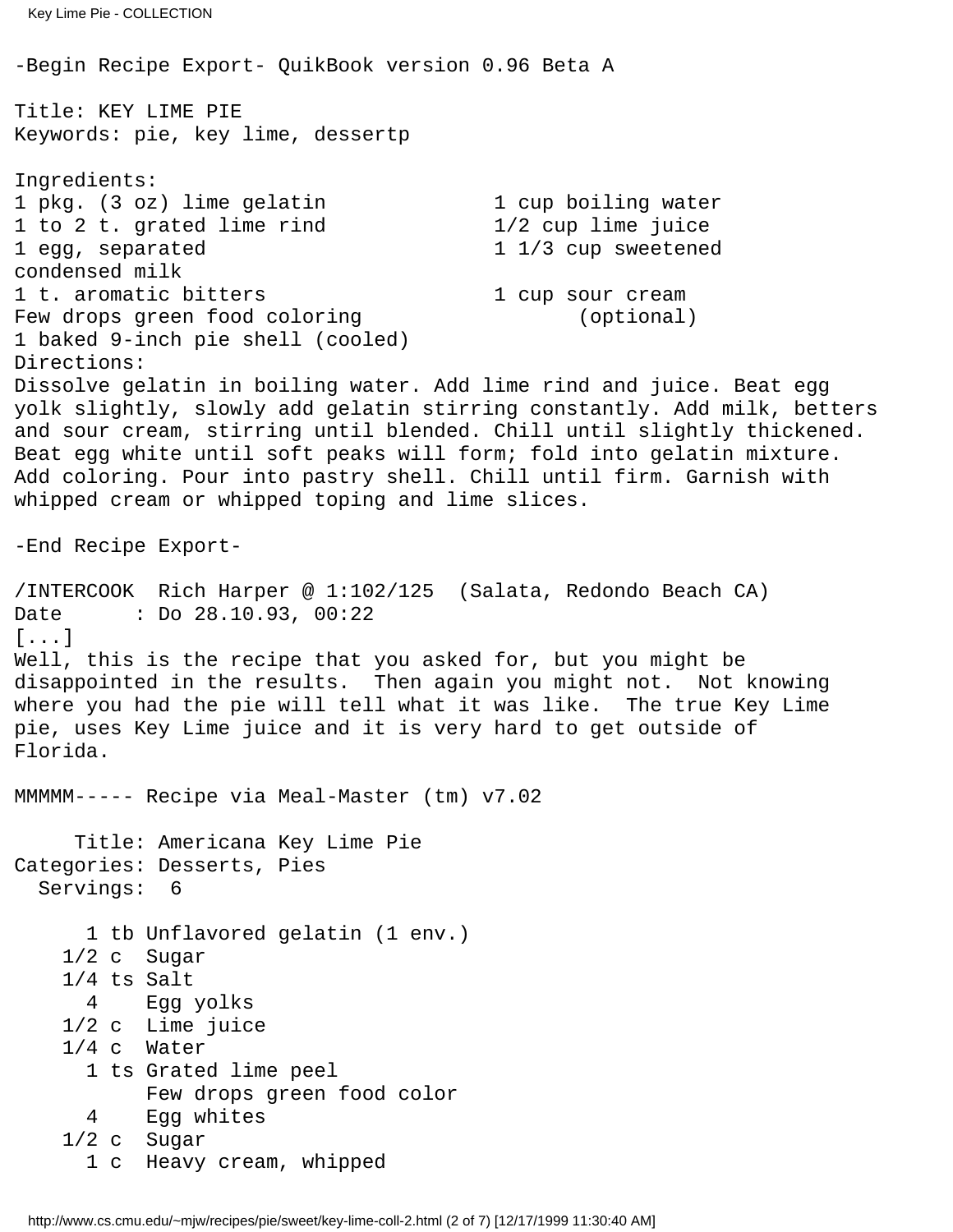1 9-in baked pastry shell Pistachio nuts, chopped Lime slices for garnish Heavy cream, whipped, to top

 Thoroughly mix gelatin, 1/2 cup sugar, and salt in saucepan. Beat together egg yolks, lime juice, and water; stir into gelatin mixture. Cook and stir over medium heat just till mixture comes to boiling. Remove from heat; stir in grated peel. Add food coloring sparingly to tint pale green. Chill, stirring occasionally, until the mixture mounds slightly when dropped from a spoon. Beat egg whites till soft peaks form; gradually add 1/2 c sugar, beating to stiff peaks. Fold gelatin mixture into egg whites. Fold in whipped cream. Pile into cooled baked pastry shell. Chill till firm. Spread with more whipped cream; edge with grated lime peel. Sprinkle chopped pistachio nuts in center. Garnish with thinly sliced lime placed in whipped cream mounds around edge of pie. Source: Better Homes & Gardens Dessert Cookbook. "A spectacular from the famous Miami hotel!"

#### **MMMM**

/INTERCOOK Carl Savickas @ 1:261/1100 (Broadwater Rbbs, Arnold MD) Date : 30.10.93, 01:15 [...] Real Key Lime Pie. Key West Lime Juice Company 1-800-848-3711 1- 14 oz. can sweetned condensed milk 4- Egg yolks 3 or 4 oz.- Key Lime Juice 1 - 9" Graham cracker pie shell In a mixing bowl on low speed: Blend condensed milk and egg yolks. Slowly, SLOWLY, add Key Lime juice. After all ingredience are mixed together well, Pour ingredience into the pie shell. Put the pie in an oven at 350 for about 15 min. Chill and serve. You can heat the mixture in a sauce pan and pour it into the pie shell: BE CAREFUL! Once the mixture heats up, it will set up, and you better not dilly dally in getting it into the pie shell. /INTERCOOK Bud Cloyd @ 1:105/81 (Mike's Mansion, Portland OR) Date : 30.10.93, 07:13 [...] I have several more if you are interested. Here comes one: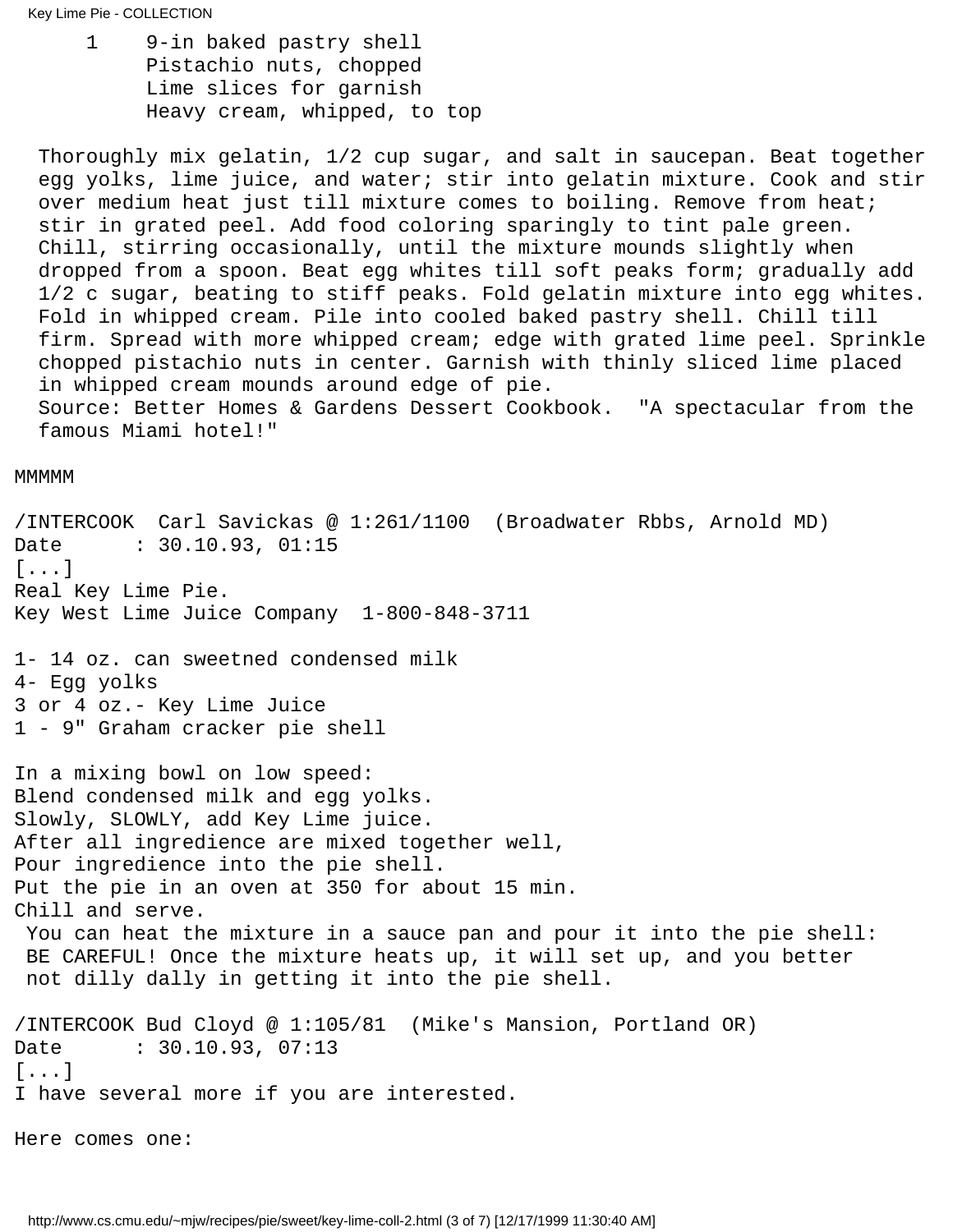MMMMM----- Recipe via Meal-Master (tm) v7.01 Title: Key Lime Shamrock Torte Categories: Desserts, Vegetarian, Cakes Servings: 6 2 pk Firm silken tofu 3/4 c Brown rice syrup 1/2 c Honey 3/4 c Lime juice 1 tb Agar powder 4 tb Arrowroot 2 tb Corn oil 1 ea Carob cake, see recipe 2 ea Kiwi fruits MMMMM------------------------------GLAZE----------------------------------- 1 ts Agar powder 1/2 c Water 1/2 c Brown rice syrup Key Lime Pie - COLLECTION

2 dr Mint extract

 Blend the tofu, brown rice syrup, honey, lime juice, agar, arrowroot & corn oil until smooth. Transfer to a double boiler & heat till the mixture thickens. It should reach the consistency of heavy cream. Set aside to cool.

 Split the carob cake into 2 layers (you'll need only 1 layer). Line a 9-inch cake pan with a sheet of plastic wrap. Place one layer of cake in the bottom of the pan & refrigerate while the filling is cooling.

 When the filling is cool, pour it into the cake & refrigerate until the filling sets completely (about 2 hours).

 Peel the kiwi fruit, cut it into thin slices & fan out the slices over the entire torte. Glaze if desired by pouring a thin layer of still warm glaze over the cool cake. Refrigerate the cake again for 10 minutes before cutting it.

To serve, remove the cake from the pan by lifting out on the plastic wrap.

 GLAZE: In a small pot, dissolve the agar in the water. Add brown rice syrup & mint extract. Bring to a simmer & remove from heat. Allow to cool slightly.

Ron Pickarski, "Friendly Foods"

#### MMMMM

/INTERCOOK Art Barron @ 1:106/114 (The Fireside, Houston TX)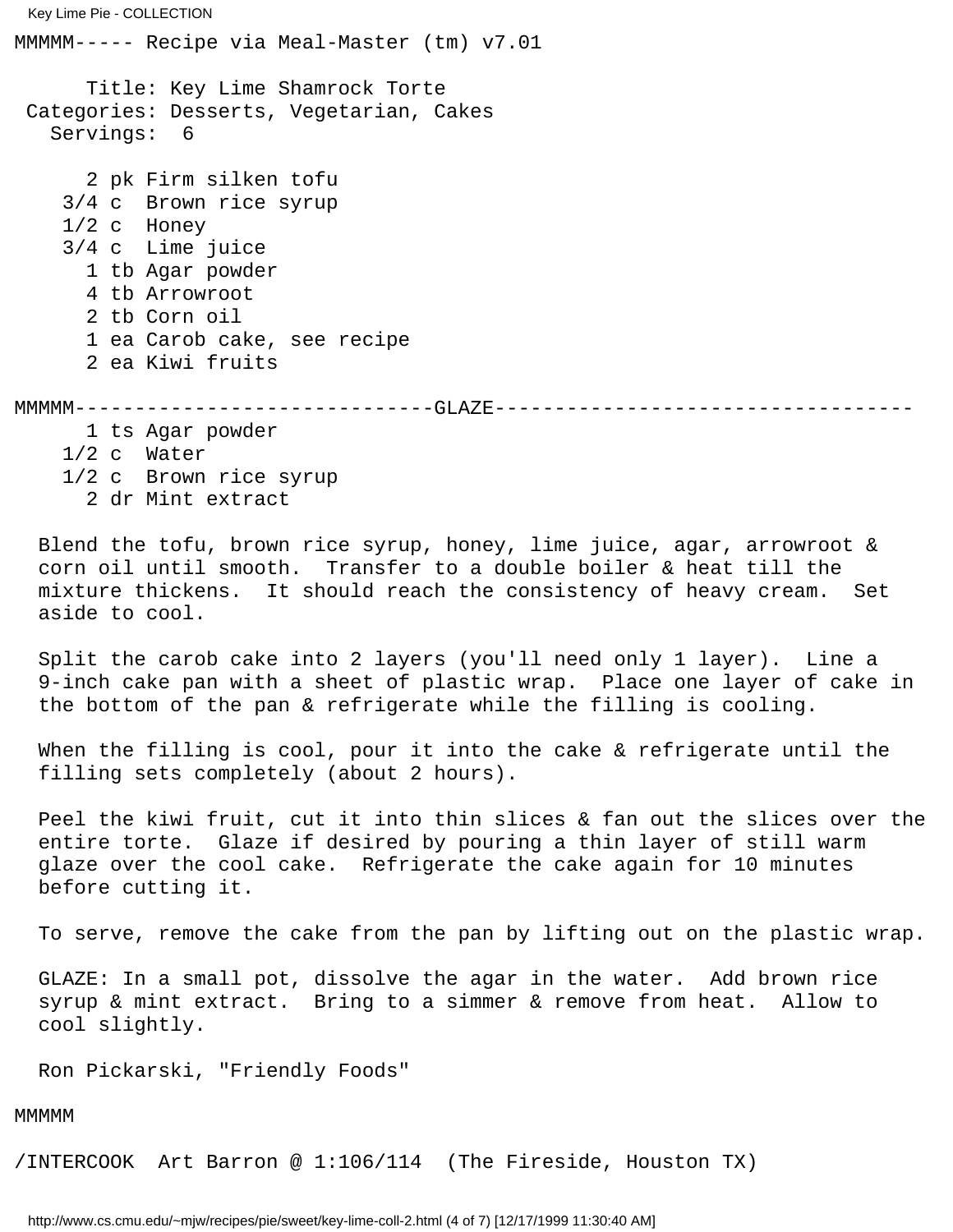Date : 06.11.93, 06:37 MMMMM----- Recipe via Meal-Master (tm) v7.01 Title: Delicious Key Lime Pie Categories: Pies, Desserts Servings: 6 1 tb Plain gelatin 1 c Sugar 1/4 ts Salt 4 Eggs,separated 1/2 c Key Lime juice; strained 1/4 c Water 1 ts Grated Key lime peel 1 c Heavy cream; whipped 1 Baked graham cracker crust Key Lime Pie - COLLECTION

 Mix the gelatin, half of the sugar and the salt in a saucepan. In another pan,beat the egg yolks well. Add the lime juice and water to the egg yolk mixture. Stir the egg yolk mixture into the gelatin mixture. Cook over low heat,stirring constantly,just until the mixture comes to a boil. Remove from heat; stir in grated peel. Chill,stirring occasionally, until the mixture mounds slightly when dropped from a spoon. Beat the egg whites until soft peaks form. Gradually,add the remaining sugar, beating until stiff.Fold into the chilled gelatin mixture. Fold in whipped cream (reserve some for topping,if desired).Pour into the baked crust. Chill until firm.

#### MMMMM

MMMMM----- Recipe via Meal-Master (tm) v7.01 Title: Pier House Key Lime Pie Categories: Pies, Desserts Servings: 8 4 Eggs; separated 14 oz Sweetened condensed milk 1/2 c Key or Persian lime juice 1/2 ts Cream of tartar 1 9" graham cracker crust MERINGUE 4 Egg whites 4 tb Sugar

 Preheat oven to 325 degrees.With an electric mixer,beat the egg yolks on high speed until thick and light in color.Turn off mixer and add the condensed milk,Mix on low speed.Still on low speed,add half the lime juice,cream of tartar and then the remaining lime juice.Mix until blended.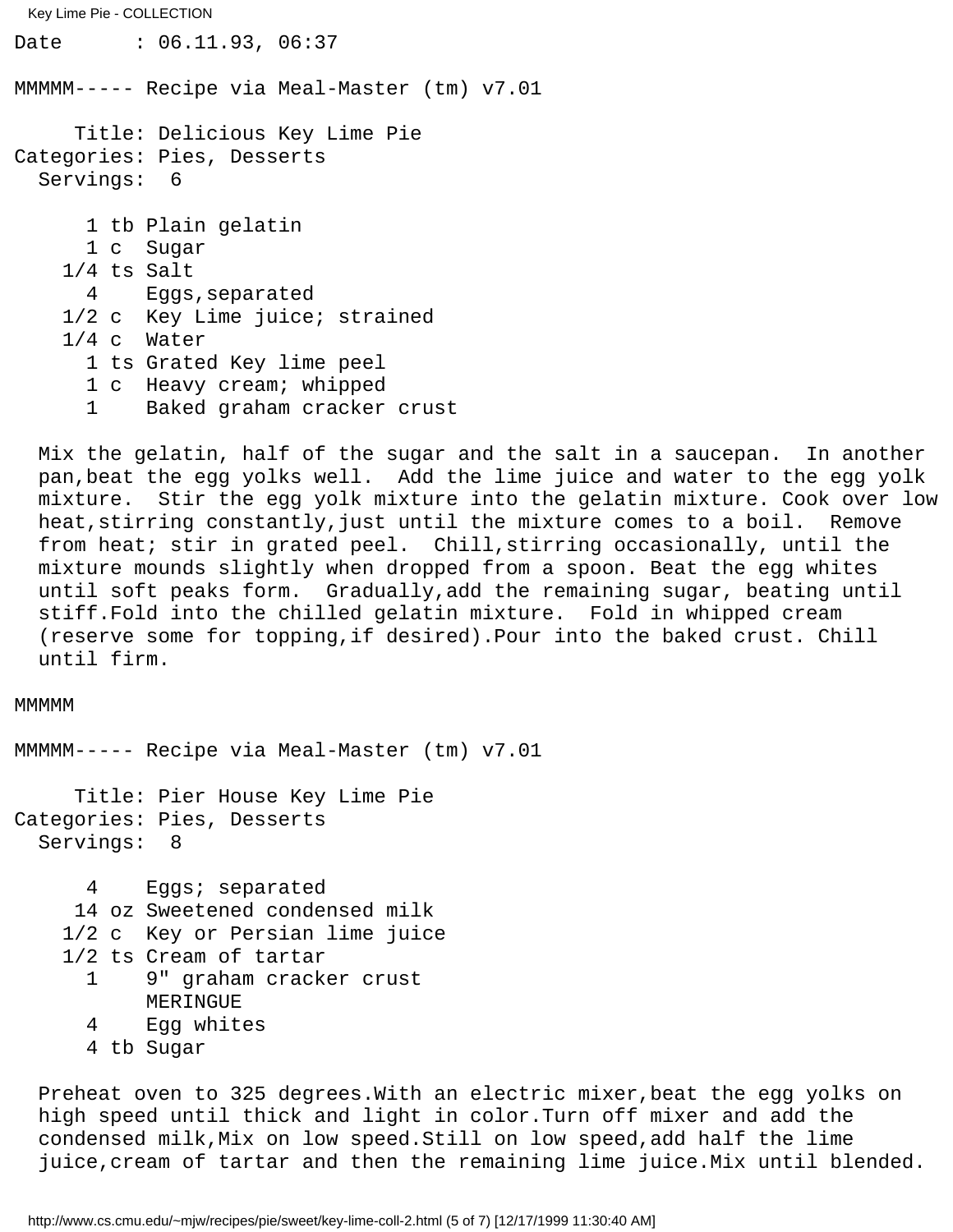Pour into prepared crust and bake for 10 to 15 minutes or until the center is firm and dry to the touch.Freeze for at least 3 hours before topping with meringue. To make meringue,heat the egg whites and sugar in the top of a double boiler,stirring frequently,to 110 degrees.Beat on high speed until stiff peaks are formed.Top the frozen pie and return it to the freezer until ready to serve.It keeps for several days.

#### **MMMM**

/INTERCOOK Art Barron @ 1:106/114 (The Fireside, Houston TX) Date : 06.11.93, 06:43

MMMMM----- Recipe via Meal-Master (tm) v7.01

 Title: Florida Key Lime Pie Categories: Pies, Desserts Servings: 8

CRUST

- 1 1/4 c Graham cracker crumbs
	- 2 tb Sugar
	- 1/3 c Butter; melted FILLING 5 Large egg yolks 1/2 c Freshly squeezed lime juice
		-
	- 1/3 c Sugar
	- 1/8 ts Salt
	- 2 tb Coarsely grated lime peel
- 2 1/2 c Heavy cream
	- 1 Small lime,sliced,optional

 Prepare crust: Heat oven to 375 degrees.In 9" pie plate combine graham cracker crumbs and 2 tbsp. sugar;stir in butter until blended. Press mixture firmly and evenly over bottom and sides of pie plate; bake 10 minutes until browned.Cool completely on wire rack. Prepare filling: In top of double boiler using wire whisk,beat egg yolks,lime juice,1/3 cup sugar and salt until well blended.Set over simmering water;cook about 5 minutes,stirring constantly until mixture is thick enough to coat back of metal spoon.Remove from heat; stir in 1 tbsp. grated lime peel.Refrigerate mixture about 45 minutes until cool.Meanwhile,in large bowl with electric mixer at medium speed,beat cream until soft peaks form.Set 1 cup whipped cream aside for garnish;fold cooled lime mixture into remaining cream.Spoon filling into prepared crust;refrigerate at least 2 hours until set. To serve: Spoon remaining whipped cream decoratively over top of pie; sprinkle cream with remaining 1 tbsp. lime peel.Garnish with lime slices,if desired.

#### MMMMM

MMMMM----- Recipe via Meal-Master (tm) v7.01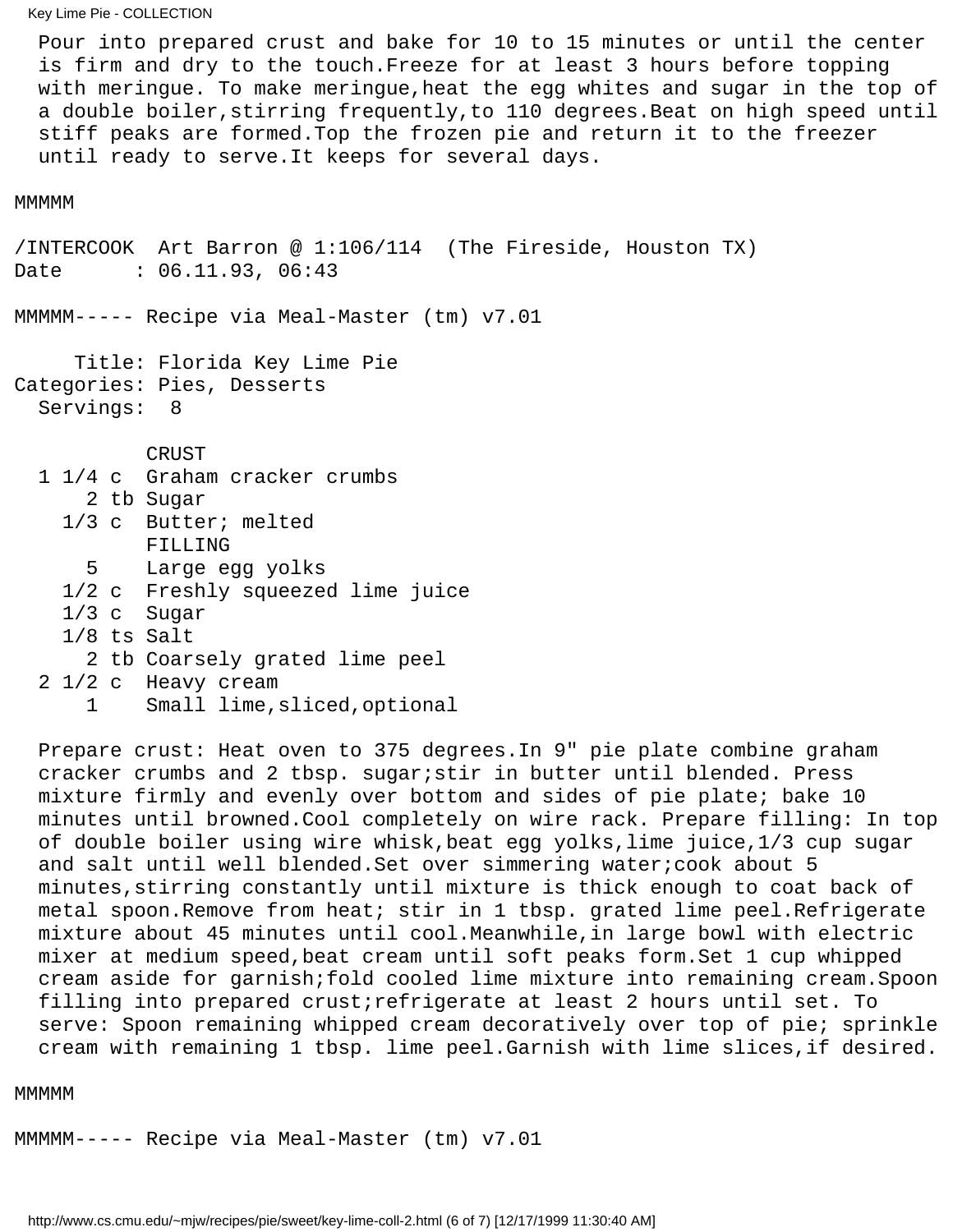Title: Key Lime Pie Categories: Desserts, Pies, Londontowne Servings: 8 3/4 c Key Lime juice 2 t Key Lime juice 2 1/4 c Sweetened condensed milk 1 t Grated Key lime rind 3 Egg yolks 1 9" graham cracker pie crust Sweetened whipped cream Key Lime Pie - COLLECTION

 Squeeze juice from 4 lg or 6 small Key Limes and grate rind; set aside. Using a whisk beat egg yolks until buttercup yellow. Add about half the condensed milk, using whisk. Blend well and add remaining milk. Add half the lime juice and blend slowly. Add remaining juice and blend. Add grated rind; mix and pour into chilled pie crust. Refrigerate 4 hours. May be frozen. To serve, slice while still frozen and let stand about 10 minutes. Top with whipped cream.

Mrs. Harold T. Cook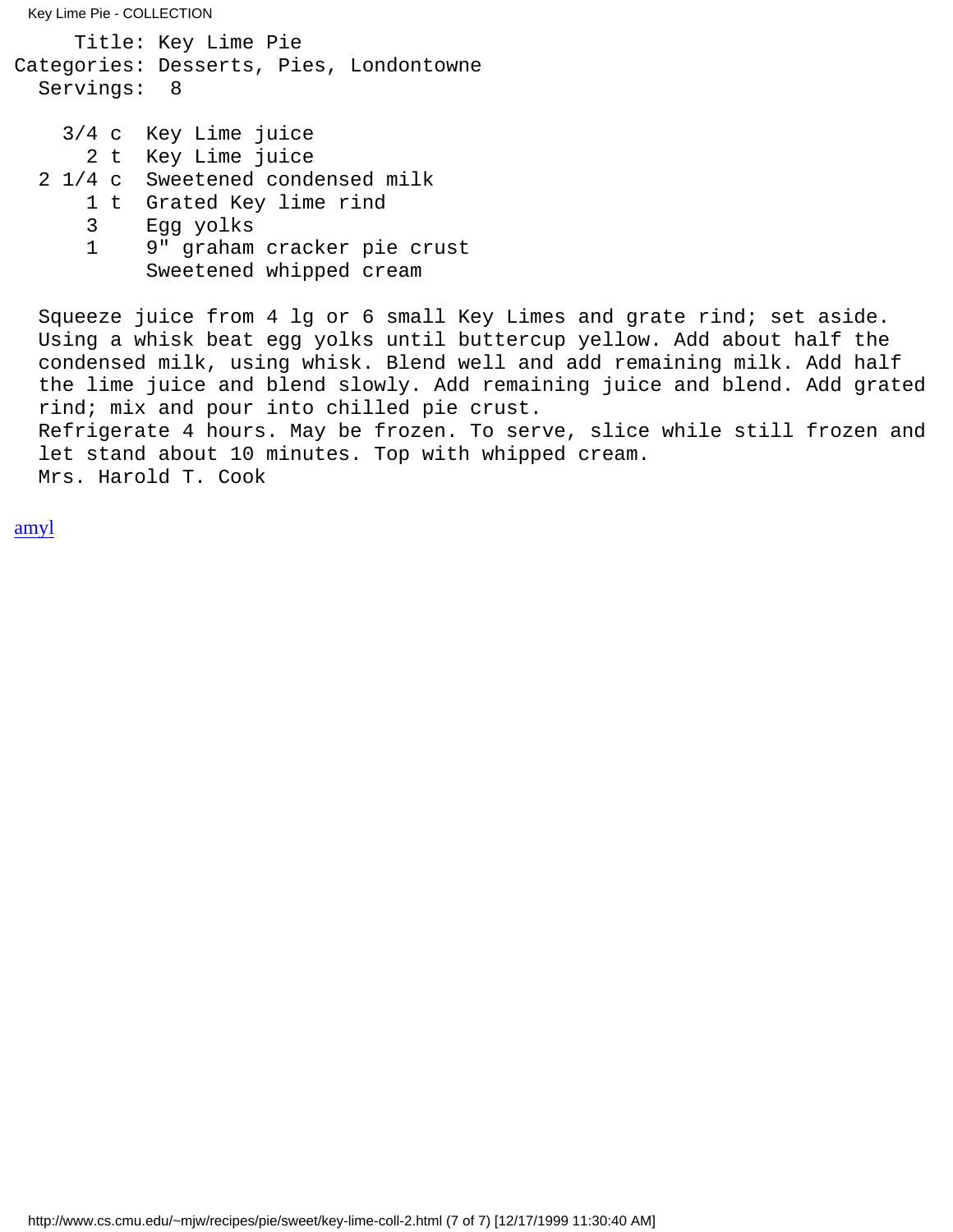Key Lime Pie

## **Key Lime Pie**

From:

Date: **Fri, 12 Nov 1993 21:57:34 -0800 (PST)** This recipe for Key Lime Pie is from "The Elegant But Easy Cookbook" by Marian Fox Burros and Lois Levine, 1967. Crust Combine: 1 1/4 cups vanilla wafer crumbs 1 1/2 teaspoons lime rind 1 tablespoon sugar 1/2 cup melted butter or margarine Press into bottom and sides of 9-inch pie plate. Bake at 375 degrees fahrenheit for 8 minutes. Cool Filling: Thoroughly mix in saucepan: 1 envelope gelatin 1/2 cup sugar 1/4 teaspoon salt Beat together: 4 egg yolks 1/2 cup lime juice 1/4 cup water Stir into gelatin mixture. Cook over medium heat, stirring, just until mixture comes to a boil. Remove from heat. Stir in: 1 teaspoon grated lime peel green food coloring--only enough to give PALE green color (2-3 drops) Chill, stirring occasionally until mixture mounds slightly when dropped from spoon. Beat until soft peaks form: 4 egg whites Gradually add: 1/2 cup sugar beating until stiff. Fold in gelatin mixture. Fold in: 1 cup heavy cream, whipped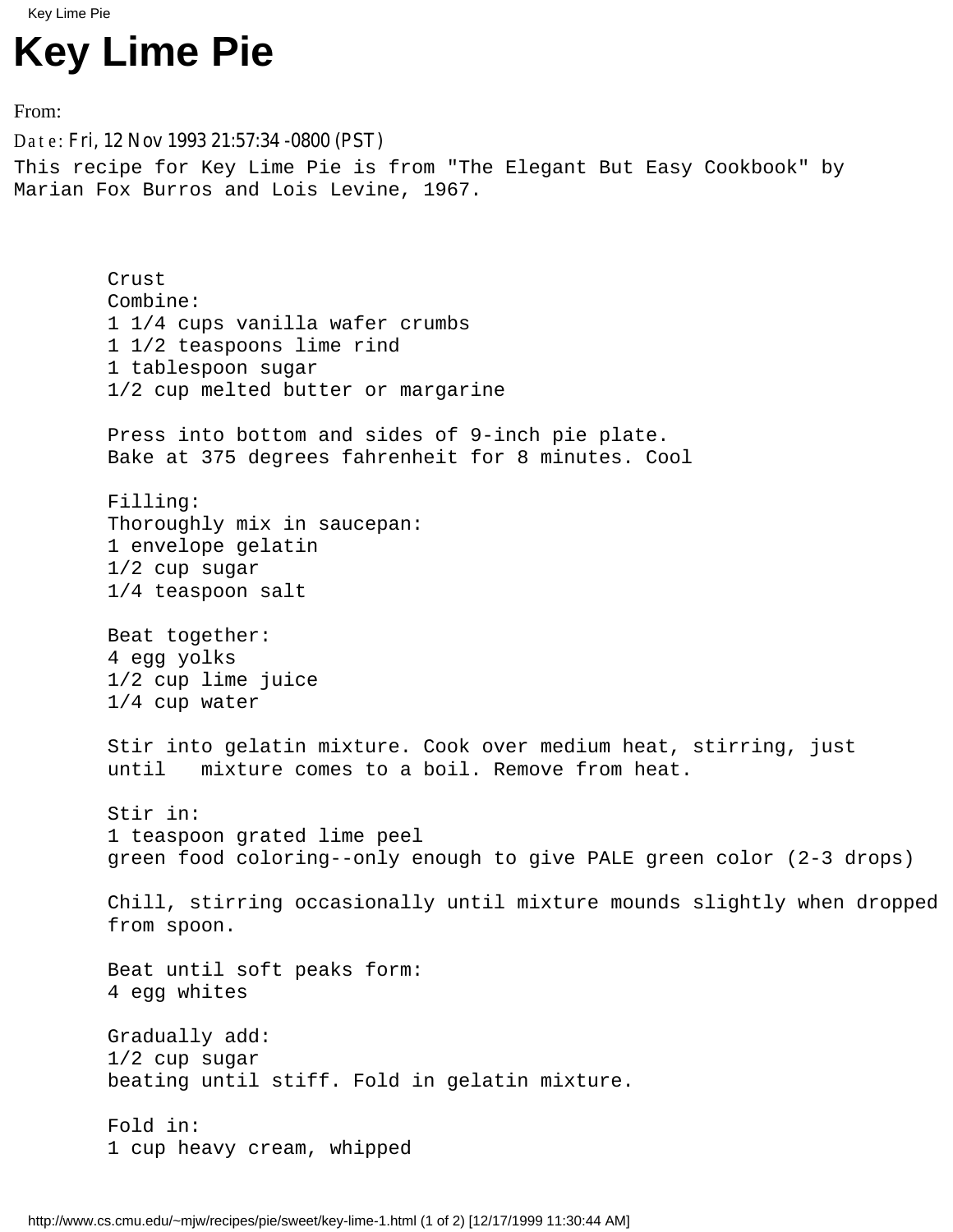Pile into shell. Chill until firm. Before serving top with additional whipped cream, trim with grated lime peel.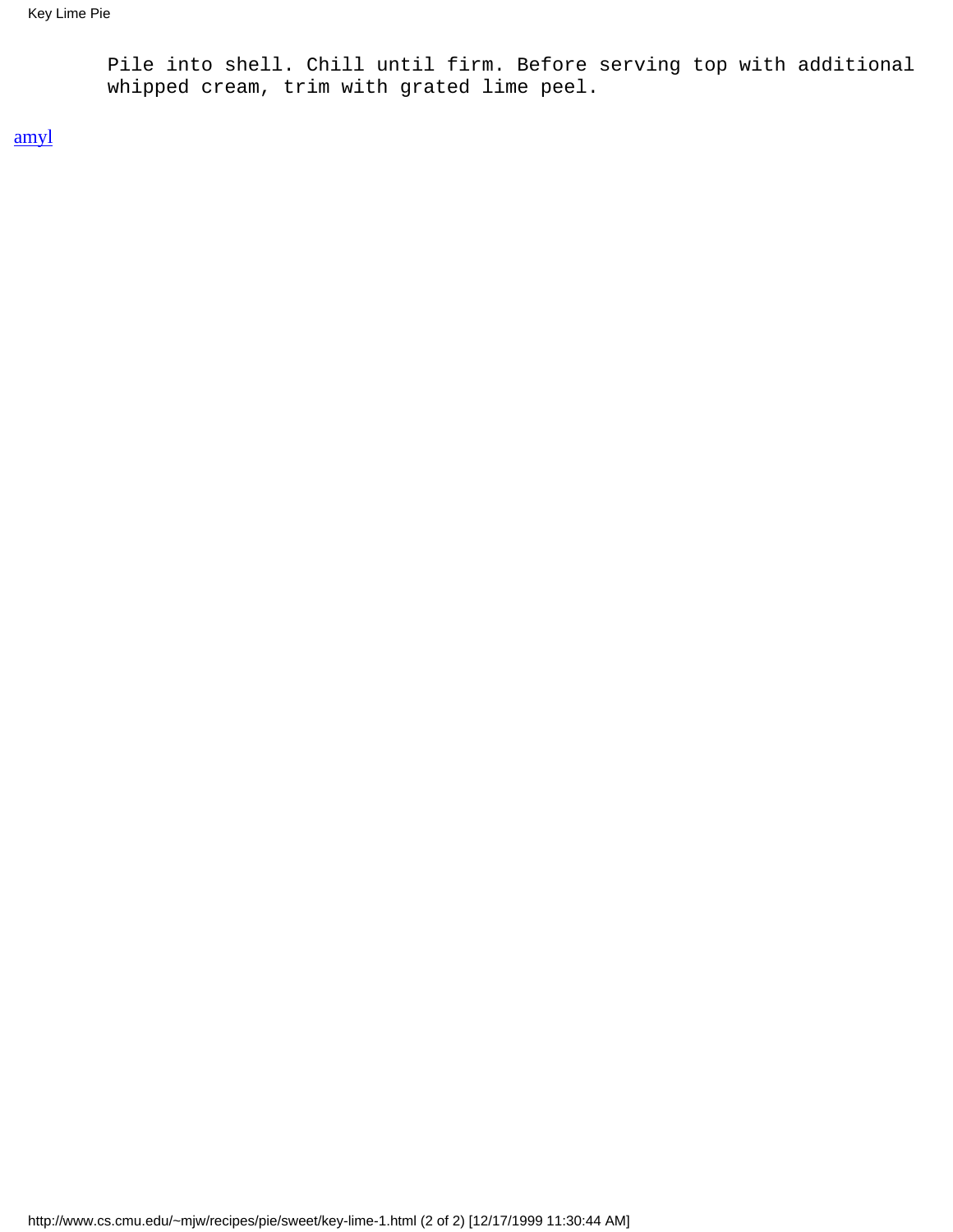Lemon Meringue Pie

## **Lemon Meringue Pie**

From: morrissey@stsci.edu (Mostly Harmless)

Date: Sat, 24 Jul 1993 16:00:04 GMT

1 1/2 cups sugar 3 Tbsp cornstarch 3 Tbsp. all purpose flour 1 1/2 cups hot water 3 slightly beaten egg yolks 2 Tbsp. butter or margerine 1/2 tsp. grated lemon peel 1/3 cup lemon juice 1 9-inch pastry shell, cooked Meringue (see below)

In saucepan, mix sugar, cornstarch, and flour. Gradually add hot water, stirring constantly. Cook and stir over high heat til mixture comes to boiling. Reduce heat; cook and stir 2 minutes longer. Remove form heat. Stir small amount of hot mixture into egg yolks, then return to hot mixture. Bring back to boiling and cook 2 minutes, stirring constantly. Add butter and lemon peel. Slowly add lemonb juice, mixing well. Pour into pastry shell. Spread meringue over filling and seal the edges. Bake at 350 F for 12 to 15 minutes. Cool before cutting. (Before cutting, dip knife in water.)

Meringue:

3 egg whites 1/2 tsp. vanilla 1/4 tsp. cream of tartar 6 Tbsp. sugar

Beat egg whites with vanilla and cream of tartar til soft peaks form. Gradually add sugar, beating til stiff and glossy peaks have formed and all sugar is dissolved.

[mara](http://www.mcs.vuw.ac.nz/school/staff/Amy-Gale.html)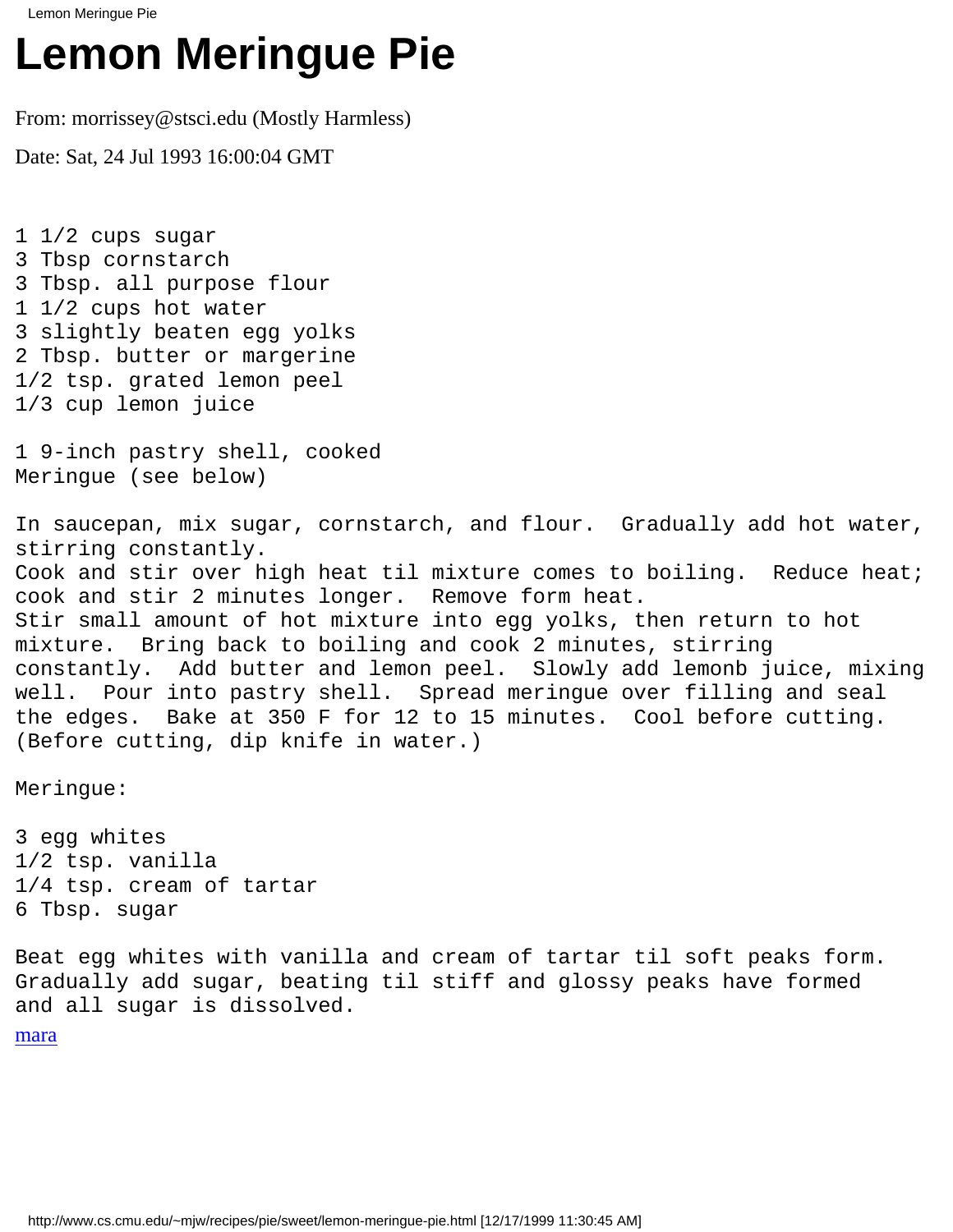### **Lemon tarts : COLLECTION**

From: r.gagnaux@chnet.ch (Rene Gagnaux) Date: Sun, 12 Sep 1993 12:00:00 +0200

 Title: Sweet flan pastry Categories: Pastry Servings: 1

|  | 300 q Unsalted butter |  | 1 ds Salt    |
|--|-----------------------|--|--------------|
|  | 500 q Plain flour     |  | 1 x Eqq yolk |
|  | 150 g Sugar           |  | 1 x Eqq      |

 Put the butter, cut into pieces, with the flour, sugar and salt, into a mixer. Work it until the mixture resembles coarse semolina.

 Add the egg yolk and the whole egg and do not work the machine for a moment longer than necessary (VERY IMPORTANT) to amalgamate the eggs with the flour mixture. Form it into a ball and leave it to rest in the refrigerator for several hours before using it.

 (The pastry will keep very well in the refrigerator for a few days, wrapped in transparent film)

 Title: Lemon tart Categories: Desserts Servings: 6 250 g Sweet flan pastry - tart tin Butter and flour for the

3 x Eggs 1 x Juice of 1 orange 1 x Egg yolk 1 1/2 dl Double cream 1 x Juice of 3 lemons 150 g Sugar

Pre-heat the oven to 260 oC (500 oF).

 Butter and lightly flour a 20 cm tart tin with a removable base. Line it with the pastry and blind-bake it for 10-15 minutes. Take care to protect the pastry with a disc of aluminium foil, which should be pressed up to and over the edges before it is weighted down. When itis cooked, let it cool without taking it out of the tin. Lower the oven temperature to 180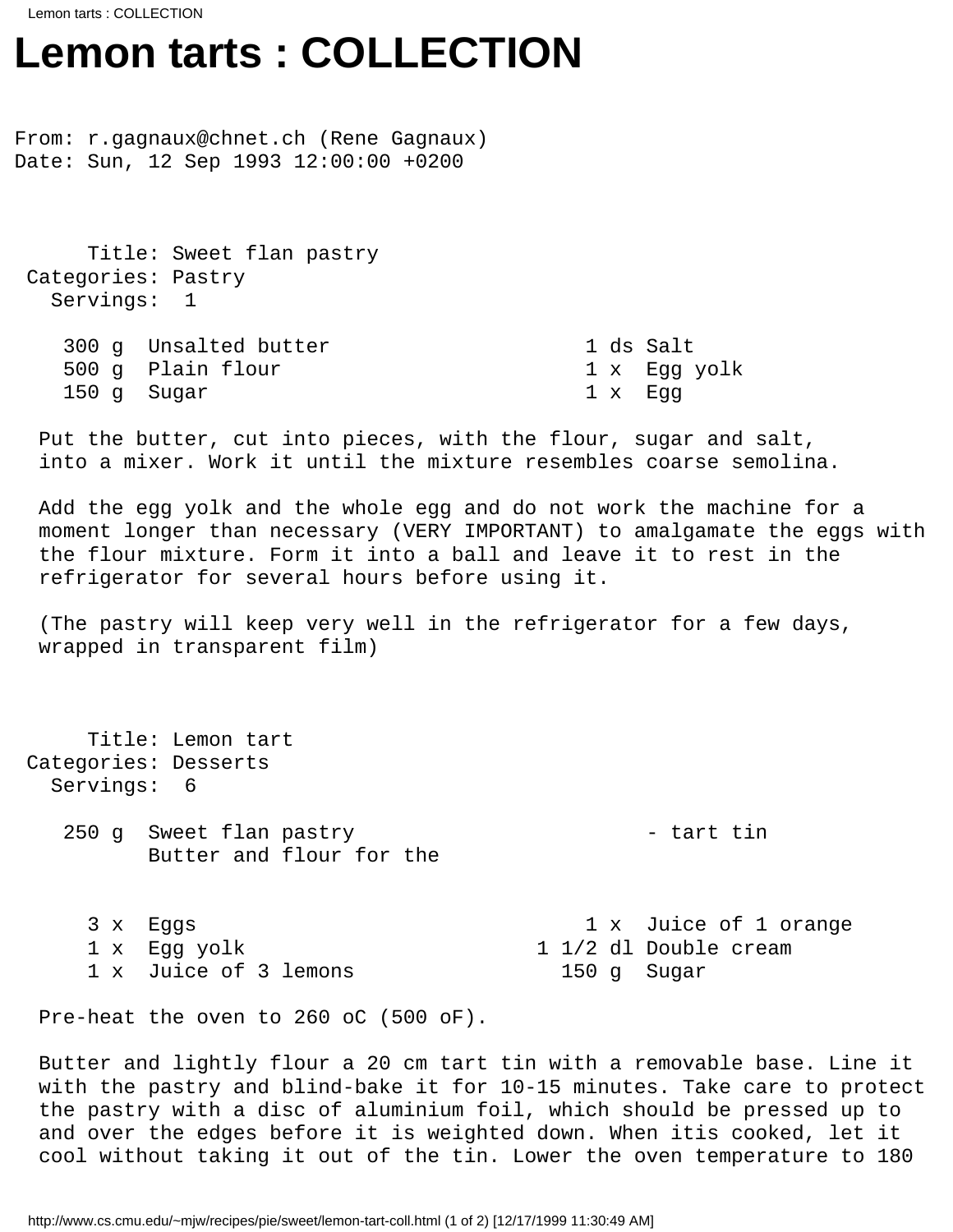Lemon tarts : COLLECTION

oC (350 oF).

Whisk all the ingredients for the tart filling together - the eggs, orange and lemon juice, cream and sugar.

When the mixture is nice and frothy, pour most of it into the tart shell. The mixture needs to come right to the top, but to avoid spilling it put the partly filled tart into the oven (with the temperature now reduced) and finish filling it with a spoon.

 Bake the tart with the oven door ajar, and wait until the filling has become firm. This should take about 35 minutes. Check the firmness of the filling by giving the tin a little shake.

 Take the tart out of the tin when it is lukewarm and leave it on a cake rack to cool.

(From: Fredy Girardet, Cuisine spontanee)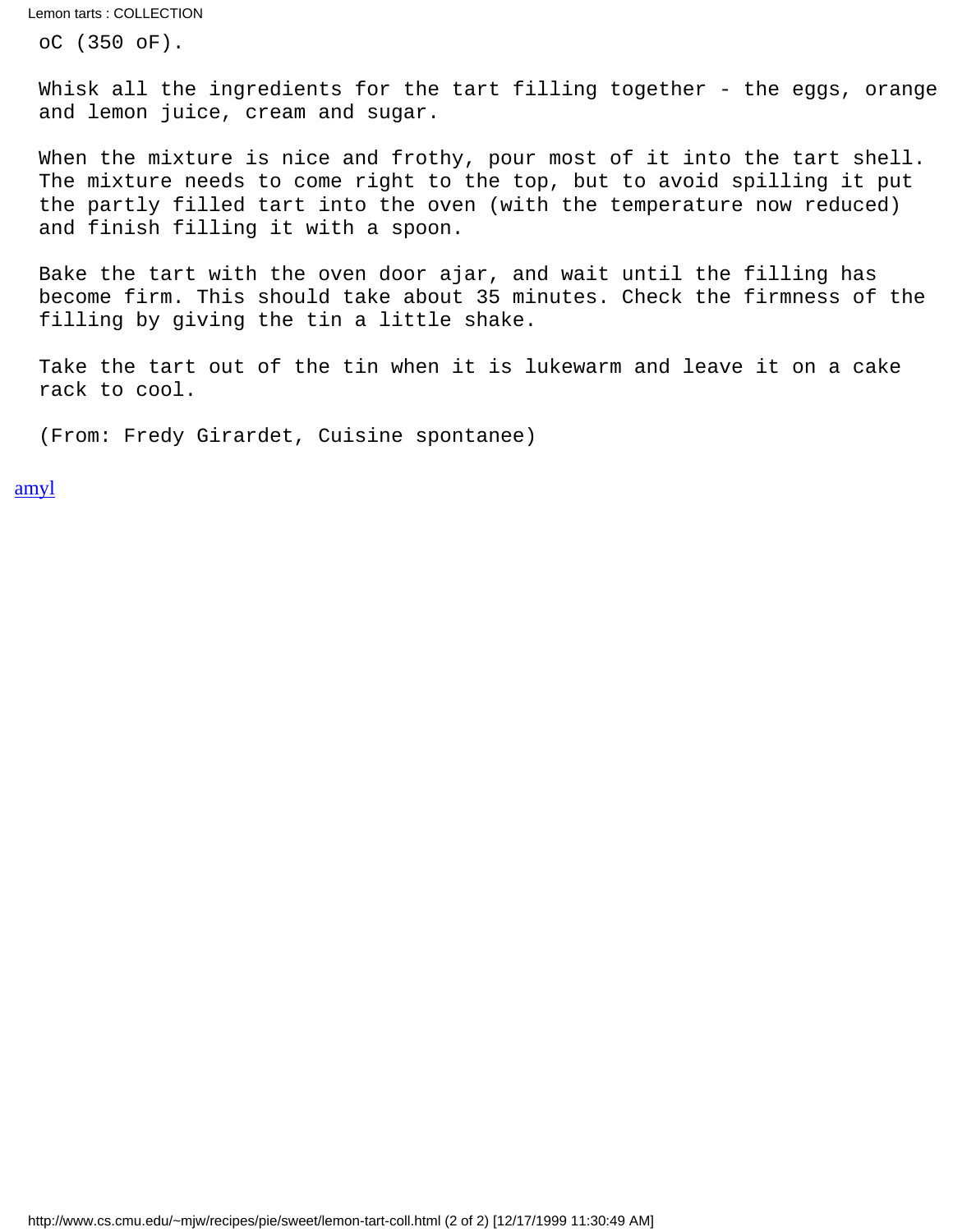Meringue Angel Pie

# **Meringue Angel Pie**

From: agonzale@wam.umd.edu (Annette Gonzales)

Date: 16 Aug 1993 15:32:04 GMT

6-8 servings prep time: 30 - 40 minutes Baking time: 40 minutes Chilling time: 2-4 hours Oven temp: 300 F Meringue: 4 egg whites 1/2 tsp. cream of tartar pinch of salt 1 Cup granulated sugar Filling: 4 egg yolks 1/2 cup granulated sugar 2 Tbsp. grated lemon rind 3 Tbsp. lemon juice 1 cup whipping cream, whipped Fresh minth for garnish, optional Fresh strawberries, slided or whole raspberries, for garnish, optional 1. Whip egg whites with cream of tartar and pinch of salt until frothy. 2. Slowly beat in the 1 cup sugar, 1 tablespoon at a time, beating until meringue is stiff and glossy. 3. Spread meringue into a well-buttered and floured 9-inch pie plate but reserve some for piping around edges. 4. Bake at 300 F for 40 - 45 minutes or until meringue is dry and crisp and top is slightly brown. 5. Meanwhile, beat egg yolks in a bow with the 1/2 cup sugar, lemon rind and lemon juice until fluffy.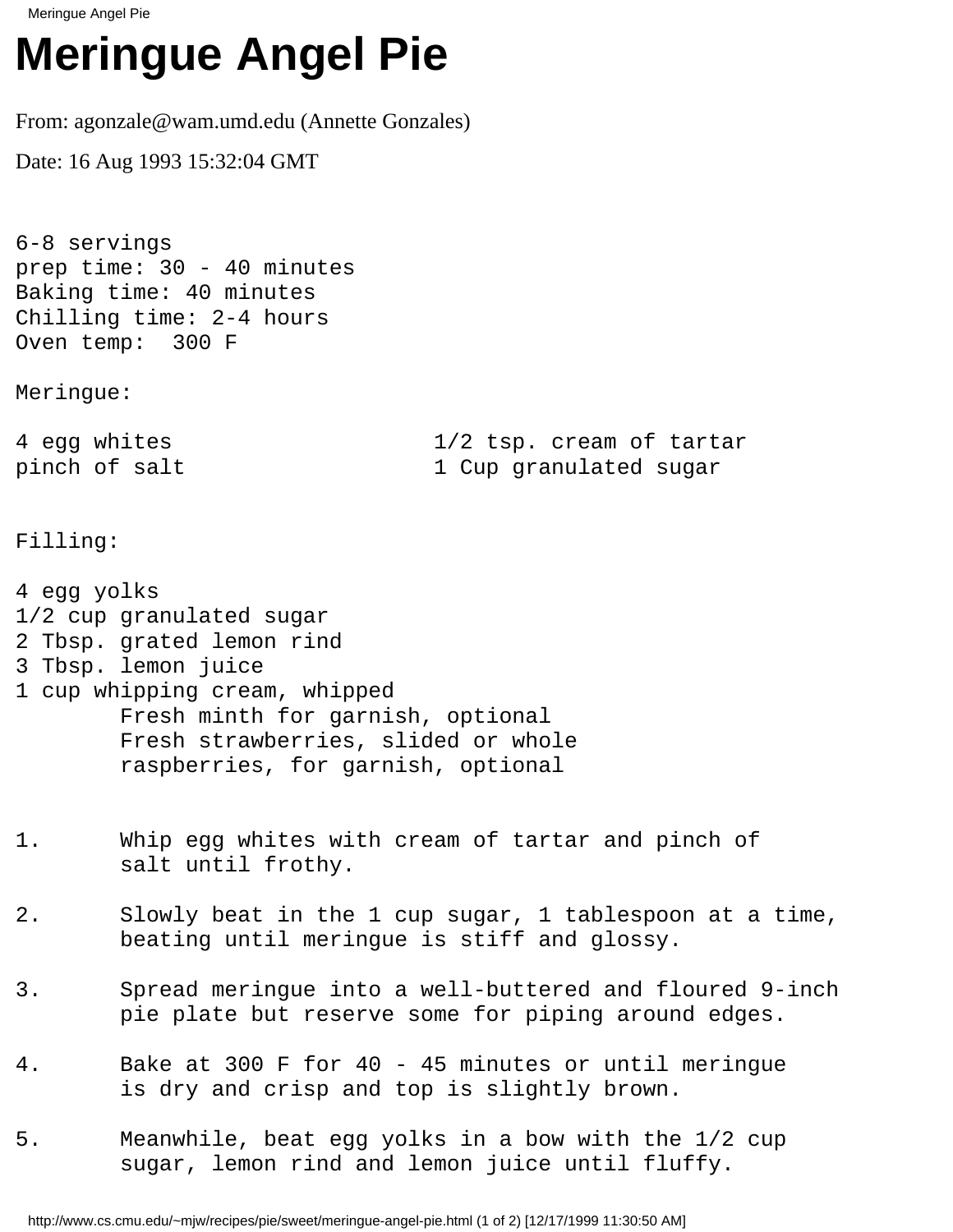- 6. Place bowl over boiling water. Beat while cooking until thich and creamy. Consistency should be about that of softly whipped cream. Chill.
- 7. Fold whipped cream into lemon mixture. Turn into meringue shell. Cover.
- 8. Chill2 4 hours. Garnish with fresh mint and strawberries.
- 9. Or fill crust with fresh berries. Serve with whipped cream.

[mara](http://www.mcs.vuw.ac.nz/school/staff/Amy-Gale.html)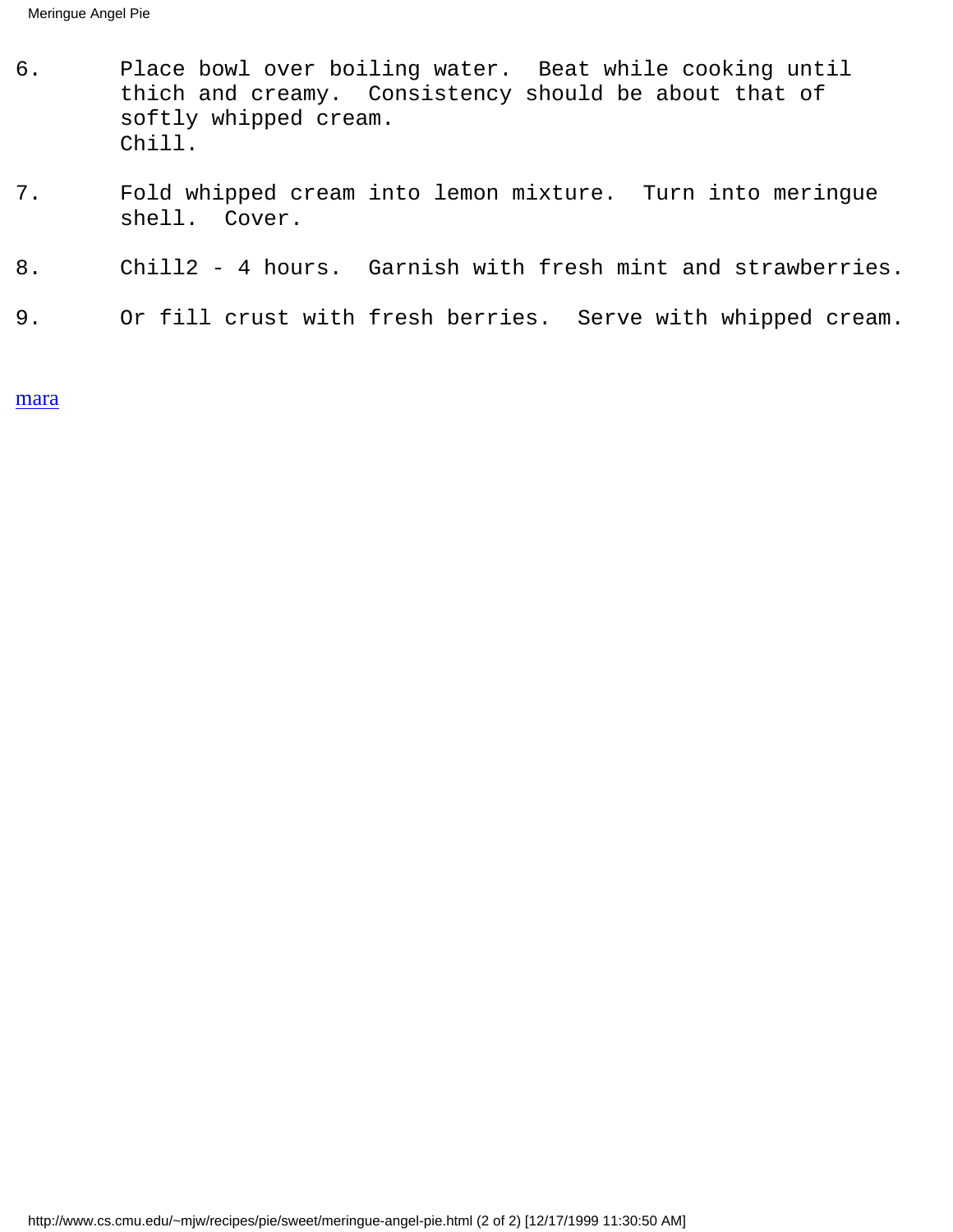#### Mississippi Mud Pie

# **Mississippi Mud Pie**

|                                     | From: motyer@med.und.ac.za (Rod Motyer)                                                                                                                       |  |  |
|-------------------------------------|---------------------------------------------------------------------------------------------------------------------------------------------------------------|--|--|
| Date: Wed, 17 Nov 1993 12:11:11 GMT |                                                                                                                                                               |  |  |
|                                     | Needs a 22cm springform tin, greased and lined                                                                                                                |  |  |
|                                     | (1) Crush 200 g digestive biscuits in a plastic bag/food processor.<br>Melt 100 - 125 g unsalted butter, add to biscuit, add 100 g plain<br>grated chocolate. |  |  |
|                                     | Line base and sides of the tin, refrigerate for 30 minutes.                                                                                                   |  |  |
|                                     | (2) In dish 1 melt and mix                                                                                                                                    |  |  |
|                                     | 200 g marshmallow with 4 tablespoons milk (microwave Hi 2 mins)<br>300 g chocolate                                                                            |  |  |
|                                     | (3) In dish 2 melt and mix                                                                                                                                    |  |  |
|                                     | 100 g marsmallow (microwave Hi 2 mins)                                                                                                                        |  |  |
|                                     | 4 teaspoons instant coffee in 20 ml hot water                                                                                                                 |  |  |
|                                     | (4) In a bowl whip together                                                                                                                                   |  |  |
|                                     | 500 ml thick cream                                                                                                                                            |  |  |
|                                     | 30 ml/ 2 tablespoons soft light brown sugar                                                                                                                   |  |  |
|                                     | $(5)$ Add three quarters of the cream $(4)$ to dish 1 and whisk                                                                                               |  |  |
|                                     | $(6)$ Add one quarter of the cream $(4)$ to dish 2 and whisk                                                                                                  |  |  |
|                                     | (7) Pour the chocolate marshmallow mix (5) into the biscuit tin (1),<br>then pour the coffee marshmallow mix (6) on top. Swirl the top.                       |  |  |
|                                     | (8) Chill for 4 hours in the fridge, then serve with cream or ice cream.                                                                                      |  |  |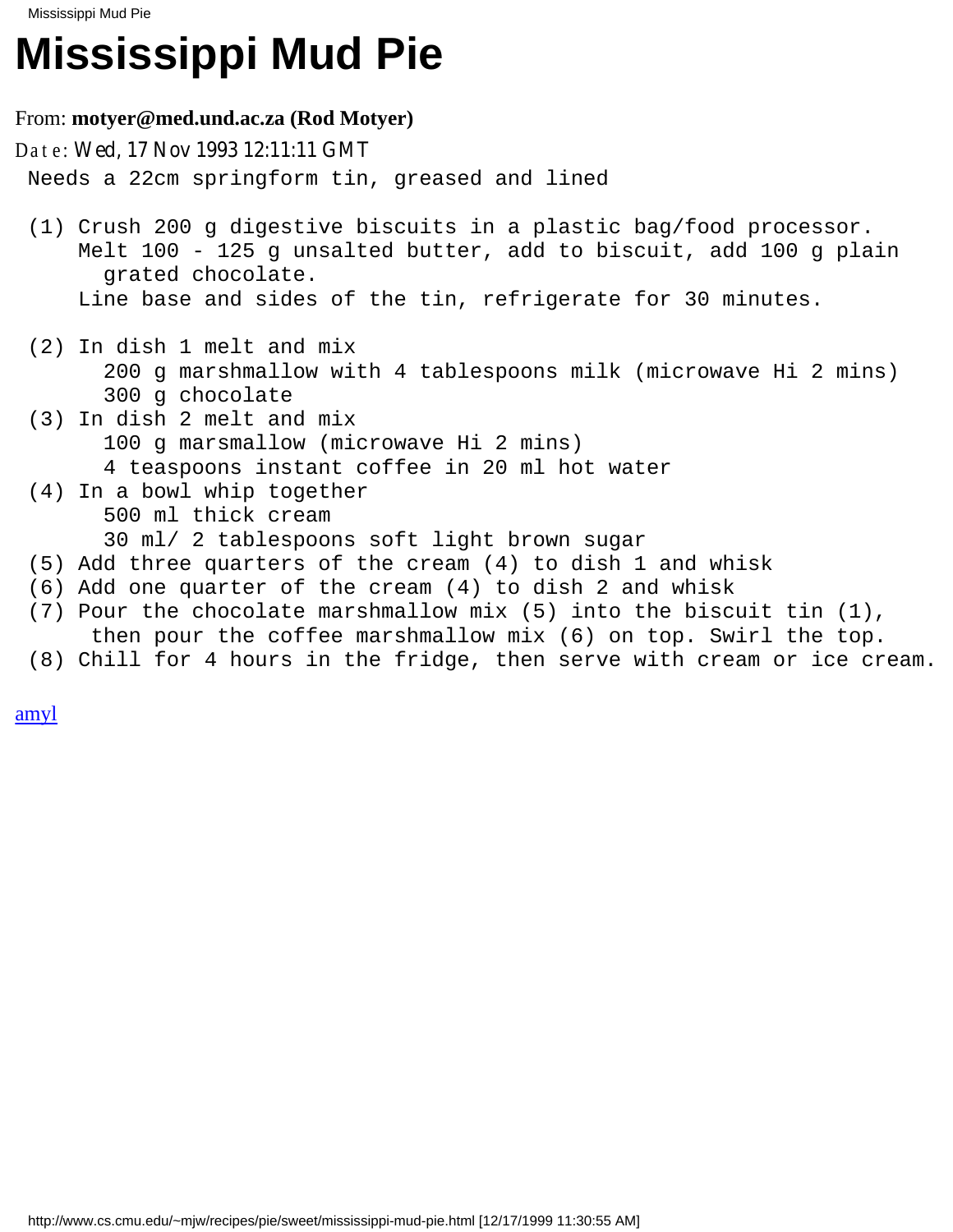#### Nectarine Pie

# **Nectarine Pie**

From: arielle@bonkers.taronga.com (Stephanie da Silva) Date: Mon, 20 Mar 1995 17:46:41 GMT

1 9" unbaked pie shell 4 medium nectarines 2/3 cup sugar 4 tablespoons flour 1/2 teaspoon cinnamon 1/4 teaspoon almond extract 1 cup heavy cream 1/4 teaspoon salt

Combine sugar, flour, salt, cinnamon, cream and almond extract. Set aside. Preheat oven to 400F. Placenectarines in boiling wtaer for 30 to 45 seconds. then plunge into cold water and remove skins. Cut in half and remove pits. Place halves flat side down in pie shell. Pour cream mixture around nectarines and bake 35 to 40 minutes. Serve warm with ice cream.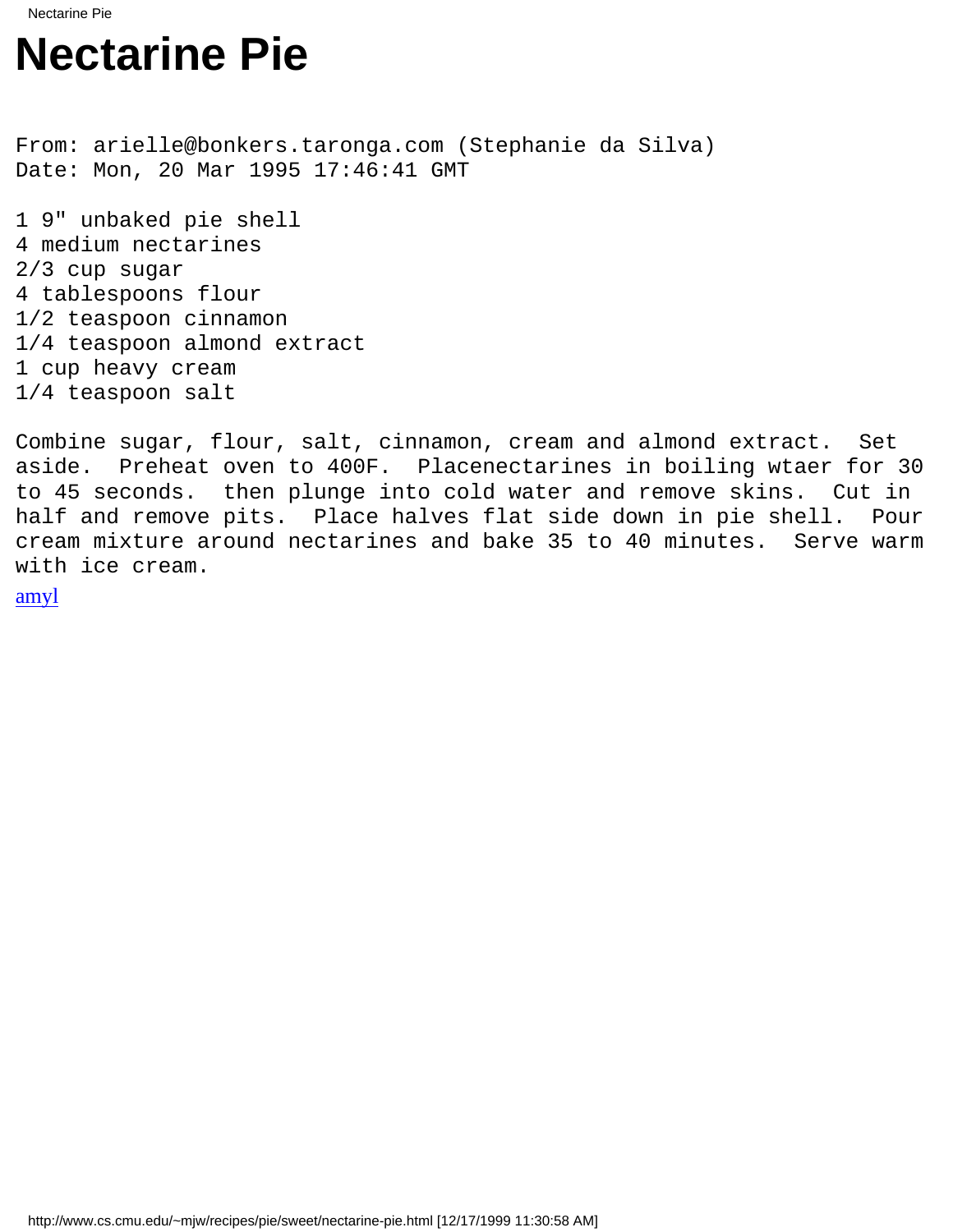Orange Freeze Pie

### **Orange Freeze Pie**

From: cherry@issi.com (Barbara Cherry)

Date: 1 Sep 1993 14:55:05 GMT

A little something to help cool down those last few dog days...

1 deep dish pie shell, baked 1 pkg (3 oz) orange flavored gelatin 2/3 cup boiling orange juice (OJ) 1 cup vanilla ice cream softened 1 can (11 oz) mandarin oranges, drained 1 cup La Creme Whipped Topping, thawed

Dissolve gelatin in boiling OJ. Add ice cream by spoonfuls, blending until dissolved. Chill until \_slightly\_ thickened. Stir in mandarin oranges. Fold in whipped topping. Pour into pie shell. Freeze until firm, about 2 hours. Remove from freezer 15 minutes before serving.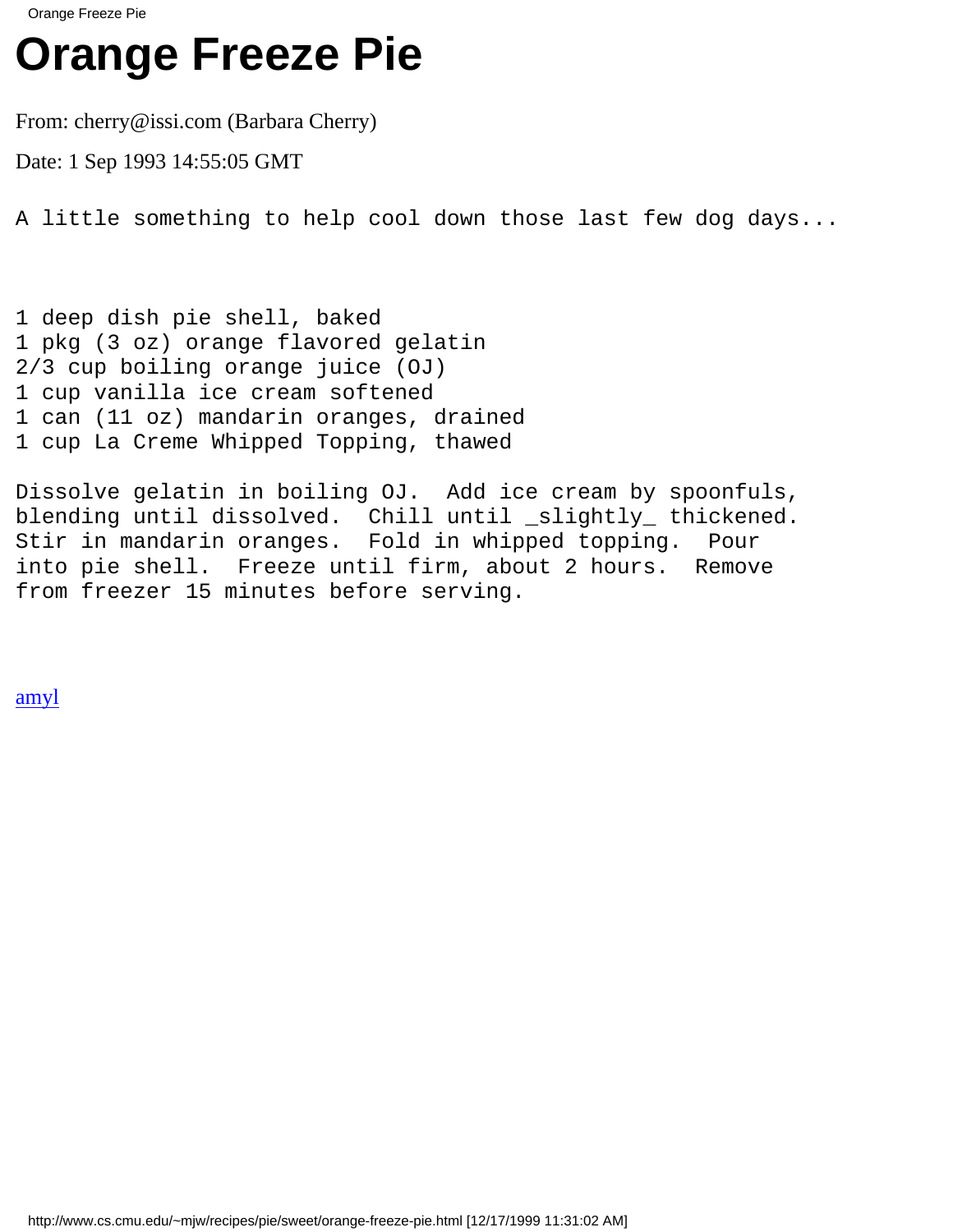Pecan Delight Pie

### **Pecan Delight Pie**

From: dhtucker@digi.lonestar.org (Doug Tucker)

Date: Mon, 19 Jul 93 16:13:16 -0500

 3 egg whites, room temperature, beaten stiff 1 cup sugar 1 1/4 tsp baking powder 1 cup crushed (not pulverized) soda crackers 3/4 cup chopped pecans 1/2 cup finely chopped dates 1 tsp vanilla whipped topping to cover (preferably real whipped cream) optional toasted pecans for garnish

Beat egg whites until stiff peaks form, then combine sugar and baking powder.

Fold in crackers, pecans, dates and vanilla; pour into greased 9-inch pie pan.

Bake at 300deg for roughly 25 minutes or until a toothpick inserted into the center of the pie comes out clean. Beware overcooking!

Allow pie to cool then top with whipped cream and remaining pecans.

Serve in small slices with lots of coffee -- this is REALLY rich.

ENJOY!!!

[mara](http://www.mcs.vuw.ac.nz/school/staff/Amy-Gale.html)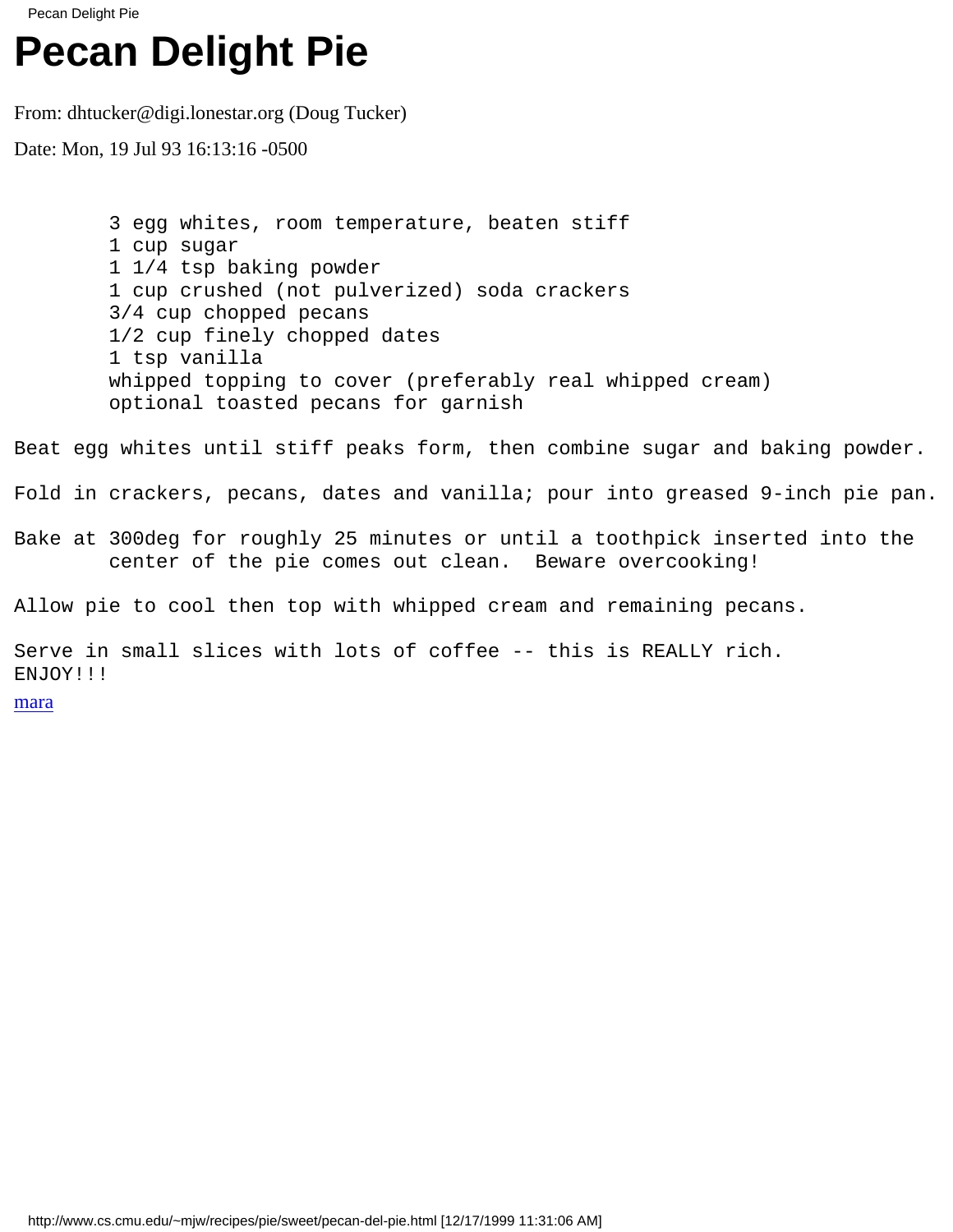Pecan Pie

### **Pecan Pie**

#### From: **patter@hardy.u.washington.edu (Brooke Patterson)**

Date: **19 Nov 1993 07:39:15 GMT**

This recipe is from the kitchen of a wonderful lady named Adair Howell. I got the recipe because I bought her pie at a pie auction during an interesting annual festival in Conway, Arkansas--Toad Suck Daze!!

 3 eggs 2/3 cup sugar 1/2 tsp salt 1/3 cup melted butter 1 cup light corn syrup 1 cup pecan halves (or a little more than a cup of crushed pecans) 1 9" pie crust, baked

Beat eggs, sugar, salt, butter, and syrup with rotary beater. Stir in nuts. Pour all in crust. Bake 40-50 minutes at 375 F. (Note: It may need to cook longer--bake until the center doesn't "jiggle". It is not a bad idea to cover the pie with aluminum foil to keep the crust from burning--many times it will brown nicely even with the foil; if not, remove the foil for the last 5-10 minutes.)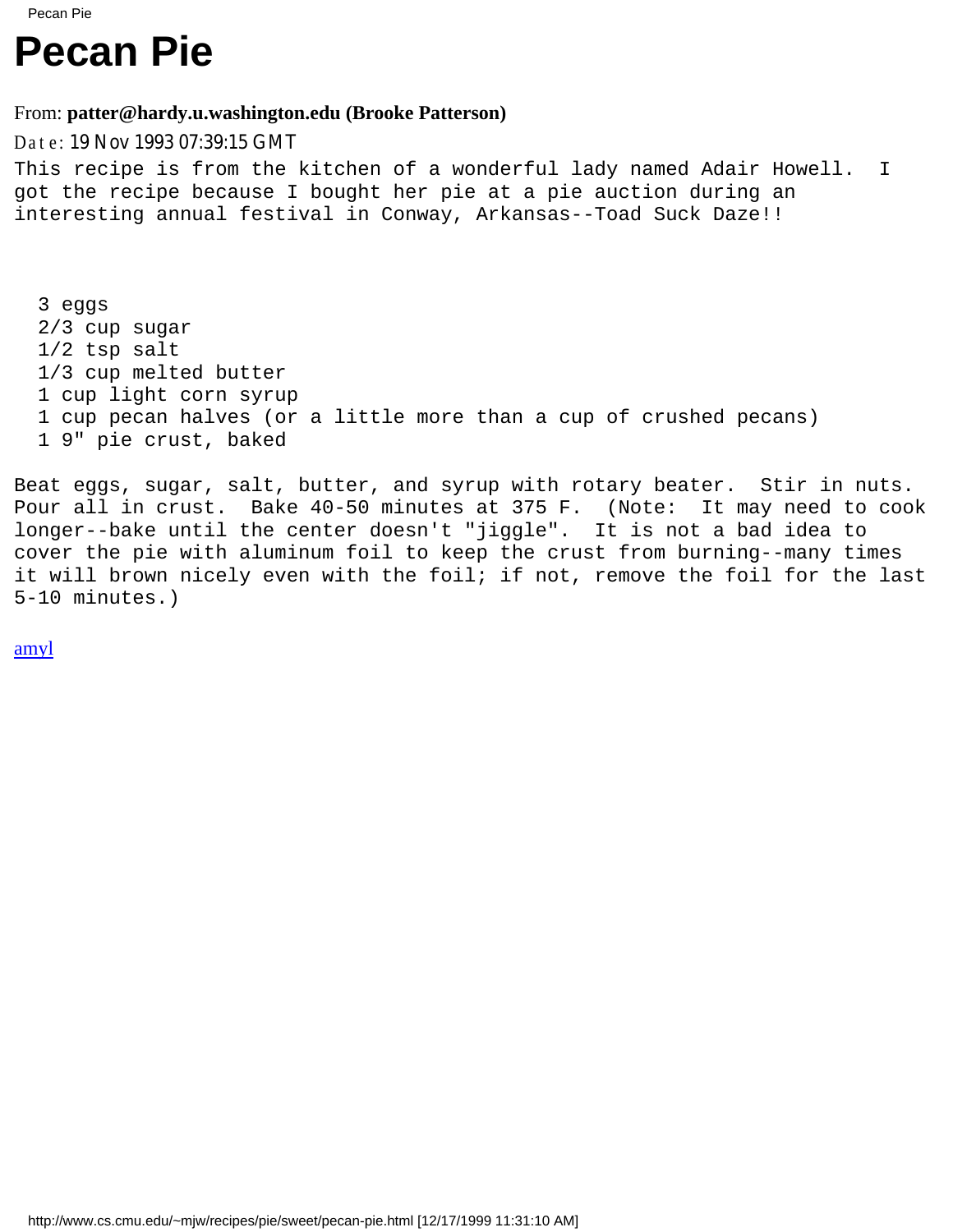Pumpkin Pie

## **Pumpkin Pie**

From: hammond@odin.scd.ucar.edu (Steve Hammond) Date: Thu, 14 Oct 1993 19:43:40 GMT

From: richman@uxe.cso.uiuc.edu

Having just watched 40 lbs of pumpkin get stewed down to 32 cups of puree, enjoying a homemade pumpkin pie, and watching a pumpkin cheesecake bake in the oven (yet uneaten), can I interest anyone in trading pumpkin recipes? I'll start off with one pumpkin pie slightly altered from The Little House Cookbook:

Homemade Pumpkin Pie --------------------

Ingredients:

2 cups stewed pumpkin (slightly drier consistency than applesauce) 2 eggs 2/3 cup brown sugar 1 1/4 cups of whole milk or half-and-half pinch salt pinch pepper 2 Tablespoons butter 2 teaspoons maple syrup 1 teaspoon cinnamon 1/4 teaspoon ground cloves 1/2 teaspoon ground nutmeg 1/4 teaspoon ground ginger

9 inch pie pan filled with your favorite crust (We usually cheat and use Pillsbury All-Ready)

Preparation: -----------

Cut pumpkin into slices 2 inches thick and pare off the skin. Dice the skinned pumpkin into 2 inch cubes, add to a skillet, and add enough water to steam. For a 10 pound pumpkin in a 12 inch skillet, we used 1 cup of water. Cover the skillet and steam on a medium heat for several hours. Keep an eye on the amount of water remaining and when it becomes soft mash it down. Remove the cover from skillet and then when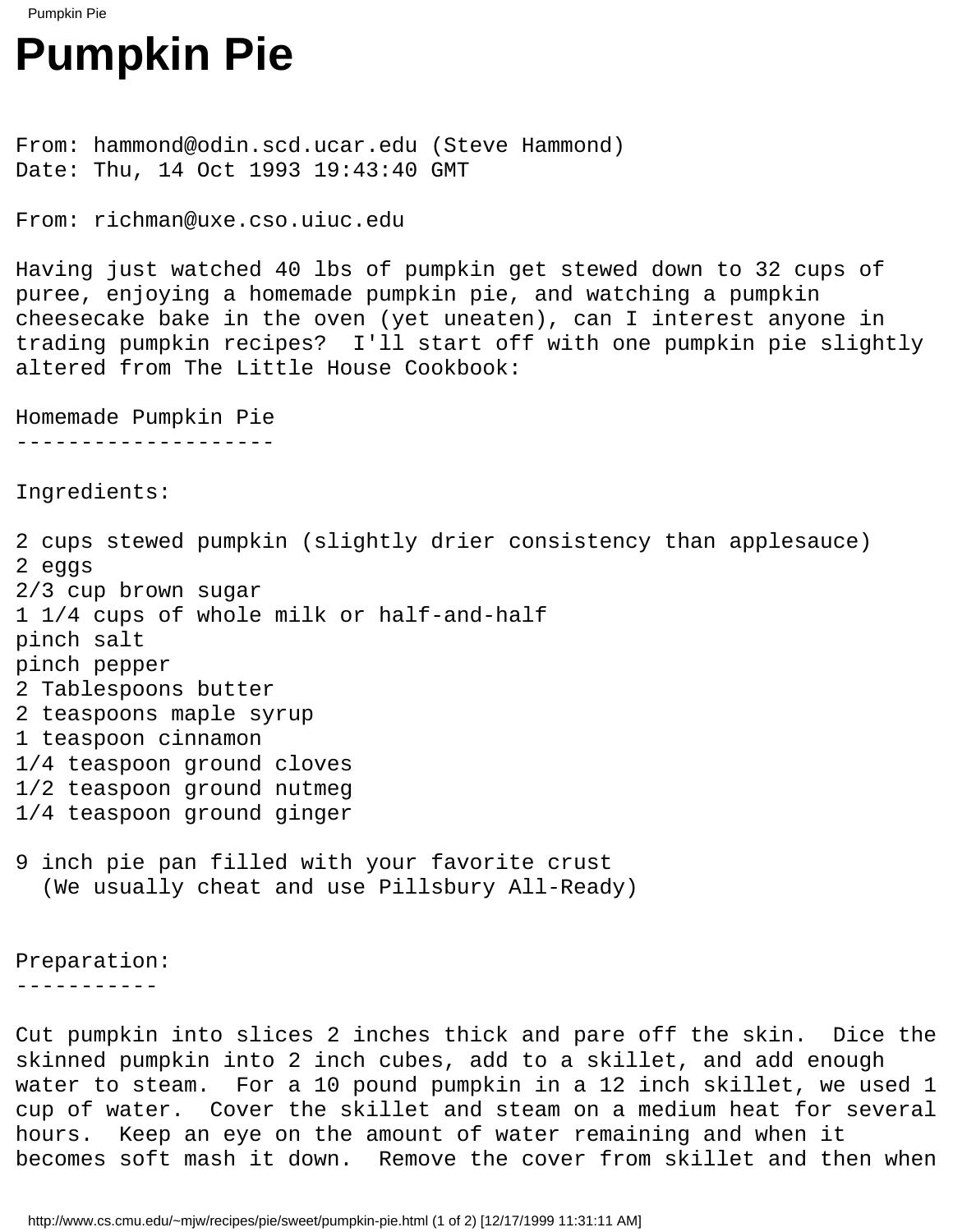Pumpkin Pie

it reaches the texture of applesauce, let it dry out another 10 minutes on a low heat. Measure out 2 cups and put into a bowl. Add 2 T butter to warm pumpkin puree and let it melt.

Preheat oven to 425 degrees (F).

In another bowl, beat the eggs well and beat in brown sugar, milk, salt, pepper, maple syrup, spices and finally the pumpkin mixture. Pour this into the pie shell and place in center oven rack at 425 degrees for 10 minutes. Reduce heat to 350 degrees and continue to bake until the custard is firm. This should take a total of forty minutes in all. Cool and serve.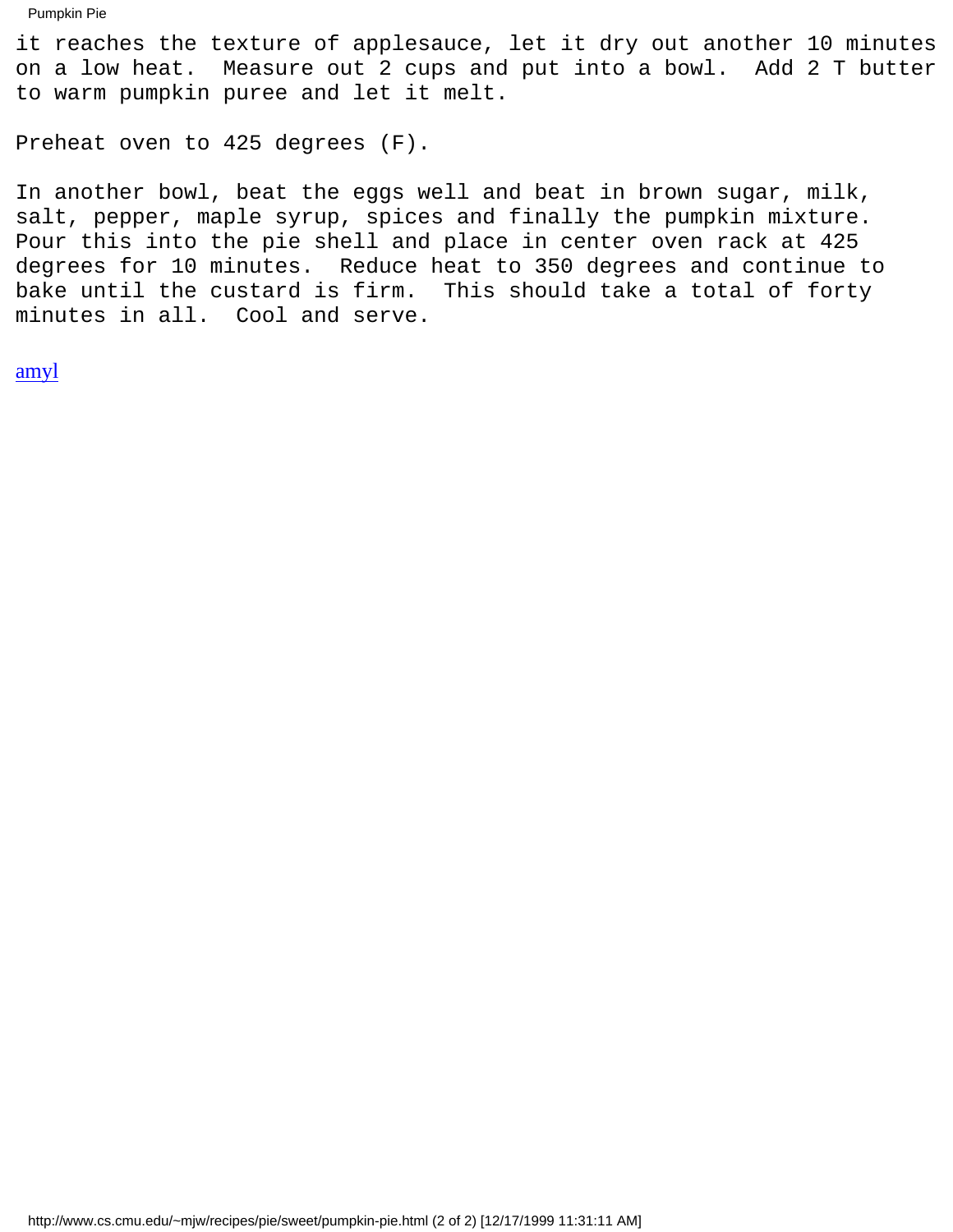## **Pumpkin Pie**

#### From: **arielle@taronga.com (Stephanie da Silva)**

Date: **Thu, 4 Nov 1993 12:32:27 GMT**

| 6 "<br>Tarts   | 9" Pie         | 10" Pie             |
|----------------|----------------|---------------------|
|                |                |                     |
| $1/2$ cup      | 1 cup          | $1\frac{1}{2}$ cups |
|                | 2              | 3                   |
| $1/2$ cup      | $2/3$ cup      | 1 cup               |
| $1/3$ cup      | $2/3$ cup      | 1 cup               |
| $1/8$ teaspoon | $1/4$ teaspoon | 3/8 teaspoon        |
| $1/8$ teaspoon | $1/4$ teaspoon | $3/8$ teaspoon      |
| $1/8$ teaspoon | $1/4$ teaspoon | 3/8 teaspoon        |
| $1/2$ teaspoon | 1 teaspoon     | 1 1/2 teaspoons     |
| dash           | $1/8$ teaspoon | $1/4$ teaspoon      |
| 25 minutes     | 50 minutes     | 65 minutes          |
|                |                |                     |

Evenly brush sides and bottom of a graham cracker crust with one beaten egg yolk. Bake crust for 5 minutes at 375F and remove from oven (put leftover yolk and any egg white into pie filling).

Use any firm pumpkin flesh scraped from a pumpkin. Boil until soft. Drain and mash. Firmly pack pumpkin when measuring and drain off any excess liquid.

Combine eggs, pumpkin, milk (regular, condensed or evaporated), sugar, salt, ginger, nutmet, cinnamon, and cloves. Blend until smooth. Pour into prepared crust and bake at 375F.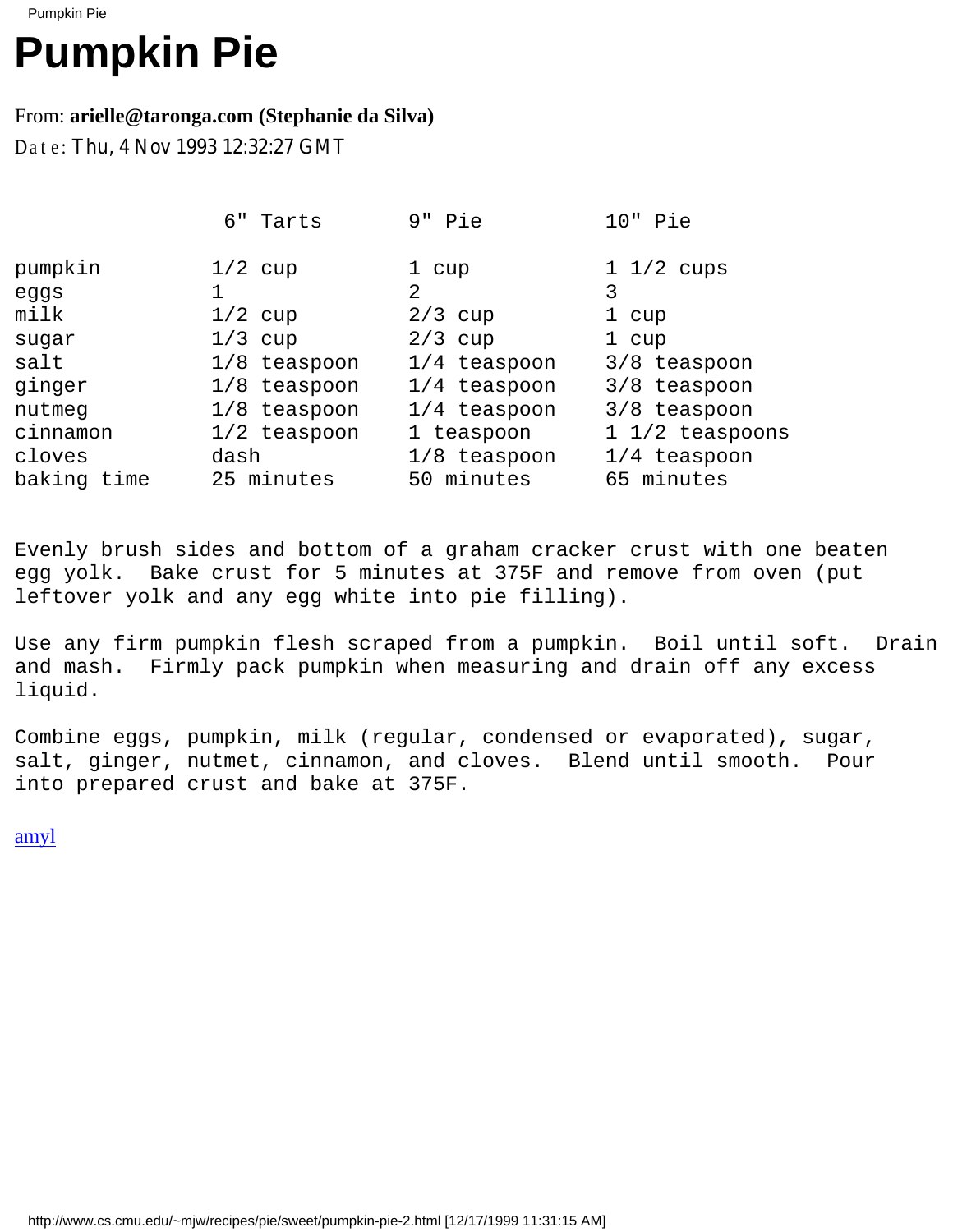Raisin Pie : COLLECTION

## **Raisin Pie : COLLECTION**

From: Charlotte Heath Date: 18 Mar 1995 05:11:23 -0700

My grandfather used to love raisin pie, but I could not find the recipe in the collection that my grandmother had given me. These recipes came >from Better Homes and Gardens and Betty Crocker, and sound very similar to what I remember.

Raisin Crisscross Pie - Better Homes and Gardens

1 Cup Packed Brown Sugar 2 Tbsp. Corn Starch 2 Cups Raisins 1/2 Tsp Finely Shredded Orange Peel 1/2 Cup Orange Juice 1/2 Tsp Finely Shredded Lemon Peel 2 Tbsp. Lemon Juice 1 1/3 Cups Cold Water 1/2 Cup Chopped Walnuts Pastry for Lattice Top Pie

In a sauce pan, combine brown sugar and corn starch. Stir in raisins, orange peel, orange juice, lemon peel, lemon juice, and water. Cook and stir over medium heat until thick and bubbly. Cook and stir 1 minute more. remove from heat, stir in walnuts. Fill a pastry-lined 9 inch pie plate with raisin mixture. Adjust lattice crust; flute edge. Cover edge of pie with foil. Bake at 375 degrees for 20 minutes. Remove foil and bake about 20 more minutes or until crust is golden. Makes 8 servings.

Pastry for Lattice Top Pie

2 Cups All-Purpose Flour 1 Tsp Salt 2/3 Cup Shortening 6 to 7 Tbsp. Cold Water

In a mixing bowl stir together flour and salt. Cut in shortening until pieces are the size of small peas. Sprinkle 1 tablespoon of water over part of the mixture, gently toss with a fork. Push to side of bowl. Repeat until all is moistened. Form dough into a ball. Divide dough in half. Take half, on a lightly floured surface, flatten dough with hands. Roll dough from center to edge, forming a circle about 12 inches in diameter. Wrap pastry around rolling pin. Unroll onto a 9 inch pie plate. Ease pastry into pie plate, being careful not to stretch pastry. Trim pastry to 1/2 inch beyond edge of pie. When pie shell is full with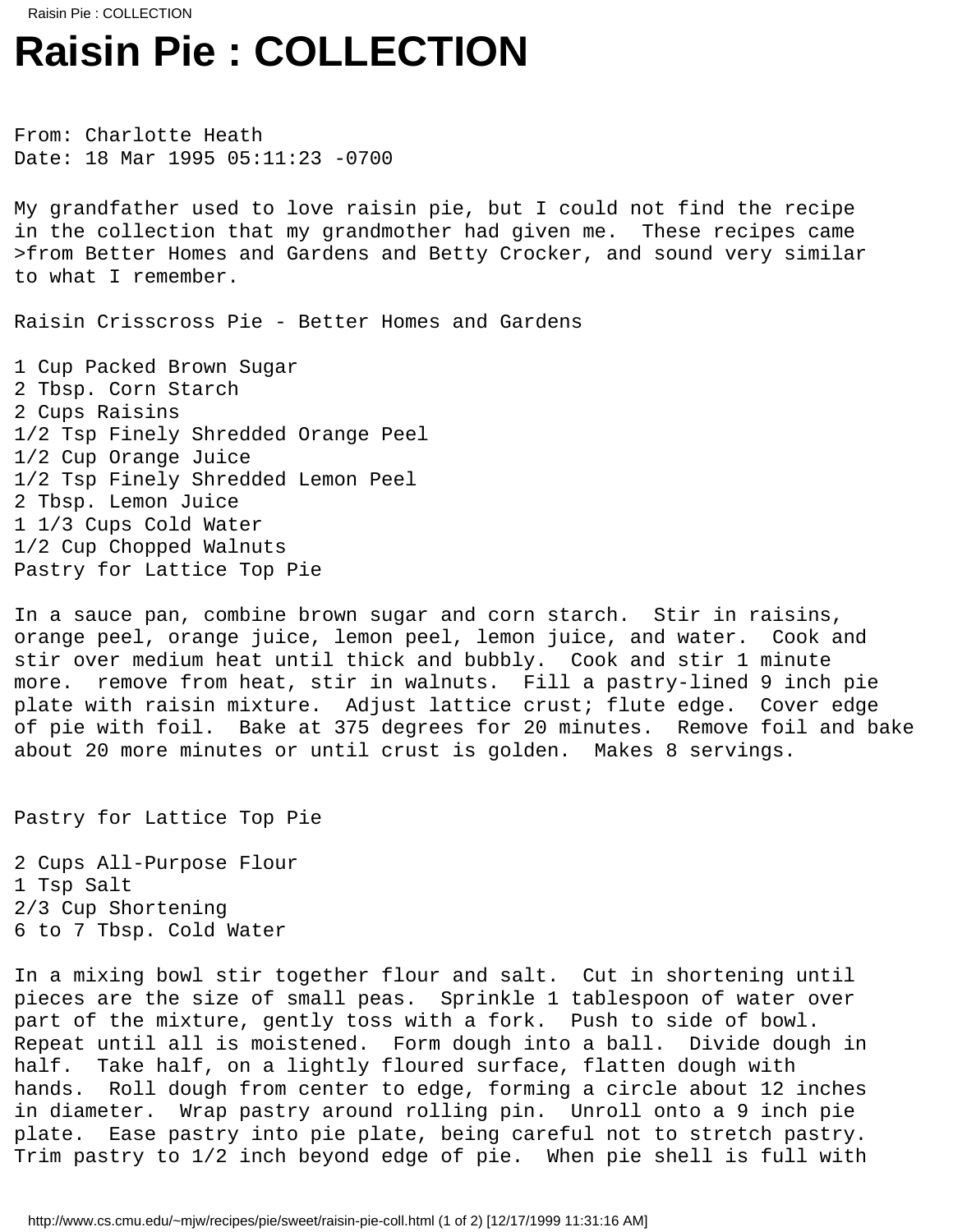filling, roll out other half of pie pastry. Cut pastry into 1/2 inch wide strips. Weave strips on top of filling to make a lattice crust. Press ends of strips into rim of crust. Fold bottom pastry over the lattice strips, seal and flute. Bake as directed in individual recipe. Raisin Sour Cream Pie - Betty Crocker 9 inch baked pie shell - follow directions for pie pastry above, except use 1 1/4 Cups Flour, 1/2 Tsp Salt, 1/3 Cup Shortening, 3 to 4 Tbsp. Cold Water - When shell is rolled out and placed in pie plate, flute edges, and prick the shell (bottom and sides) with the tines of a fork. Bake at 450 degrees for 10 to 12 minutes or until golden. Cool (leave in pie plate) on a wire rack. 1 1/2 Tbsp. Cornstarch 1 Cup plus 2 Tbsp. Sugar 3/4 Tsp Ground Nutmeg 1/4 Tsp Salt 1 1/2 Cups Sour Cream 1 1/2 Cups Raisins 1 Tbsp. Lemon Juice 3 Egg Yolks - Save whites for Meringue Raisin Pie : COLLECTION

Mix corn starch, sugar, nutmeg, and salt in a 2 quart saucepan. Stir in sour cream. Stir in raisins, lemon juice, and egg yolks. Cook over medium heat, stirring constantly, until mixture thickens and boils. Boil and stir 1 minute. Pour into baked pie shell. Prepare meringue

> 3 Egg Whites 1/4 Tsp Cream of Tartar 6 Tbsp. Packed Brown Sugar 1/2 Tsp Vanilla Beat egg whites and cream of tartar in a 2 1/2 quart bowl until foamy. Beat in sugar, 1 Tbsp. at a time; continue beating until stiff and glossy. Do not underbeat. Beat in vanilla.

Spread meringue over filling, carefully sealing meringue to edge of crust to prevent shrinkage or weeping. Bake at 400 degrees until delicate brown, about 10 minutes. Refrigerate any remaining pie immediately. 8 servings, 515 calories per serving.

[amyl](http://www.mcs.vuw.ac.nz/school/staff/Amy-Gale.html)

Brown Sugar Meringue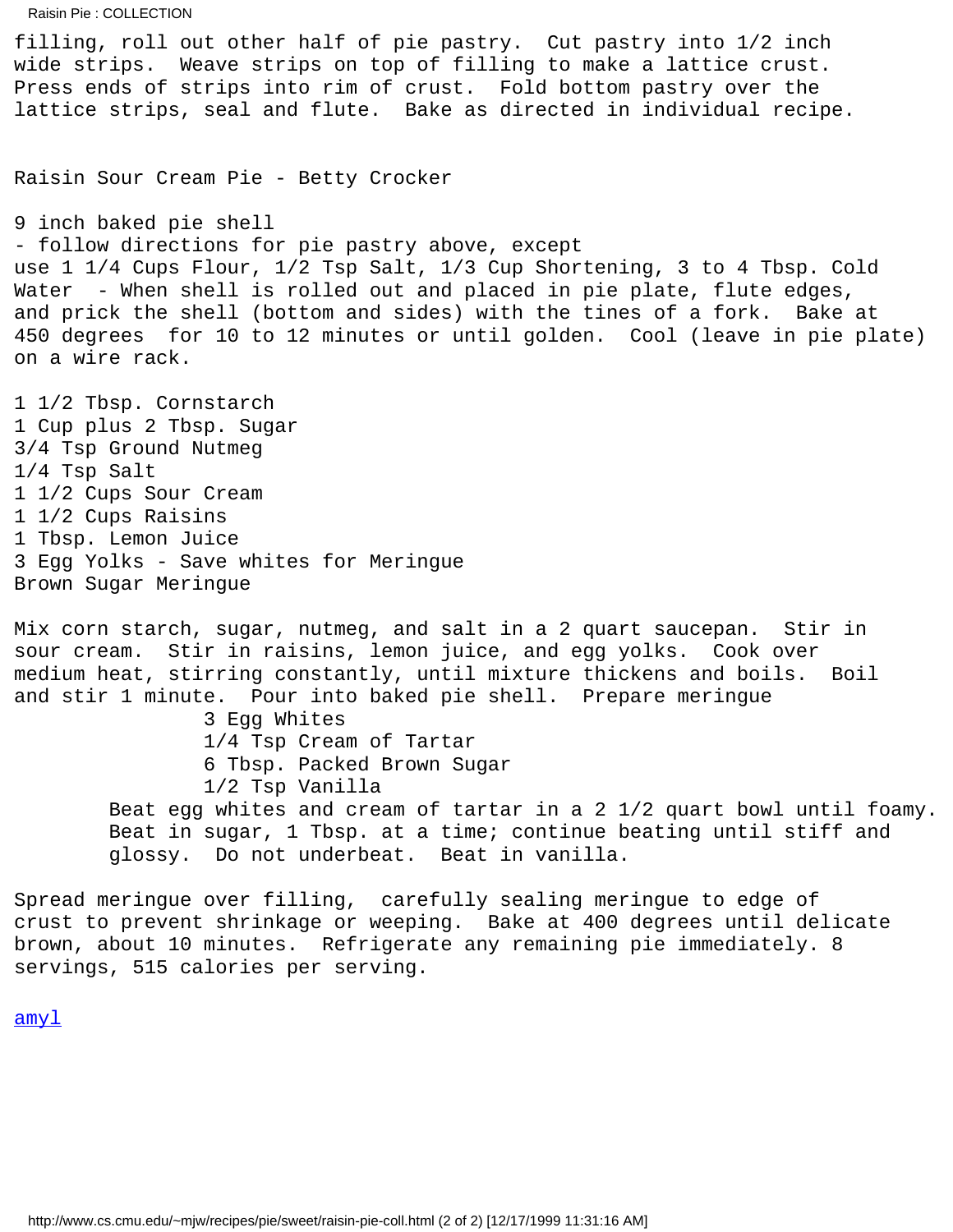Raspberry tart

### **Raspberry tart**

From: r.gagnaux@chnet.ch (Rene Gagnaux) Date: Mon, 20 Sep 1993 12:00:00 +0200

Servings: 4

250 g Sweet flan pastry (9 oz), see  $-$  Lemon tart

 200 g Raspberries (7 oz) 70 g Sugar (2 1/2 oz) 1 x Egg 100 ml Double cream (scant 1/4 pint 2 x Egg yolks

 It is particularly important not to allow the filling of this tart to boil ~ it might do so towards the end of its cooking time.

Pre-heat the oven to 260 oC/500 oF.

Lightly butter and flour an 18 cm ( 7 in) tart tin with a removable base.

 Line the prepared tart tin. Blind-bake it for about 10 ... 15 minutes, protecting the edges with aluminium foil. Leave it to cool in its tin.

Reduce the oven temperature to 190 oC/375 oF.

 Whisk the egg, egg yolks, sugar and cream together, making sure the sugar dissolves.

 Arrange the raspberries on the bottom of the pre-cooked pastry shell, pointed ends facing upwards, in concentric circles. Cover them with the egg mixture.

 Bake the tart for about 40 minutes in the bottom of the oven. WATCH VERY CAREFULLY TO SEE THAT THE FILLING NEVER REACHES BOILING POINT.

When the tart has cooled completely, take it out of the tin.

(From: Fredy Girardet, Cuisine Spontanee, M Papermac, ISBN 0 333 40957 4)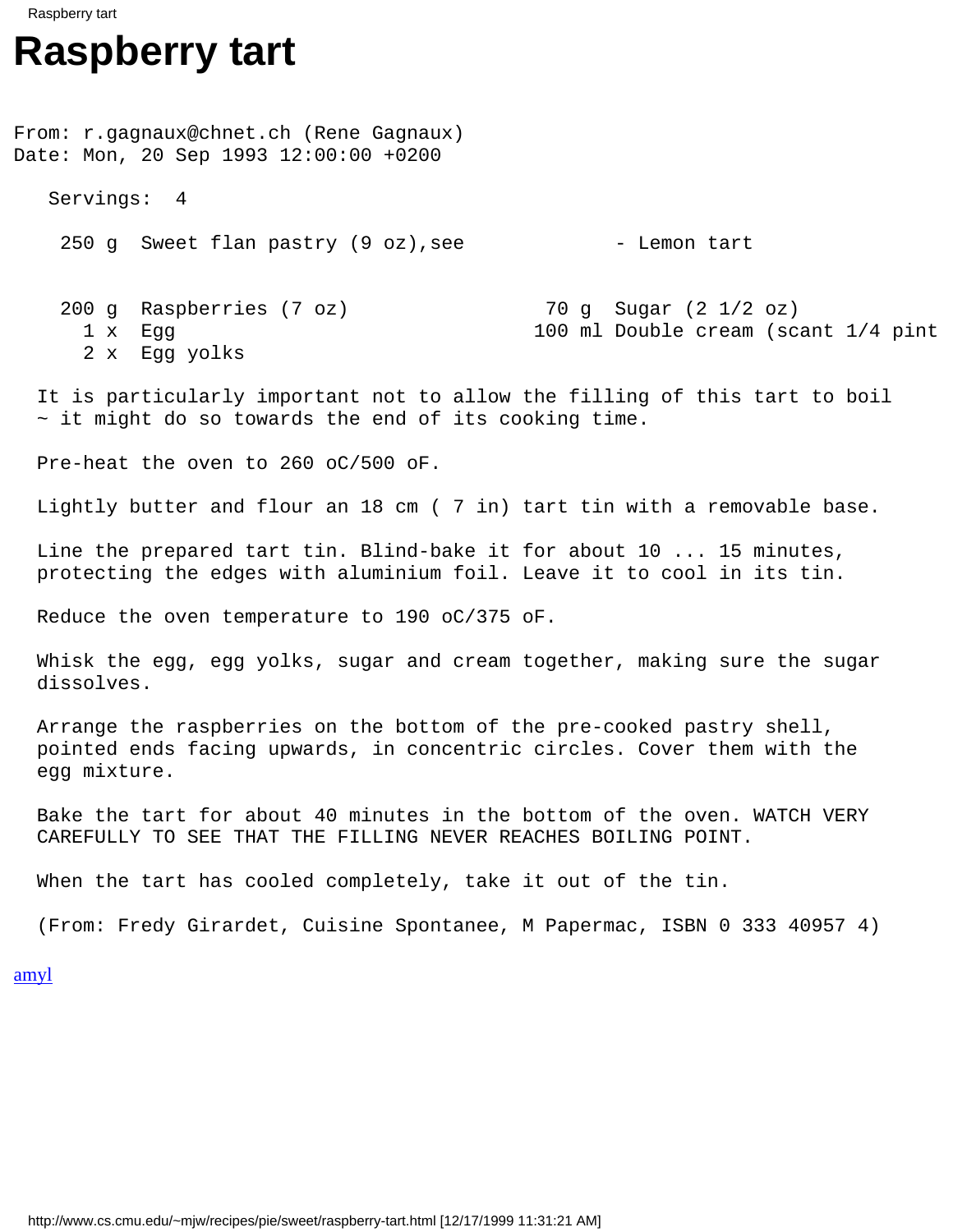Rhubarb Custard Pie

## **Rhubarb Custard Pie**

From: RJL@biosci.umtri.umich.edu Date: 13 Aug 93 13:21:15 EST Pastry: (see below) Fruit: 2 1/2 cups rhubarb, diced (3/8" or 1 cm) Custard: 4 eggs (US large) 1 2/3 cups milk 3/4 cup sugar 1/2 tsp salt 1 tsp vanilla ---------------------------------------------------- 1. Preheat oven to 450 F.

2. Prepare your favorite pie crust in sufficient quantity for a 9-inch, one crust pie.

3. Put the pastry in a 9" pie pan and bake for 10 minutes, then remove from the oven. (This helps assure a fully baked crust under all of the liquid.)

4. Reduce oven to 325 F.

5. While crust is baking, prepare fruit. Wash and dice rhubarb. (I think any really tart fruit will work here. I'm looking forward to making this pie with cranberries, gooseberries, and crabapples.)

6. Prepare custard: In a large bowl, beat eggs together, then add milk, sugar, salt and vanilla. Mix well.

7. Put fruit in (partially) pre-baked pie shell. Spread evenly. Pour custard over fruit. There should be enough custard that the fruit floats, but not little fruit that pieces of fruit will float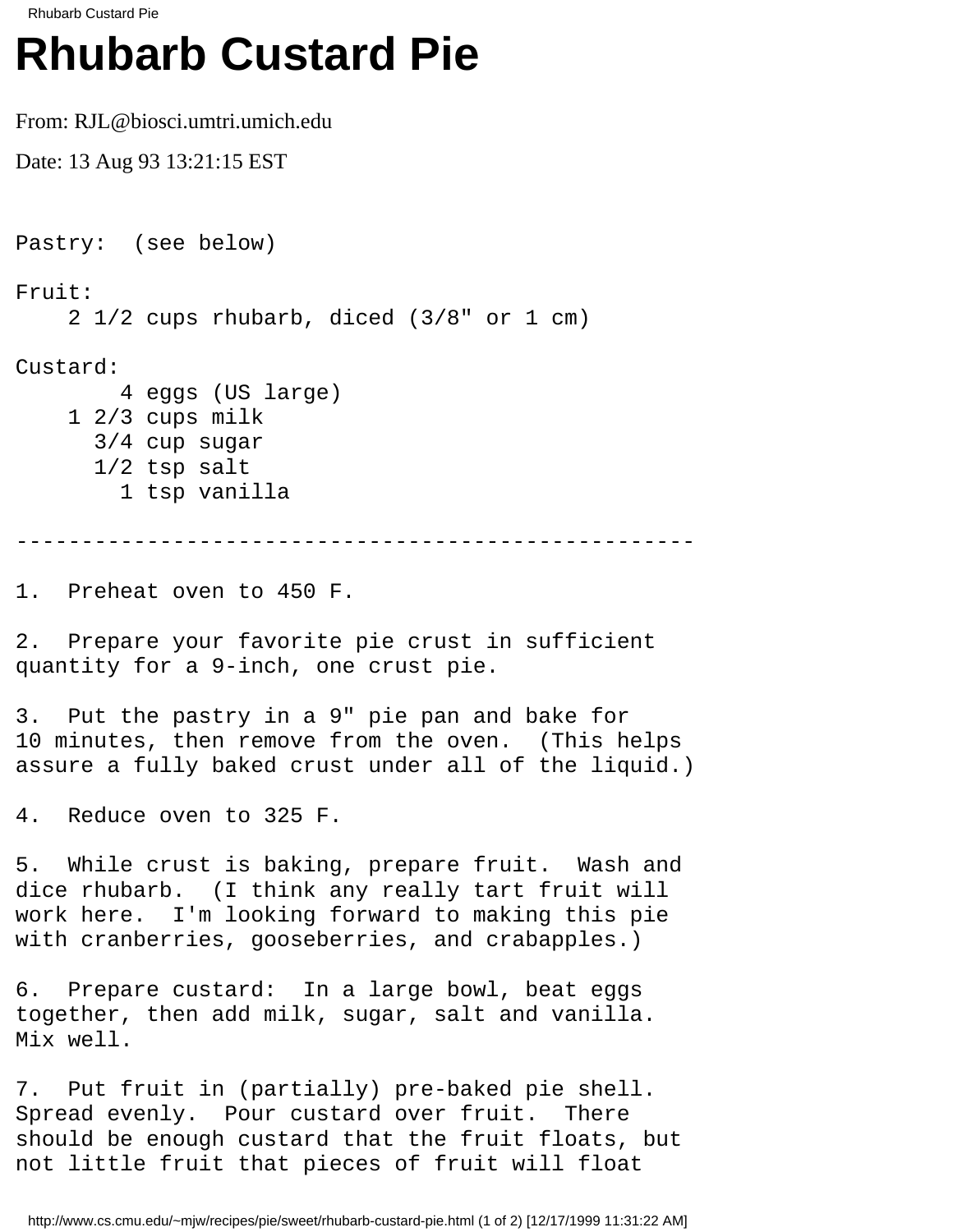Rhubarb Custard Pie

apart.

8. Bake an hour (or more), until custard is set.

9. Serve cool. Refrigerate for storage (this \*is milk and eggs, after all.)

[mara](http://www.mcs.vuw.ac.nz/school/staff/Amy-Gale.html)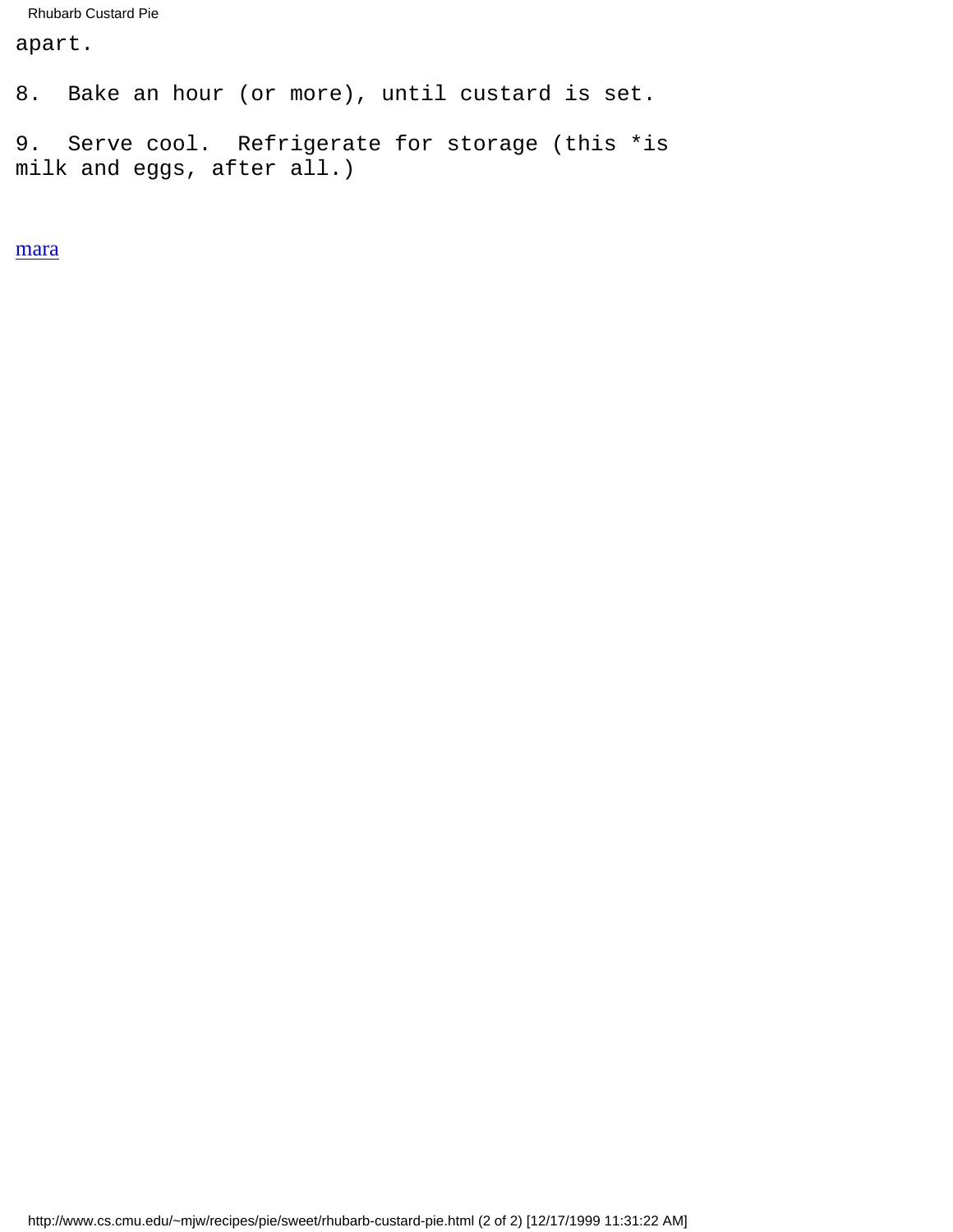Shaker Lemon Pie

### **Shaker Lemon Pie**

#### From: **Pat Dennis**

Date: **Wed, 3 Nov 1993 11:58:40 -0500**

 2 large lemons 2 cups sugar 4 eggs, well beaten pastry for a 2 crust 9" pie

 Slice lemons (unpeeled) paper thin. Add sugar, mix well and let stand at least 2 hours. Add beaten eggs and combine well. Roll half the pastry out and place in pie plate. Fill with lemon mixture, cover with top crust. Cut slits and seal edges. Bake in preheated 450 oven for 15 minutes, then reduce heat to 375 and bake 20 more minutes. Serve at room temperature.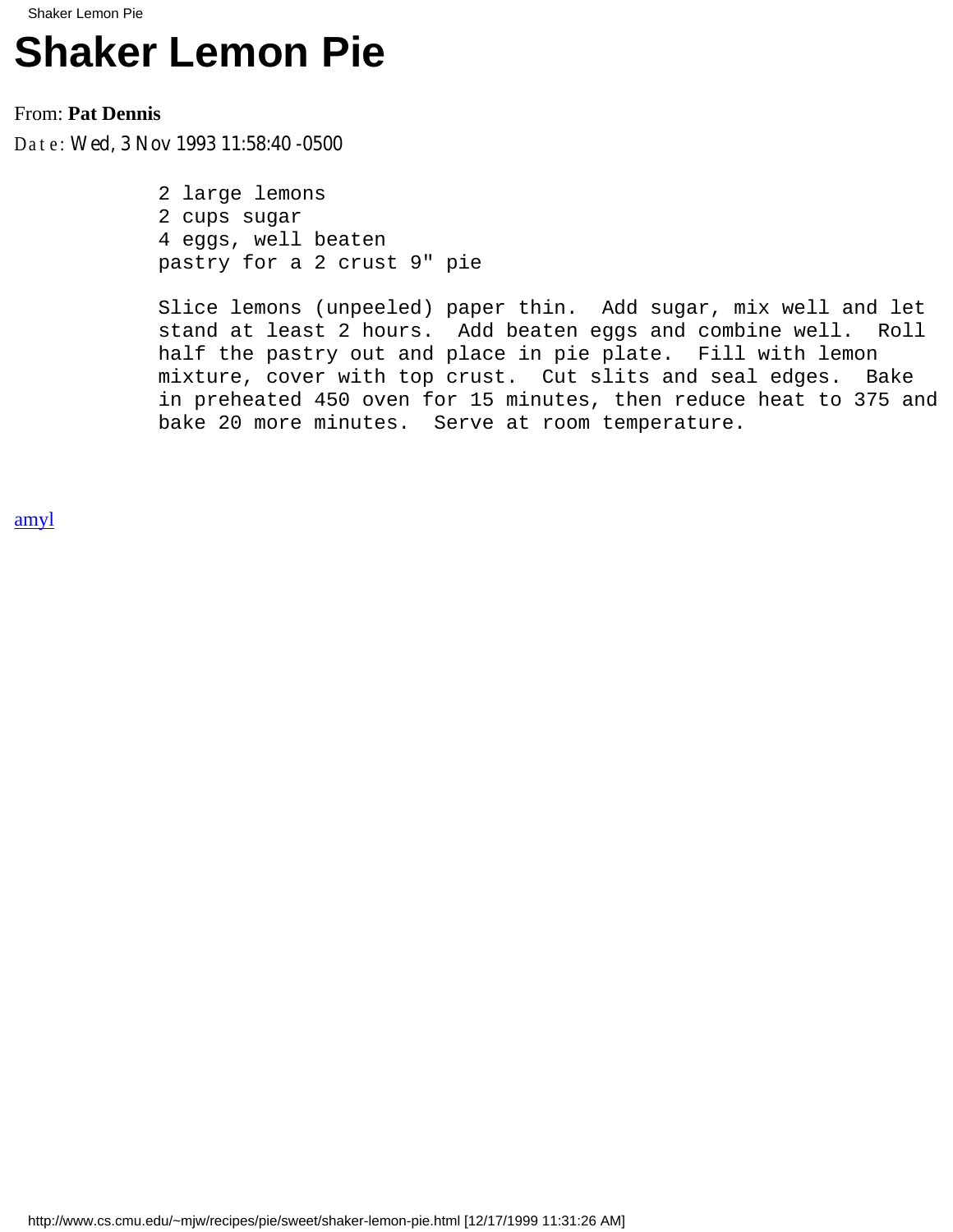Shoo-fly pie

# **Shoo-fly pie**

From: ahd@sunquest.sunquest.com Date: Fri, 10 Sep 93 08:56:19 PDT

Important note: Traditional Pennsylvania Dutch Shoo-fly pie is made with molasses, but this means a lighter, sweeter sort than what can be found in most modern grocery stores. Unless you have a source for the old-fashioned stuff (I don't), you'll do best to sacrifice authenticity for the sake of flavor and substitute dark corn syrup (such as Karo).

Wet-Bottom Shoo-Fly Pie

1 deep-dish ten-inch or 2 nine-inch pie crusts, unbaked.

| 1 cup flour     |                             |
|-----------------|-----------------------------|
|                 | 2/3 cup dark brown sugar    |
|                 | 2 Tbsp. butter              |
| $1/2$ tsp. salt |                             |
|                 | egg                         |
| 1 cup           | molasses or dark corn syrup |
|                 | 3/4 cup boiling water       |
| $1/0$ $+$ $-$   | $\lambda$                   |

1/2 tsp. baking soda

Preheat oven to 425' F.

In a small bowl, crumb together the flour, dark brown sugar, butter and salt. Set aside.

In a medium bowl, beat the egg and then gradually stir in the molasses or dark corn syrup until mixed well. In a measuring cup or small bowl, add the baking soda to the boiling water and stir to dissolve. Then add the water to the molasses mixture and stir until well mixed.

Pour the liquid mixture into the pie crust(s). Distribute crumbs by hand, gently and evenly, on top of the liquid (crumbs will partly sink and partly float).

Bake 10 minutes at 425, then reduce heat to 375 and bake another 35 minutes.

This pie is best served at room temperature.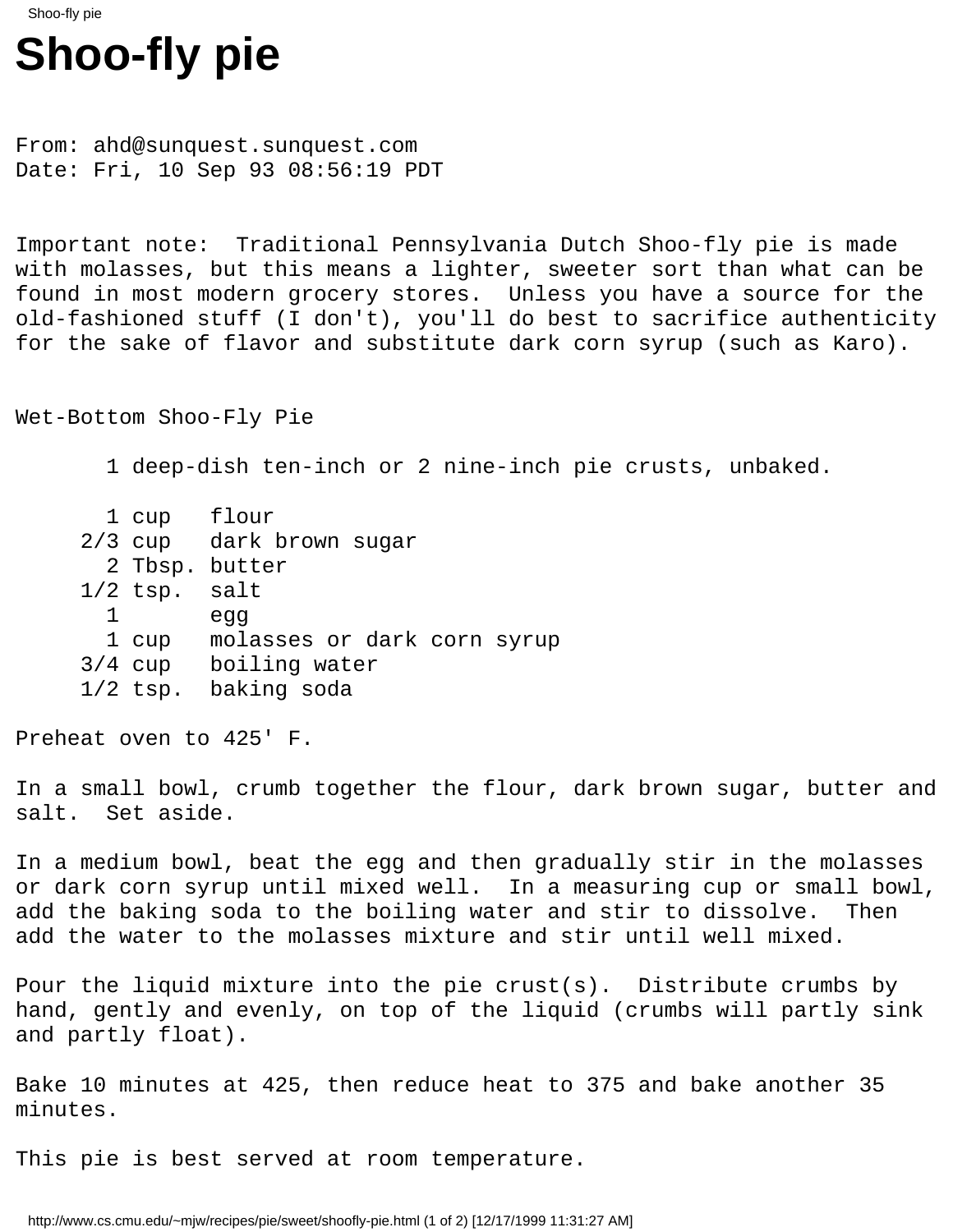Shoo-fly pie

#### [mara](http://www.mcs.vuw.ac.nz/school/staff/Amy-Gale.html)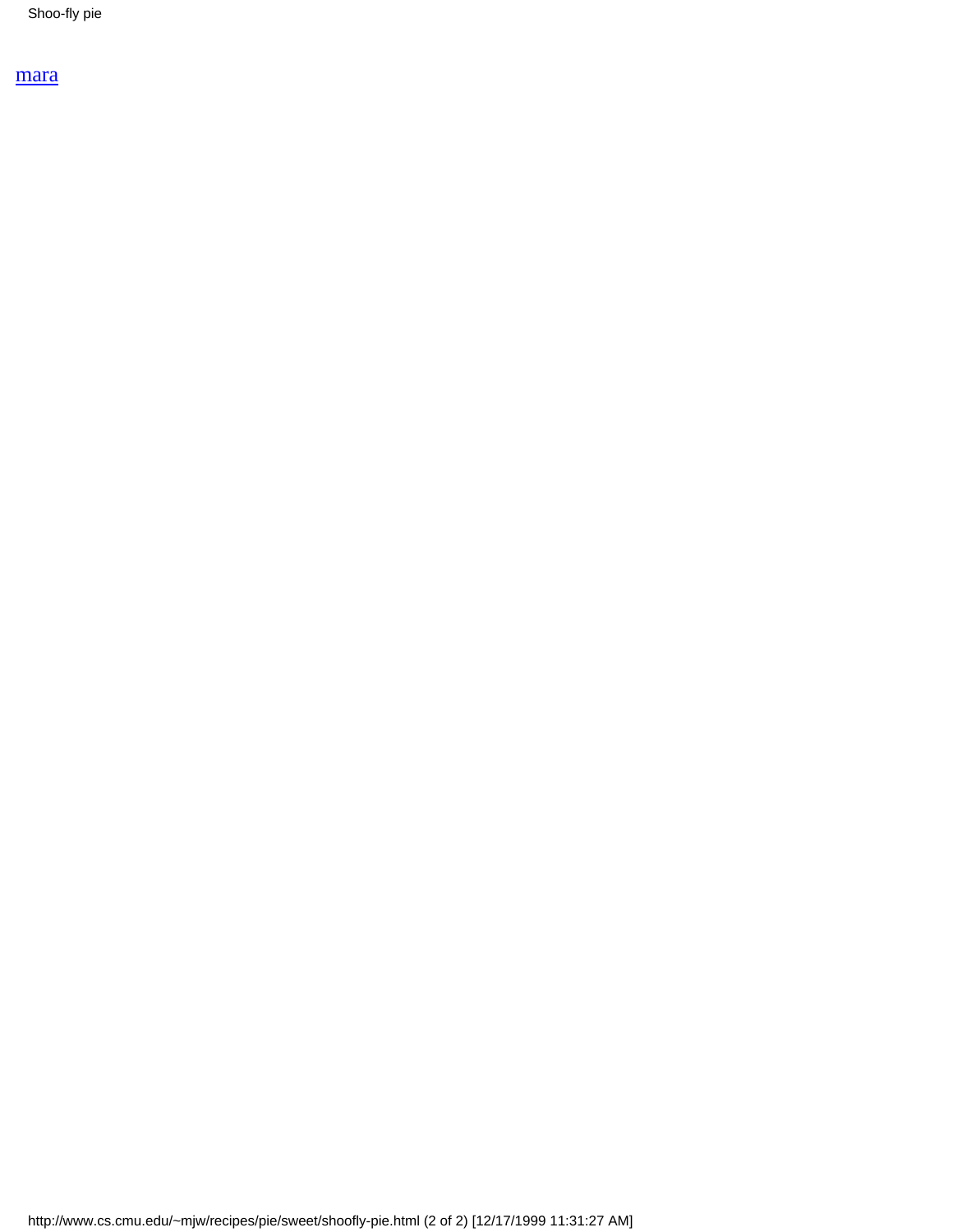Shoofly Pie

# **Shoofly Pie**

From: **Pat Dennis** Date: **Wed, 3 Nov 1993 11:59:03 -0500**

```
 1 cup flour
 1 egg, beaten
 1/2 cup brown sugar
 3/4 cup cold water
 2 Tablespoons butter
 1 teaspoon baking soda dissolved in 1/4 cup hot water
 1 cup molasses
 9" unbaked pie shell
```
 Cut flour, sugar, and butter together with a pastry blender until mixture resembles crumbs. Combine other ingredients, and add 1/2 of crumb mixture. Pour into pie shell and sprinkle remaining crumbs on top. Bake at 375 for 35 minutes.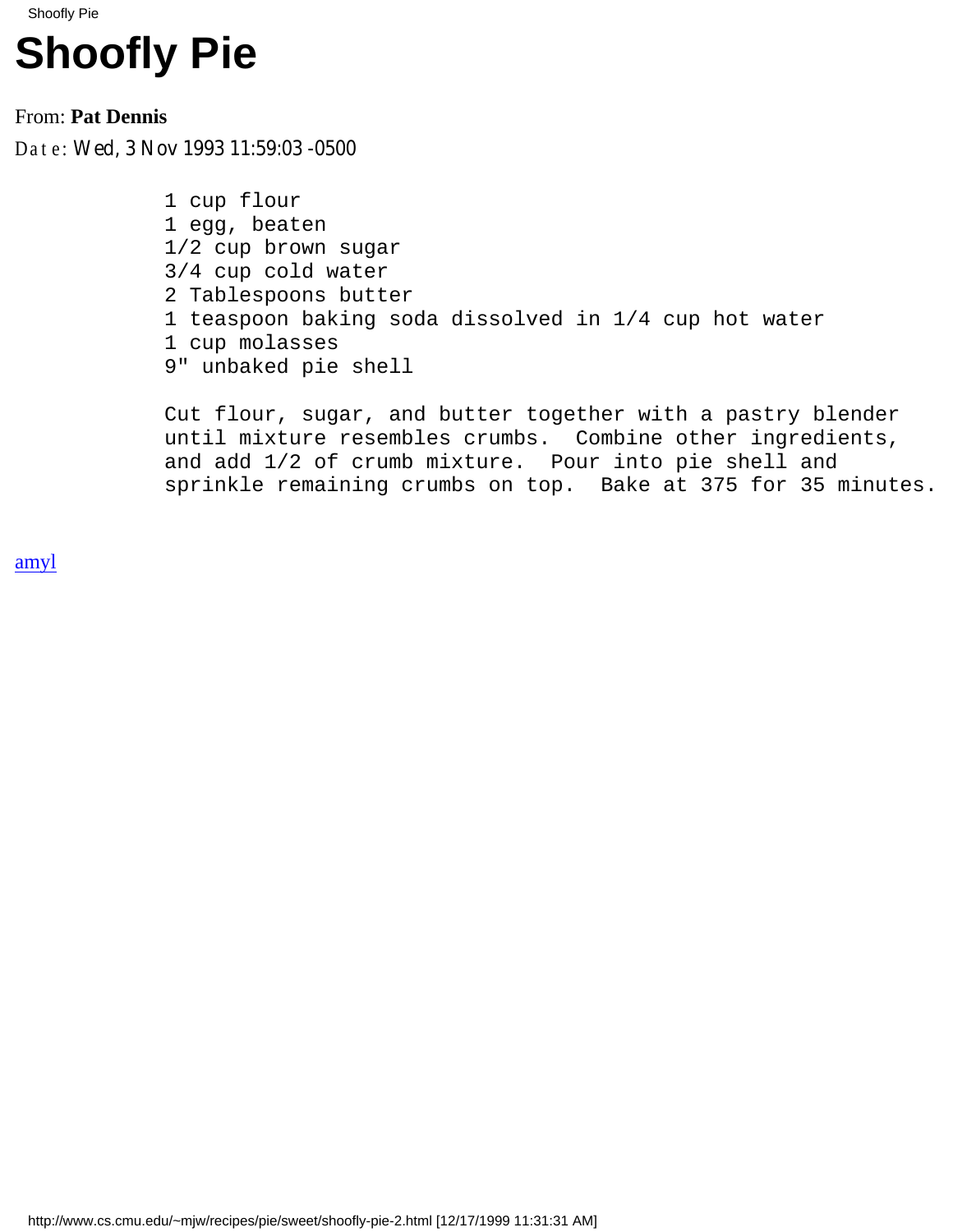Snickers Pie Recipe

## **Snickers Pie Recipe**

From: skthom@ccmail.monsanto.com ("Sheri K. Thomasson") Date: Mon, 20 Mar 1995 03:16:56 +0000

This recipe was posted by Betsy Couch:

Snicker's Pie-Bon Appetit June 1993

12 servings

CRUST

1 1/2 c graham cracker crumbs 1 TBS sugar 6 TBS unsalted butter melted

Heat oven to 350. Combine ingredients and press into a buttered 9" glass pie pan. Bake about 5 min. Cool on rack. Maintain oven temp.

FUDGE LAYER

6 TBS flour 1/2 tsp baking powder 1/8 tsp salt 1/2 c unsalted butter (cut in pieces) 4 oz semisweet choc. chopped 1 oz unsweetened choc. chopped 1/2 cup sugar 1 lg egg 1 lg egg yolk 1 tps vanilla extract

Sift flour, baking powder and salt into medium bowl. Combine butter and chocolates in a double boiler and stir until melted and smooth. Cool slightly. Using and electric mixer beat sugar, egg and egg yolk in a medium bowl until slightly thickened. Add vanilla and cooled chocolate mixture and mix until well blended. Add dry ingredients and mix until just combined. Pour into crust and bake until almost set ( about 17 min.) Cool on rack for 10 min.

Cut up about 8 1/2 oz Snicker's bars and place on fudge layer.

CREAM CHEESE LAYER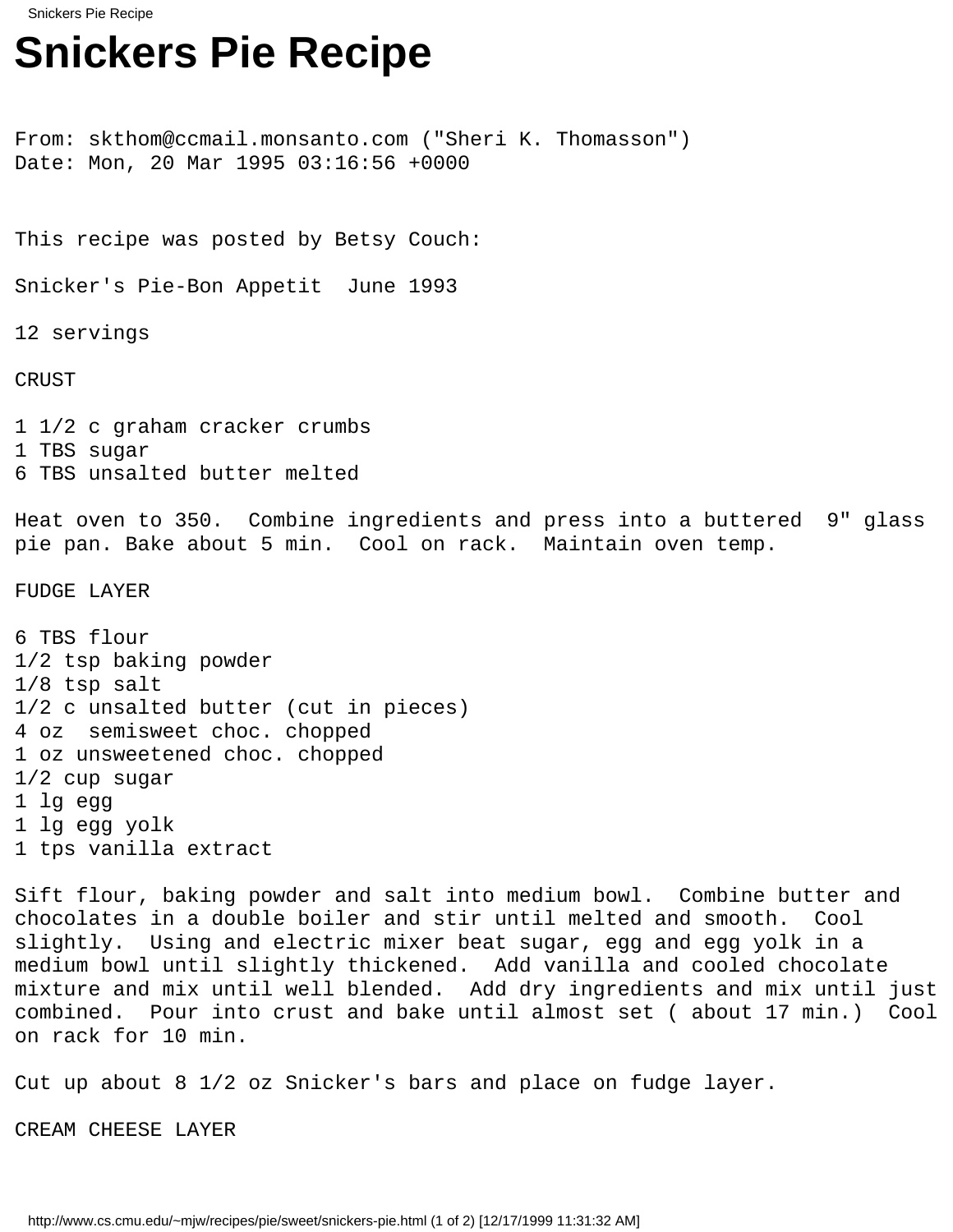Snickers Pie Recipe

10 oz cream cheese, room temp. 1/3 c sugar 1 lg egg 1 tsp vanilla extract

With an electric mixer, combime cheese and sugar, add egg and vanilla and beat until smooth. Spread mixture over Snicker's and bake for about 15 min. or until set. Cool on rack.

Melt 2 oz milk chocolate and 2 TBS whipping cream to drizzle on top. Ref. and serve chilled.

Enjoy!

This reminds me of a pie called Mud Slide that I had in a Friday's restaurant here, only they used chuncks of fudge over a chocolate crusted layer of cheesecake and drizzled caramel sauce over the top! Can you imagine the calories!!

Hope this helps,

Betsy Couch couchb@delphi.com

 $- -$ Sheri Thomasson

skthom@ccmail.monsanto.com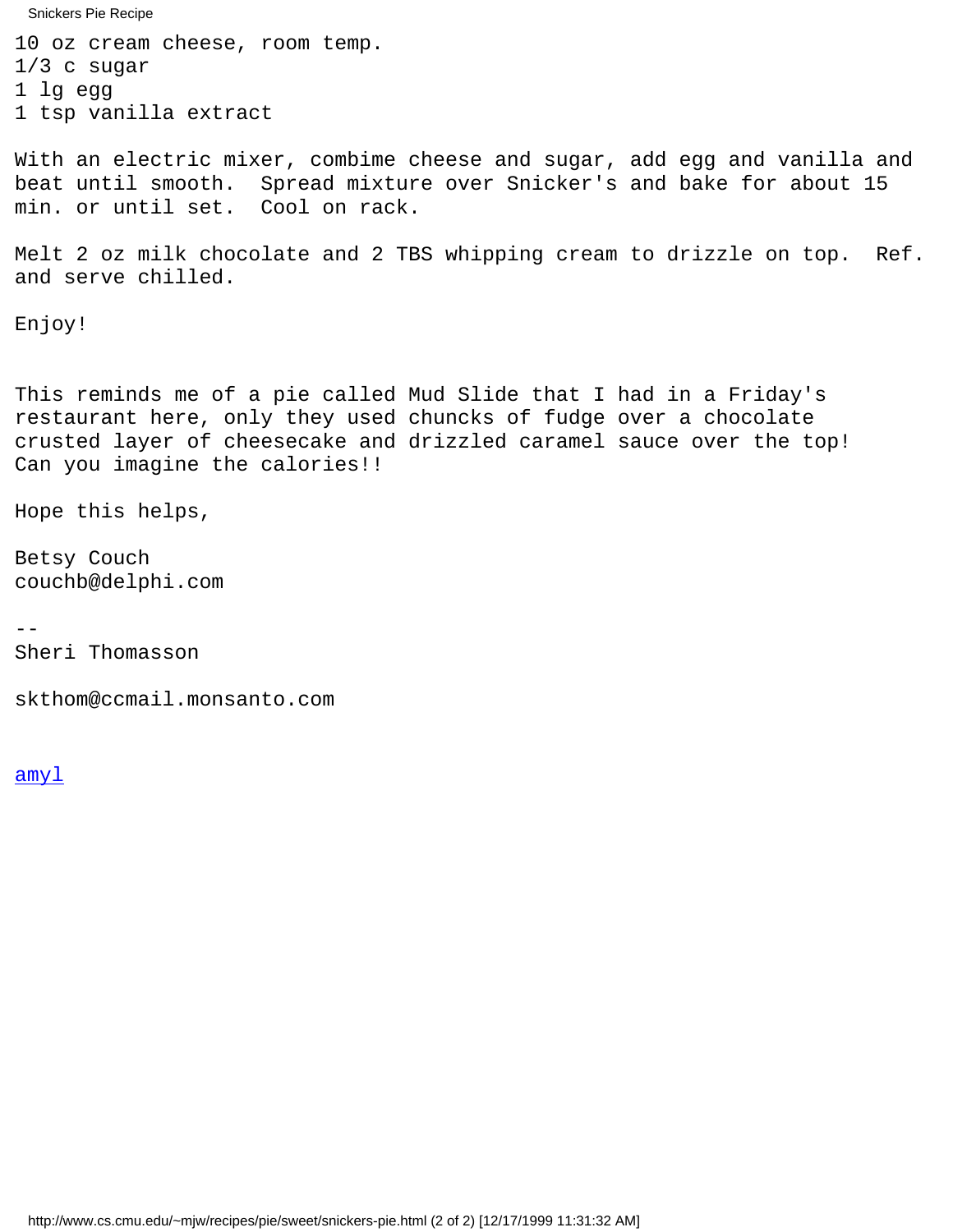Sour Cream Raisin Pie

#### **Sour Cream Raisin Pie**

From: howard@cs.uiuc.edu

Date: Wed, 14 Jul 1993 14:12:42 GMT

Reprinted without permission from the Target

2c Sour Cream 4 Egg Yolks 1 3/4c Sugar 4tsp Flour(heaping) 1 1/2c Raisins

1 baked 10-inch single-crust pie shell Meringue Yields 1 (10-inch) pie

"Stir the sour cream and yolks in a heavy medium saucepan. Add the sugar. Dump in the flour, then rains, and mix using a wooden spoon. Cook over medium heat until the raisins are plump and the filling is glossy (about 5 minutes after a full boil, or just a little longer, depending on your burner).

"Cool the filling slightly, then pour into the cool crust. Preheat oven to 400. Prepare meringue and spread onto pie. Put the pie in the oven. Watch closely for 15 to 20 minutes, then take it out when the peaks are golden brown. Let it cool. Eat immediately or keep in a cool room. Do not refrigerate unless keeping it overnight."

Meringue: Place 12 medium egg whites in bowl. Add 1/4 heaping teaspoon cream of tartar. Beat until stiff, using an electric mixer on high speed. Add 2 cups powdered sugar and beat until meringue forms soft peaks. Using a "licker" (a rubber spatula), spread onto pie filling, making a good seal with the edge of the crust. The person who does this recipe says that large eggs don't do well with this - she uses small eggs...

I hope this is the recipe that the person on rec.food.cooking was looking for. I c an't say how this recipe works - as I haven't used it - however, this recipes is from the cookbook written by Helen Myhre who owns the Norske Nook in Osseo, Wisconsin... Apparently this cafe came into national recognition a while back - Willard Scott ate there as well as Charles Kuralt... She claims that her recipes are just plain farm cooking.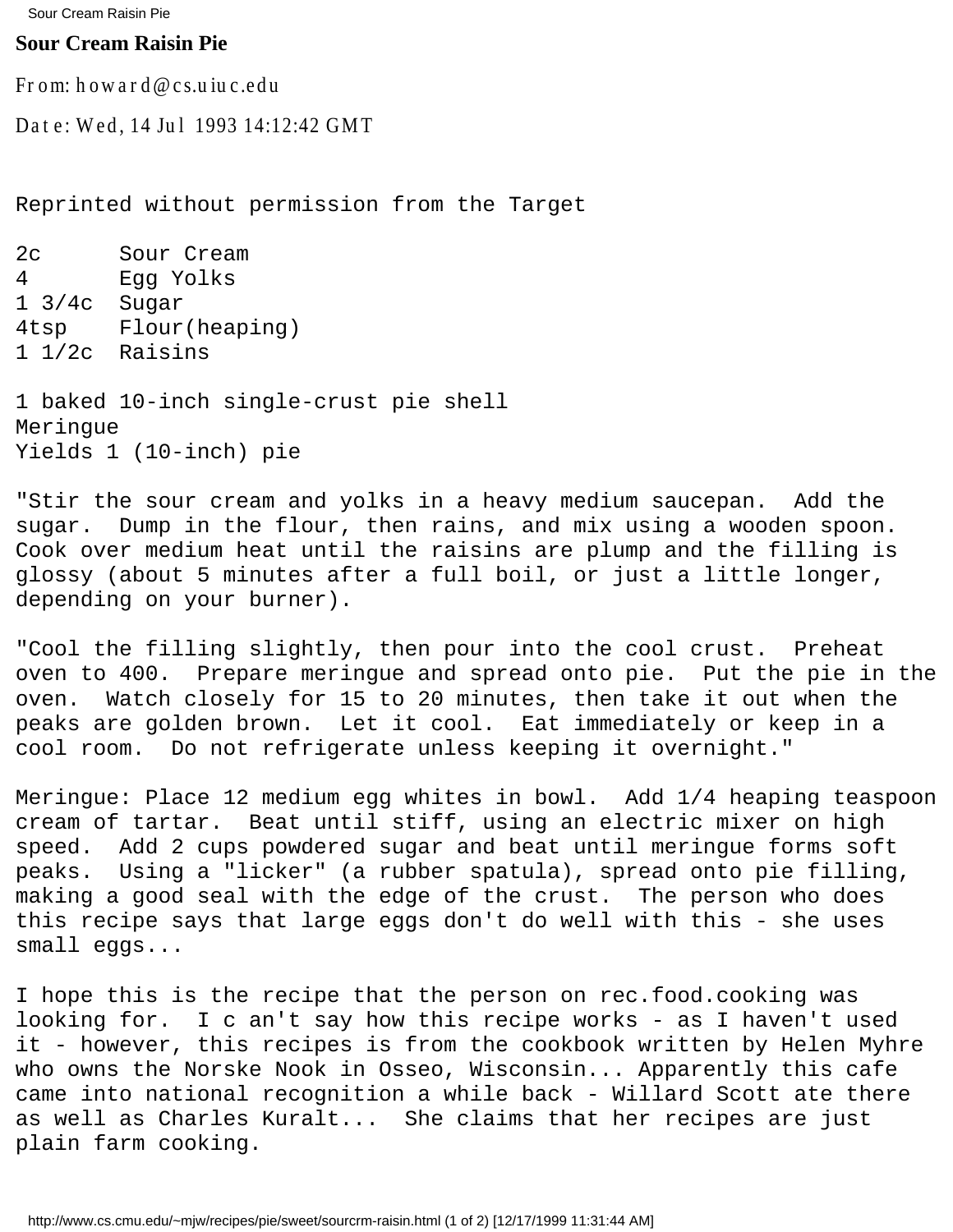Sour Cream Raisin Pie

```
Enjoy :}
bonnie - I love to bake cookies
```

```
mara
```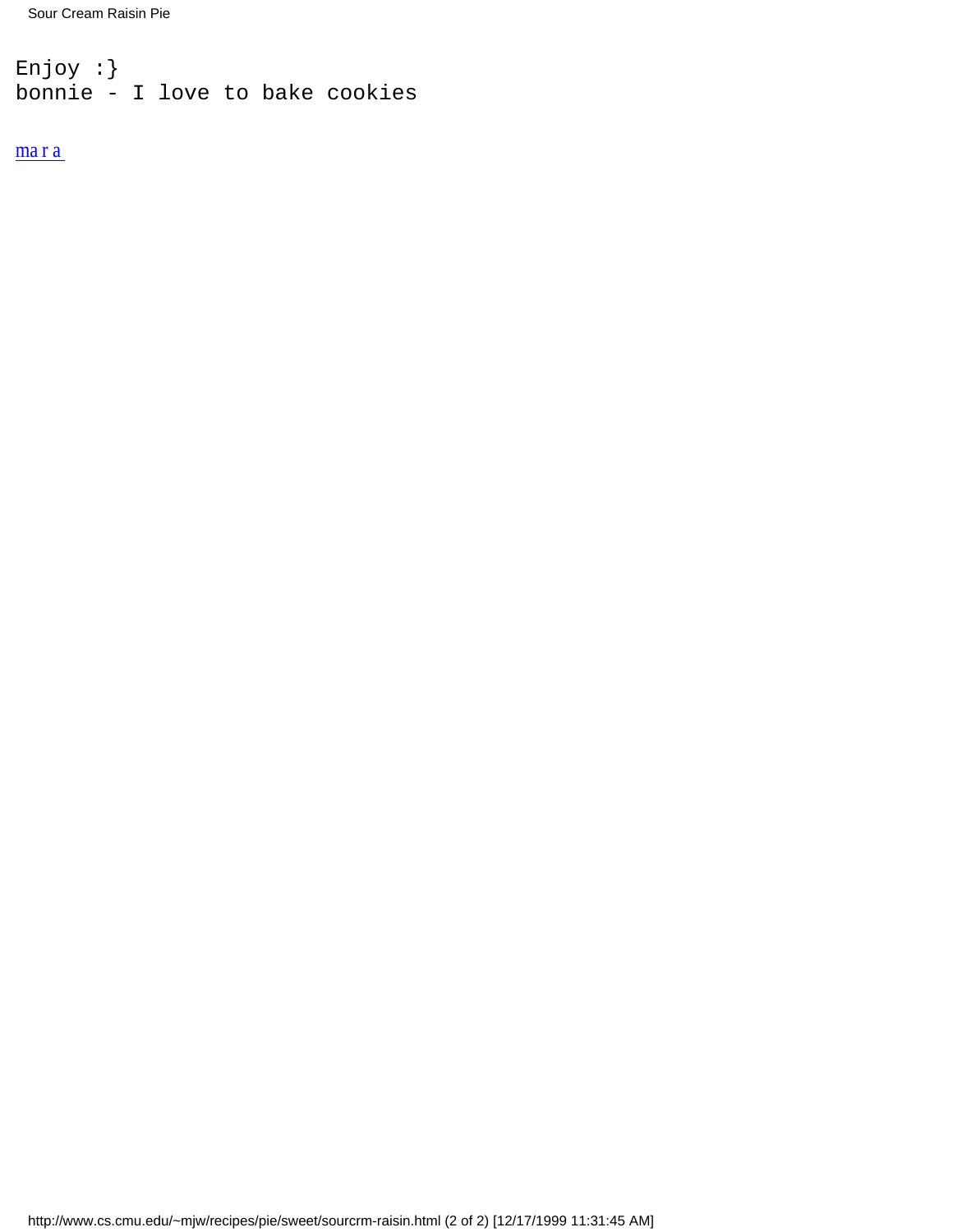COLLECTION: Sweet Potato Pie

### **COLLECTION: Sweet Potato Pie**

From: arielle@taronga.com (Stephanie da Silva)

Date: Mon, 9 Aug 1993 07:31:39 GMT

Lucille's Sweet Potato Pie

| 6 medium Sweet potatoes | (use the rounder ones) |
|-------------------------|------------------------|
| 3 sticks of butter      |                        |
| 1.5 cup sugar           | (2 cups if you want)   |
| 3 eggs (beaten)         |                        |
| 1 tsp cinnamon          |                        |
| 1 tsp allspice          |                        |
| $1/4$ tsp salt          |                        |
|                         |                        |

2 - 9" pie crusts

Boil sweet potatoes in their jackets until cooked. - thin knife goes through. Beat the eggs. Put butter & sugar in a large bowl. Peel hot potatoes - with knife cut top and peel down, removing any stringiness from the potato with the skin, cut bottoms. Place hot peeled potatoes on the butter in the bowl with sugar, CRUSH together. Add beaten eggs. Stir in spices ( to taste).

Pour into two unbaked pie crusts. ( consistency of pumpkin pie mix) Bake at 350F until brown

```
Sweet Potato Pie
```
INGREDIENTS (Serves 3-8)

|              | 1 1/2 lb sweet potatoes                             |
|--------------|-----------------------------------------------------|
| 1 cup        | granulated sugar                                    |
|              | 12 Tbsp unsalted butter (or use corn-oil margarine) |
| 2            | eaas                                                |
| 1 tsp        | vanilla                                             |
| $1/2$ tsp    | nutmeg                                              |
| $\mathbf{1}$ | pie crust, unbaked                                  |

Boil potatoes until tender (20-30 minutes). Drain and peel.

In a blender, put the potatoes, sugar and butter. Mix up a little, then add eggs, vanilla and nutmeg.

Blend ingredients together well, until mixture is very smooth.

Pour into unbaked pie shell and bake at 375 deg. F for 45-55 minutes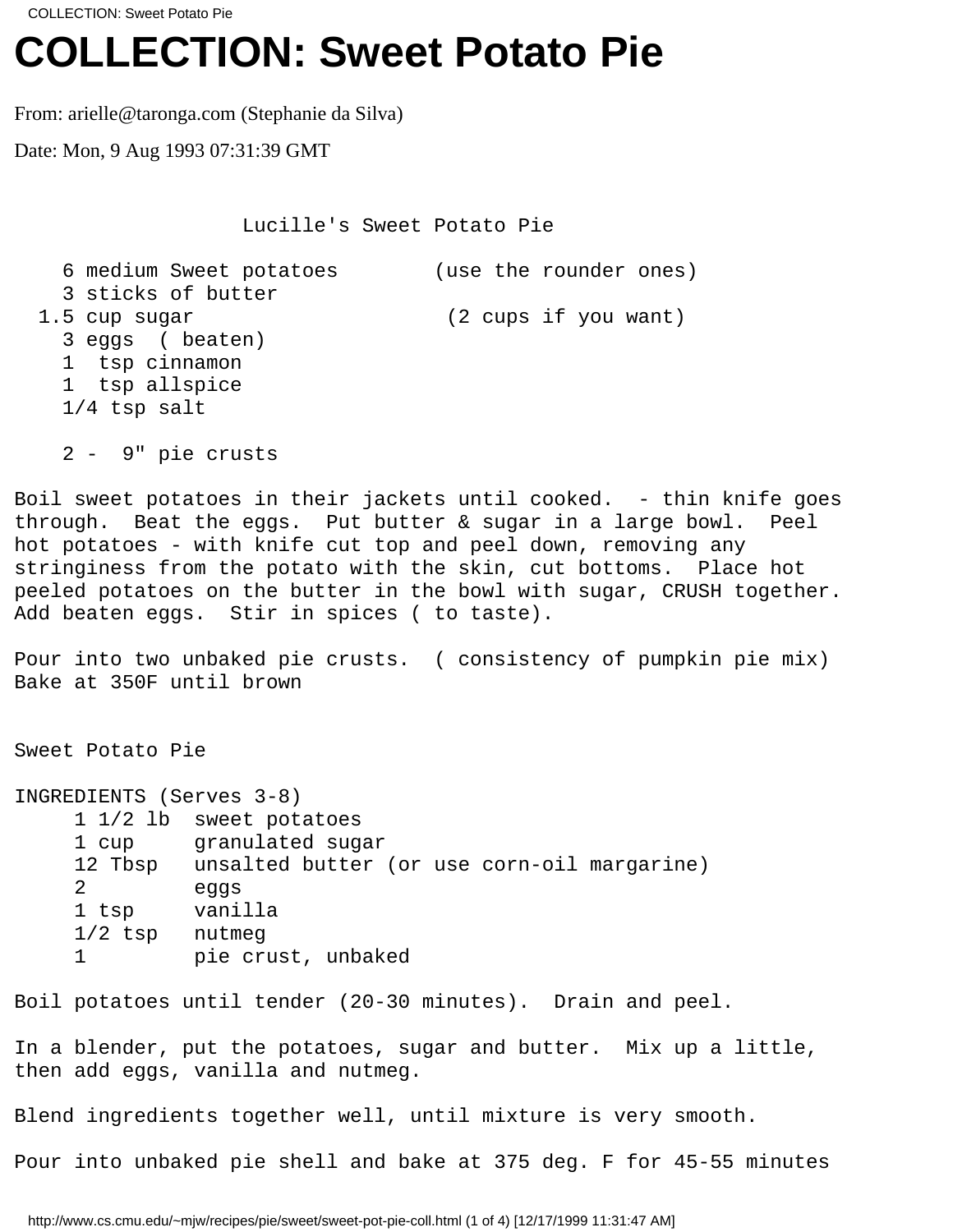COLLECTION: Sweet Potato Pie

until filling is set.

 Gateau de Patate ((Sweet Potato Pie)) Preheat oven to 425F degrees For the crust: 1-1/2 cups flour 3 Tbs. sugar 1/2 tsp. salt 1/8 tsp. cinnamon, ground ginger, ground allspice, nutmeg (each) pinch ground cloves, white pepper (each) 1/2 cup shortening 3-4 Tbs. orange juice, chilled 1/4 cup unsweetened grated coconut, lightly toasted For the filling: 2/3 cup raisins 1/2 cup dark rum 4 eggs 1/2 cup sugar 1 cup dark brown sugar, packed 3 Tbs. butter, melted 2-1/2 cups cooked sweet potatoes, mashed 1/2 tsp. salt 1/4 tsp. nutmeg, ground allspice (each) pinch ground cloves 1 cup heavy cream, scalded 3 ripe bananas, mashed For the topping: 1 cup unsalted cashews, halved 3 Tbs. butter 1/4 cup light brown sugar, packed

To make crust: Sift together the flour and other dry ingredients into a bowl. Add the shortening, cut into bits, and blend until the mixture resembles meal. Add the orange juice, toss until it is incorporated, and form the dough into a ball. Dust it with flour, wrap in wax paper, and chill for 2 hours. Then roll out dough 1/8 inch thick on a lightly floured surface and fit it into a deep 10-inch pie plate. Trim off excess leaving a 1-inch overhang and fold the overhang to make a decorative edge. Sprinkle the shell with the coconut, pressing it lightly into the dough, and chill, covered, for at least 15 minutes.

To make filling: Macerate the raisins in the rum. Beat the eggs with the white sugar until very thick, then beat in the dark brown sugar and melted butter and beat until well combined. Stir in the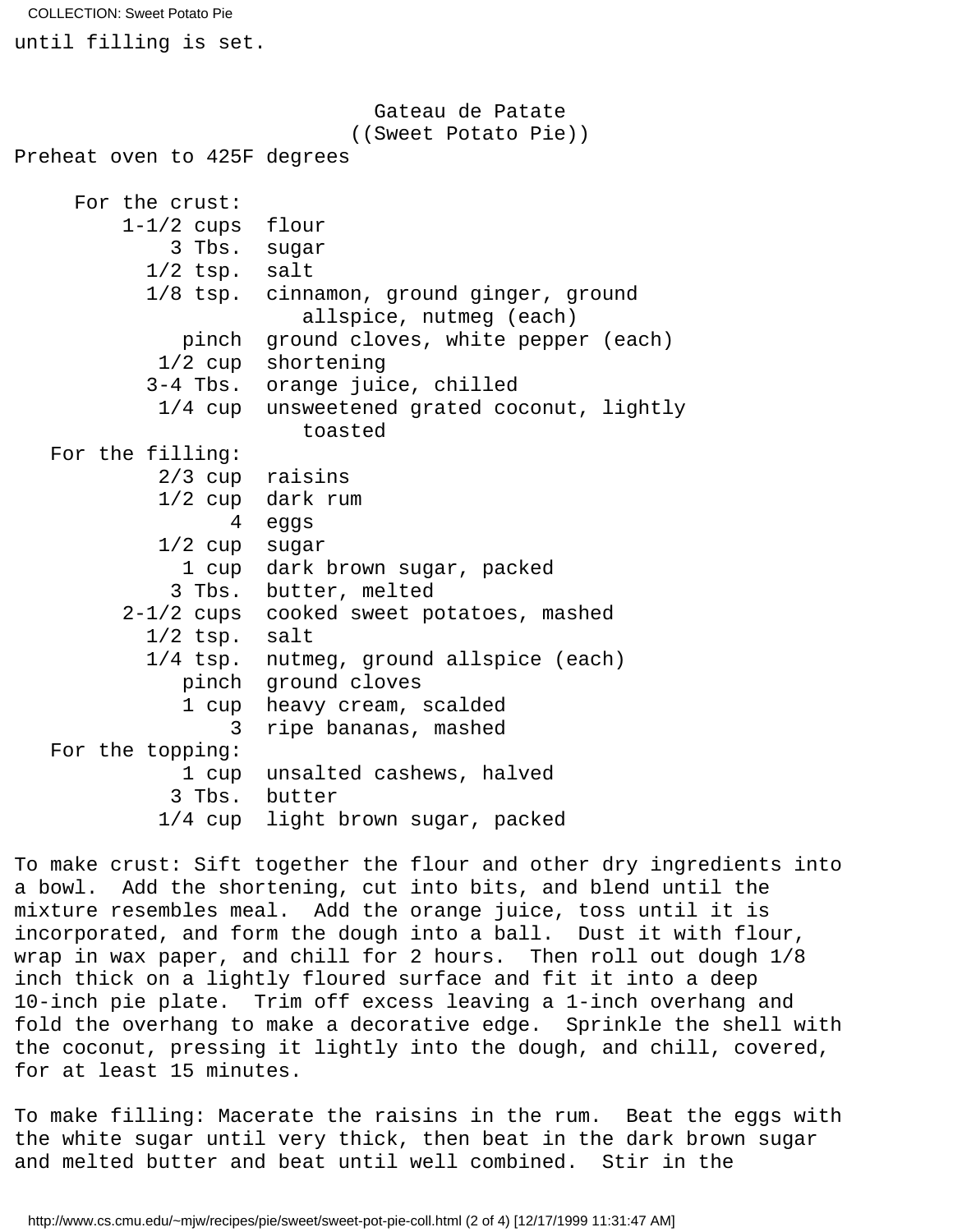COLLECTION: Sweet Potato Pie

remaining ingredients and the rum raisin mixture.

Pour the filling into the pie shell and bake in the lower third of the oven for 30 minutes, then reduce heat to 375F, transfer the pie to the middle of the oven, and bake 15 minutes more, or until a knife inserted in the center comes out clean.

To make the topping: In a skillet saute the nuts in the butter for 2 minutes, stirring constantly. Transfer them to a bowl with a slotted spoon and toss with the brown sugar until they are coated. Spread on a plate to cool. Arrange the nuts close together on top of the pie and run under a preheated broiler for 1-2 minutes or until the nuts are glazed. Cool the pie on a rack.

Serve with whipped cream.

Shortening: The recipe called for lard, but I used butter and it worked fine. I also used the food processor (on pulse) to make the dough, and it worked beautifully. But after 2 hours in the fridge the dough was like a rock; so either don't chill it that long or allow for plenty of time for it to get soft enough to roll out. (I did the latter perforce.)

I cut down the amount of dark brown sugar to about 2/3 cup and this was about right for my taste; you may want to do likewise (or contrariwise) for yours. And I substituted pecans for the cashews: good.

Also remember that if you use a pyrex pie plate the oven temperatures should be 25F lower than specified here (I forgot and it cost me the decorative edge of the crust).

Title: Sweet Potato Pie

- 3 ea large sweet potatoes
- 2 ea Eggs, separated
- 1/4 t nutmeg
- 1/4 t salt
	- 2 T brown sugar
	- 1 ea Prepared pie crust
	- 2 T powdered sugar

Boil sweet potatoes until tender. Peel and mash.

Preheat oven to 300 degrees. Beat in egg yolks, nutmeg, salt, and brown sugar, then stir until potatoes are creamy. Spoon sweet potatoes into pie crust and bake for 25 minutes, until crust is golden. Cool. Beat egg whites with powdered sugar until stiff. Spread meringue over top of pie, and bake at 300 degrees until meringue is lightly browned. Serve hot.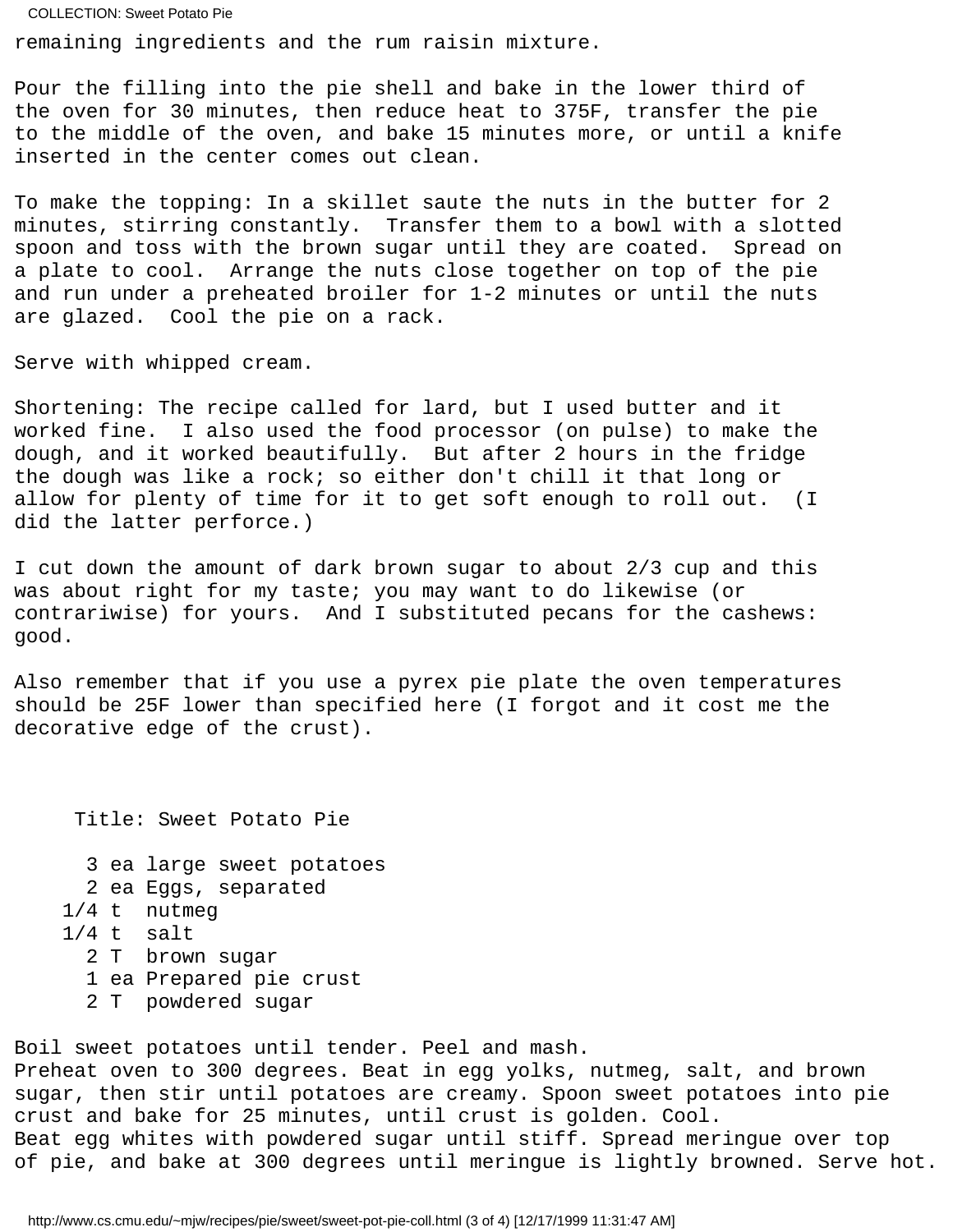Sweet Potato Pie 3/4 c. lightly packed light brown sugar 1/2 tsp. salt 1 tsp. cinnamon 1/2 tsp. nutmeg 2 Tb.molasses 1 1/2 c. mashed cooked sweet potatoes (3-4 large potatoes) 2/3 c. half and half 2 eggs, separated 6 Tb. dry sherry 1 partially baked 9" pie shell

Mix sugar, salt, cinnamon and nutmeg. Add molasses and sweet potatoes; beat well. Stir in half and half, egg yolks, and sherry. Beat the whites till stiff, fold in, and pour into partially baked pie shell. Put in a preheated 425 degree oven. Reduce heat to 375 and bake about 35 min., until pie is browned and set in the middle. Serve warm or cold with whipped cream.

[mara](http://www.mcs.vuw.ac.nz/school/staff/Amy-Gale.html)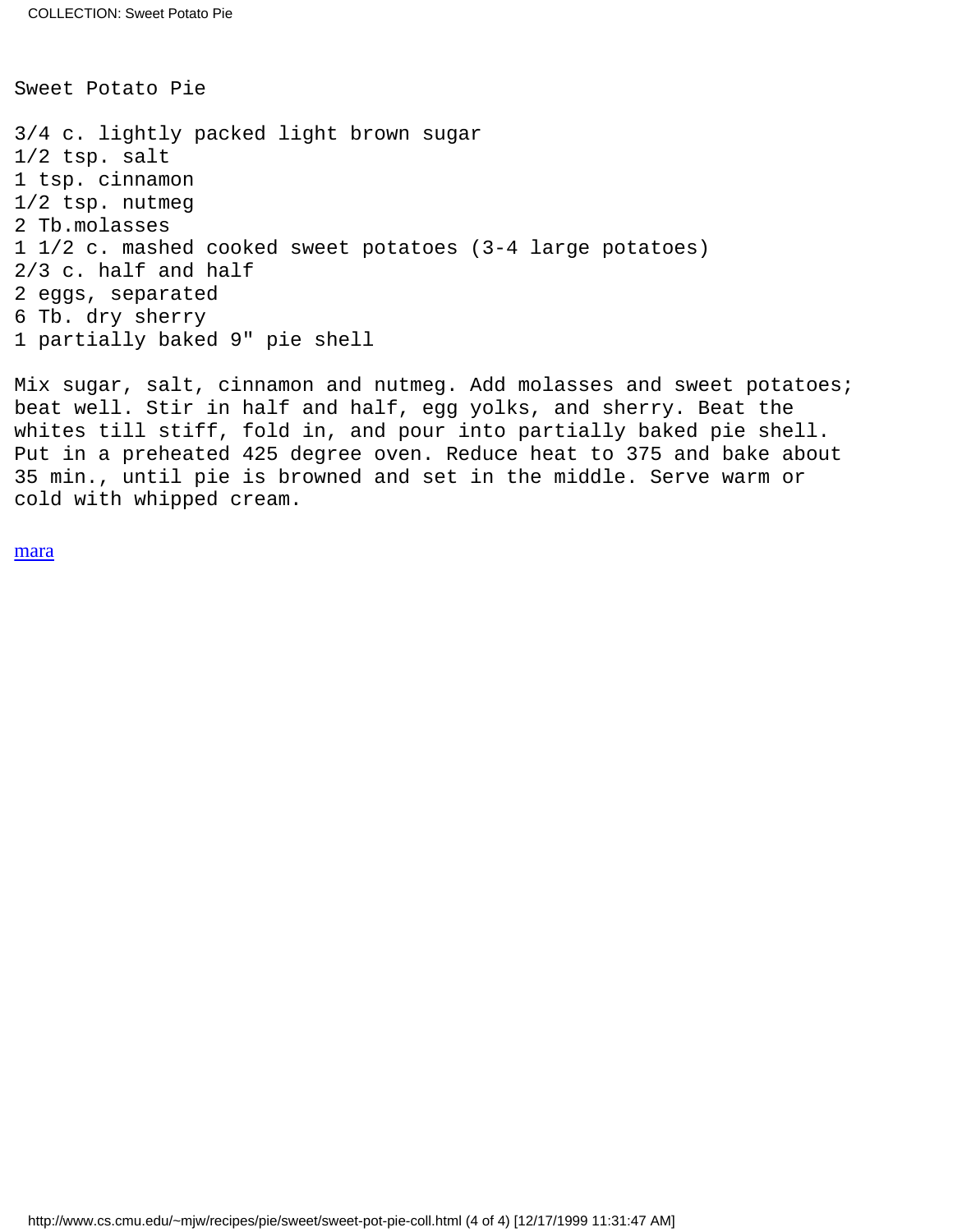```
Tarte Tatin : COLLECTION
```
# **Tarte Tatin : COLLECTION**

### From: **Iain G Liddell**

#### Date: **Fri, 5 Nov 93 11:41:43 GMT**

I now find that even my conventional TT is not traditional, since the apples are not cooked on top of the hob.

However, here are my two TT recipes if you want to use them - the micro-TT is very useful since it is "a deux".

```
-----------------------------------------------------------------
(serves 6) 
(oven preheated 200C/400F)
Pate brisee
-----------
2 cups all-purpose flour
1 egg
0.5 tsp salt
3 Tbs heavy cream
0.75 cup unsalted butter
Place flour in large bowl: place other ingredients in well in centre.
Gradually blend ingredients into pastry.
Chill 2 hrs before rolling out 5mm thick to 25cm diameter.
Keep pastry cool.
Fruit topping
-------------
0.5 cup unsalted butter (softened)
0.33 cup brown sugar
0.33 cup white sugar
4-5 tart firm cooking apples
Mix sugars together.
Butter thickly a 22cm tart pan: cover with 0.5 cup sugars.
Peel, core and slice apples: lay on sugar in neat pattern.
Dot with remaining butter.
```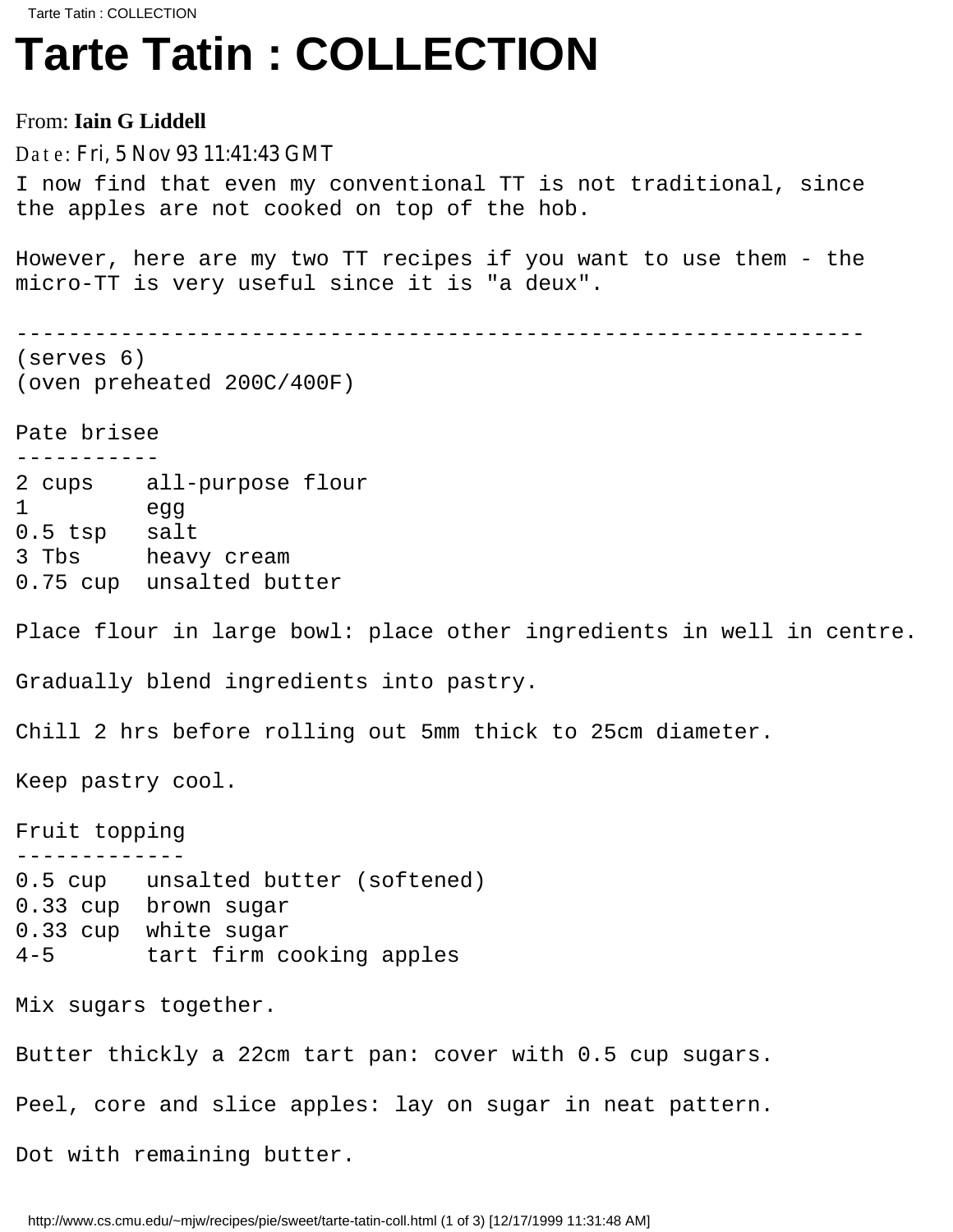Cover pan with pastry (to overhang). Bake @ 200C/400F for 25 mins. Turn pan upside-down onto plate: lift off pan to reveal tart. If necessary, broil until apples are caramelised. - - - - - - - - - - - - - - - - - - - - - - - - - - - - - - - - - - Based on: Jules Bond: The French Cooking I Love (Amiel, NY, 1970s). ------------------------------------------------------------------- Micro Tarte Tatin (serves 2) ================= One-third portion of Pate Brisee as above, rolled 3mm thick to diameter of 15cm. 4 tart eating apples 50g unsalted butter 80g dusting sugar Heat microwave browning plate @ 100% for 8 mins. Peel and core apples: cut each into 12 wedges. Melt one-third of butter on browning plate: place apples on plate and dust with sugar. Cook uncovered @ 100% for 2 mins. Transfer apples to 15cm diameter Corning dish: dot with remaining butter. Cook @ 70% for 3 mins and turn over apples. Cover (carefully - hot!) with pastry: pierce holes in pastry. Cook @ 70% for 3 mins, ignoring pastry 'bubble-up'. Turn dish upside-down onto serving plate: allow 5-6 mins to cool before lifting off dish.

Tarte Tatin : COLLECTION

- - - - - - - - - - - - - - - - - - - - - - - - - - - - - - - -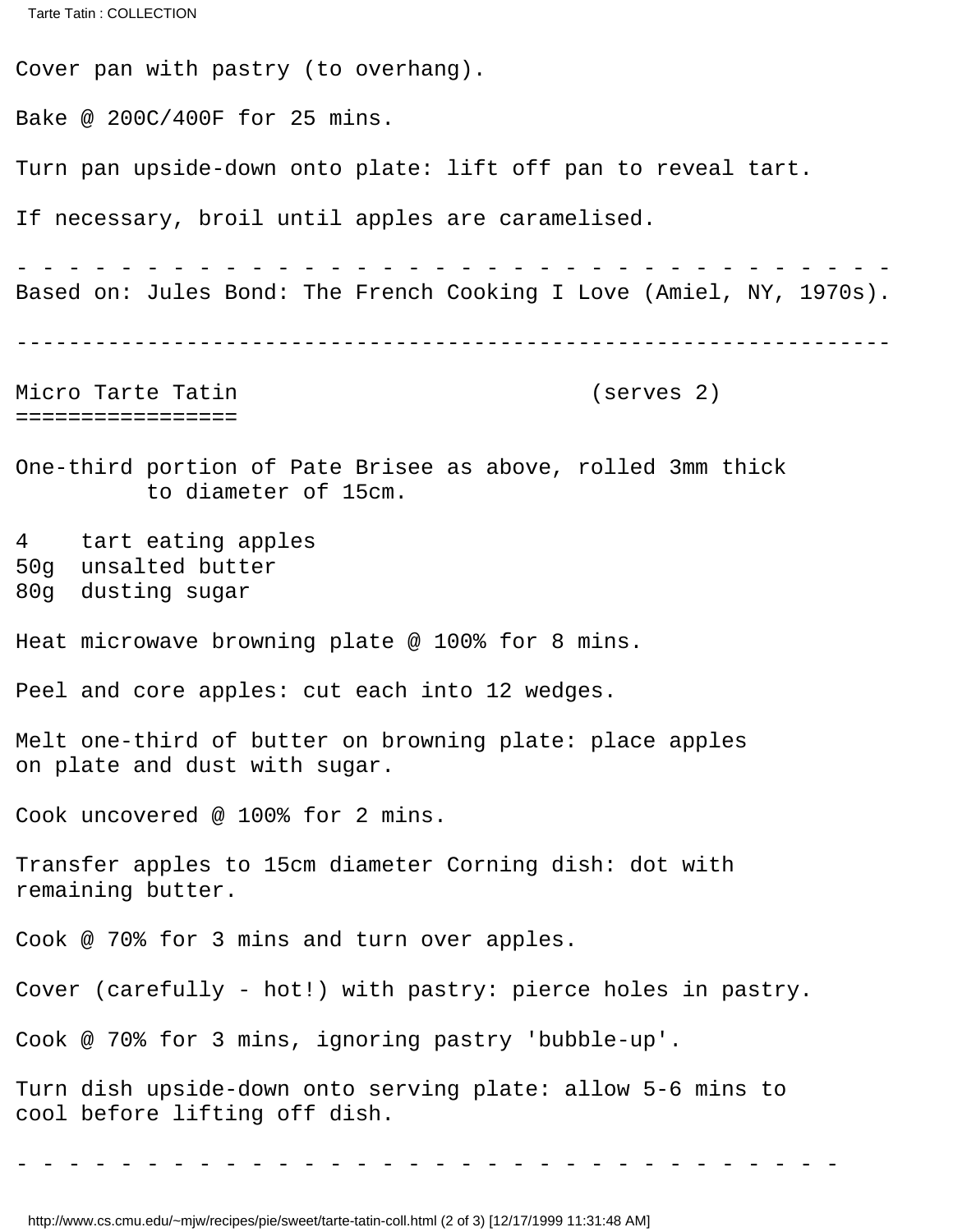Tarte Tatin : COLLECTION

My own translation/interpretation from Celine Vence: 'Le micro-ondes au quotidien' (1988) Guides Marabout, Alleur (Belg.). ISBN 2-501-01005-1. - - - - - - - - - - - - - - - - - - - - - - - - - - - - - - - -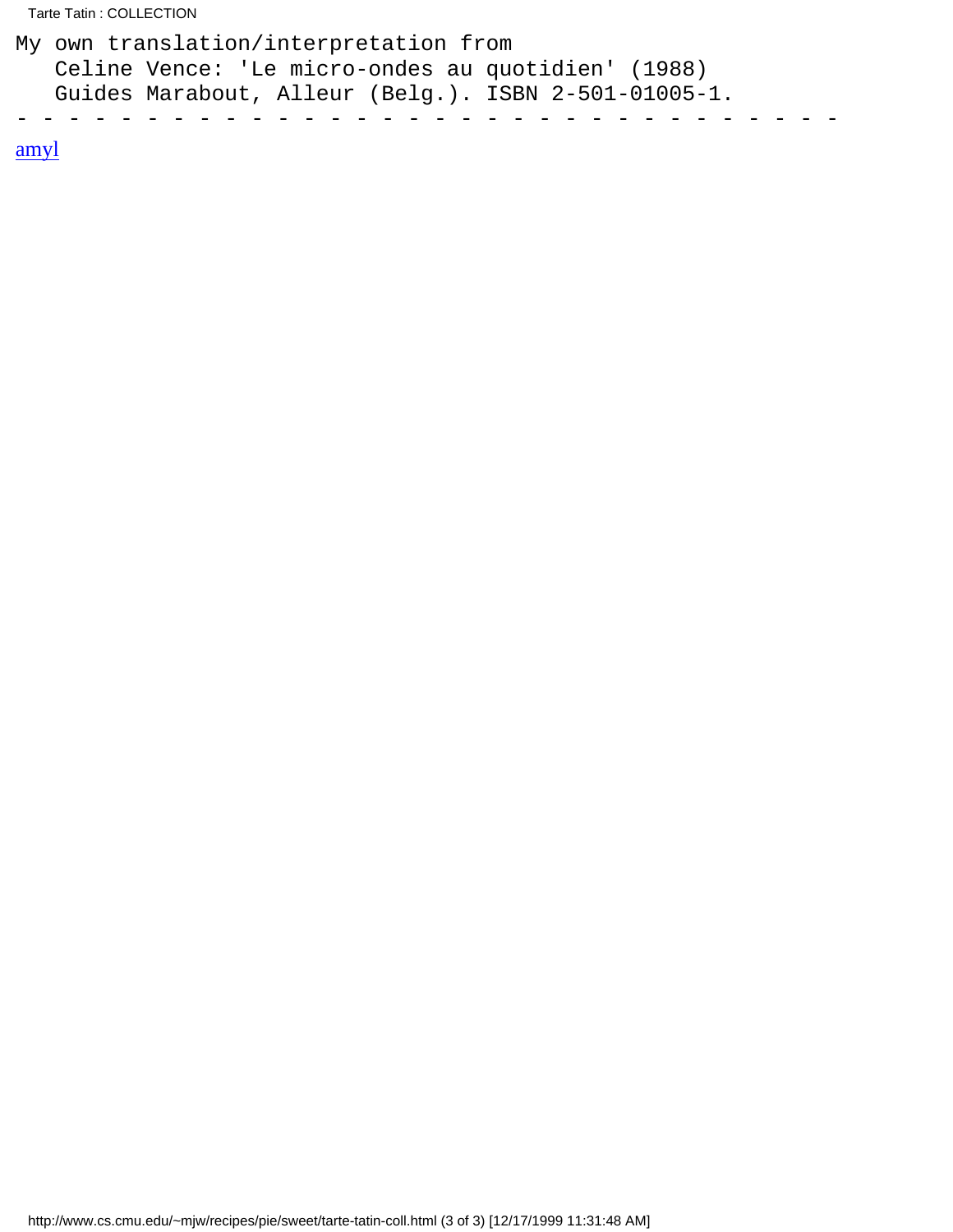Tart Tatin

### **Tart Tatin**

#### From: **r.gagnaux@chnet.ch (Rene Gagnaux)**

Date: **Wed, 3 Nov 1993 11:00:00 +0100**

The 'tarte tatin', a 'reversed' french apple pie ... I apologize for my english, because the 'tarte tatin' is difficult to describe without pictures :-(

 Categories: Pies Servings: 6

> 300 g Puff pastry (2/3 lb 200 g Sugar (7 oz) 100 g Butter (3 1/2 oz) 2 kg Apples (4 3/8 lb), peeled, -- cored, cuted in halves

For a 26 cm (10.2 in) diameter pie form

 Roll out the pastry ( 2 mm, 1/10 in, thick) to a 30 cm (11.8 in) disc and leave it to rest in the refrigerator.

Pre-heat the oven to 220 oC (435 oF).

 Butter a 26cm-diameter disc of baking parchment and carefully line the base of the tin with it. Spread the sugar over the paper, shaking it evenly over the surface, place in the middle of the oven and bake for some 8 minutes to caramelize the sugar. Keep care !! Caramelize to light golden brown !! Then add the butter, let it melt, tttooto and leave to cool a little.

(You can try without baking parchment: it's difficult to unmold !!)

 Place the halved apples vertically side by side (i.e. they MUST be higher than the rim of the tin !). Bake for some 25 minutes (at the same temperature), tttooto.

'Line' (i.e. cover) the apples with the pastry disc. Bake for 20 ... 25 minutes (at the same temperature), tttooto.

 Let cool 5 minutes on a rack, then turn over and unmold the 'tarte tatin' on a plate, remove the baking parchment.

The 'tarte tatin' look now like an apple pie  $:-)$ 

Serving: warm or lukewarm with 'creme chantilly'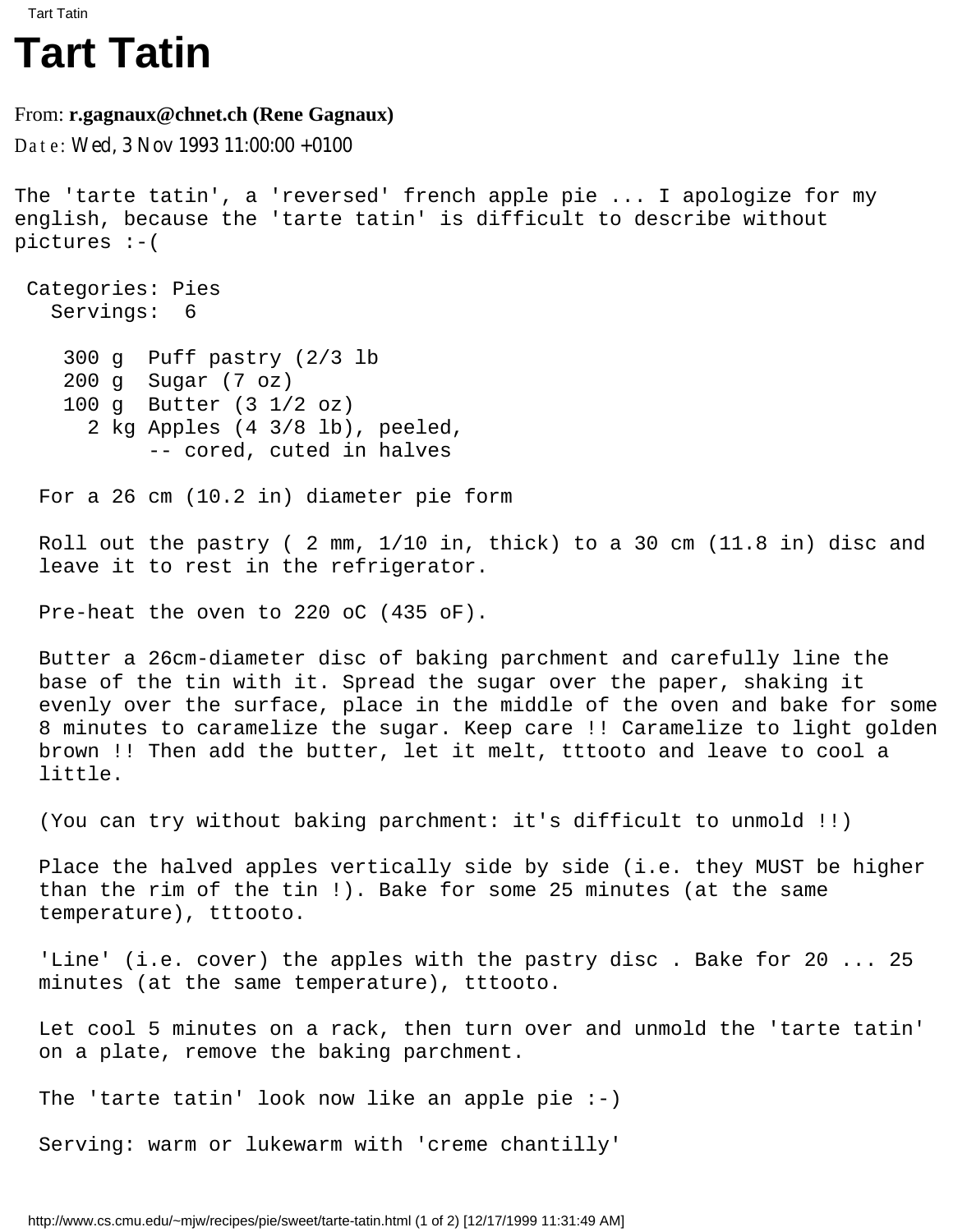Tart Tatin

(tttooto = take the tin out of the oven !!)

MMMMM

[index](http://www.mcs.vuw.ac.nz/school/staff/Amy-Gale.html)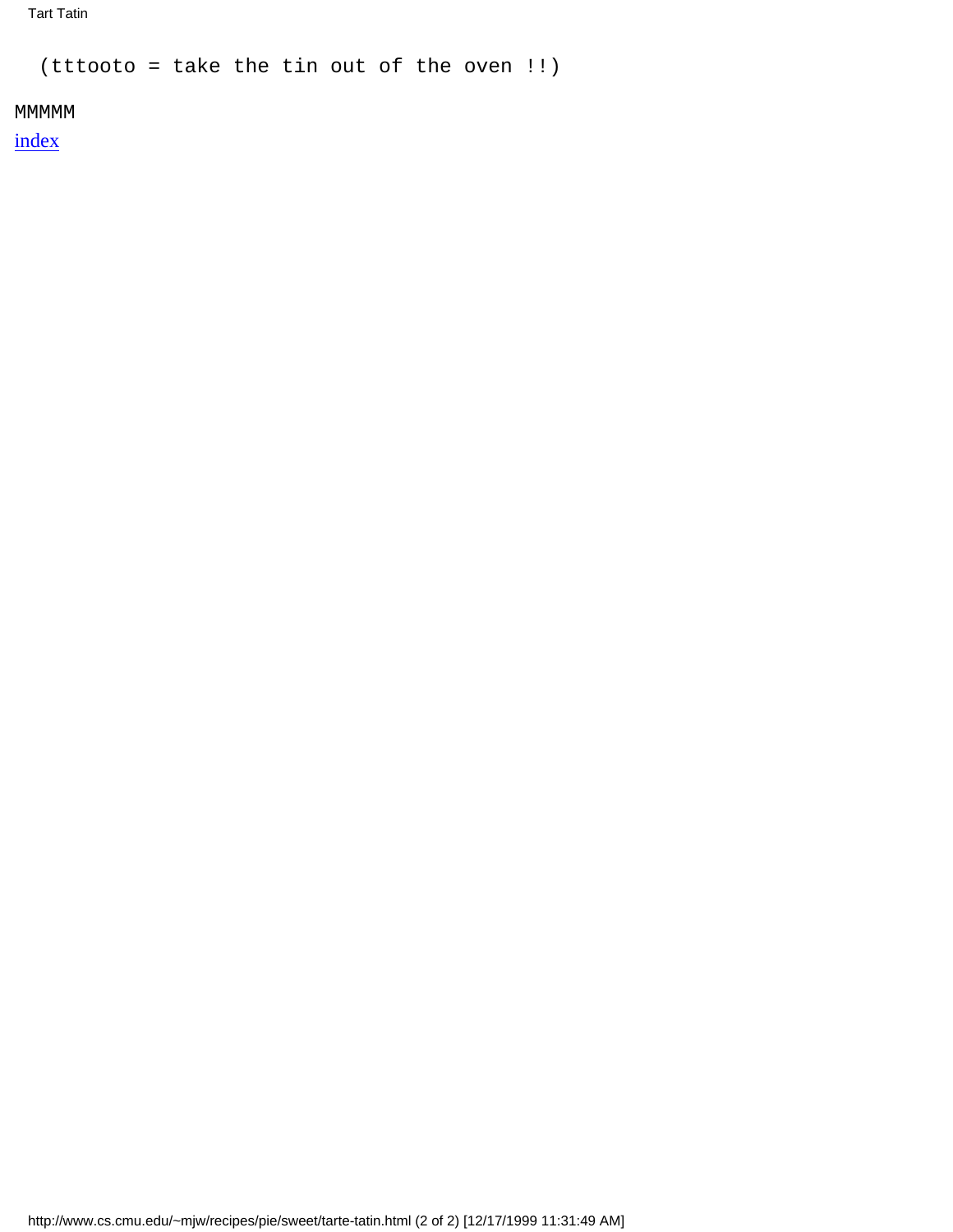Triple-Tier Chocolate Pie

## **Triple-Tier Chocolate Pie**

Subject: Triple-Tier Chocolate Pie

Date: Mon, 9 Aug 1993 07:27:12 GMT

Baked Pastry Shell 3 egg whites 1/2 teasoon vinegar 1/4 teaspoon ground cinnamon 1/2 cup sugar 1/2 of a 16 ounce package marshmallows (about 30) 1 cup milk 1 cup whipping cream 2 squares (2 ounces) unsweetened chocolate, coarsely chopped 1/8 teaspoon salt 1 teaspoon vanilla 1/2 cup chopped walnuts

For meringue shells, in a small mixer bowl combine egg whites, vinegar, and cinnamon. Beat with electric mixer on medium speed till soft peaks form. Gradually add sugar. Spread over the bottom and up the sides of baked pastry shell. Bake in a 325 oven for 15 minutes. Remove from oven; cool on wire rack.

Meanwhile, for filling heat marshmallows, milk, 1/4 cup of the whipping cream, chocolate, and salt till marshmallows and chocolate are just melted. Stir in vanilla; cool without stirring. Beat remaining whipping cream to soft peaks. Fold the whipped cream and nuts into the chocolate mixture. Chill till the mixture mounds when spooned. Turn into the baked meringue shell. Chill till firm. Cover and chill to store.

--

[mara](http://www.mcs.vuw.ac.nz/school/staff/Amy-Gale.html)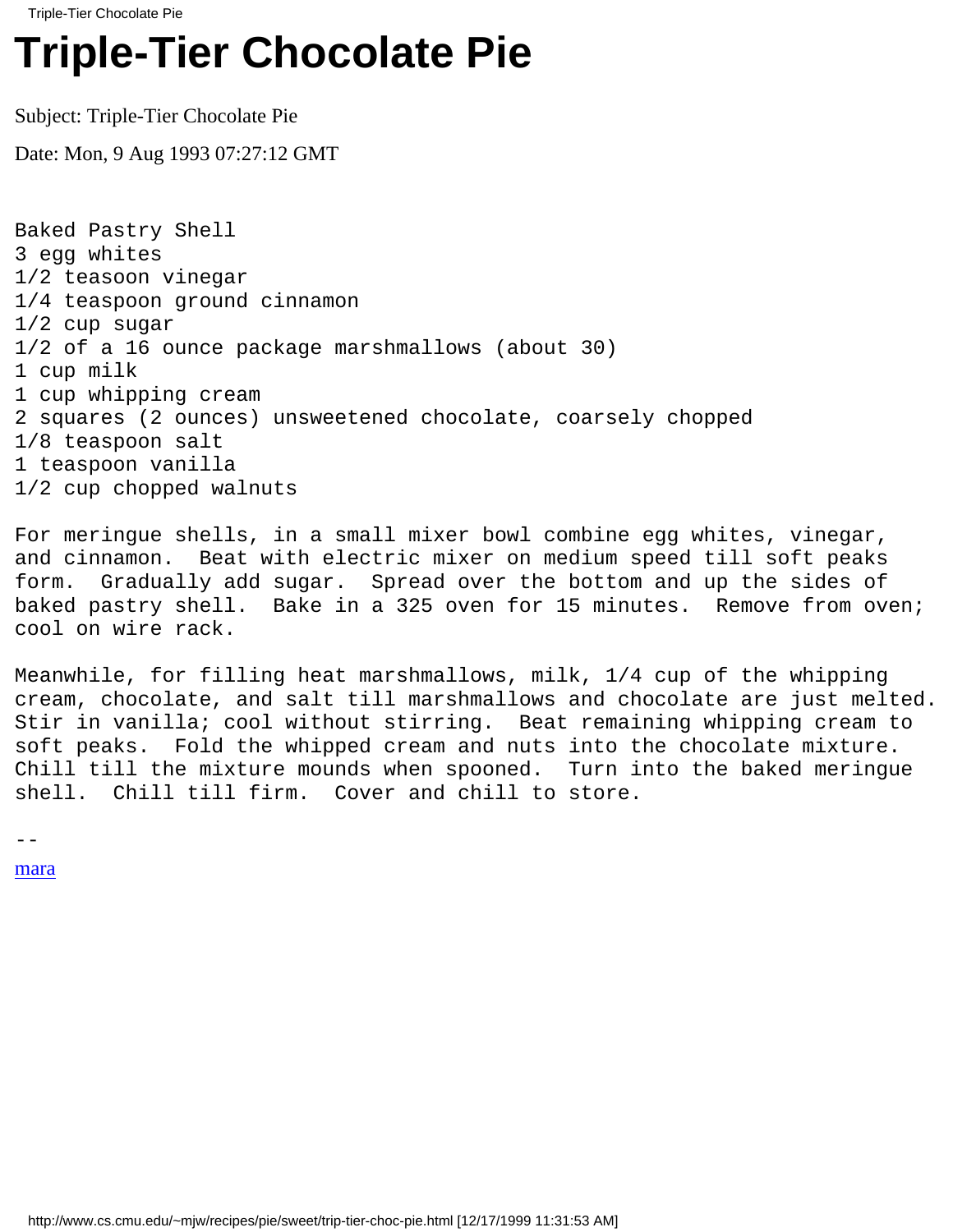### **Wine Tart** Wine Tart

From: r.gagnaux@chnet.ch (Rene Gagnaux) Date: Sat, 18 Sep 1993 12:00:00 +0200 Categories: Desserts, Pastry Servings: 6 140 g Plain flour (5 oz) 1/2 ts Sugar 1 ts Baking powder 3 tb Milk 60 g Unsalted butter (2 1/4 oz) Butter and flour for the 1 ds Salt - tart tin

 120 g Caster sugar (4 oz) 100 ml Good dry white wine (scant  $1$  ts Ground cinnamon  $-1/4$  pint) 10 g Plain flour (1/4 oz) 15 g Butter (approx. 1/2 oz)

 This a recipe from the Swiss district "Vaud": both the pastry and the filling are local specialities.

 Pre-heat the oven to 260 oC/500 oF. Lightly butter a tart tin with a removable base 20 cm (8 in) in diameter.

 Pastry: put the flour, baking powder and softened butter together in a large bowl. Add the salt and sugar. Rub all the ingredients together with your fingertips until the mixture resembles coarse semolina. Add the milk and mix it in lightly and rapidly with your fingers, without exerting any pressure. Form the pastry into a ball, using it to collect all the loose flour. If need be, add another drop or two of milk.

 Do not let the pastry rest, but roll it out straight away to fit the prepared tart tin. The pastry should be only 3 mm (1/8 in) thick and should extend well beyond the rim. Ease the pastry into the base of the tin by pressing gently into the corners with a small ball of dough, but arrange for the spare pastry at the top of the tin to project as a little horizontal fold or lip about 1 cm (3/8 in) wide and 1 cm deep inside the tin. There is now much less spare pastry all round the outside of the tin. Press the pastry down on top of the rim with your thumb and trim it off neatly by rolling the pin across the tin.

 Press the fold of pastry inside the tin upwards (the rolling pin should have passed over it without touching it at all). Work fast, with your fingers inside the rim. You now have a border standing up all round the top of the tin, with the lower, outside edge firmly attached to the rim. Pinch this border between your finger and thumb with tweaking movements, at intervals of 1 cm (3/8 in) to make a little fluted edge all round the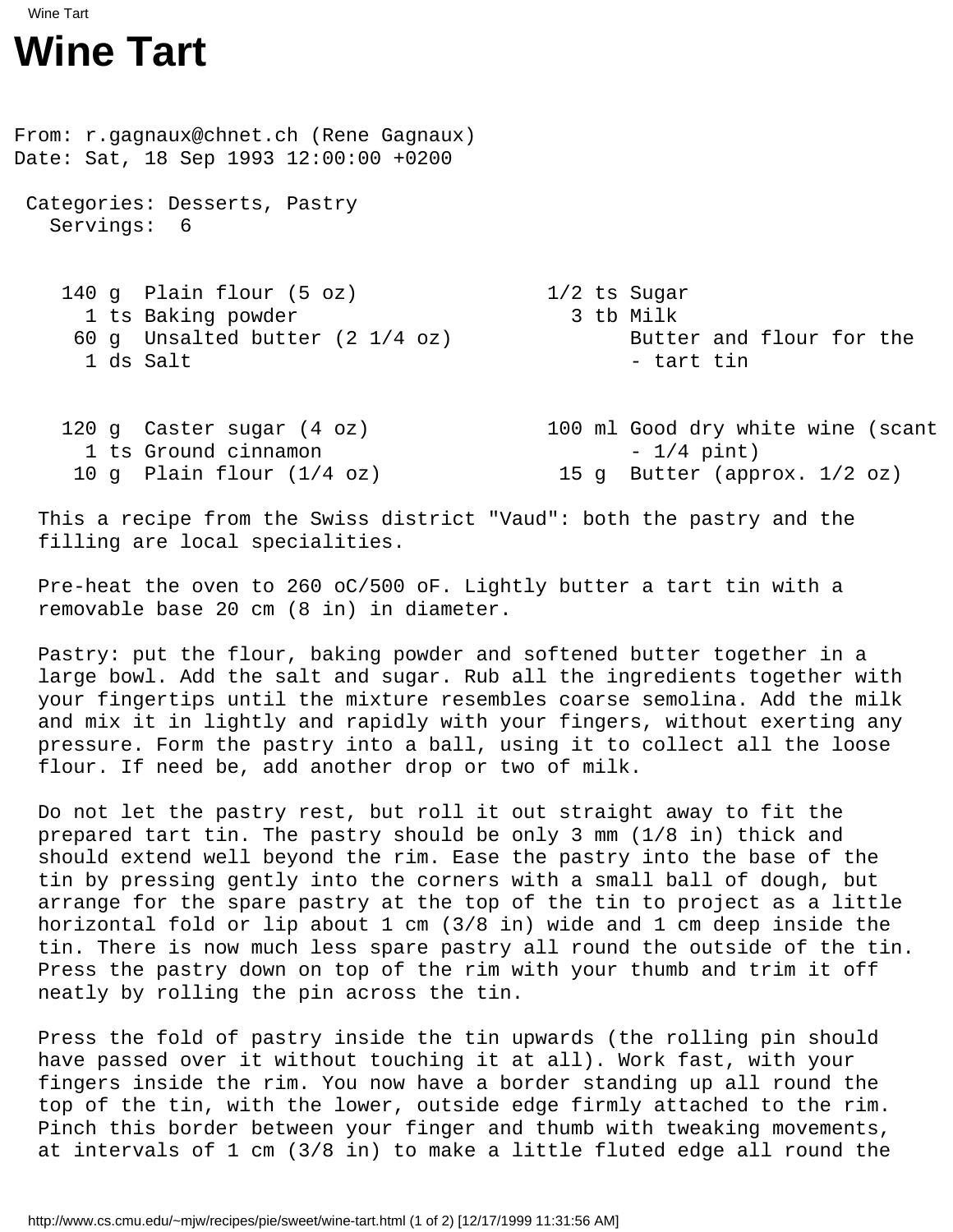Wine Tart

top of the tart.

 Mix the sugar, cinnamon and flour together. Strew this mixture all over the bottom of the tart. (This is a liquid filling so the bottom of the tart is not pricked with a fork). Pour the wine over the sugar mixture and mix it with your fingertips. Dot the surface with the butter, in flakes.

 Cook the tart in the bottom of the pre-heated oven for 15 ... 20 minutes, turning it from time to time to equalise the heat and to prevent bubbles forming.

Leave the tart to cool before taking it out of the tin.

(From: Fredy Girardet, Cuisine spontanee)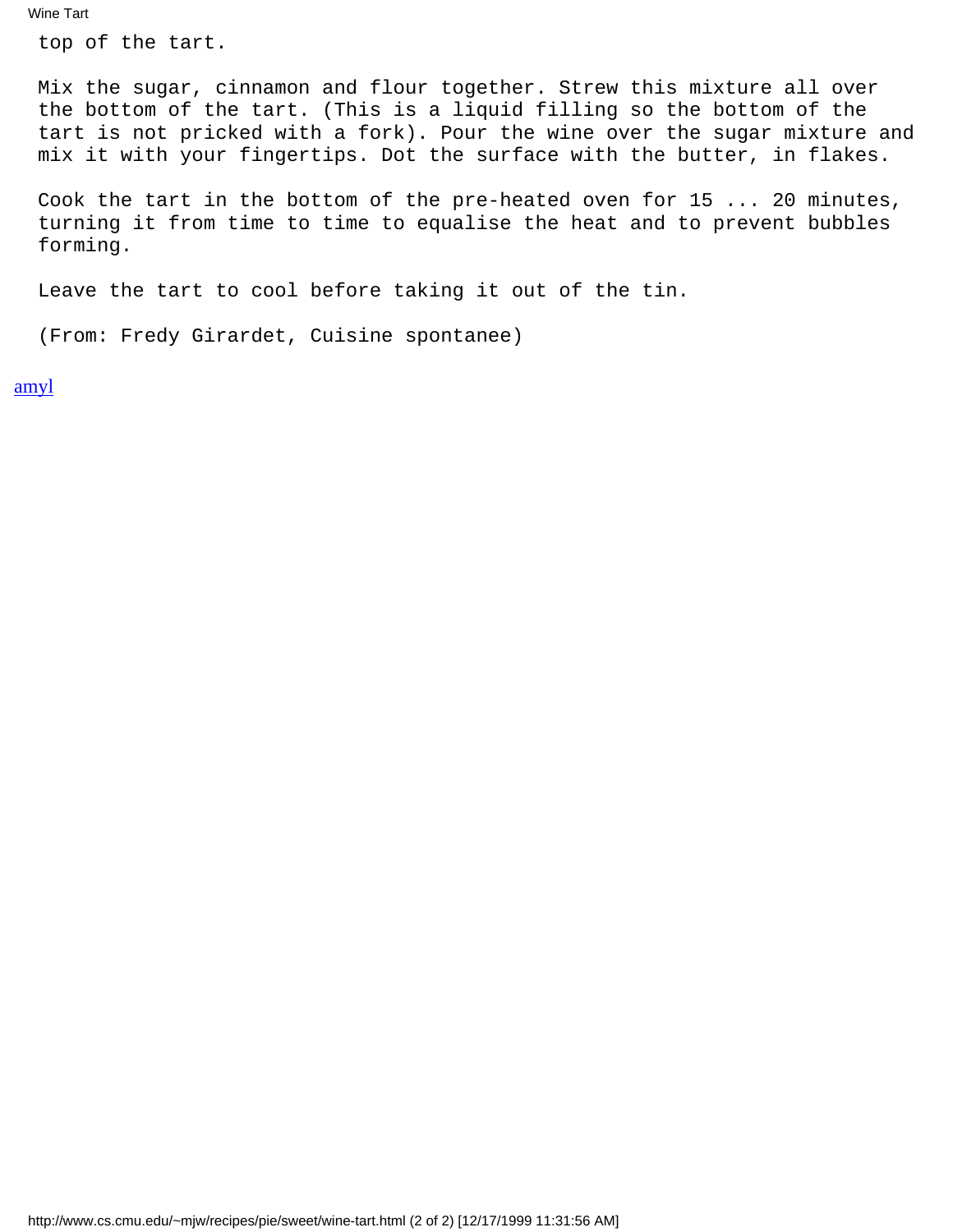Savory Pie Recipes

# **Savory Pie Recipes**

### **Index**

- [Alsatian Tart Flambe'](#page-84-0)
- [Chicken Broccoli Cheese Quiche](#page-85-0)
- [German Onion Pie](#page-87-0)
- [Greek Spinach Pie](http://www.cs.cmu.edu/~mjw/recipes/ethnic/greek/grk-spin-pie.html)
- [Greek Cheese Pie](http://www.cs.cmu.edu/~mjw/recipes/ethnic/greek/grk-chs-pie.html)
- [Leftover Turkey Pie](#page-88-0)
- [Quiche \(1\)](#page-89-0)
- [Quiche with Crab and Fennel](#page-90-0)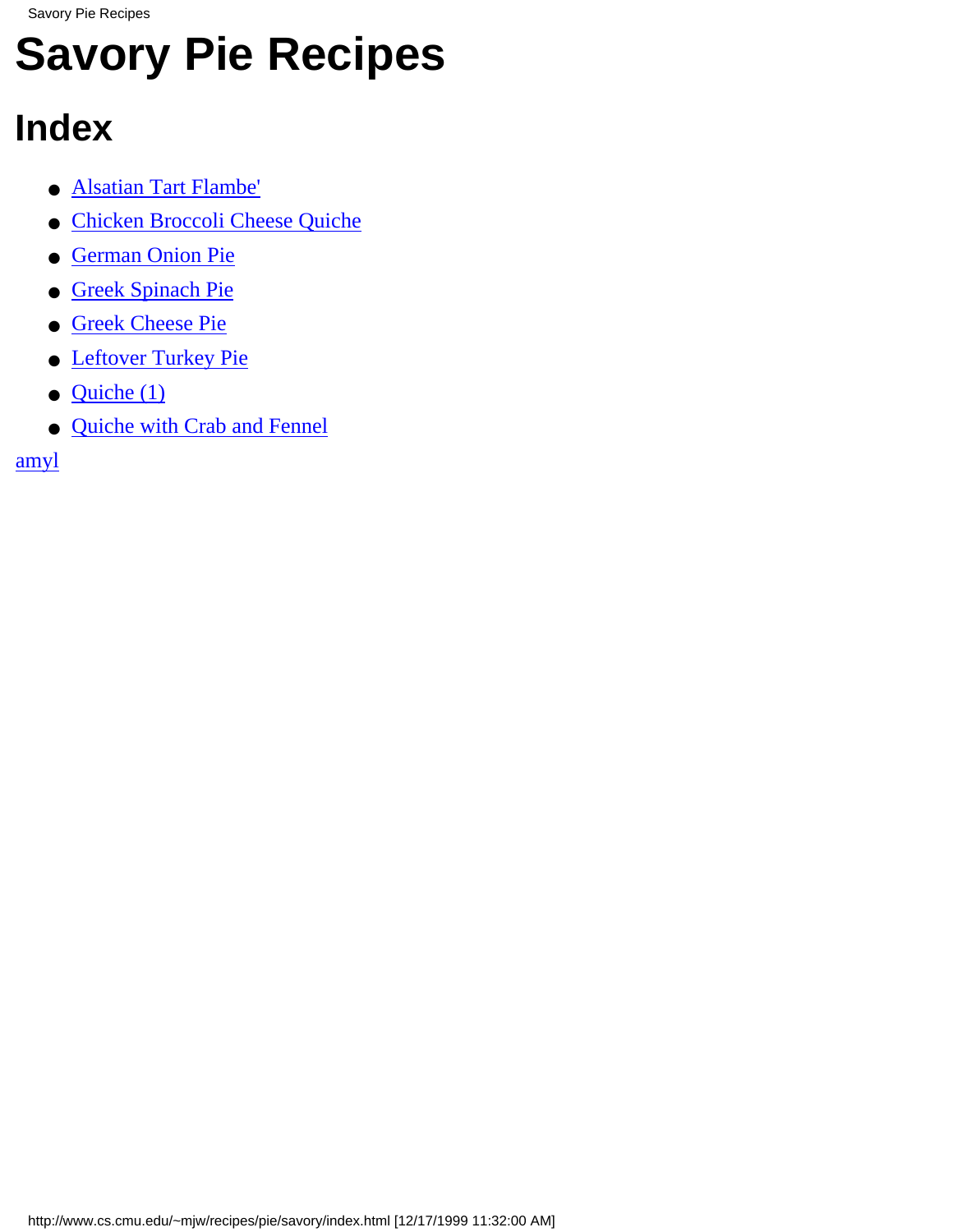<span id="page-84-0"></span>Alsatian Tart Flambe'

## **Alsatian Tart Flambe'**

From: jsvrc@rc.rit.edu (J A Stephen Viggiano)

Date: Wed, 11 Aug 1993 19:43:07 -0400 (EDT)

Doctor FORTRAN's Alsatian Tart Flambe'

Per serving:

1 Wheat Tortilla 1/4 cup Swiss Cheese, grated fine 2 Tablespoons minced onion 1 Tablespoon cooked bacon bits (or 2 Tablespoons minced ham)

Distribute the last three ingredients on top of the tortilla. Brown under the broiler until the cheese starts to bubble. The "flambe'" in the name is there because the dish is traditionally "licked by the flames." How close the flames get to your version is a matter of personal taste.

[mara](http://www.mcs.vuw.ac.nz/school/staff/Amy-Gale.html)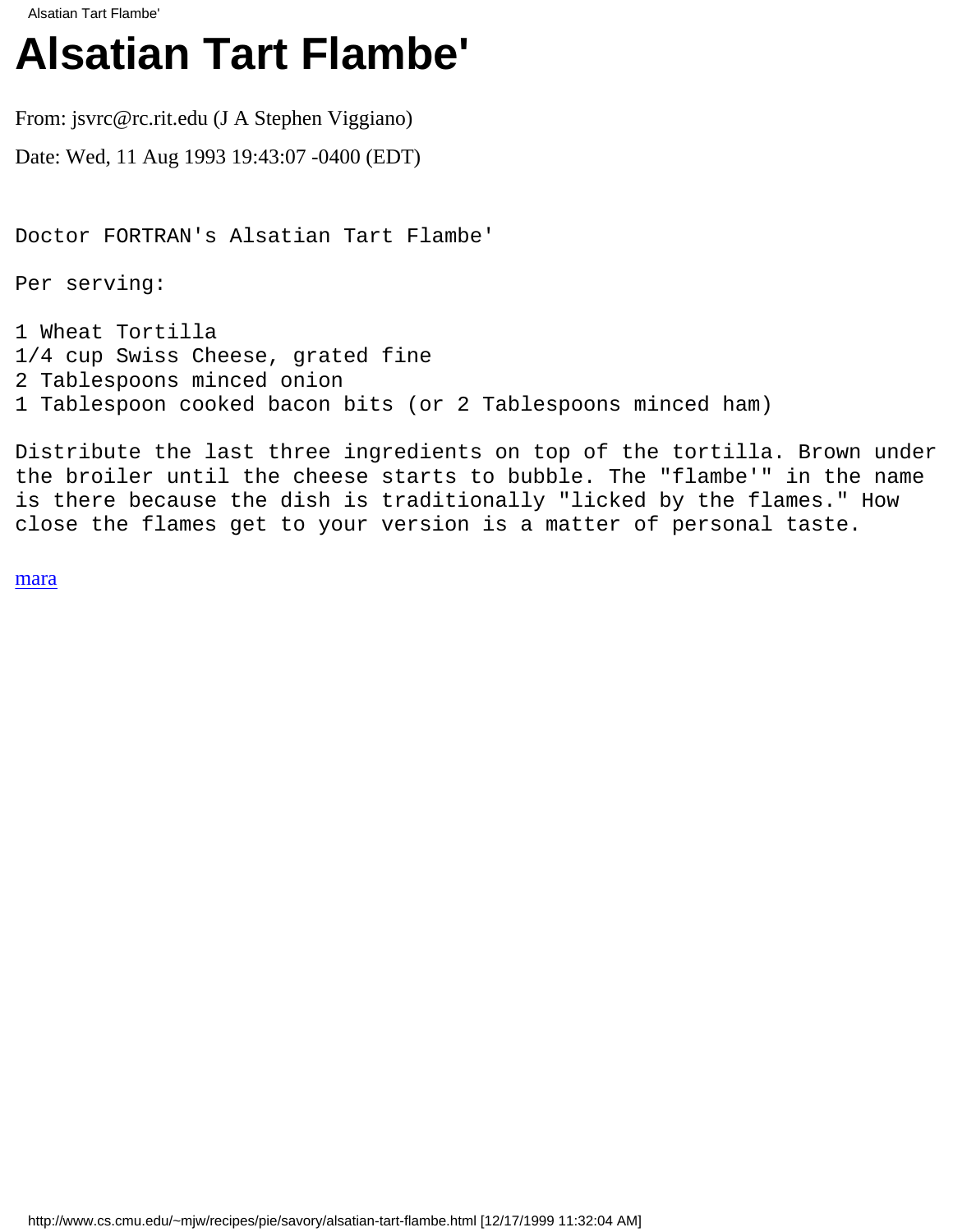```
Chicken Broccoli Cheese Quiche
```
## **Chicken Broccoli Cheese Quiche**

### From: **sandyv@ux1.cso.uiuc.edu (Sandy Vavrinek Seehusen)**

### Date: **2 Nov 1993 14:50:14 GMT**

I had a craving for quiche this weekend and concocted this recipe from the Betty Crocker basic quiche recipe. It turned out rather well, in fact well enough that I wanted to share.

1 pie crust, single 1 med onion, chopped 3-4 oz chicken, (one breast filet) cubed 1 cup broccoli, (1 bunch) chopped 1 1/2+ cups cheese, havarti/swiss, shredded 4 eggs 1 cup milk 1 T flour 1/2 t nutmeg dash tabasco salt/pepper to taste

This recipe seemed to work best if you prepared all the ingredients first, like stir fry. I used the food processor for everything except the chicken. Worked great even on the cheese, which came out like little tiny droplets. I used a mixture of 1/2 havarti and 1/2 swiss.

deflower broccoli, reserve smaller flowerettes, put the rest in the food processor and chop coarsely. Ditto for the onion. Cut the chicken into cubes. (The only reason for the broccoli flowerettes is personal preferrence. I like my quiche chunky. You can process the whole thing if you want.)

Sautee the onion and chicken in a pinch of butter or drop of oil until chicken is done, (about 6 minutes depending on how small you cut your chicken). Whisk eggs and milk together. Add flour. Add nutmeg liberally, this is a key ingredient. Stir in tabasco, broccoli, and cheese.

Line pie plate or quiche dish with pie crust. Bake at 450 for about 4 minutes, just until it starts to brown. You have to be careful here, to make sure the crust doesn't bubble up. either prick the crust before baking or line with tin foil for the first couple minutes to help it keep it's shape. (reduce heat to 325)

While crust is still hot, place broccoli flowerettes in dish and pour the egg mixture over the top. Continue baking at 325 for 45-50 minutes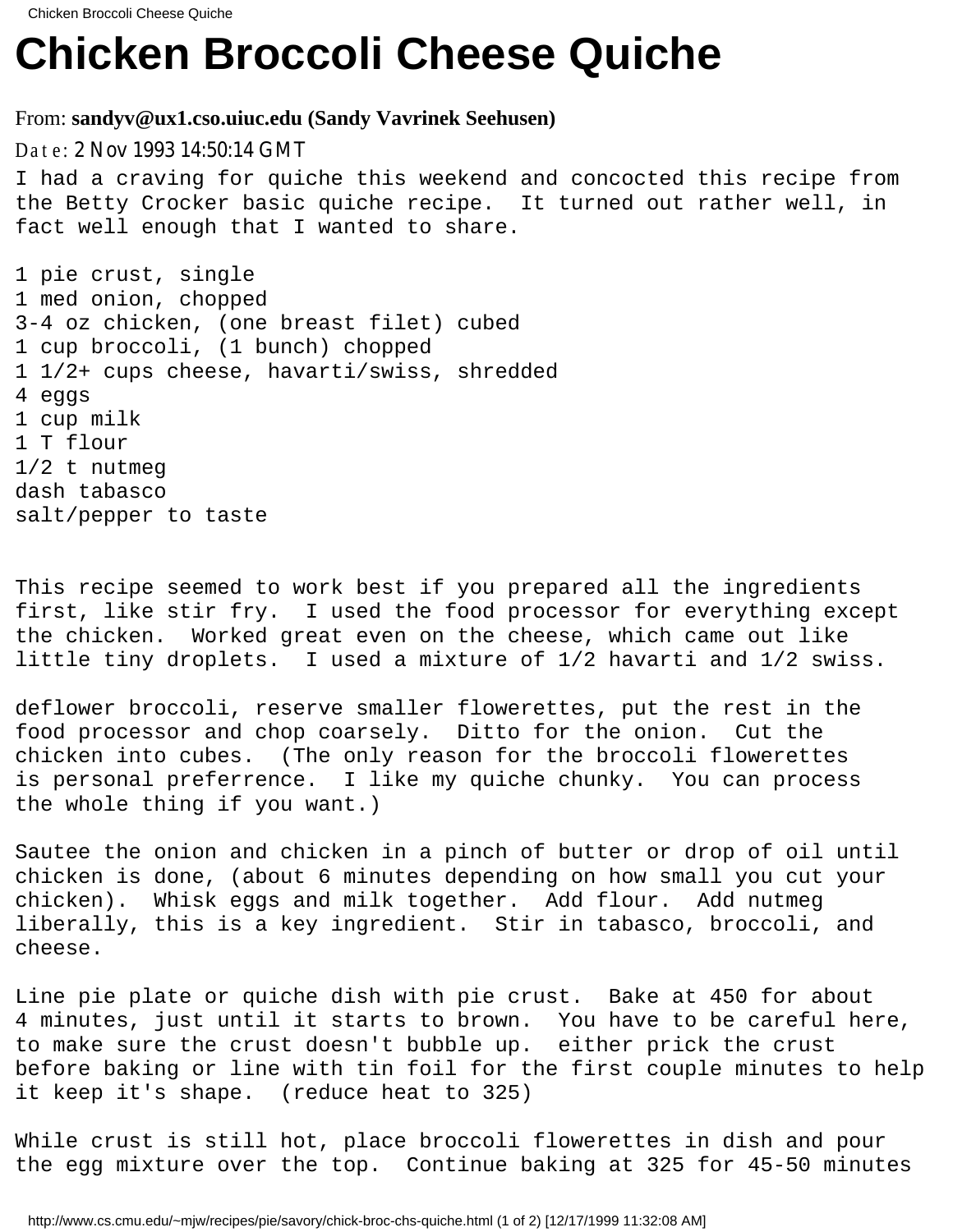until you have a nice golden crust and a knife inserted near the center comes out clean. Let stand 10 minutes. Serve. Feeds 4-6.

Favor: if you try this and like it, please send me a little email and let me know what you think. If you have suggestions for improvement or variations, send those too. Even better, if you'd like to mail me your favorite Italian beef recipe in exchange, I'd be ever so grateful!

Enjoy!

sandyv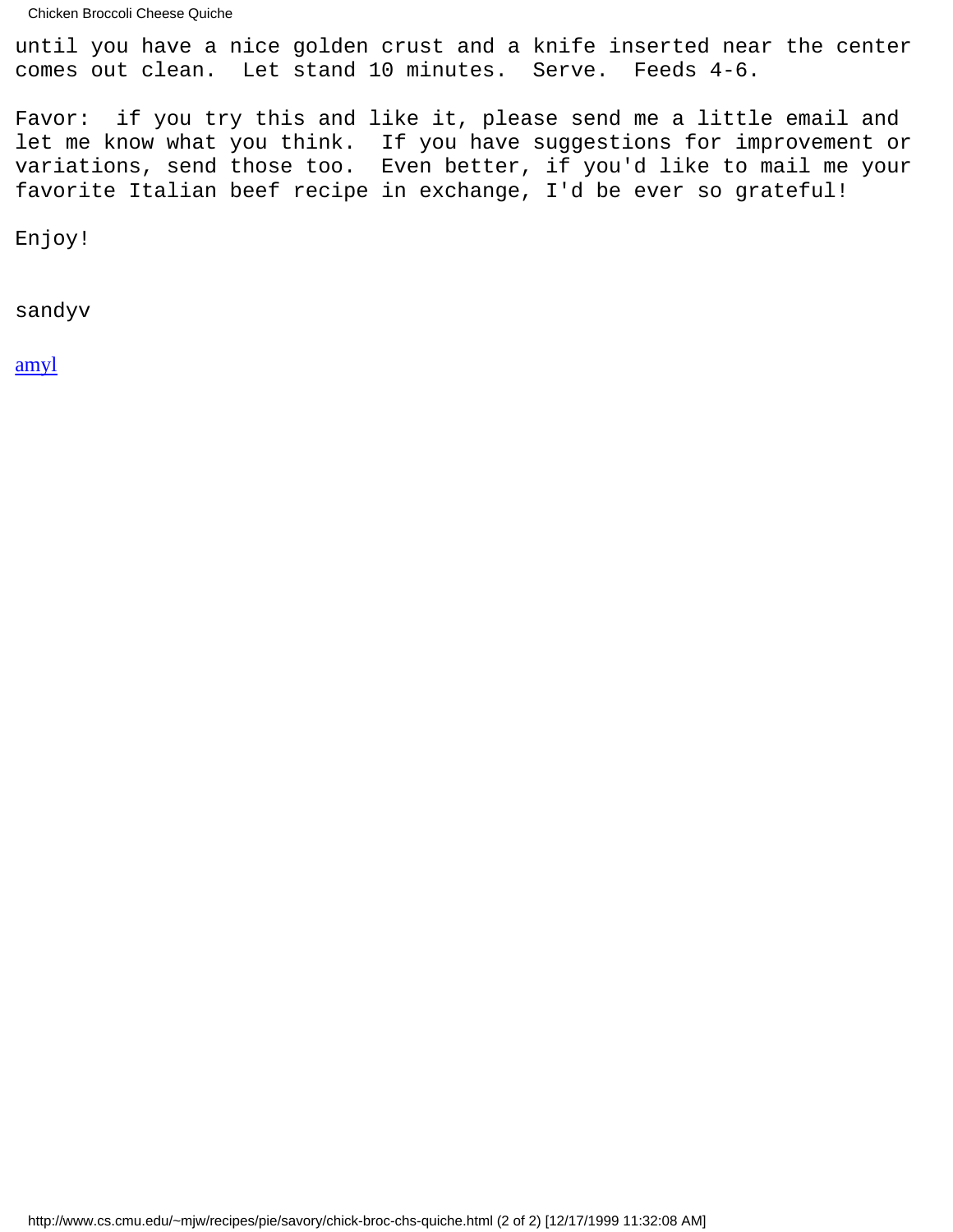```
German Onion Pie
```
### **German Onion Pie**

From: blazekm@a.cs.okstate.edu (Blazek Michael W) Date: Thu, 9 Sep 93 23:21:56 GMT Cross Indexed - Savory Pies and German

(Zweibelkuchen)

Copied without permission from Jeff Smith's \_The Frugal Gourmet on our Immigrant Ancesters\_.

4 thick slices of bacon, diced 2 cups peeled and chopped yellow onion 2 eggs, beaten 1 cup sour cream 1 tblsp flour 1/2 tsp salt 1/4 tsp fresh ground black pepper 1 9-inch pie shell, unbaked

Preheat oven to 400 degrees f

Saute bacon. Drain most of the fat from the pan. Add the onions and saute until clear. Do not brown. Set aside to cool.

Beat the eggs and sour cream together in a medium-sized bowl. Sprinkle the flour over the top and beat it in. Stir in the salt and pepper.

Prick the bottom of the pie shell several times with a fork. Spread the onions and bacon over the bottom of the pie shell. Pour the sour cream mixture over the top.

Bake for 15 minutes. Reduce heat to 350 degrees f and bake for another 15 minutes or until pie is nicely browned. Serve hot!

Try it! It's GREAT!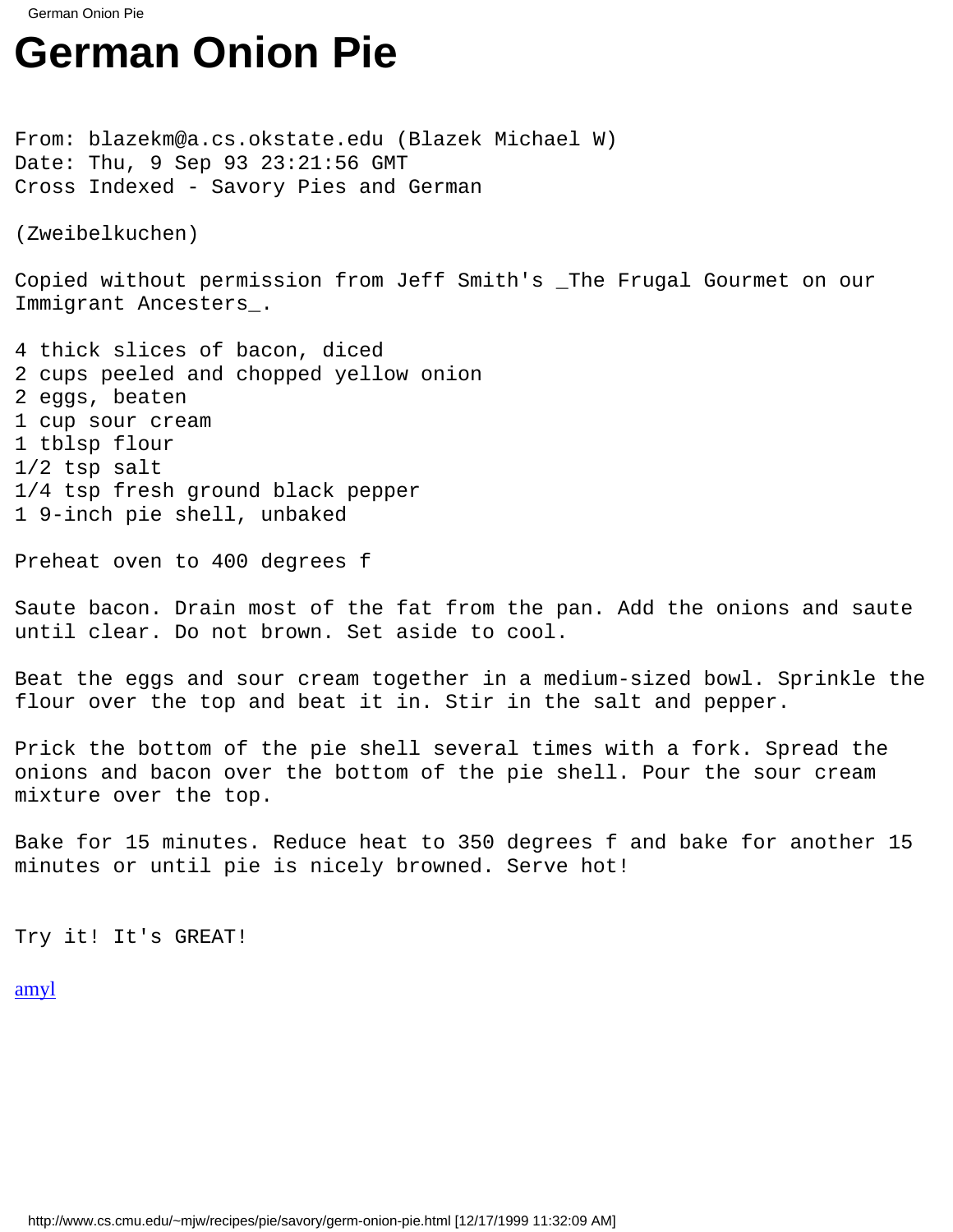<span id="page-88-0"></span>Leftover Turkey Pie

## **Leftover Turkey Pie**

From: laurah@ac.dal.ca Date: 12 Oct 93 13:05:45 -0300

An old friend managed to find this recipe for me. It is simple but extremely tasty.

1.5 cups cooked turkey (cubed) 1 cup cooked potatoes (cubed) 1 cup cooked vegetables (try peas & carrots mix) 1 10 oz. can of cream of chicken soup 1/2 cup milk 1 tbsp. minced onion 1/2 tsp. poultry seasoning

CRUST: 1 cup Bisquick mix 1/4 cup milk

Combine the first seven ingredients in a medium casserole dish. Bake uncovered at 450 F for 15 minutes then stir.

Meanwhile prepare biscuit crust using milk and Bisquick. It should be firm enough to knead and roll - not too sticky. Cut out biscuits in circles or decorative shapes and lay on top of hot turkey and vegetables.

Bake uncovered at 450 F for another 15 minutes.

For a thinner pie, use a larger dish and double the biscuit recipe.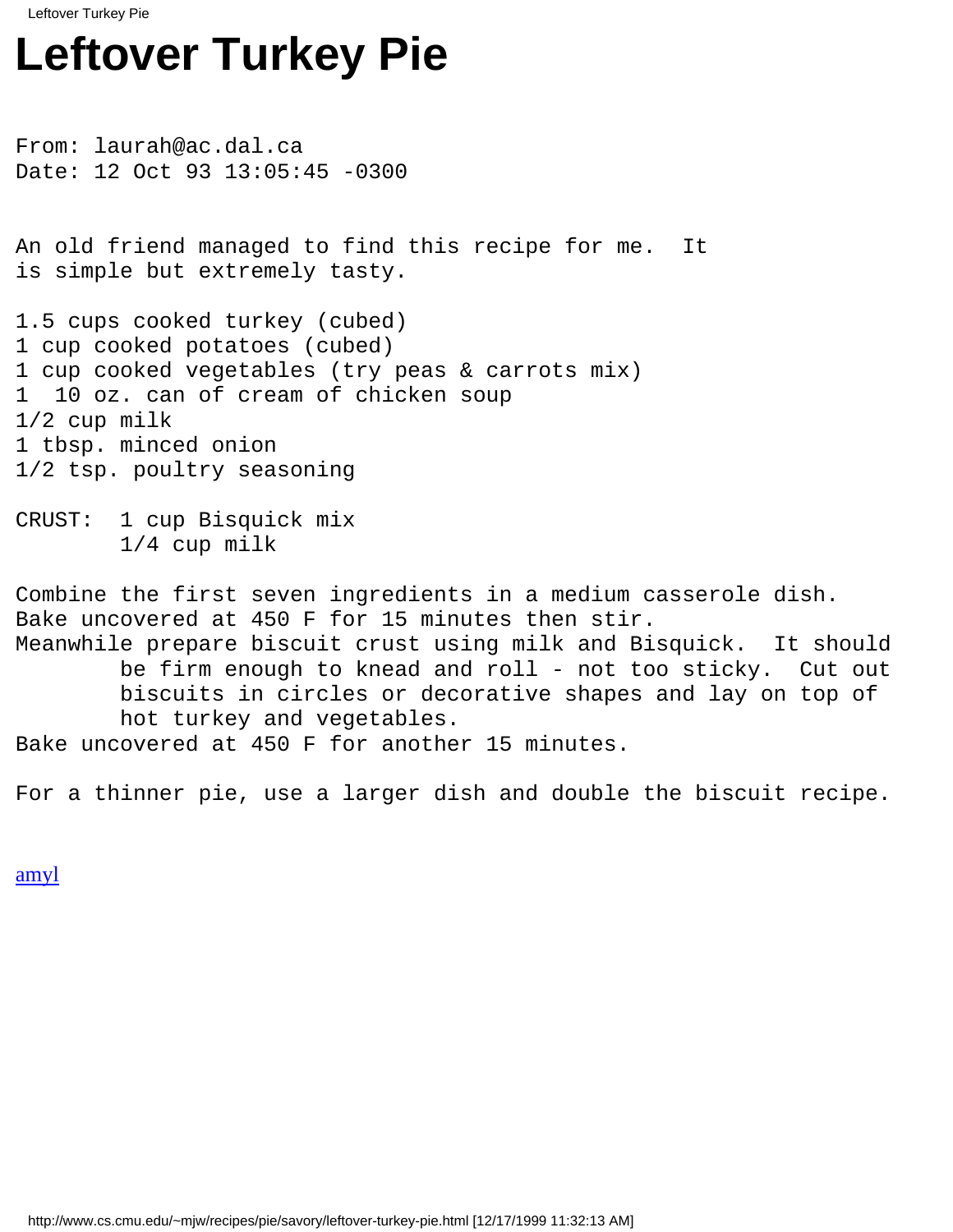### <span id="page-89-0"></span>**Quiche (1)** Quiche (1)

From: Julie Wright julie@cucbs.chem.columbia.edu Date: Mon, 30 Aug 1993 02:36:00 -0400 Here's an all-purpose quiche recipe. I put it together from the suggestions in various cookbooks. a pie crust (9- or 10-in pan) 1 egg white 1/4 - 1/3 pound grated cheese (Gruyere is best; cheddar is good too) 3 eggs 1/2 cup light cream (or half and half) 1 cup heavy cream 1/4 teaspoon nutmeg 1/2 teaspoon salt 1/4 teaspoon white pepper (black is OK too) One or more of the following fillings: 5 or 6 bacon strips, cut into 1-inch pieces and cooked 1/4 pound sliced ham, fried slightly (brings out flavor) scallions (about 1 bunch), chopped and sauteed in butter mushrooms (about 10 ounces), sliced and sauteed in butter spinach (one bunch), chopped, steamed, and drained Beat egg white slightly, and spread a thin layer of egg white over uncooked pie crust. Prebake the pie crust at 425 F (400

for a glass pan) for 10-15 minutes. Let cool.

Place cheese in crust. Add one or more of the fillings (about  $1 - 1$   $1/2$  cups filling(s) total).

Mix eggs, both kinds of cream, and spices. Pour gently on top of cheese and filling(s).

Bake at 375 F (350 for glass pan) for 45 minutes, or until a knife inserted in the middle comes out clean.

(I use the Basic pie crust from the New York Times Cookbook.)

[mara](http://www.mcs.vuw.ac.nz/school/staff/Amy-Gale.html)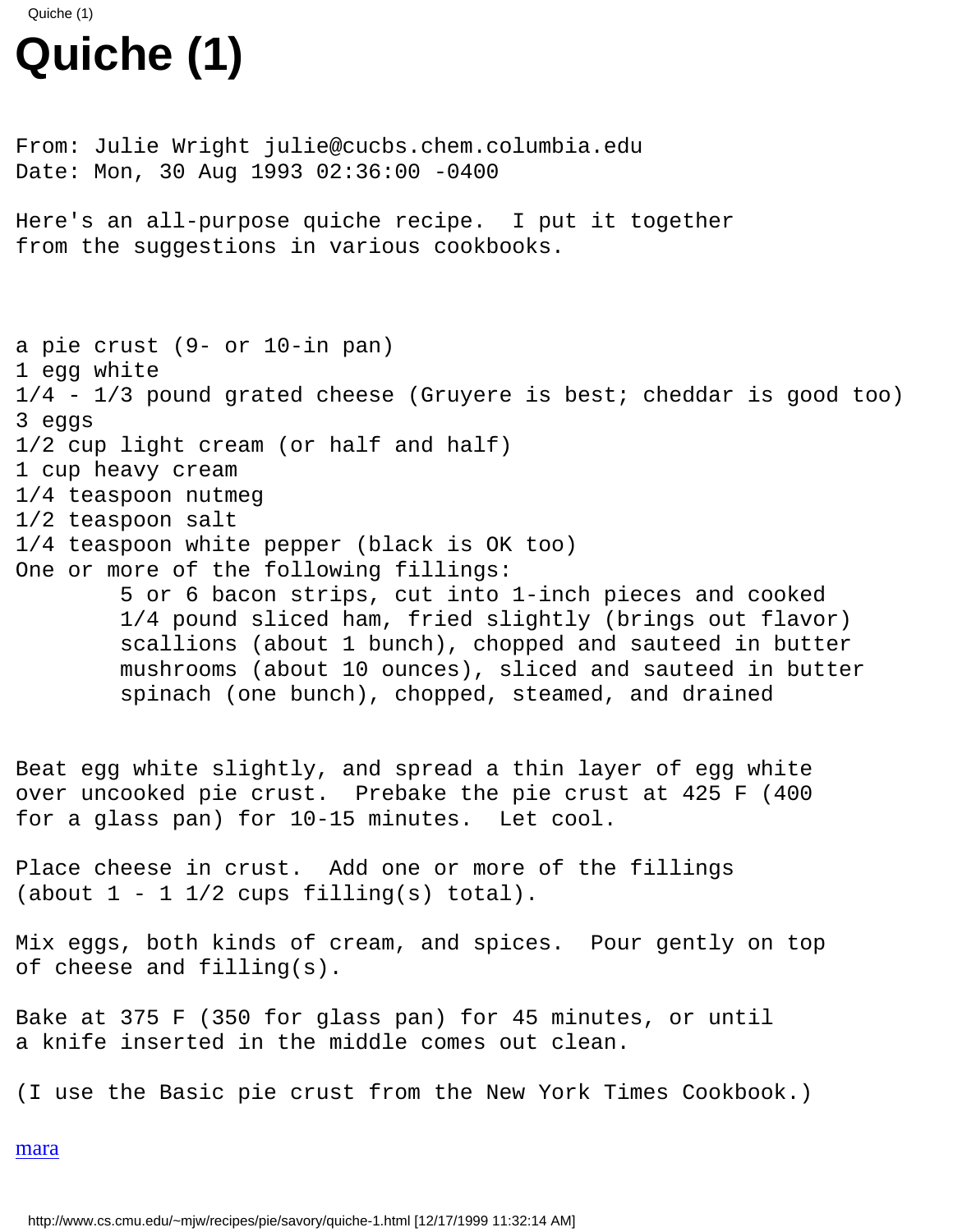<span id="page-90-0"></span>Quiche with Crab and Fennel

### **Quiche with Crab and Fennel**

From: r.gagnaux@chnet.ch (Rene Gagnaux) Date: Wed, 15 Sep 1993 12:00:00 +0200

Servings: 4

 175 g Plain flour 40 g Lard  $1/4$  ts Salt  $40$  g Butter

 175 g Cooked crab meat, flaked 2 Eggs (large) 1 tb Fennel leaves, chopped anchovy essence (or paste) 150 ml Milk 150 ml Milk 150 ml Cream Salt and pepper

Heat the oven to 200 oC (400 oF).

 Make the pastry in the usual way, roll out thinly and use to line a greased 18cm flan ring.

 Spread the flaked crabe meat over the base of the pastry case and sprinkle with chopped fennel leaves. Lightly whisk together the milk, cream, eggs, a few drops of anchovy essence, salt, pepper and tomato puree. Pour this mixture over the crab and fennel.

 Bake in the centre of the oven for 15 minutes. Reduce the heat to 180 oC (350 oF) for further 25 minutes (or until the quiche is golden and set).

(From: A feast of Scotland, Janet Warren)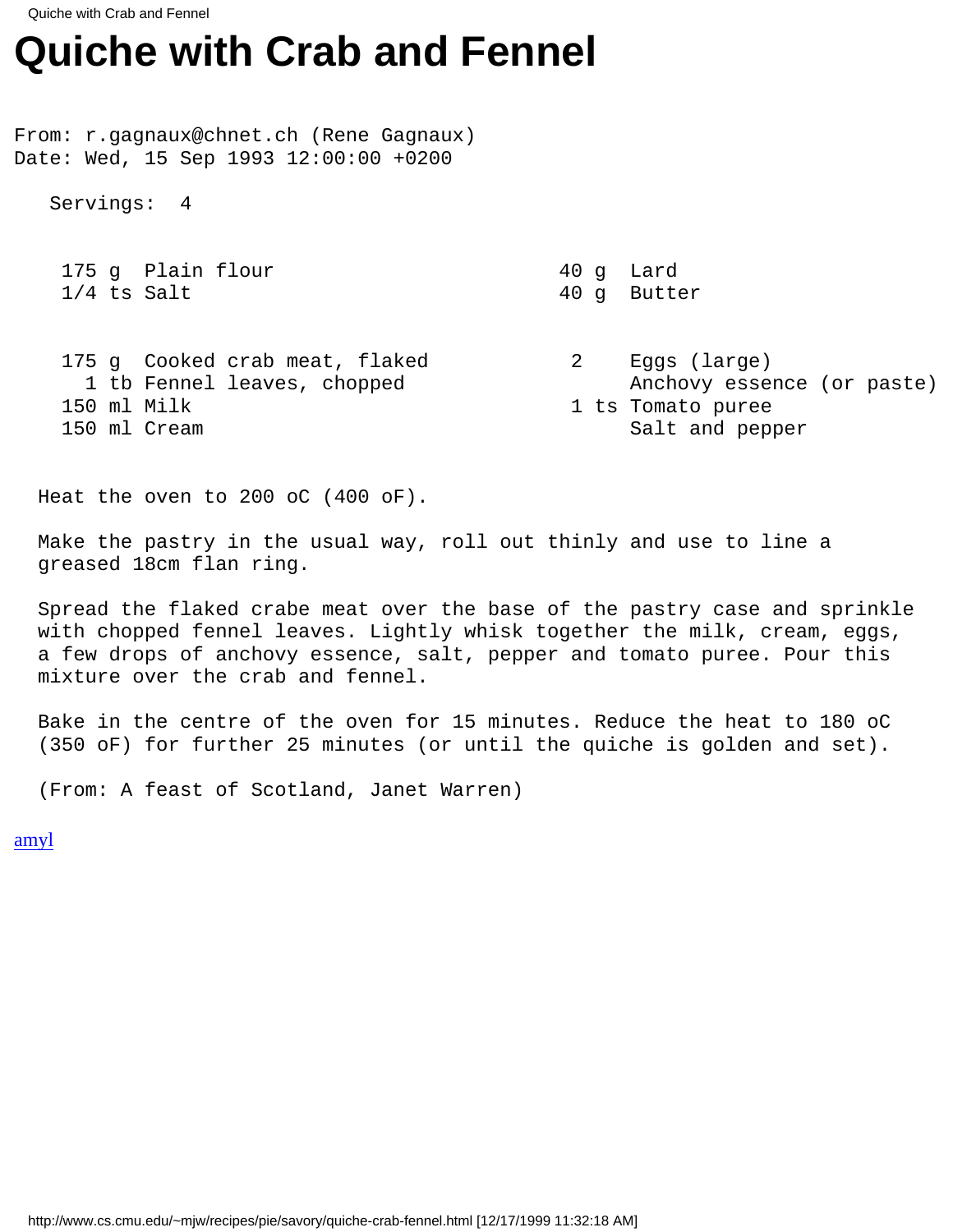Baked Pastry Shell

## **Baked Pastry Shell**

From: arielle@taronga.com (Stephanie da Silva)

Date: Mon, 9 Aug 1993 07:27:54 GMT

1 1/4 cups all purpose flour 1/2 teaspoon salt 1/3 cup shortening or lard 3 to 4 tablespoons cold water

In a mixing bowl combine flour and salt. Cut in shortening or lard till pieces are the size of small peas. Sprinkle 1 tablespoon of the water over part of the mixture; gently toss with a fork. Push to sides of bowl. Repeat till all is moistened. Form dough into a ball.

On a lightly floured surface flatten dough with hands; roll from center to edge, forming a circle about 12 inches in diameter. Wrap pastry around rolling pin. Unroll onto a 9-inch pie plate. Ease the pastry into pie plate, being careful not to stretch pastry. Trim to 1/2 inch beyond edge of pie plate; fold under extra pastry. Make a fluted edge. Prick bottom and sides of pastry with a fork.

Bake in a 450 oven for 10 to 12 minutes or till golden.

[mara](http://www.mcs.vuw.ac.nz/school/staff/Amy-Gale.html)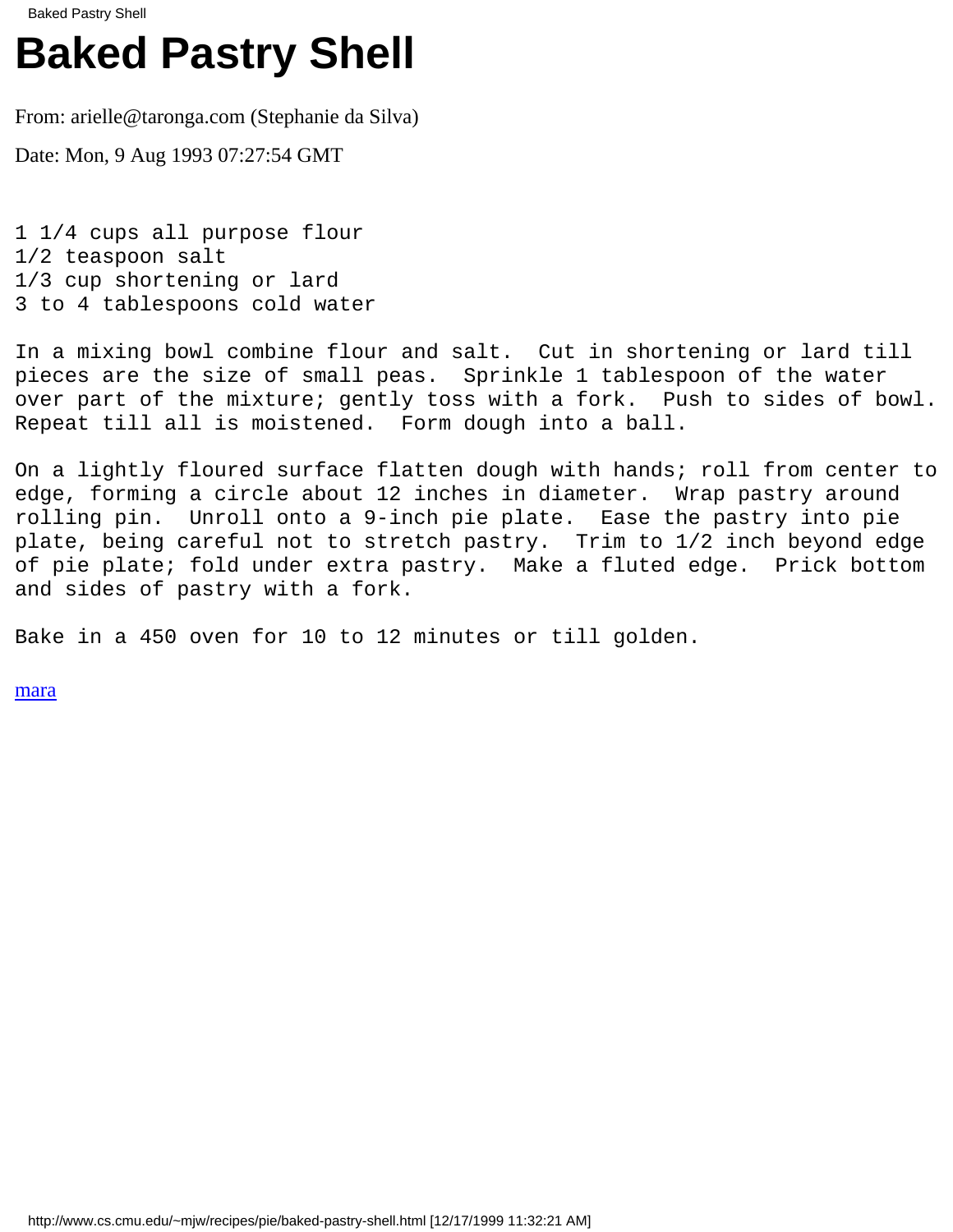From: hz225wu@unidui.uni-duisburg.de (Micaela Pantke)

Date: Thu, 2 Sep 93 13:29:29 +0200

### **Contents**

- [Fillo Pastry \(Michael S. Schechter\)](#page-92-0)
- [Phyllo Cheese Pastries \(Stephanie da Silva\)](#page-93-0)
- [Plum Tomato Tart \(Brett Jones\)](#page-94-0)
- [Poppy And Sesame Seed Straws \(Brett Jones\)](#page-95-0)
- [Smoked Trout Tartlets \(Brett Jones\)](#page-96-0)
- [Spiced Lamb Triangles \(Brett Jones\)](#page-97-0)
- [Spicy Phyllo Cups \(Stephanie da Silva\)](#page-99-0)
- [Spinach-Feta Rolls \(Brett Jones\)](#page-100-0)
- [Tips For Handling Phyllo \(Brett Jones\)](#page-102-0)
- [Yummy Fillo Filling \(1\) \(Michael S. Schechter\)](#page-103-0)
- [Yummy Fillo Filling \(2\) \(Michael S. Schechter\)](#page-103-1)
- [Yummy Fillo Filling \(3\) \(Michael S. Schechter\)](#page-104-0)

<span id="page-92-0"></span>%%%%%%%%%%%%%%%%%%%%%%%%%%%%%%%%%%%%%%%%%%%%%%%%%%%%%%%%%%%%%%%%%%%%%%%%%%% \*

From: isr@rodan.acs.syr.EDU (Michael S. Schechter)

FILLO PASTRY ============

#### To Make Pastry: ---------------

Open package, cut roll of pastry into thirds. Unroll one of them, lay out flat so you can easily take the 1/3-sheets of it.

Take one, lay out flat on wax paper. Brush both ends with melted butter, brush middle area sparingly with butter. Put 1 to 2T of filling at an end. roll over it once.

Now fold it up like a flag gets olded, into triangles. When you reach 1 fold away from other end, slide the whole thing down your paper, and put another sheet on the end. Brush 'meeting area', brush other end, brush middle sparingly. Continue folding. At end, stick still a third sheet on. that's the last one. When it's all folded, brush some butter on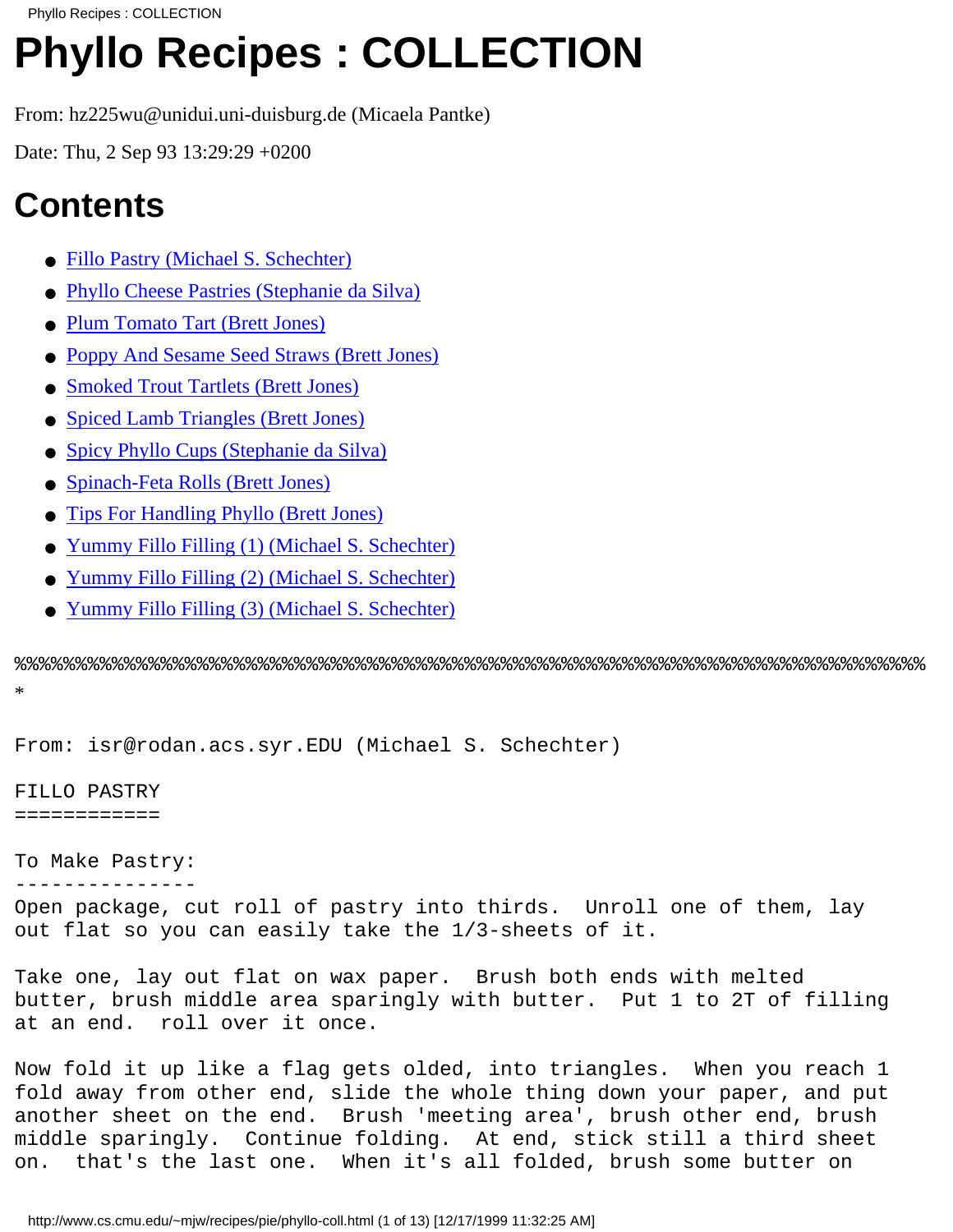outside. Put on wire rack off to side.

For cooking, put wire rack over pan or cookie sheet, cook at 400 for 15-20 min.. (check 'em after 12 or so, they're done when they look golden-brown)

You can also use only 2 sheets per pastry, but they're more fragile. Trying to avoid butter, I've tried olive oil, corn oil, water, beer, and rice flour/water mix. Nothing else works.

They seem like they should refrigerate very well.. the skin gets firm after sitting 15 min on a counter as the butter hardens.. The non-meat ones should last a while if in a freezer bag I the fridge.

<span id="page-93-0"></span>%%%%%%%%%%%%%%%%%%%%%%%%%%%%%%%%%%%%%%%%%%%%%%%%%%%%%%%%%%%%%%%%%%%%%%%%%%% \*

From: arielle@taronga.com (Stephanie da Silva)

PHYLLO CHEESE PASTRIES ======================

#### Ingredients:

- ------------ 1 lb muenster cheese
- 2 eggs, lightly beaten
- 
- 1 TB chopped parsley
- 1 lb frozen phyllo dough
- 2 sticks melted butter

Instructions:

-------------

Grate the muenster cheese finely in a food processor or with a hand grater. Add eggs and parsley and blend well.

Remove the phyllo dough from the freezer and gently unroll. With a sharp knife, slice dough into thirds, lengthwise, so that each is approximately 4" x 12". Re-wrap two thirds of the dough in plastic and return to the freezer.

Tear a large piece of wax paper and place on counter. Working quickly, take one sheet of phyllo dough and brush liberally with butter. Top with two more sheets of phyllo, brushing each with butter. Place approximately 1 TB of cheese mixture at one end of the buttered sheets, 1 inch from the edge. With your fingers, roll the dough over the cheese mixture twice. Fold in the edges of the dough and continue rolling tightly until the end. (Be careful not to tear the dough or roll too loosely, otherwise the cheese will spill out when baking). Place seam side down on a cookie sheet and brush tops with butter. Repeat with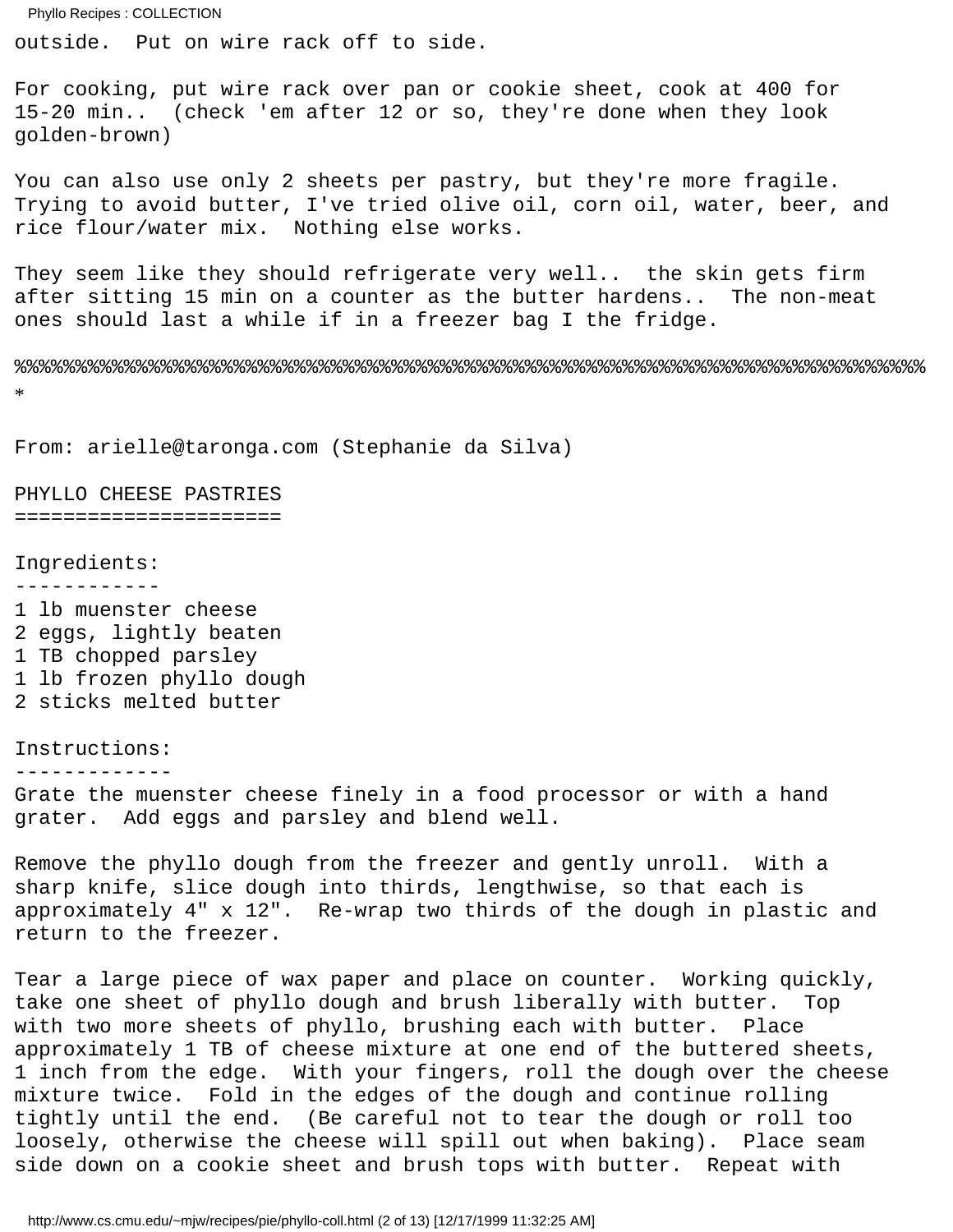```
remaining phyllo sheets. Bake at 400 degrees for approximately 15
minutes or until golden and crispy.
%%%%%%%%%%%%%%%%%%%%%%%%%%%%%%%%%%%%%%%%%%%%%%%%%%%%%%%%%%%%%%%%%%%%%%%%%%%
*
From: bcj@cyberspace.com (Brett Jones)
Source: Eating Well, May/June 1993.
PLUM TOMATO TART
================
(Servings: 40)
Ingredients:
------------
1 large Egg white
3 tblsp Olive oil
6 Phyllo dough sheets (14x18")
5 tsp Breadcrumbs; dry
1/3 cup Dijon mustard
1/4 cup Parmesan cheese; freshly grated
1 lb Plum tomatoes (about 8)
2 tblsp Parsley; fresh (chopped)
1 tsp Thyme; fresh, or 1/2 tsp drie
 Phyllo Recipes : COLLECTION
```
#### Instructions:

#### -------------

Set oven rack on the upper level; preheat to 400 degrees F. Lightly coat a baking sheet with nonstick cooking spray or line with parchment paper In a small bowl, whisk together the egg white and 2 tablespoon. olive oil.

Lay a sheet of phyllo on the prepared baking sheet, and with a pastry brush, lightly coat the surface with the egg-white mixture. Sprinkle with 1 tsp. breadcrumbs. Repeat this step, layering 4 more sheets of phyllo on top and brush with egg-white mixture. To form an edge to the tart, carefully roll over the edges toward the center, using the blade of a knife to help you get started.

With a rubber spatula, spread mustard over the surface of the dough and sprinkle with cheese. (The tart can be prepared ahead to this point. Wrap and freeze for up to 2 months. Do not thaw before continuing.) Arrange tomato slices on top in 5 rows of 8 slices each. Bake for 15 to 20 minutes, or until the pastry is golden brown. Let cool in the pan for 5 minutes. In a small bowl, combine the remaining 1 tablespoon. olive oil, parsley, garlic and thyme. With your fingers or a fork, dab some of the herb mixture onto each tomato slice. Slide the tart onto a serving platter or, if you wish to serve bite-sized appetizers, slide it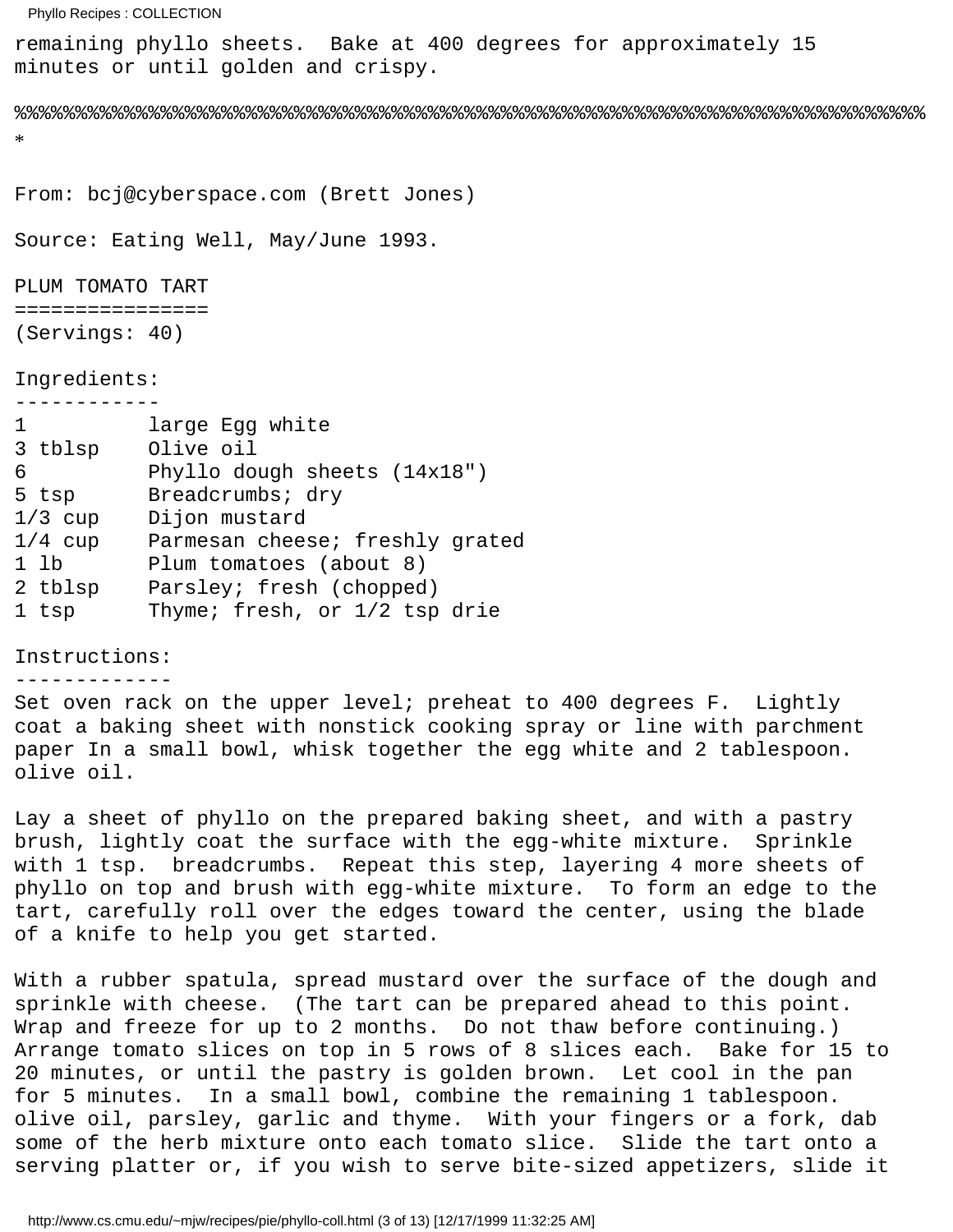onto a cutting board and with a sharp knife or pizza cutter, cut the tart into squares between the tomato slices. Serve warm or at room temperature.

32 calories per piece: 1 g protein, 1 g fat, 4 g carbohydrate; 40 mg sodium; 1 mg cholesterol.

\*\*"The tangy mustard is a pleasing accent to the sweet tomatoes in this easy-to-prepare appetizer."

Submitted by Carole Furuya

<span id="page-95-0"></span>%%%%%%%%%%%%%%%%%%%%%%%%%%%%%%%%%%%%%%%%%%%%%%%%%%%%%%%%%%%%%%%%%%%%%%%%%%% \*

From: bcj@cyberspace.com (Brett Jones)

Source: Eating Well, May/June 1993.

POPPY AND SESAME SEED STRAWS ============================ (Servings: 60)

Ingredients: ------------

| 2 tblsp   | Poppy seeds                  |
|-----------|------------------------------|
| 2 tblsp   | Sesame seeds                 |
|           | large Egg white              |
| 2 tblsp   | Olive oil                    |
| $1/4$ tsp | Salt                         |
| 6         | Phyllo dough sheets (14x18") |

Instructions: -------------

Preheat oven to 400 degrees F. Lightly coat 2 baking sheets with nonstick cooking spray or line with parchment paper. Heat a small heavy skillet over medium heat. Add the poppy and sesame seeds and cook, stirring until they are aromatic and toasted, 2 to 3 minutes. Turn out onto a plate to cool. In a small bowl, whisk together egg white, oil and salt.

Lay a sheet of phyllo on a work surface with a short side toward you. With a pastry brush, lightly coat the lower half of the sheet with the egg-white mixture and sprinkle with 1 tsp. seeds. Fold the upper half over to cover the lower half. Brush the right half of the folded sheet with egg-white mixture, sprinkle with 1/4 tsp. seeds and fold the left half over the seeds. Brush the bottom half of the folded sheet with the egg-white mixture, sprinkle with 1/4 tsp. seeds and fold the upper half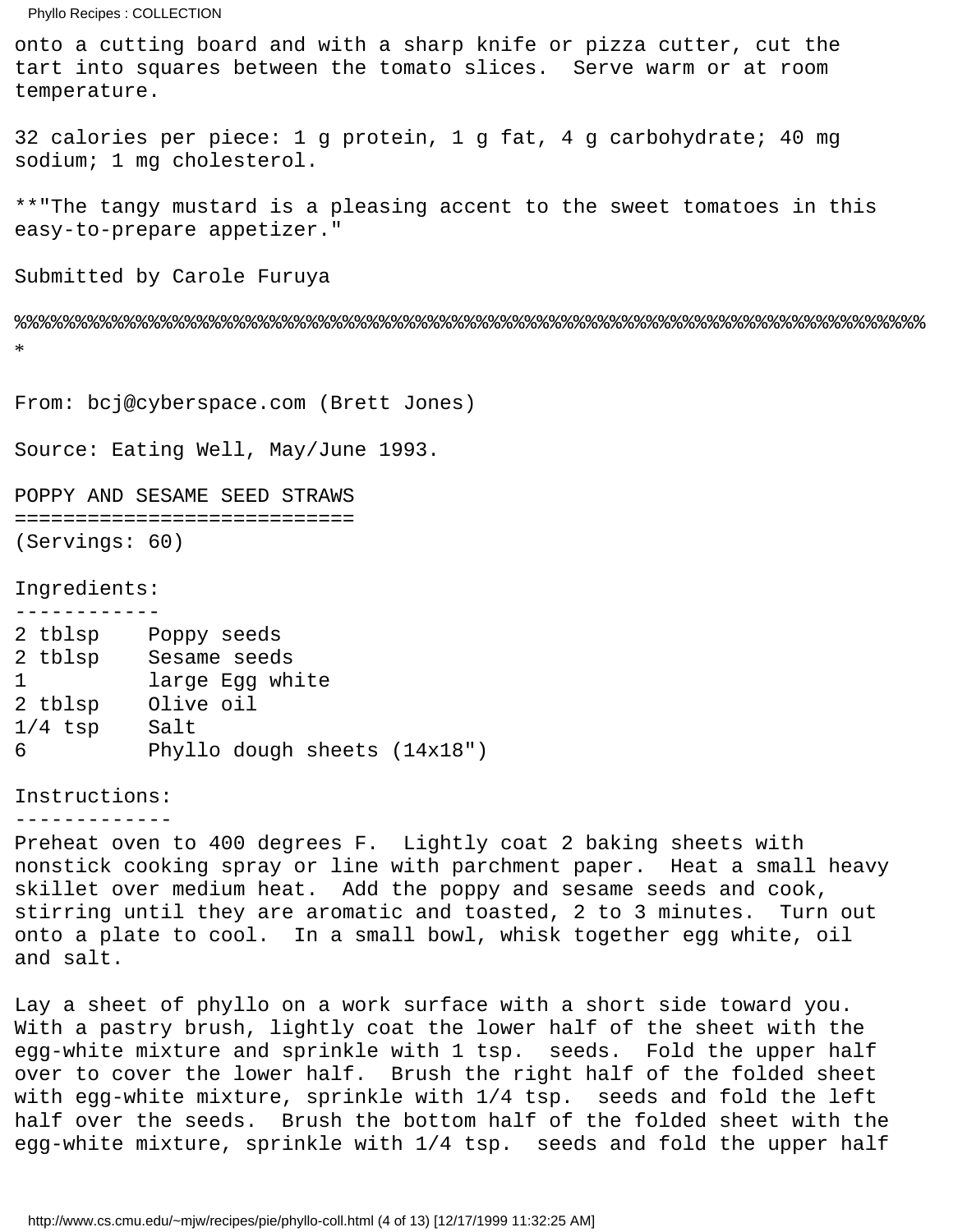over. Finally, brush the top with the egg-white mixture and sprinkle with 1/4 tsp. seeds. Cut into 10 short strips using a knife or serrated pastry cutter. With a wide spatula, transfer the strips to the baking sheet, placing them about 1/2 inch apart. Repeat the procedure with the remaining 5 sheets of phyllo, egg-white mixture and seeds. Bake the straws for 8 to 10 minutes, until golden and crisp. Transfer to a rack to cool.

The straws may be stored in an airtight container at room temperature for 1 week or in the freezer for up to 2 months.

Makes about 5 dozen straws.

19 calories per straw: 1 g protein, 1 g fat, 3 g carbohydrate; 23 mg sodium; 9 mg cholesterol.

Submitted by Carole Furuya

```
%%%%%%%%%%%%%%%%%%%%%%%%%%%%%%%%%%%%%%%%%%%%%%%%%%%%%%%%%%%%%%%%%%%%%%%%%%%
*
```
From: bcj@cyberspace.com (Brett Jones)

SMOKED TROUT TARTLETS ===================== (Servings: 48)

Ingredients: ------------

```
Phyllo Tart Shells:
-------------------
1 large Egg white
2 tblsp Olive oil
1/4 tsp Salt
8 Phyllo dough sheets (14x18"
```
Smoked Trout Filling: ---------------------

2 pkg Cream cheese, low-fat (8 oz) 1/2 lb Trout fillets; smoked, skin and pin bones removed 1/3 cup Scallions; chopped (2 scall 4 tsp Horseradish; well drained 1 cup Cucumber; shredded

Instructions:

-------------

```
To make phyllo tartlet shells:
```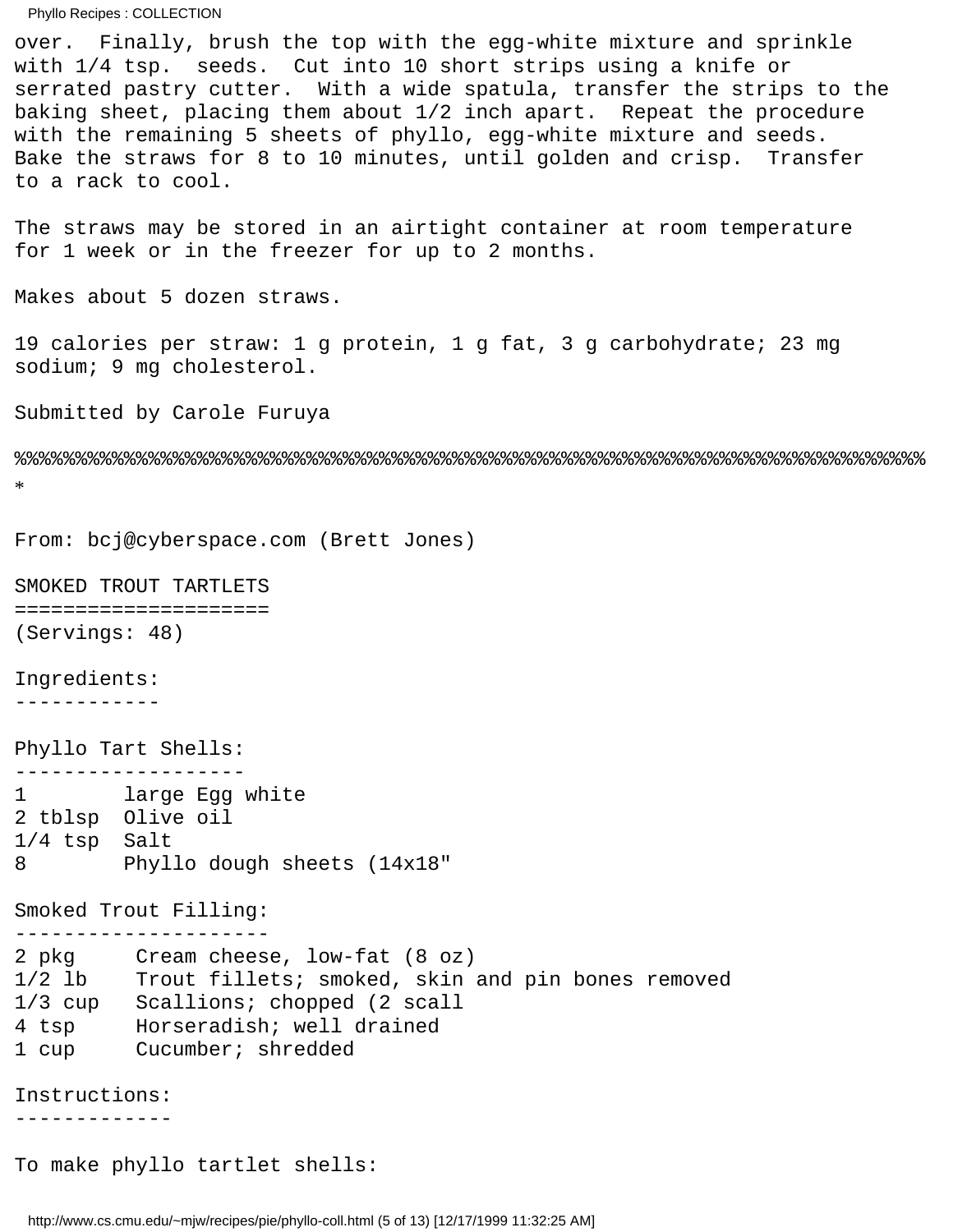#### ------------------------------

Preheat oven to 325 degrees F. Lightly coat 2 mini-muffin pans with nonstick cooking spray. In a small bowl, whisk together egg white, oil and salt.

Lay a sheet of phyllo on a work surface and with a pastry brush, lightly coat it with the egg-white mixture. Lay a second sheet smoothly on top, taking care to line up the edges before setting the sheet down. (Once you set down the sheet, it cannot be moved.) Brush with the egg-white mixture and repeat with 1 more sheet. Lay a fourth sheet on top but do not brush it.

With a knife, cut the dough into 4 strips lenghtwise and 5 strips crosswise, making 24 squares. Press squares into muffin cups and bake for 8 to 12 minutes, or until golden brown and crisp. Transfer the tartlets to a rack and let cool. Repeat the procedure with the remaining 4 sheets of phyllo and egg-white mixture. (The baked tartlet shells may be stored in a closed container at room temperature for 1 week or in the freezer for up to 2 months.)

#### To make smoked trout filling: -----------------------------

In a food processor, combine cream cheese and smoked trout; process until fairly smooth. Add scallions and horseradish and pulse until just combined. (Alternatively, finely mince the smoked trout with a knife and combine with the cream cheese, scallion and horseradish in a small bowl.) (The smoked filling may be made ahead and refrigerated for up to 2 days.) Shortly before serving, spoon or pipe about 1 heaping tsp. of filling into each tartlet shell and garnish with shredded cucumber.

50 calories per piece: 3 g protein, 2 g fat, 5 g carbohydrate; 94 mg sodium; 5 mg cholesterol.

\*\*"The rich, creamy filling contrasts with the pleasant crunch of the tartlet shell." ~-From Eating Well, May/June 1993.

Submitted by Carole Furuya

<span id="page-97-0"></span>%%%%%%%%%%%%%%%%%%%%%%%%%%%%%%%%%%%%%%%%%%%%%%%%%%%%%%%%%%%%%%%%%%%%%%%%%%% \*

From: bcj@cyberspace.com (Brett Jones)

Source: Eating Well, May/June 1993.

```
SPICED LAMB TRIANGLES
=====================
(Servings: 24)
```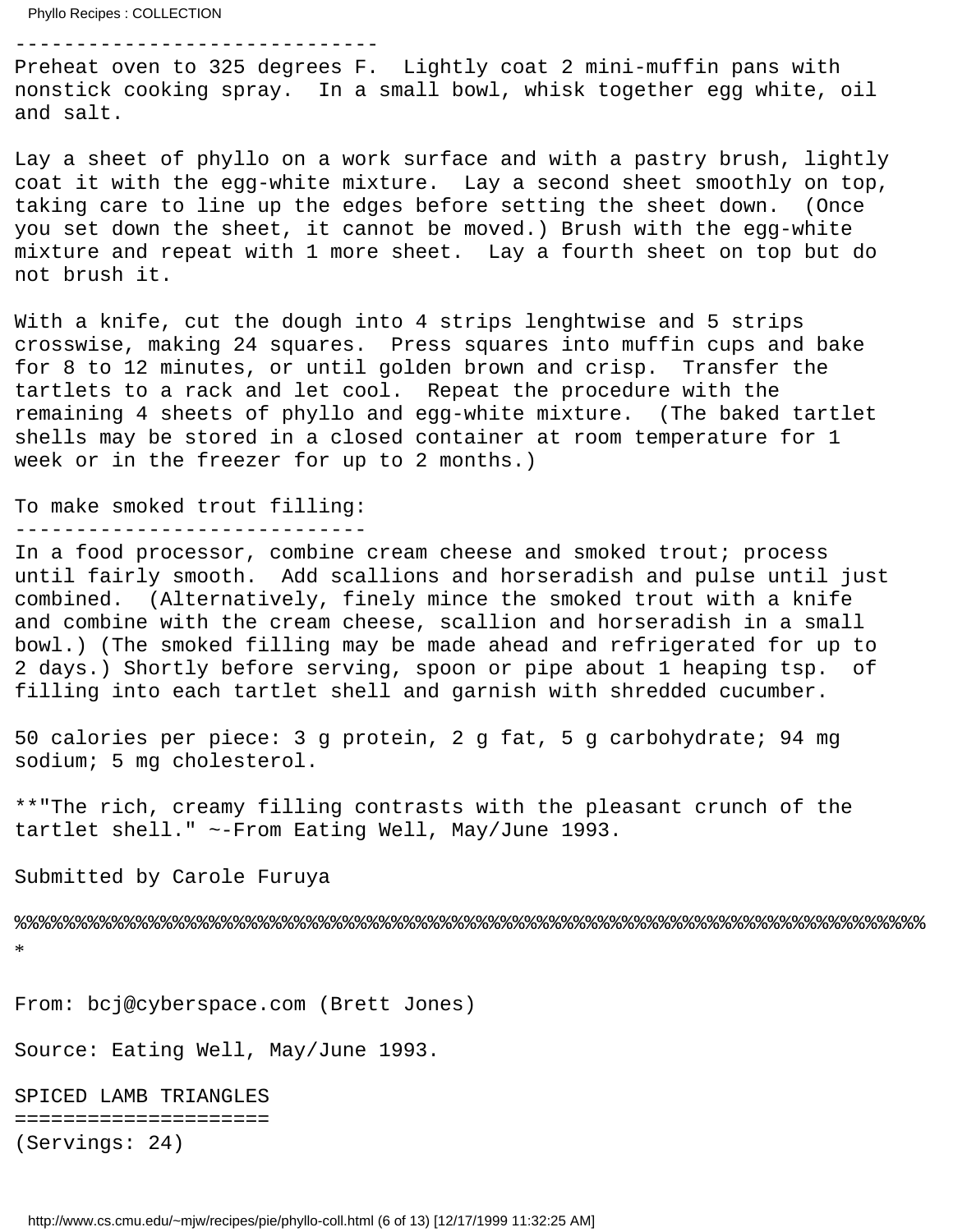Ingredients:

------------

Lamb Filling:

| $1/2$ cup                 | Raisins; golden (chopped)                     |  |
|---------------------------|-----------------------------------------------|--|
| 2 tblsp                   | Pine nuts                                     |  |
| 2 tsp                     | Olive oil                                     |  |
| $\mathbf{1}$              | Onion, finely chopped                         |  |
| $\overline{2}$            | Garlic cloves, finely choppd                  |  |
| $1/2$ lb                  | Ground lamb; lean                             |  |
| 2 tsp                     | Cumin; ground                                 |  |
|                           | 1 tsp Cinnamon; ground                        |  |
|                           | 3/4 tsp Allspice; ground                      |  |
| $1/4$ cup                 | Chicken stock (defatted, with reduced sodium) |  |
| $1/4$ cup                 | Parsley; chopped fresh                        |  |
|                           | 1 1/2 tblsp Lemon juice; fresh                |  |
| Salt and pepper, to taste |                                               |  |

Phyllo Pastry: --------------

| $\mathbf{1}$ | large Egg white                        |
|--------------|----------------------------------------|
| 2 tblsp      | Olive oil                              |
| $1/4$ tsp    | Salt                                   |
| 8            | Phyllo dough sheets (14x18"            |
| 1 tsp        | Poppy or sesame seeds or a combination |

Instructions:

-------------

To make lamb filling:

---------------------

In a small bowl, cover raisins with boiling water and let steep for 5 minutes; drain and set aside.

Set a large nonstick skillet over low heat and add the pine nuts. Cook, stirring, until well toasted, 3 to 4 minutes. Turn out onto a plat to cool. Chop pine nuts and reserve. Add oil to the skillet and heat over medium heat. Add onions and garlic; saute until softened and beginning to color, 3 to 5 minutes. Add lamb, cumin, cinnamon and all-spice; cook, stirring, until the lamb is no longer pink, 2 to 3 minutes. Transfer to a colander and drain off fat. Return the lamb mixture to the skillet and add chicken stock, reserved raisins and pine nuts, parsley and lemon juice; cook until liquid is absorbed, about 1 minute. Season with sal and pepper. Let cool. (The lamb filling can be prepared ahead and refrigerated for up to 2 days.)

To form phyllo triangles: -------------------------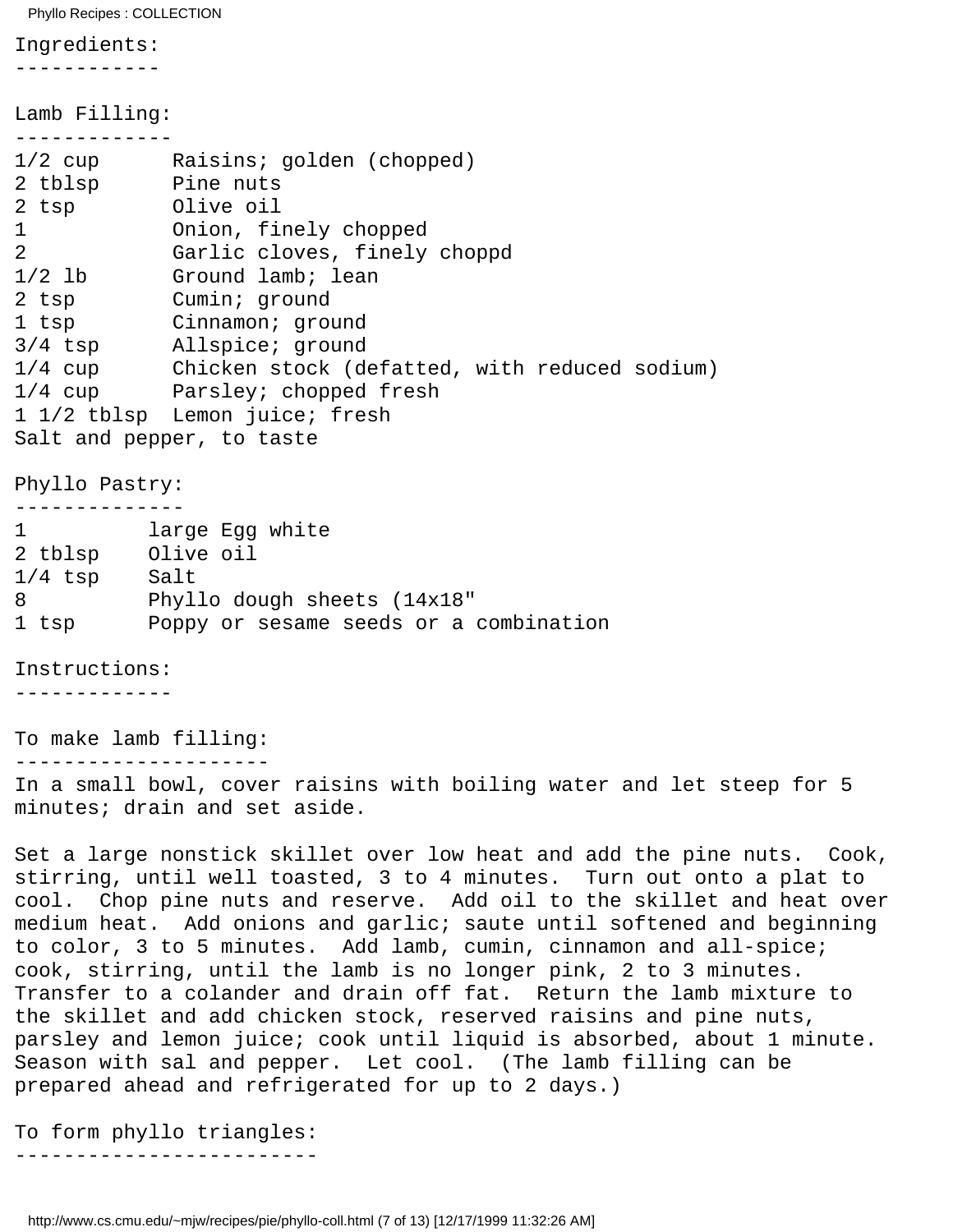Set oven rack on the upper level; preheat to 350 degrees F. Lightly coat a baking sheet with nonstick cooking spray ro line with parchment paper. In a small bowl, whist together egg white, oil, and salt.

Lay a sheet of phyllo on the work surface with short side toward you. Cut lenghtwise into thirds. Brush the lenghtwise half of each strip lightly with the egg-white mixture. Place a tablespoon of filling at the bottom of the strip and fold one corner of the strip over the filling diagonally across to the opposite edge to form a triangle. Continue to fold the triangle onto itself, as you would fold a flag. Place on the prepeared baking sheet. Repeat with the remaining phyllo, egg-white mixture and filling.

Brush the triangles lightly with the egg-white mixture and sprindle with seeds, if desired. Bake for 20 to 25 minutes, or until dar, golden. Let cool for 5 minutes before serving hot. (The triangles may be baked up to 2 days in advance, then reheated in a 350 degree F oven for 10 to 12 minutes, or until heated through.)

95 calories per piece: 4 g proten, 4 g fat, 11g carbohydrate; 76 mg sodium; 7 mg cholesterol.

\*\*"Savory lamb and sweet golden raisins fill these delicious morsels."

Submitted by Carole Furuya

<span id="page-99-0"></span>%%%%%%%%%%%%%%%%%%%%%%%%%%%%%%%%%%%%%%%%%%%%%%%%%%%%%%%%%%%%%%%%%%%%%%%%%%% \*

From: arielle@taronga.com (Stephanie da Silva)

SPICY PHYLLO CUPS =================

Ingredients:

------------

| 6 sheets<br>$1$ T | phyllo pastry<br>olive oil              |
|-------------------|-----------------------------------------|
|                   | onion, finely chopped                   |
| $1/4$ cup         | pine nuts                               |
| 2                 | cloves of garlic, crushed               |
| 1 <sub>t</sub>    | ground cumin                            |
| 1 <sub>t</sub>    | ground cardamom                         |
| $1/8$ t           | cayenne pepper                          |
| $1/4$ t           | ground cinnamon                         |
| 1/4               | pound mushrooms, chopped                |
| $1/3$ cup         | raisins, chopped                        |
| 1 T               | olive oil                               |
| $1/2$ pound       | rump steak, chopped (I used tenderloin) |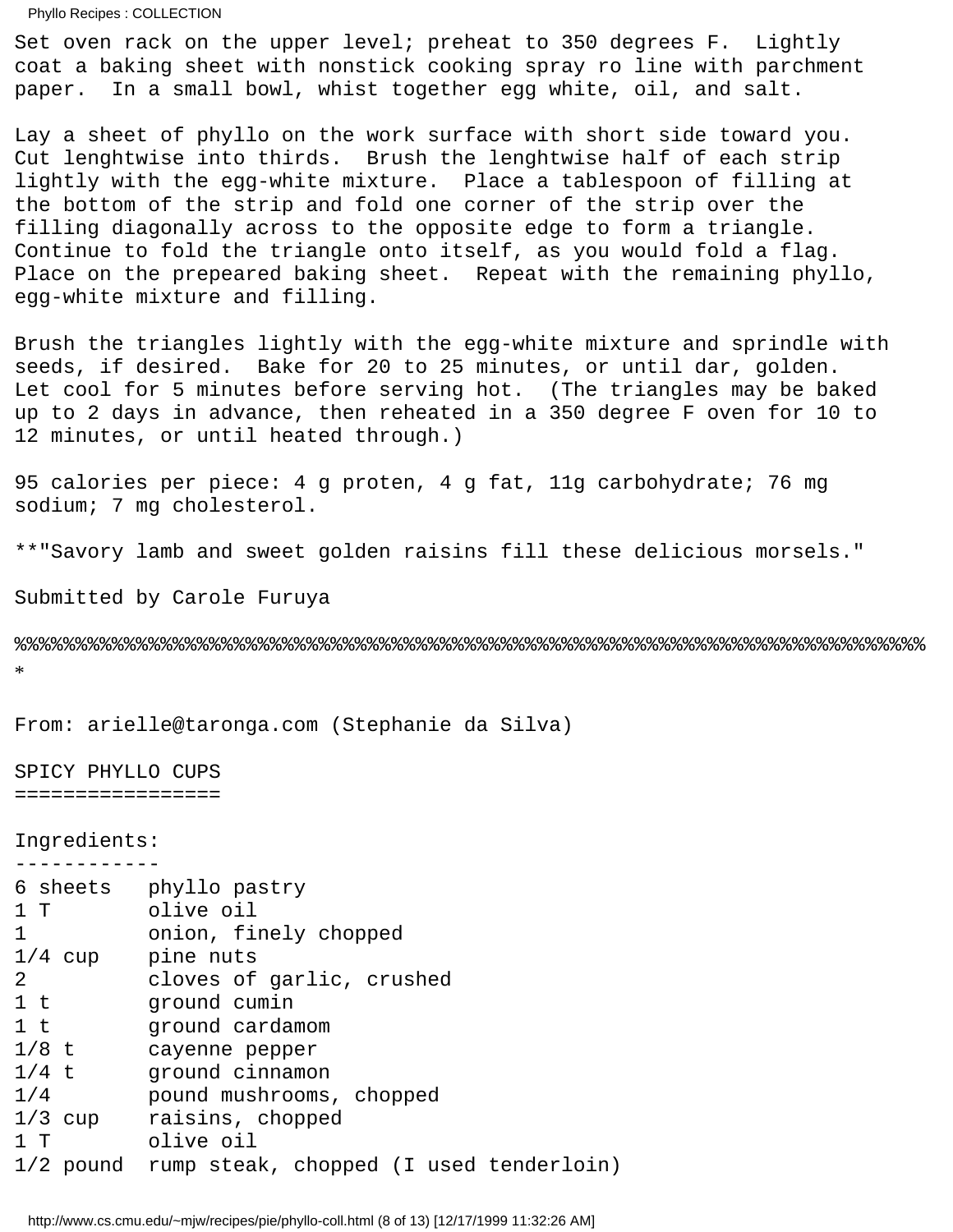black pepper chives

Instructions:

-------------

Stack three sheets of phyllo dough on a work surface. For cups, use a three inch round tart pan or mold to cut out circles, and then place the circles in 2 1/4" tart pans. For boats, use a 4 1/2 x 2" boat-shaped tart mold as a guide and place the phyllo into 3 1/2 x 1 1/2" boat-shaped molds. Cut out approximately 30 cups or boats.

Bake at 425 for 6-8 minutes. They should be golden brown. Remove carefully from the molds and cool on a wire rack.

Heat 1 T olive oil in a frying pan. Cook onion over medium-low heat until soft but not browned (5-6 minutes). Add the pine nuts the garlic, and the cumin, cardamom, cayenne, and cinammon.

Cook 2-3 minutes. Add mushrooms and cook until soft. Add raisins. Transfer to a plate.

Heat 1 T olive oil in the frying pan. Stir-fry the steak until it changes color. Add the mushroom mixture and combine. Season with pepper, and salt if desired. Spoon filling into cups or boats. Sprinkle with cut chives. Serve warm.

<span id="page-100-0"></span>%%%%%%%%%%%%%%%%%%%%%%%%%%%%%%%%%%%%%%%%%%%%%%%%%%%%%%%%%%%%%%%%%%%%%%%%%%% \*

From: bcj@cyberspace.com (Brett Jones)

Source: Eating Well, May/June 1993

```
SPINACH-FETA ROLLS
===================
(Servings: 36)
```
Ingredients:

------------

Spinach-Feta Filling: --------------------- 1 1/4 lb Spinach; fresh, stemmed and washed 1 tblsp Olive oil 3 bunch Scallions, trimmed and chopped (1-1/2 c) 1/4 cup Feta cheese; crumbled 2 tblsp Parmesan cheese, freshly grated 2 tblsp Dill; fresh, chopped 1 tblsp Lemon juice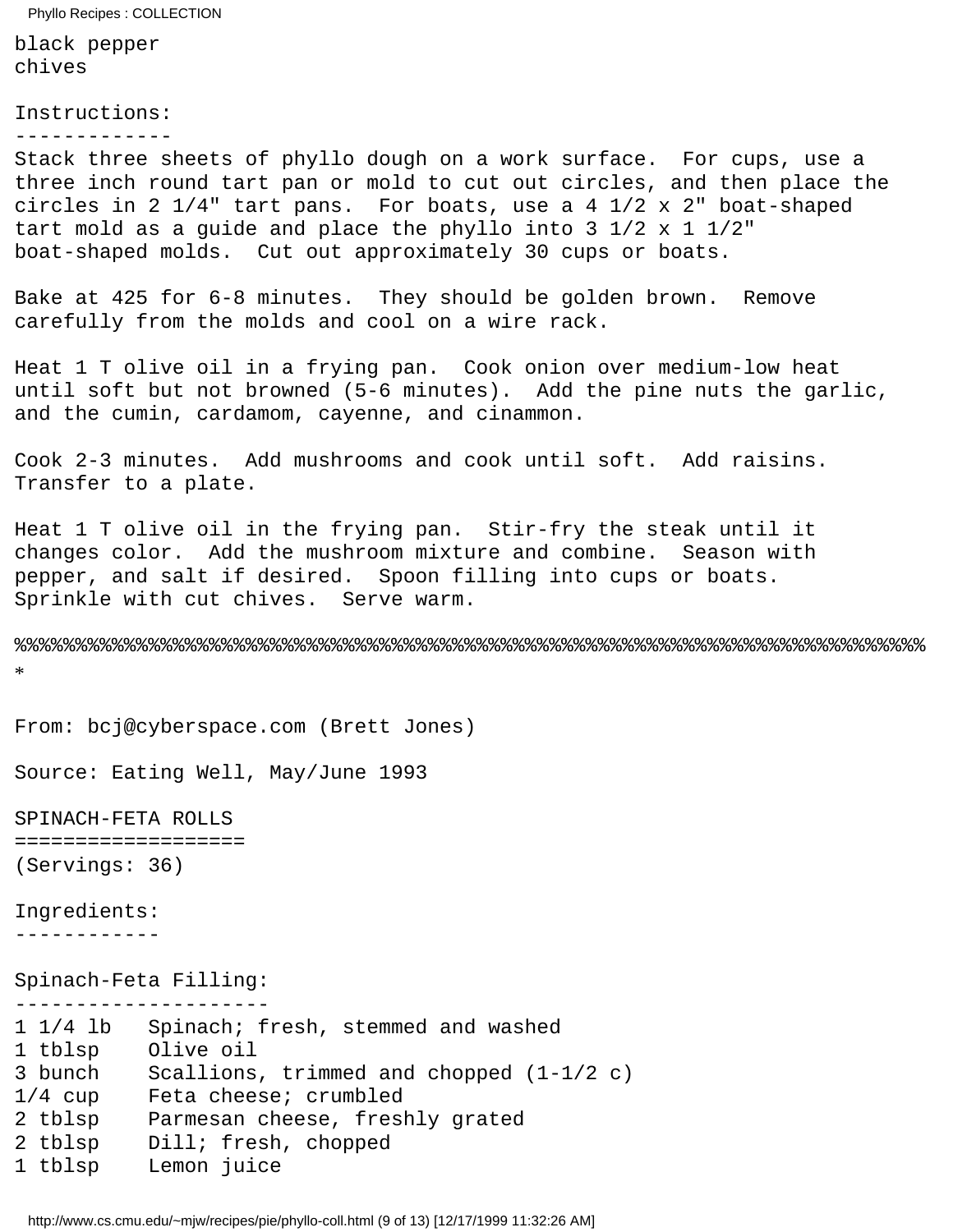2 large Egg whites Salt & pepper, to taste Phyllo Pastry: -------------- 8 Phyllo dough sheets (14x18") 1 large Egg white 2 tblsp Olive oil 1/4 tsp Salt 1 tsp Poppy or sesame seeds, or a combination

Instructions:

-------------

To make filling:

Phyllo Recipes : COLLECTION

----------------

Put spinach with water still clinging to the leaves in a large pot. Cover and cook over medium heat until the spinach is wilted, about 5 minutes. Drain and refresh with cold water. Squeeze the spinach quite dry and chop. In nonstick skillet, heat oil over medium heat. Add scallions and saute until softened, 2 to 3 minutes. Transfer to a medium-sized bowl and stir in spinach, feta, Parmesan, dill and lemon juice. Season with salt and pepper. Beat egg whites lightly with a fork and stir into the spinach mixture.

To form phyllo rolls: ---------------------

Set oven rack on the upper level; preheat to 350 degrees F. Coat a baking sheet lightly with nonstick cooking spray or line with parchment paper. In a small bowl, whisk together egg white, oil and salt. Lay one sheet of phyllo on a work surface with a short side toward you. Brush lower half of the sheet with the egg-white mixture. Repeat this step with a second sheet of phyllo and set on top of the first. Spoon one-quarter of the spinach filling along one long edge. Tuck in the side edges and roll up, jelly-roll fashion. Place on the prepared baking sheet. Repeat with the remaining phyllo, egg-white mixture and filling, making 4 rolls in all. Brush tops of the rolls lightly with the egg-mixture and sprinkle with seeds, if desired. Bake for 25 to 30 minutes. With a serrated knife, cut each roll diagonally into 9 pieces and serve hot.

The rolls may be prepared, baked and sliced up to 2 days in advance. Reheat in a 350 degree F oven for 10 to 12 minutes, or until heated through. Makes 36 appetizers.

39 calories per piece: 2 g protein, 2 g fat, 5 g carbohydrate; 77 mg sodium; 1 mg cholesterol.

\*\*"Inspired by the Greek appetizer spanakopitakia, these rolls are easy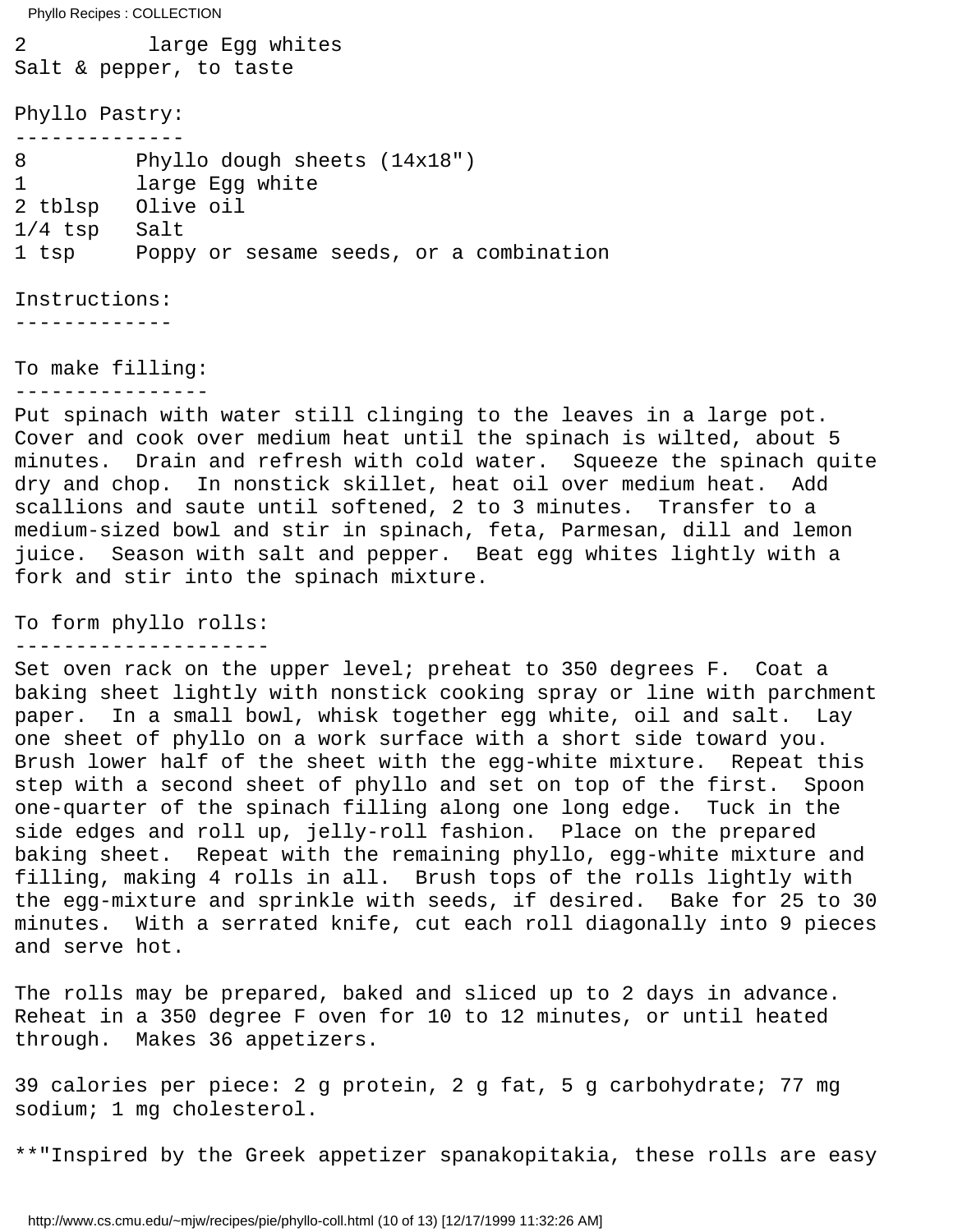to make for a crowd."

Submitted by Carole Furuya

<span id="page-102-0"></span>%%%%%%%%%%%%%%%%%%%%%%%%%%%%%%%%%%%%%%%%%%%%%%%%%%%%%%%%%%%%%%%%%%%%%%%%%%% \*

From: bcj@cyberspace.com (Brett Jones)

Source: Eating Well, May/June 1993.

TIPS FOR HANDLING PHYLLO ========================

For appetizers with a lot of style but little fat, phyllo pastries are a natural. The paper-thin sheets of phyllo dough can be rolled, folded, shaped, seasoned, or filled in countless ways. In typical phyllo recipes, however, the layers of dough are freely brushed with melted butter; when baked, the butter keeps the thin sheets separate, producing a flaky--and fat-saturated--result. We developed a technique in which the leaves of phyllo are lightly coated with a blend of egg white and olive oil. During baking, the egg whites become crisp while the oil keeps the leaves separate. The low-fat technique has an unexpected and welcome benefit: the pastries turn out crisper and less oily than those made with pure fat, and filled pastires don't become soggy.

Frozen phyllo (or filo or fillo) is available in most supermarkets; it is also sold fresh in some Greek and Middle Eastern specialty shops. One pound of dough averages 25 large sheets of pastry. Our recipes were devloped for full-sized sheets, either 14 by 18 inches or 12 by 17 inches. These appetizers work beautifully for entertaining because they can be prepared in advance and refrigerated or frozen.

Tips:

-----

Phyllo Dough is easy and fun to work with as long as it doesn't get soggy or dried out. To avoid these potential hazards:

Thaw frozen phyllo in the refrigerator for at least 8 hours or overnight; this will prevent damp spots that could cause the sheets of dough to stick together.

Remove phyllo from refrigerator, and leave unopened at room temperature for 1 to 2 hours.

Clear a large work surface before removing phyllo from the box.

Carefully unroll sheets onto a dry surface.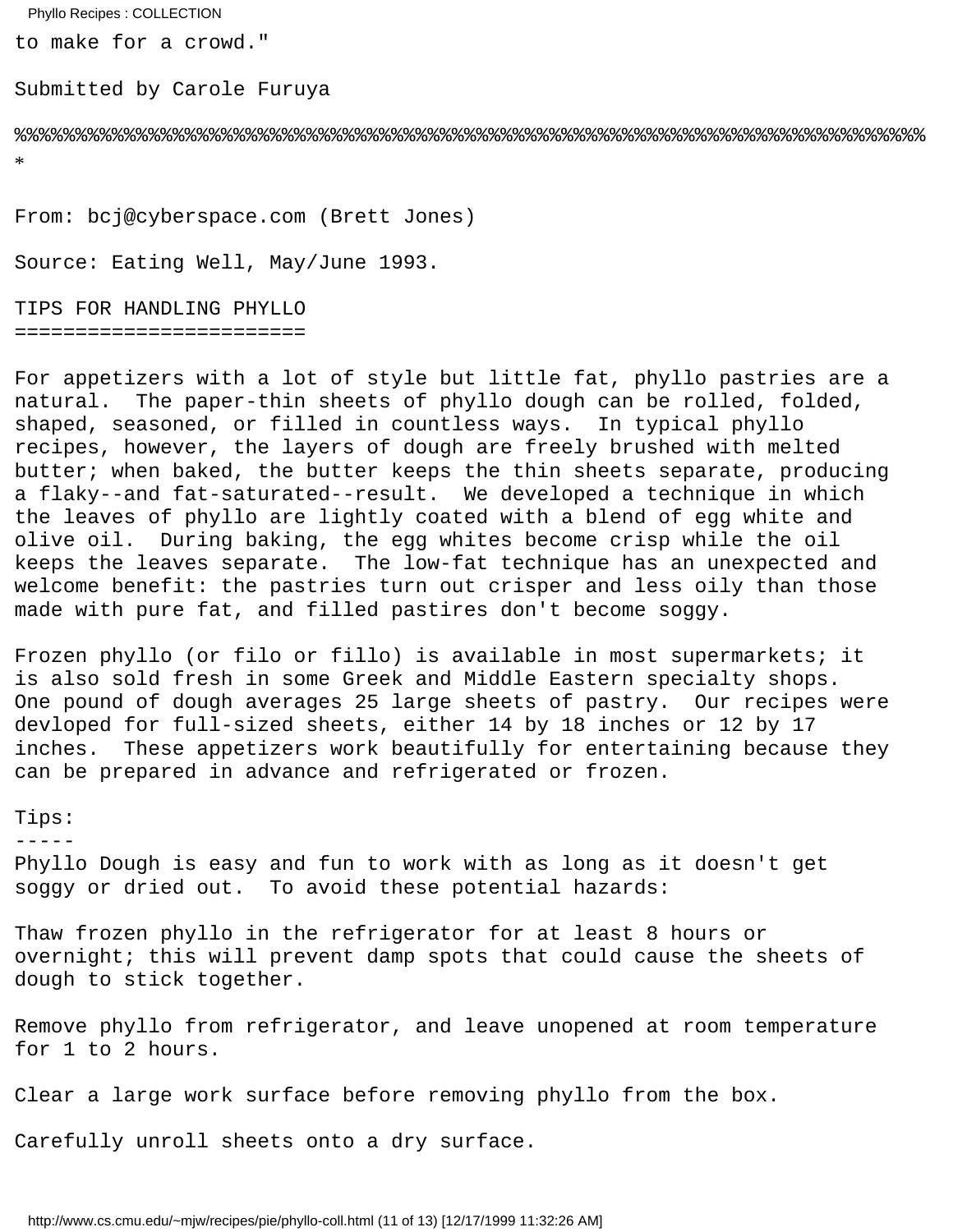```
Keep sheets of phyllo covered with plastic wrap or wax paper while you
work; if the dough is left uncovered for even a short period of time, it
dries out and breaks into flakes. 
Work quickly and with a gentle hand. 
Submitted by Carole Furuya
%%%%%%%%%%%%%%%%%%%%%%%%%%%%%%%%%%%%%%%%%%%%%%%%%%%%%%%%%%%%%%%%%%%%%%%%%%%
*
From: isr@rodan.acs.syr.EDU (Michael S. Schechter)
YUMMY FILLO FILLING (1)
=======================
Ingredients:
------------
1/3 cup walnut
1/3 cup almond
2/3 cup raisin
1/4?? cup olive oil
1 can anchovy
1 T oil in pan, heat add saute crushed walnuts. Add almond, heat,
sautee 10min or until start smelling wondeful. Add more oil as needd to
prevent sticking. Add raisins, more oil, cook, strring for 2 minutes,
then cover and let cook. Check and add oil every now and then if needed
for anothee 5 min. Remove from heat
Open anchovy can. Eat one. tear one in half, give 1/2 to cat. Wave
other half at housemate who 'hates' anchovy then give to cat. Take 2/3
of remaining anchivies, cut into tiny pieces. Mix into nuts/raisins. 
Use as fillo filling.
%%%%%%%%%%%%%%%%%%%%%%%%%%%%%%%%%%%%%%%%%%%%%%%%%%%%%%%%%%%%%%%%%%%%%%%%%%% 
*
From: isr@rodan.acs.syr.EDU (Michael S. Schechter)
YUMMY FILLO FILLING (2)
=======================
Ingredients:
------------
2/3 bunch spinach, no stems, chopped into 1/4" peices
1/2 lb feta cheese, crumbled
 Phyllo Recipes : COLLECTION
```